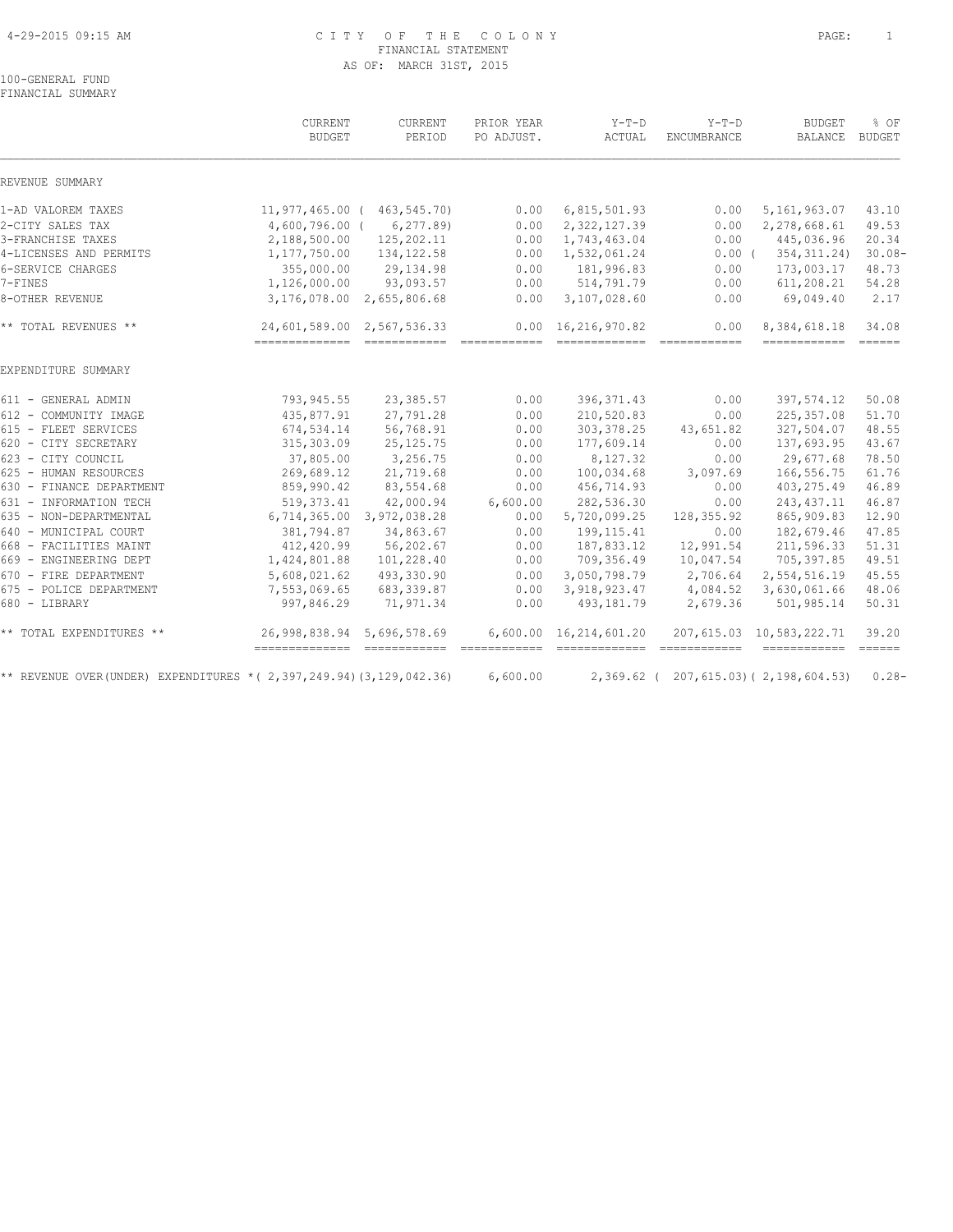# 4-29-2015 09:15 AM C I T Y O F T H E C O L O N Y PAGE: 2 FINANCIAL STATEMENT AS OF: MARCH 31ST, 2015

# 100-GENERAL FUND

REVENUES

|                  |                                                | CURRENT<br><b>BUDGET</b>    | <b>CURRENT</b><br>PERIOD | PRIOR YEAR<br>PO ADJUST. | $Y-T-D$<br>ACTUAL     | $Y-T-D$<br>ENCUMBRANCE | <b>BUDGET</b><br>BALANCE BUDGET | % OF                 |
|------------------|------------------------------------------------|-----------------------------|--------------------------|--------------------------|-----------------------|------------------------|---------------------------------|----------------------|
|                  | 1-AD VALOREM TAXES                             |                             |                          |                          |                       |                        |                                 |                      |
| 410000           | CURRENT PROPERTY TAXES                         | 11,898,465.00 ( 463,545.70) |                          | 0.00                     | 6,769,877.01          | 0.00                   | 5, 128, 587.99                  | 43.10                |
| 410010           | RENDITION PENALTY REVENUE                      | 2,000.00                    | 0.00                     | 0.00                     | 1,375.14              | 0.00                   | 624.86                          | 31.24                |
| 410500           | DELINQUENT PROPERTY TAX                        | 25,000.00                   | 0.00                     | $0.00$ (                 | 28,632.30)            | 0.00                   | 53,632.30 214.53                |                      |
| 410600           | AG ROLLBACK REVENUE                            | 2,000.00                    | 0.00                     | 0.00                     | 66, 213.22            | $0.00$ (               | 64, 213. 22) 210. 66-           |                      |
| 411000           | PENALTY AND INTEREST                           | 50,000.00                   | 0.00                     | 0.00                     | 6,668.86              | 0.00                   | 43, 331.14                      | 86.66                |
|                  | TOTAL 1-AD VALOREM TAXES                       | 11,977,465.00 ( 463,545.70) |                          | 0.00                     | 6,815,501.93          | 0.00                   | 5, 161, 963.07                  | 43.10                |
|                  | 2-CITY SALES TAX                               |                             |                          |                          |                       |                        |                                 |                      |
| 420000           | CITY SALES TAX REVENUE                         | 4,600,796.00 (              | 6, 277.89                | 0.00                     | 2, 322, 127.39        | 0.00                   | 2,278,668.61                    | 49.53                |
|                  | TOTAL 2-CITY SALES TAX                         | $4,600,796.00$ (            | 6, 277.89                | 0.00                     | 2,322,127.39          | 0.00                   | 2,278,668.61                    | 49.53                |
|                  | 3-FRANCHISE TAXES                              |                             |                          |                          |                       |                        |                                 |                      |
| 430000           | ELECTRIC FRANCHISE FEES                        | 1,159,000.00                | 0.00                     | 0.00                     | 667,140.52            | 0.00                   | 491,859.48                      | 42.44                |
| 431000           | NATURAL GAS FRANCHISE FEES                     | 125,000.00                  | 0.00                     | 0.00                     | 116,745.31            | 0.00                   | 8,254.69                        | 6.60                 |
| 432000           | TELEPHONE FRANCHISE FEES                       | 175,000.00                  | 1,488.81                 | 0.00                     | 89,796.41             | 0.00                   | 85,203.59                       | 48.69                |
| 433000           | PEG FEES                                       | 60,000.00                   | 16,354.10                | 0.00                     | 66,492.47             | $0.00$ (               | 6,492,47)                       | $10.82 -$            |
| 433100           | VIDEO SERVICE FRANCHISE FEES                   | 420,000.00                  | 81,770.50                | 0.00                     | 354,460.24            | 0.00                   | 65,539.76                       | 15.60                |
| 434000           | RESIDENTIAL SANITATION REVEN                   | 160,000.00                  | 14,876.19                | 0.00                     | 374,802.09            | 0.00(                  | 214,802.09) 134.25-             |                      |
| 434100           | COMMERCIAL SANITATION REVENU                   | 89,500.00                   | 10,712.51                | 0.00                     | 74,026.00             | 0.00                   | 15,474.00                       | 17.29                |
|                  | TOTAL 3-FRANCHISE TAXES                        | 2,188,500.00                | 125,202.11               | 0.00                     | 1,743,463.04          | 0.00                   | 445,036.96                      | 20.34                |
|                  | 4-LICENSES AND PERMITS                         |                             |                          |                          |                       |                        |                                 |                      |
| 440100           | CODE ENFORCEMENT FEES                          | 26,000.00                   | 390.00                   | 0.00                     | 6,548.51              | 0.00                   | 19,451.49                       | 74.81                |
| 440510           | ENGINEERING INSP OVERTIME FE                   | 0.00                        | 1,440.00                 | 0.00                     | 5,400.00              | $0.00$ (               | 5,400.00)                       | 0.00                 |
| 441000           | RECREATION PROGRAM REVENUE                     | 0.00                        | 169.00                   | 0.00                     | 149.00                | $0.00$ (               | 149.00)                         | 0.00                 |
| 443000           | BUILDING PERMITS - NEW HOMES                   | 490,000.00                  | 59,683.33                | 0.00                     | 335, 555.38           | 0.00                   | 154,444.62                      | 31.52                |
| 443500           | COMMERCIAL PERMITS                             | 150,000.00 (                | 50.00                    | 0.00                     | 405,723.75            | 0.00(                  | 255,723.75) 170.48-             | $200.00$ ) $25.00 -$ |
| 443510<br>443520 | FLOODPLAIN DEVELOPMENT PERMI<br>GRADING PERMIT | 800.00<br>1,000.00          | 0.00<br>40.00            | 0.00<br>0.00             | 1,000.00<br>5, 315.28 | $0.00$ (<br>$0.00$ (   | 4, 315.28) 431.53-              |                      |
| 443601           | INSPECTION - DEVELOPER FEES                    | 100,000.00                  | 13,054.64                | 0.00                     | 219,904.70            | $0.00$ (               | 119,904.70) 119.90-             |                      |
| 444000           | BUILDING PERMITS - OTHER                       | 250,000.00                  | 39, 113. 71              | 0.00                     | 404, 434.28           | 0.00(                  | 154,434.28)                     | $61.77-$             |
| 444500           | CERTIFICATE OF OCCUPANCY                       | 5,000.00                    | 625.00                   | 0.00                     | 3,300.00              | 0.00                   | 1,700.00                        | 34.00                |
| 445000           | ZONING FEES                                    | 6,000.00                    | 845.00                   | 0.00                     | 9,830.00              | $0.00$ (               | 3,830.00                        | $63.83-$             |
| 445500           | FIRE FEES                                      | 15,000.00                   | 2,955.00                 | 0.00                     | 12,486.60             | 0.00                   | 2,513.40                        | 16.76                |
| 445600           | PLATTING FEES                                  | 20,000.00                   | 7,018.00                 | 0.00                     | 29,939.00             | $0.00$ (               | 9,939.00                        | $49.70 -$            |
| 446000           | ADOPTION FEES                                  | 3,200.00                    | 240.00                   | 0.00                     | 1,900.00              | 0.00                   | 1,300.00                        | 40.63                |
| 446001           | SHELTERING FEES                                | 2,000.00                    | 130.00                   | 0.00                     | 745.00                | 0.00                   | 1,255.00                        | 62.75                |
| 446002           | IMPOUND FEES                                   | 10,000.00                   | 870.00                   | 0.00                     | 3,680.00              | 0.00                   | 6,320.00                        | 63.20                |
| 446003           | RELEASE OF OWNERSHIP                           | 3,000.00                    | 380.00                   | 0.00                     | 1,945.00              | 0.00                   | 1,055.00                        | 35.17                |
| 446004           | VOLUNTARY REGISTRATION FEES                    | 100.00                      | 50.00                    | 0.00                     | 60.00                 | 0.00                   | 40.00                           | 40.00                |
| 446005           | EUTHANASIA FEES                                | 1,000.00                    | 145.00                   | 0.00                     | 545.00                | 0.00                   | 455.00                          | 45.50                |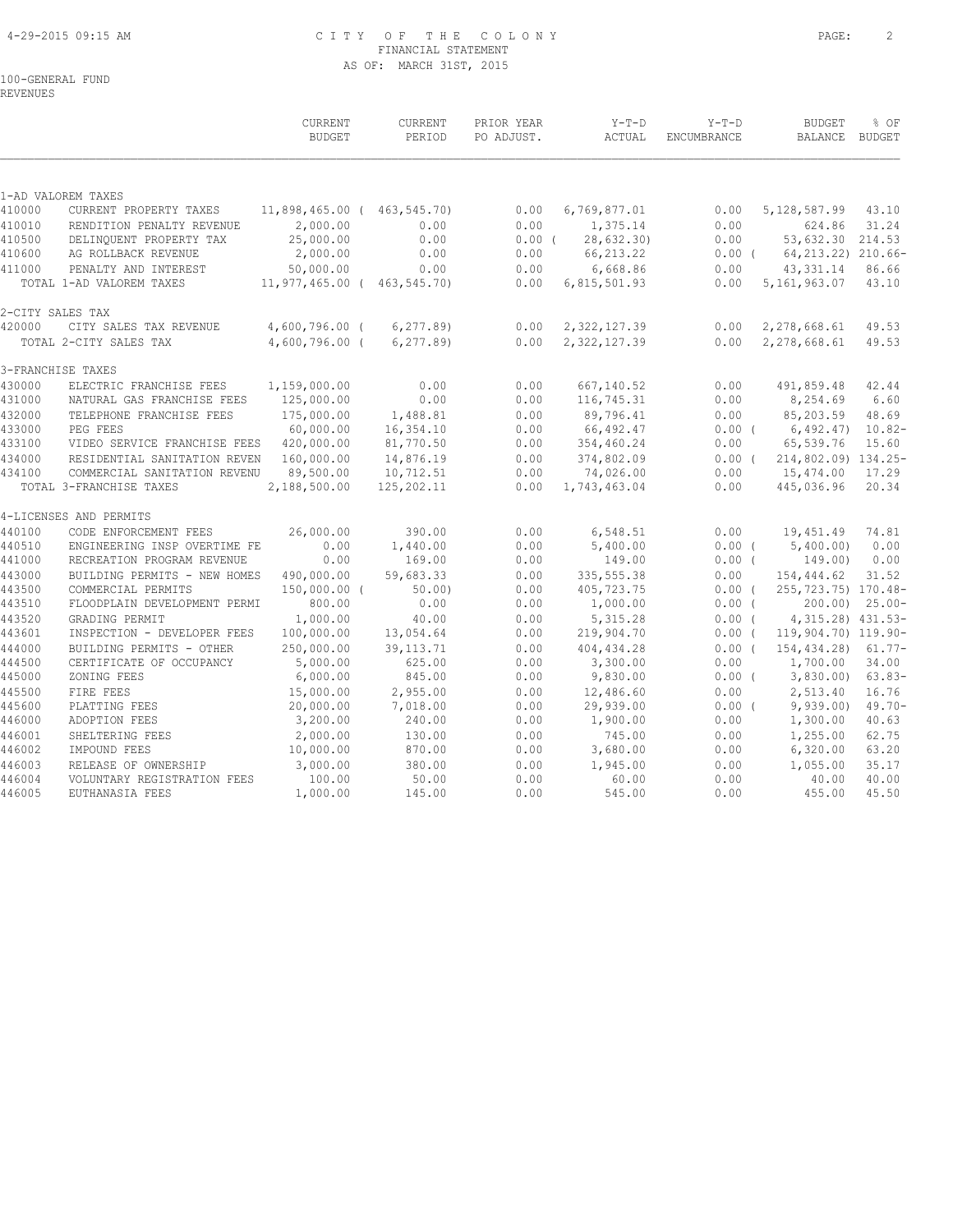# 4-29-2015 09:15 AM C I T Y O F T H E C O L O N Y PAGE: 3 FINANCIAL STATEMENT AS OF: MARCH 31ST, 2015

100-GENERAL FUND

REVENUES

|                 |                                                       | <b>CURRENT</b><br><b>BUDGET</b> | <b>CURRENT</b><br>PERIOD               | PRIOR YEAR<br>PO ADJUST. | $Y-T-D$<br>ACTUAL         | $Y-T-D$<br><b>ENCUMBRANCE</b> | <b>BUDGET</b><br><b>BALANCE</b> | % OF<br>BUDGET             |
|-----------------|-------------------------------------------------------|---------------------------------|----------------------------------------|--------------------------|---------------------------|-------------------------------|---------------------------------|----------------------------|
| 446006          | RABIES TEST FEES                                      | 150.00                          | 0.00                                   | 0.00                     | 0.00                      | 0.00                          | 150.00                          | 100.00                     |
| 446007          | PRIVATE CREMATION FEES                                | 200.00                          | 0.00                                   | 0.00                     | 0.00                      | 0.00                          | 200.00                          | 100.00                     |
| 446008          | ANIMAL REMAINS REMOVAL FEES                           | 100.00                          | 0.00                                   | 0.00                     | 15.00                     | 0.00                          | 85.00                           | 85.00                      |
| 446010          | SHELTER QUARANTINE FEE                                | 3,000.00                        | 200.00                                 | 0.00                     | 900.00                    | 0.00                          | 2,100.00                        | 70.00                      |
| 446500          | INCINERATOR REVENUE                                   | 1,000.00                        | 175.00                                 | 0.00                     | 775.00                    | 0.00                          | 225.00                          | 22.50                      |
| 447000          | SOLICITORS PERMITS                                    | 1,200.00                        | 0.00                                   | 0.00                     | 440.00                    | 0.00                          | 760.00                          | 63.33                      |
| 448000          | HEALTH PERMITS                                        | 82,000.00                       | 3,593.90                               | 0.00                     | 77,074.74                 | 0.00                          | 4,925.26                        | 6.01                       |
| 449000          | ALCOHOL PERMITS                                       | 7,000.00                        | 3,055.00                               | 0.00                     | 4,395.00                  | 0.00                          | 2,605.00                        | 37.21                      |
|                 | TOTAL 4-LICENSES AND PERMITS                          | 1,177,750.00                    | 134, 122.58                            | 0.00                     | 1,532,061.24              | 0.00(                         | 354, 311.24)                    | $30.08 -$                  |
| 5-AQUATIC PARK  |                                                       |                                 |                                        |                          |                           |                               |                                 |                            |
|                 | 6-SERVICE CHARGES                                     |                                 |                                        |                          |                           |                               |                                 |                            |
| 460000          | AMBULANCE CALLS                                       | 325,000.00                      | 24,542.80                              | 0.00                     | 161,545.36                | 0.00                          | 163,454.64                      | 50.29                      |
| 460100          | AMBULANCE SUBSCRIPTION REVEN                          | 15,000.00                       | 1,503.68                               | 0.00                     | 8,586.87                  | 0.00                          | 6,413.13                        | 42.75                      |
| 461000          | SERVICE LIENS                                         | 15,000.00                       | 3,088.50                               | 0.00                     | 11,864.60                 | 0.00                          | 3,135.40                        | 20.90                      |
|                 | TOTAL 6-SERVICE CHARGES                               | 355,000.00                      | 29, 134.98                             | 0.00                     | 181,996.83                | 0.00                          | 173,003.17                      | 48.73                      |
| 7-FINES         |                                                       |                                 |                                        |                          |                           |                               |                                 |                            |
| 470000          | MUNICIPAL COURT                                       | 1,120,000.00                    | 92,324.58                              | 0.00                     | 511,022.52                | 0.00                          | 608, 977.48                     | 54.37                      |
| 471000          | LIBRARY                                               | 6,000.00                        | 768.99                                 | 0.00                     | 3,769.27                  | 0.00                          | 2,230.73                        | 37.18                      |
|                 | TOTAL 7-FINES                                         | 1,126,000.00                    | 93,093.57                              | 0.00                     | 514,791.79                | 0.00                          | 611,208.21                      | 54.28                      |
| 8-OTHER REVENUE |                                                       |                                 |                                        |                          |                           |                               |                                 |                            |
| 480000          | INTEREST INCOME                                       | 10,000.00                       | 1,108.32                               | 0.00                     | 4,901.04                  | 0.00                          | 5,098.96                        | 50.99                      |
| 481000          | MIXED BEVERAGE TAX                                    | 70,000.00                       | 0.00                                   | 0.00                     | 106, 351.42               | 0.00(                         | 36, 351, 42)                    | $51.93-$                   |
| 481500          | <b>AUCTION PROCEEDS</b>                               | 10,000.00                       | 0.00                                   | 0.00                     | 41,612.01                 | 0.00(                         | 31,612.01) 316.12-              |                            |
| 481550          | TOWER RENTAL FEES                                     | 251,557.00                      | 15, 343.75                             | 0.00                     | 138,765.00                | 0.00                          | 112,792.00                      | 44.84                      |
| 481552          | NFM RENT - ANNEX BLDG                                 | 15,650.00                       | 0.00                                   | 0.00                     | 7,825.00                  | 0.00                          | 7,825.00                        | 50.00                      |
| 482000          | MISCELLANEOUS REVENUE                                 | 20,000.00                       | 11, 171.61                             | 0.00                     | 50,857.73                 | 0.00(                         | 30,857.73) 154.29-              |                            |
| 482200          | FEDERAL POLICE GRANT REVENUE                          | 1,000.00                        | 0.00                                   | 0.00                     | 0.00                      | 0.00                          | 1,000.00 100.00                 |                            |
| 482210          | LISD GRANT REVENUE                                    | 75,000.00                       | 0.00                                   | 0.00                     | 83,805.50                 | 0.00(                         | 8,805.50)                       | $11.74-$                   |
| 482400          | INSURANCE REIMBURSEMENT                               | 1,000.00                        | 0.00                                   | 0.00                     | 0.00                      | 0.00                          | 1,000.00                        | 100.00                     |
| 482500          | POLICE REPORT REVENUE                                 | 4,000.00                        | 402.00                                 | 0.00                     | 2,458.40                  | 0.00                          | 1,541.60                        | 38.54                      |
| 482515          | <b>ALARM FEES</b>                                     | 32,000.00                       | 2,660.00                               | 0.00                     | 19,885.00                 | 0.00                          | 12,115.00                       | 37.86                      |
| 483000          | COUNTY LIBRARY                                        | 39,750.00                       | 0.00                                   | 0.00                     | 14,874.50                 | 0.00                          | 24,875.50                       | 62.58                      |
| 483400          | COUNTY AMBULANCE                                      | 21,000.00                       | 0.00                                   | 0.00                     | 10,572.00                 | 0.00                          | 10,428.00                       | 49.66                      |
| 483600          | COUNTY FIRE                                           | 10,000.00                       | 10,000.00                              | 0.00                     | 10,000.00                 | 0.00                          | 0.00                            | 0.00                       |
| 489001          | TRANSFER IN - UTILITY FUND                            | 2,322,406.00                    | 2,322,406.00                           | 0.00                     | 2,322,406.00              | 0.00                          | 0.00                            | 0.00                       |
| 489005          | TRANSFER IN - CHILD SAFETY F                          | 20,000.00                       | 20,000.00                              | 0.00                     | 20,000.00                 | 0.00                          | 0.00                            | 0.00                       |
| 489007          | TRANSFER IN - STORM WTR UTIL                          | 250,000.00                      | 250,000.00                             | 0.00                     | 250,000.00                | 0.00                          | 0.00                            | 0.00                       |
| 489054          | TRANSFER IN - ECONOMIC DEVEL<br>TOTAL 8-OTHER REVENUE | 22,715.00                       | 22,715.00<br>3,176,078.00 2,655,806.68 | 0.00<br>0.00             | 22,715.00<br>3,107,028.60 | 0.00<br>0.00                  | 0.00<br>69,049.40               | 0.00<br>2.17               |
|                 |                                                       |                                 |                                        |                          |                           |                               |                                 |                            |
|                 | ** TOTAL REVENUES **                                  | 24,601,589.00 2,567,536.33      |                                        | 0.00                     | 16,216,970.82             | 0.00                          | 8,384,618.18<br>------------    | 34.08<br><b>Experience</b> |
|                 |                                                       |                                 |                                        |                          |                           |                               |                                 |                            |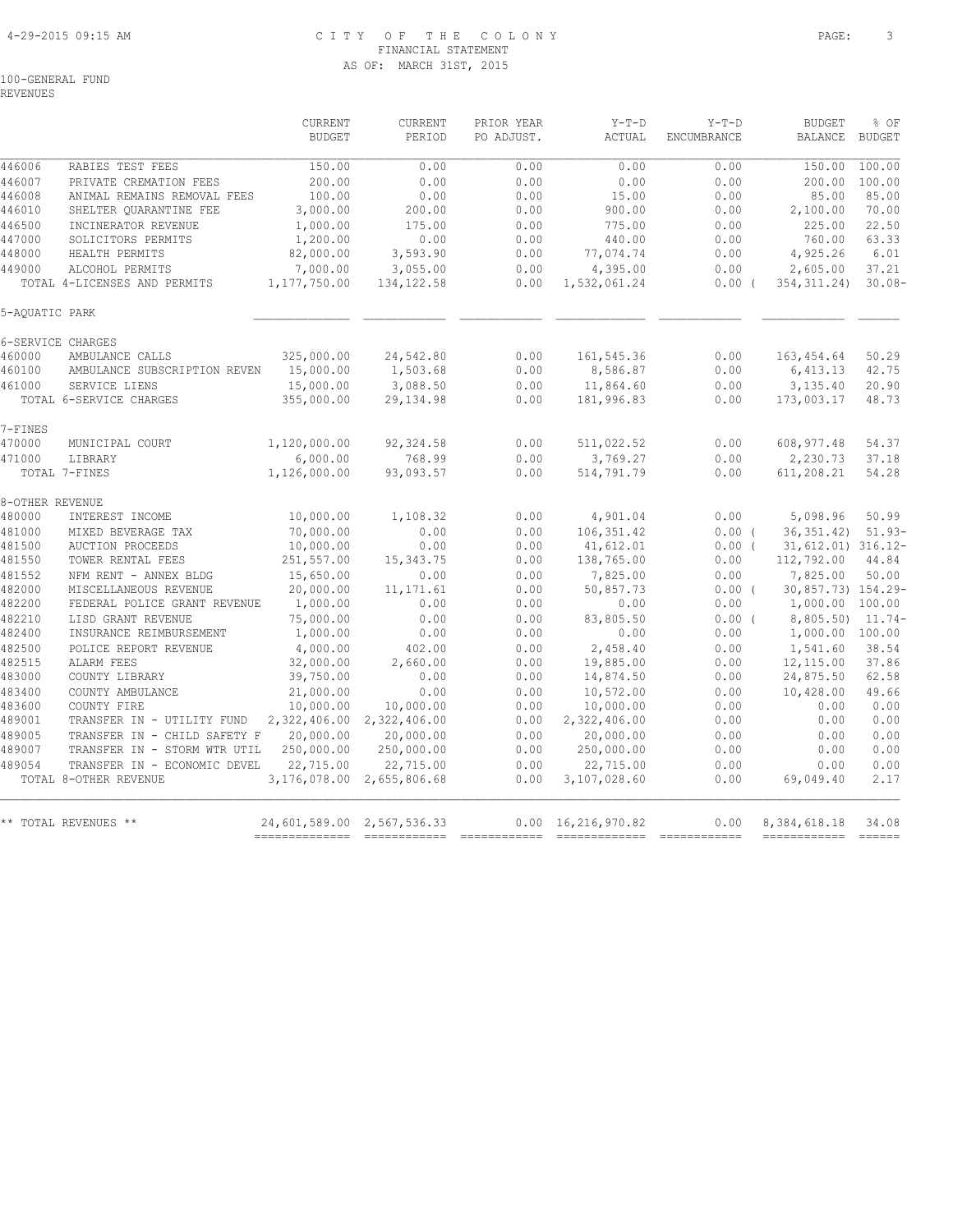# 4-29-2015 09:15 AM C I T Y O F T H E C O L O N Y PAGE: 4 FINANCIAL STATEMENT AS OF: MARCH 31ST, 2015

100-GENERAL FUND

611 - GENERAL ADMIN

| DEPARTMENTAL EXPENDITURES          |                                 |                   |                          |                 |                               |                                 |          |
|------------------------------------|---------------------------------|-------------------|--------------------------|-----------------|-------------------------------|---------------------------------|----------|
|                                    | <b>CURRENT</b><br><b>BUDGET</b> | CURRENT<br>PERIOD | PRIOR YEAR<br>PO ADJUST. | Y-T-D<br>ACTUAL | $Y-T-D$<br><b>ENCUMBRANCE</b> | <b>BUDGET</b><br>BALANCE BUDGET | % OF     |
|                                    |                                 |                   |                          |                 |                               |                                 |          |
|                                    |                                 |                   |                          |                 |                               |                                 |          |
| 61-PERSONNEL SERVICES              |                                 |                   |                          |                 |                               |                                 |          |
| 611-6110 SALARIES                  | $526, 109.58$ (                 | 8,602.92)         | 0.00                     | 219,670.78      | 0.00                          | 306,438.80                      | 58.25    |
| 611-6111 SALARIES, OVERTIME        | 100.00                          | 0.00              | 0.00                     | 0.00            | 0.00                          | 100.00 100.00                   |          |
| 611-6112 PART-TIME, TEMPORARY      | 0.00                            | 0.00              | 0.00                     | 1,305.00        | 0.00(                         | 1,305.00                        | 0.00     |
| 611-6114 HOSPITALIZATION INSURANCE | 40,235.00                       | 4,642.03          | 0.00                     | 26,963.37       | 0.00                          | 13,271.63                       | 32.99    |
| 611-6115 SOCIAL SECURITY TAXES     | 43,079.75                       | 5,515.02          | 0.00                     | 22,975.69       | 0.00                          | 20,104.06                       | 46.67    |
| 611-6116 WORKERS' COMPENSATION     | 600.00                          | 551.28            | 0.00                     | 551.28          | 0.00                          | 48.72                           | 8.12     |
| 611-6117 RETIREMENT CONTRIBUTIONS  | 65,996.22                       | 9,885.01          | 0.00                     | 53, 574.19      | 0.00                          | 12,422.03                       | 18.82    |
| 611-6120 PRIVATE AUTO ALLOWANCE    | 12,000.00                       | 1,384.62          | 0.00                     | 9,000.03        | 0.00                          | 2,999.97                        | 25.00    |
| 611-6125 EDUCATION & TRAINING      | 2,000.00                        | 0.00              | 0.00                     | 44.00           | 0.00                          | 1,956.00                        | 97.80    |
| 611-6126 TRAVEL EXPENSE            | 5,000.00                        | 3,119.07          | 0.00                     | 7,482.76        | 0.00(                         | 2,482.76)                       | $49.66-$ |
| 611-6127 DUES AND MEMBERSHIPS      | 20,500.00                       | 229.85            | 0.00                     | 21,207.37       | $0.00$ (                      | 707.37)                         | $3.45-$  |
| TOTAL 61-PERSONNEL SERVICES        | 715,620.55                      | 16,723.96         | 0.00                     | 362,774.47      | 0.00                          | 352,846.08                      | 49.31    |
| 62-CONTRACTUAL SERVICES            |                                 |                   |                          |                 |                               |                                 |          |
| 611-6210 PROFESSIONAL SERVICES     | 60,000.00                       | 5,000.00          | 0.00                     | 25,000.00       | 0.00                          | 35,000.00                       | 58.33    |
| 611-6235 PRINTING SERVICES         | 125.00                          | 0.00              | 0.00                     | 19.45           | 0.00                          | 105.55                          | 84.44    |
| 611-6244 TELEPHONE SERVICE         | 4,000.00                        | 393.57            | 0.00                     | 2,128.95        | 0.00                          | 1,871.05                        | 46.78    |
| TOTAL 62-CONTRACTUAL SERVICES      | 64,125.00                       | 5,393.57          | 0.00                     | 27,148.40       | 0.00                          | 36,976.60                       | 57.66    |
| 63-SUPPLIES                        |                                 |                   |                          |                 |                               |                                 |          |
| 611-6310 OFFICE SUPPLIES           | 1,200.00                        | 91.62             | 0.00                     | 777.95          | 0.00                          | 422.05                          | 35.17    |
| 611-6311 COPIER SUPPLIES           | 200.00                          | 87.04             | 0.00                     | 87.04           | 0.00                          | 112.96                          | 56.48    |
| 611-6312 COMPUTER SUPPLIES         | 500.00                          | 0.00              | 0.00                     | 0.00            | 0.00                          | 500.00 100.00                   |          |
| 611-6320 POSTAGE                   | $100.00$ (                      | 0.08)             | 0.00                     | 17.07           | 0.00                          | 82.93                           | 82.93    |
| 611-6330 BOOKS AND PERIODICALS     | 200.00                          | 0.00              | 0.00                     | 0.00            | 0.00                          | 200.00                          | 100.00   |
| 611-6340 FUEL & LUBRICANTS         | 0.00                            | 9.39              | 0.00                     | 341.29          | 0.00(                         | 341.29)                         | 0.00     |
| 611-6390 MISCELLANEOUS SUPPLIES    | 12,000.00                       | 1,080.07          | 0.00                     | 4,965.21        | 0.00                          | 7,034.79                        | 58.62    |
| TOTAL 63-SUPPLIES                  | 14,200.00                       | 1,268.04          | 0.00                     | 6,188.56        | 0.00                          | 8,011.44                        | 56.42    |
| 64-MAINTENANCE                     |                                 |                   |                          |                 |                               |                                 |          |
| 611-6440 VEHICLE MAINTENANCE       | 0.00                            | 0.00              | 0.00                     | 260.00          | $0.00$ (                      | 260.00                          | 0.00     |
| TOTAL 64-MAINTENANCE               | 0.00                            | 0.00              | 0.00                     | 260.00          | 0.00(                         | 260.00                          | 0.00     |
| 66-CAPITAL OUTLAY                  |                                 |                   |                          |                 |                               |                                 |          |
| 67-OVERHEAD ALLOCATION             |                                 |                   |                          |                 |                               |                                 |          |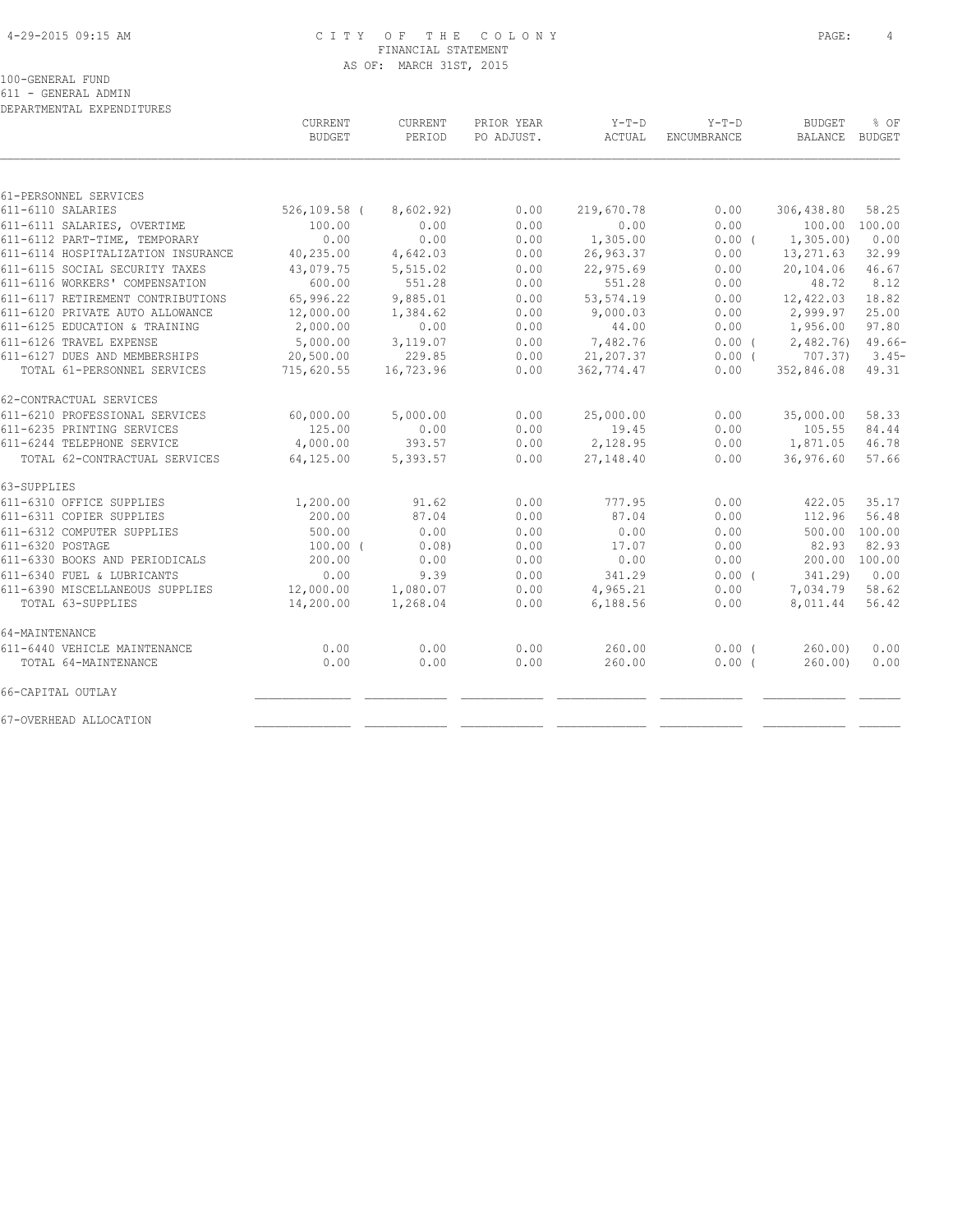#### 4-29-2015 09:15 AM C I T Y O F T H E C O L O N Y PAGE: 5 FINANCIAL STATEMENT AS OF: MARCH 31ST, 2015

| 100-GENERAL FUND          |  |
|---------------------------|--|
| 611 - GENERAL ADMIN       |  |
| DEPARTMENTAL EXPENDITURES |  |

| DEPARTMENTAL EXPENDITURES |                   |                   |                          |                 |                        |                   |                |
|---------------------------|-------------------|-------------------|--------------------------|-----------------|------------------------|-------------------|----------------|
|                           | CURRENT<br>BUDGET | CURRENT<br>PERIOD | PRIOR YEAR<br>PO ADJUST. | Y-T-D<br>ACTUAL | $Y-T-D$<br>ENCUMBRANCE | BUDGET<br>BALANCE | 8 OF<br>BUDGET |
| 68-SUNDRY CHARGES         |                   |                   |                          |                 |                        |                   |                |
| TOTAL 611 - GENERAL ADMIN | 793,945.55        | 23,385.57         | 0.00                     | 396,371.43      | 0.00                   | 397,574.12 50.08  |                |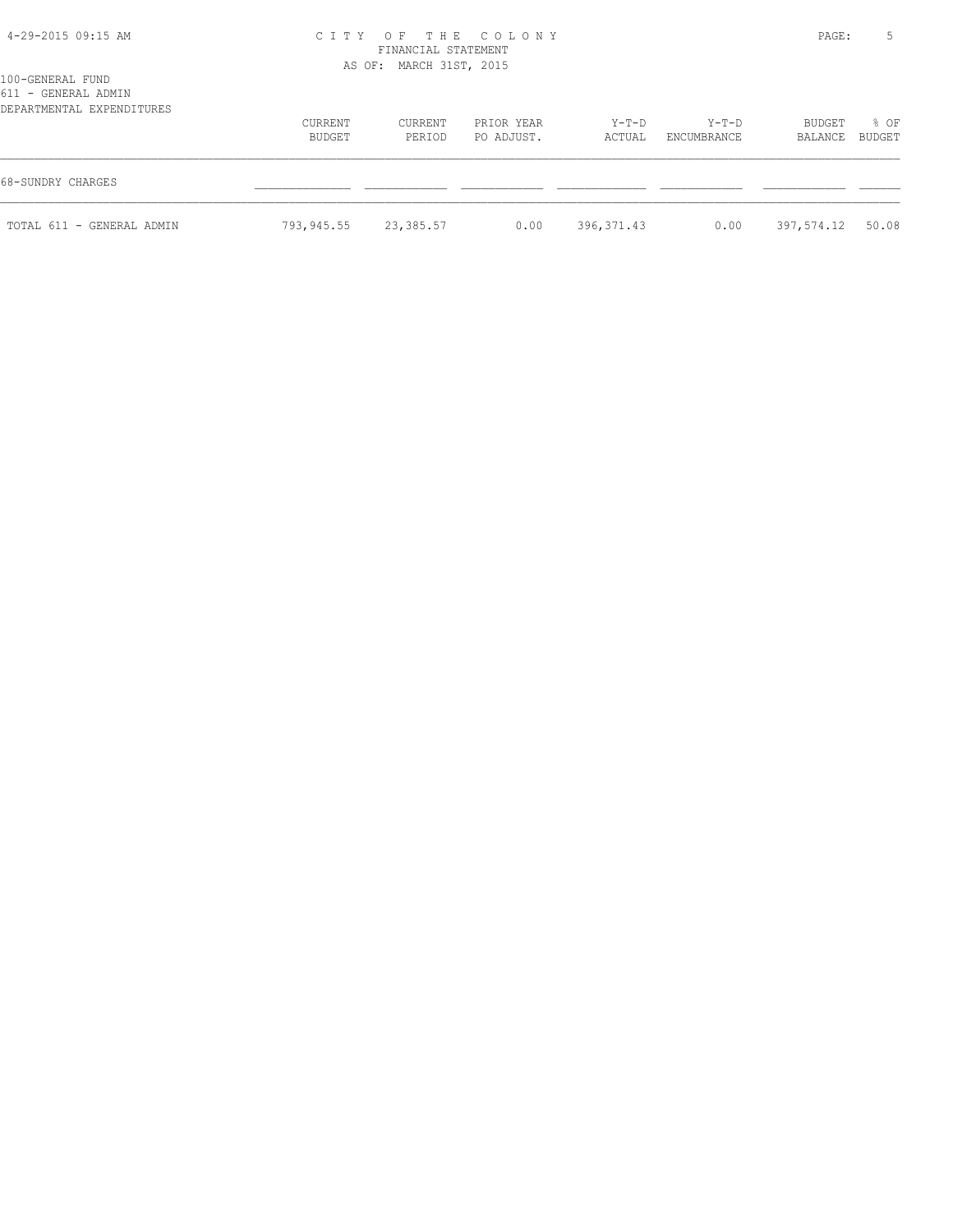### 4-29-2015 09:15 AM C I T Y O F T H E C O L O N Y PAGE: 6 FINANCIAL STATEMENT AS OF: MARCH 31ST, 2015

100-GENERAL FUND

612 - COMMUNITY IMAGE DEPARTMENTAL EXPENDITURES

 CURRENT CURRENT PRIOR YEAR Y-T-D Y-T-D BUDGET % OF BUDGET PERIOD PO ADJUST. ACTUAL ENCUMBRANCE BALANCE BUDGET  $\mathcal{L} = \{ \mathcal{L} = \{ \mathcal{L} = \{ \mathcal{L} = \{ \mathcal{L} = \{ \mathcal{L} = \{ \mathcal{L} = \{ \mathcal{L} = \{ \mathcal{L} = \{ \mathcal{L} = \{ \mathcal{L} = \{ \mathcal{L} = \{ \mathcal{L} = \{ \mathcal{L} = \{ \mathcal{L} = \{ \mathcal{L} = \{ \mathcal{L} = \{ \mathcal{L} = \{ \mathcal{L} = \{ \mathcal{L} = \{ \mathcal{L} = \{ \mathcal{L} = \{ \mathcal{L} = \{ \mathcal{L} = \{ \mathcal{$ 61-PERSONNEL SERVICES 612-6110 SALARIES 263,141.31 18,173.74 0.00 132,513.03 0.00 130,628.28 49.64 612-6111 SALARIES, OVERTIME 800.00 57.26 0.00 261.34 0.00 538.66 67.33 612-6114 HOSPITALIZATION INSURANCE 40,235.00 3,299.32 0.00 19,134.90 0.00 21,100.10 52.44 612-6115 SOCIAL SECURITY TAXES 21,115.00 1,454.87 0.00 9,634.35 0.00 11,480.65 54.37 612-6116 WORKERS' COMPENSATION 1,250.00 1,148.50 0.00 1,148.50 0.00 101.50 8.12 612-6117 RETIREMENT CONTRIBUTIONS 33,186.60 2,566.47 0.00 16,851.62 0.00 16,334.98 49.22 612-6118 UNIFORMS 500.00 0.00 0.00 16.00 0.00 484.00 96.80 612-6125 EDUCATION & TRAINING 2,100.00 0.00 0.00 60.00 0.00 2,040.00 97.14 612-6126 TRAVEL EXPENSE 1,400.00 0.00 0.00 610.10 0.00 789.90 56.42 612-6127 DUES & MEMBERSHIPS 1,200.00 0.00 0.00 459.90 0.00 740.10 61.68 TOTAL 61-PERSONNEL SERVICES 364,927.91 26,700.16 0.00 180,689.74 0.00 184,238.17 50.49 62-CONTRACTUAL SERVICES<br>612-6213 CONTRACTUAL SERVICES 612-6213 CONTRACTUAL SERVICES 32,000.00 235.75 0.00 4,807.92 0.00 27,192.08 84.98 612-6235 PRINTING SERVICE 1,000.00 0.00 0.00 1,507.54 0.00 ( 507.54) 50.75- 612-6244 TELEPHONE SERVICE 2,200.00 285.23 0.00 970.27 0.00 1,229.73 55.90 612-6275 EQUIPMENT RENTAL 1,000.00 0.00 0.00 0.00 0.00 1,000.00 100.00 TOTAL 62-CONTRACTUAL SERVICES 36,200.00 520.98 0.00 7,285.73 0.00 28,914.27 79.87 63-SUPPLIES 612-6310 OFFICE SUPPLIES 600.00 34.85 0.00 57.94 0.00 542.06 90.34 612-6311 COPIER SUPPLIES 1,200.00 0.00 0.00 0.00 0.00 1,200.00 100.00 612-6312 COMPUTER SUPPLIES 300.00 0.00 0.00 0.00 0.00 300.00 100.00 612-6320 POSTAGE 6,500.00 336.70 0.00 1,572.92 0.00 4,927.08 75.80 612-6322 SMALL TOOLS 200.00 0.00 0.00 0.00 0.00 200.00 100.00 612-6330 BOOKS & PERIODICALS 150.00 0.00 0.00 0.00 0.00 150.00 100.00 612-6340 FUEL AND LUBRICANTS 4,300.00 79.59 0.00 723.43 0.00 3,576.57 83.18 612-6390 MISCELLANEOUS SUPPLIES 500.00 119.00 0.00 191.07 0.00 308.93 61.79 TOTAL 63-SUPPLIES 13,750.00 570.14 0.00 2,545.36 0.00 11,204.64 81.49 64-MAINTENANCE 612-6430 MAINTENANCE - OFC EQUIPMENT 18,500.00 0.00 0.00 17,500.00 0.00 1,000.00 5.41 612-6431 MAINTENANCE - GIS 2,500.00 0.00 0.00 2,500.00 0.00 0.00 0.00 TOTAL 64-MAINTENANCE 21,000.00 0.00 0.00 20,000.00 0.00 1,000.00 4.76 66-CAPITAL OUTLAY \_\_\_\_\_\_\_\_\_\_\_\_\_\_ \_\_\_\_\_\_\_\_\_\_\_\_ \_\_\_\_\_\_\_\_\_\_\_\_ \_\_\_\_\_\_\_\_\_\_\_\_\_ \_\_\_\_\_\_\_\_\_\_\_\_ \_\_\_\_\_\_\_\_\_\_\_\_ \_\_\_\_\_\_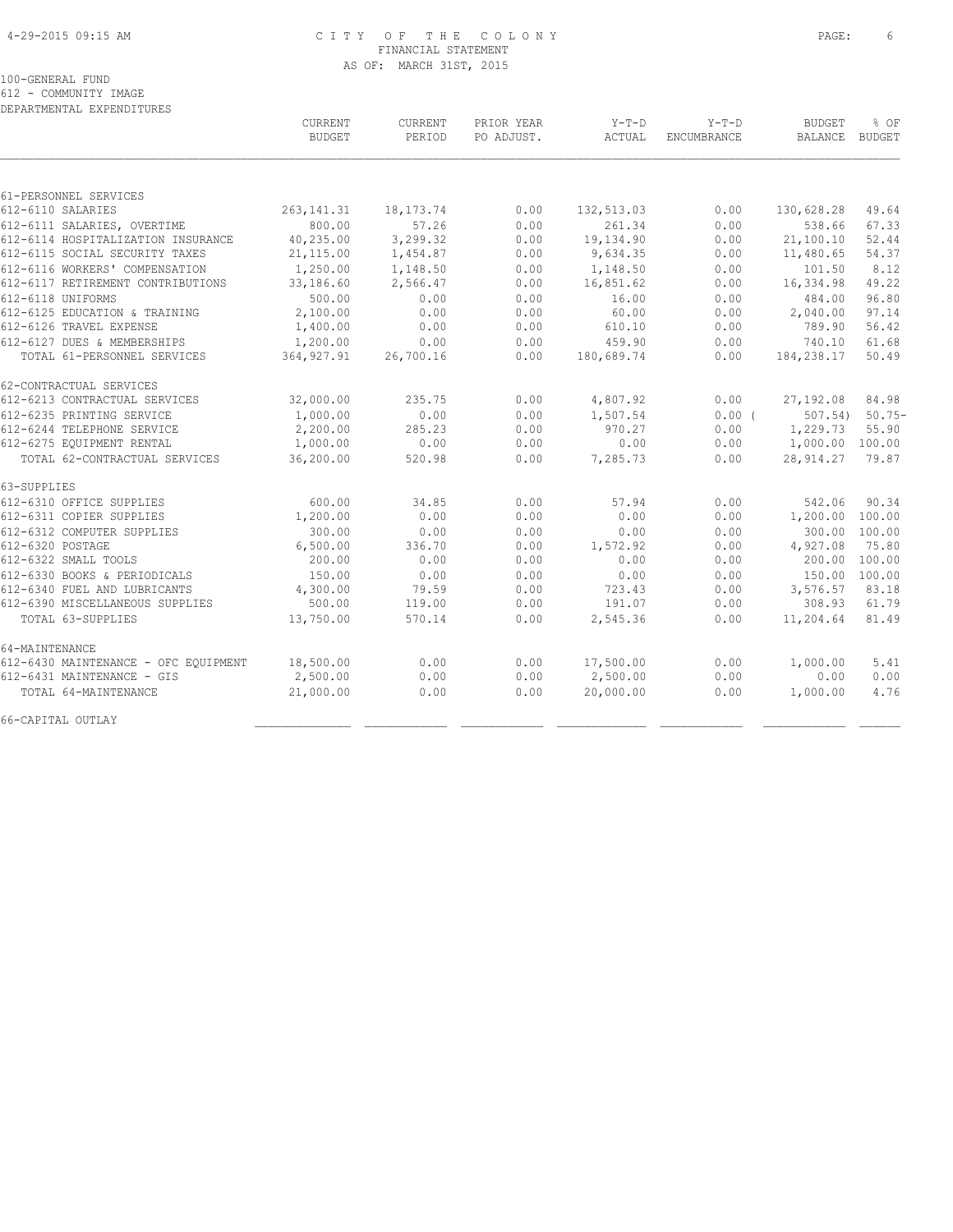| 4-29-2015 09:15 AM |  |  |
|--------------------|--|--|
|--------------------|--|--|

# 4-29-2015 09:15 AM C I T Y O F T H E C O L O N Y PAGE: 7 FINANCIAL STATEMENT AS OF: MARCH 31ST, 2015

| 100-GENERAL FUND<br>612 - COMMUNITY IMAGE<br>DEPARTMENTAL EXPENDITURES |                   |                   |                          |                 |                        |                   |                |
|------------------------------------------------------------------------|-------------------|-------------------|--------------------------|-----------------|------------------------|-------------------|----------------|
|                                                                        | CURRENT<br>BUDGET | CURRENT<br>PERIOD | PRIOR YEAR<br>PO ADJUST. | Y-T-D<br>ACTUAL | $Y-T-D$<br>ENCUMBRANCE | BUDGET<br>BALANCE | % OF<br>BUDGET |
| 67-OVERHEAD ALLOCATION                                                 |                   |                   |                          |                 |                        |                   |                |
| 68-SUNDRY CHARGES                                                      |                   |                   |                          |                 |                        |                   |                |
| TOTAL 612 - COMMUNITY IMAGE                                            | 435,877.91        | 27,791.28         | 0.00                     | 210,520.83      | 0.00                   | 225,357.08        | 51.70          |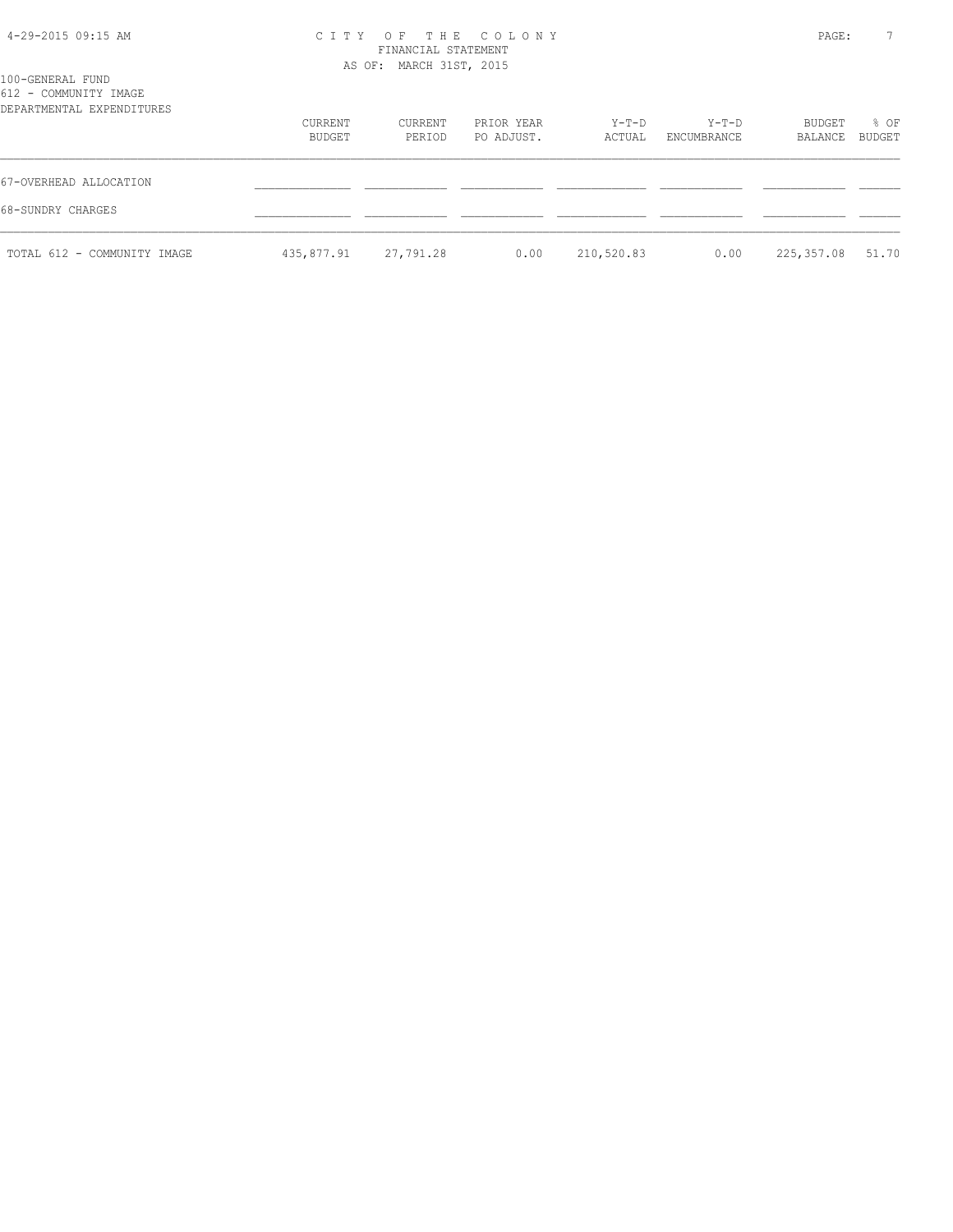# 4-29-2015 09:15 AM C I T Y O F T H E C O L O N Y PAGE: 8 FINANCIAL STATEMENT AS OF: MARCH 31ST, 2015

615 - FLEET SERVICES DEPARTMENTAL EXPENDITURES

|                                                                      | CURRENT<br><b>BUDGET</b> | <b>CURRENT</b><br>PERIOD | PRIOR YEAR<br>PO ADJUST. | $Y-T-D$<br>ACTUAL | $Y-T-D$<br>ENCUMBRANCE | <b>BUDGET</b><br><b>BALANCE</b> | % OF<br><b>BUDGET</b> |
|----------------------------------------------------------------------|--------------------------|--------------------------|--------------------------|-------------------|------------------------|---------------------------------|-----------------------|
|                                                                      |                          |                          |                          |                   |                        |                                 |                       |
| 61-PERSONNEL SERVICES                                                |                          |                          |                          |                   |                        |                                 |                       |
| 615-6110 SALARIES                                                    | 244,781.56               | 18,647.32                | 0.00                     | 132, 326.13       | 0.00                   | 112, 455.43                     | 45.94                 |
| 615-6111 SALARIES, OVERTIME                                          | 2,000.00                 | 802.08                   | 0.00                     | 3,962.53          | 0.00(                  | $1,962.53$ 98.13-               |                       |
| 615-6111-SALARIES, OVERTIME - FIRE                                   | 400.00                   | 0.00                     | 0.00                     | 0.00              | 0.00                   |                                 | 400.00 100.00         |
| 615-6112 PART-TIME TEMPORARY                                         | 2,000.00                 | 0.00                     | 0.00                     | 0.00              | 0.00                   | 2,000.00                        | 100.00                |
| 615-6114 HOSPITALIZATION INSURANCE<br>615-6115 SOCIAL SECURITY TAXES | 40,235.00                | 3,288.67                 | 0.00<br>0.00             | 20,329.48         | 0.00                   | 19,905.52                       | 49.47<br>48.62        |
|                                                                      | 19,580.30<br>5,000.00    | 1,419.78                 |                          | 10,060.03         | 0.00                   | 9,520.27                        |                       |
| 615-6116 WORKERS' COMPENSATION                                       |                          | 4,594.01                 | 0.00                     | 4,594.01          | 0.00                   | 405.99                          | 8.12<br>45.48         |
| 615-6117 RETIREMENT CONTRIBUTIONS<br>615-6118 UNIFORMS               | 31,287.28                | 2,482.04                 | 0.00                     | 17,056.83         | 0.00                   | 14,230.45                       | 28.09                 |
|                                                                      | 500.00                   | 120.46                   | 0.00                     | 359.53            | 0.00                   | 140.47                          | 76.00                 |
| 615-6125 EDUCATION & TRAINING<br>615-6126 TRAVEL EXPENSE             | 1,500.00<br>500.00       | 299.00<br>0.00           | 0.00<br>0.00             | 360.00<br>0.00    | 0.00<br>0.00           | 1,140.00<br>500.00              | 100.00                |
| TOTAL 61-PERSONNEL SERVICES                                          | 347,784.14               | 31,653.36                | 0.00                     | 189,048.54        | 0.00                   | 158,735.60                      | 45.64                 |
|                                                                      |                          |                          |                          |                   |                        |                                 |                       |
| 62-CONTRACTUAL SERVICES                                              |                          |                          |                          |                   |                        |                                 |                       |
| 615-6213 CONTRACTUAL SERVICES                                        | 3,000.00                 | 46.26                    | 0.00                     | 956.04            | 0.00                   | 2,043.96                        | 68.13                 |
| 615-6244 TELEPHONE SERVICES                                          | 1,500.00                 | 119.17                   | 0.00                     | 595.56            | 0.00                   | 904.44                          | 60.30                 |
| 615-6275 EQUIPMENT RENTAL                                            | 600.00                   | 0.00                     | 0.00                     | 0.00              | 0.00                   |                                 | 600.00 100.00         |
| TOTAL 62-CONTRACTUAL SERVICES                                        | 5,100.00                 | 165.43                   | 0.00                     | 1,551.60          | 0.00                   | 3,548.40                        | 69.58                 |
| 63-SUPPLIES                                                          |                          |                          |                          |                   |                        |                                 |                       |
| 615-6310 OFFICE SUPPLIES                                             | 750.00                   | 0.00                     | 0.00                     | 0.00              | 0.00                   | 750.00                          | 100.00                |
| 615-6312 COMPUTER SUPPLIES                                           | 300.00                   | 0.00                     | 0.00                     | 0.00              | 0.00                   | 300.00                          | 100.00                |
| 615-6313 JANITORIAL SUPPLIES                                         | 300.00                   | 99.00                    | 0.00                     | 99.00             | 0.00                   | 201.00                          | 67.00                 |
| 615-6320 POSTAGE                                                     | 100.00                   | 0.00                     | 0.00                     | 24.09             | 0.00                   | 75.91                           | 75.91                 |
| 615-6322 SMALL TOOLS                                                 | 4,500.00                 | 85.94                    | 0.00                     | 591.24            | 0.00                   | 3,908.76                        | 86.86                 |
| 615-6322-SMALL TOOLS - FIRE                                          | 900.00                   | 123.55                   | $0.00$ (                 | 53.91)            | 0.00                   |                                 | 953.91 105.99         |
| 615-6330 BOOKS & PERIODICALS                                         | 1,000.00                 | 0.00                     | 0.00                     | 0.00              | 0.00                   | 1,000.00 100.00                 |                       |
| 615-6340 FUEL AND LUBRICANTS                                         | 38,000.00                | 908.87                   | 0.00                     | 10,487.08         | 14, 217.51             | 13,295.41                       | 34.99                 |
| 615-6340-FUEL - FIRE                                                 | 57,000.00                | 5,772.34                 | 0.00                     | 16,041.21         | 29, 434.31             | 11,524.48                       | 20.22                 |
| 615-6345 CHEMICALS                                                   | 600.00                   | 0.00                     | 0.00                     | 723.76            | $0.00$ (               | 123.76)                         | $20.63-$              |
| 615-6346 COMPRESSED GASES                                            | 300.00                   | 68.00                    | 0.00                     | 175.64            | 0.00                   | 124.36                          | 41.45                 |
| 615-6360 MEDICAL SUPPLIES                                            | 100.00                   | 0.00                     | 0.00                     | 0.00              | 0.00                   | 100.00 100.00                   |                       |
| 615-6390 MISCELLANEOUS SUPPLIES                                      | 2,000.00                 | 361.70                   | 0.00                     | 761.61            | 0.00                   | 1,238.39                        | 61.92                 |
| TOTAL 63-SUPPLIES                                                    | 105,850.00               | 7,419.40                 | 0.00                     | 28,849.72         | 43,651.82              | 33, 348.46                      | 31.51                 |
| 64-MAINTENANCE                                                       |                          |                          |                          |                   |                        |                                 |                       |
| 615-6410 BUILDING MAINTENANCE                                        | 500.00                   | 0.00                     | 0.00                     | 0.00              | 0.00                   |                                 | 500.00 100.00         |
| 615-6430 OFFICE EQUIPMENT MAINTENANCE                                | 300.00                   | 0.00                     | 0.00                     | 0.00              | 0.00                   |                                 | 300.00 100.00         |
| 615-6440 VEHICLE MAINTENANCE                                         | 100,000.00               | 5,619.24                 | 0.00                     | 37,095.45         | 0.00                   | 62,904.55                       | 62.90                 |
| 615-6440-VEHICLE MAINT - FIRE                                        | 75,000.00                | 10,039.93                | 0.00                     | 36,028.37         | 0.00                   | 38,971.63                       | 51.96                 |
| 615-6470 OTHER EQUIPMENT MAINTENANCE                                 | 40,000.00                | 1,871.55                 | 0.00                     | 10,804.57         | 0.00                   | 29, 195. 43                     | 72.99                 |
| TOTAL 64-MAINTENANCE                                                 | 215,800.00               | 17,530.72                | 0.00                     | 83,928.39         | 0.00                   | 131,871.61                      | 61.11                 |
|                                                                      |                          |                          |                          |                   |                        |                                 |                       |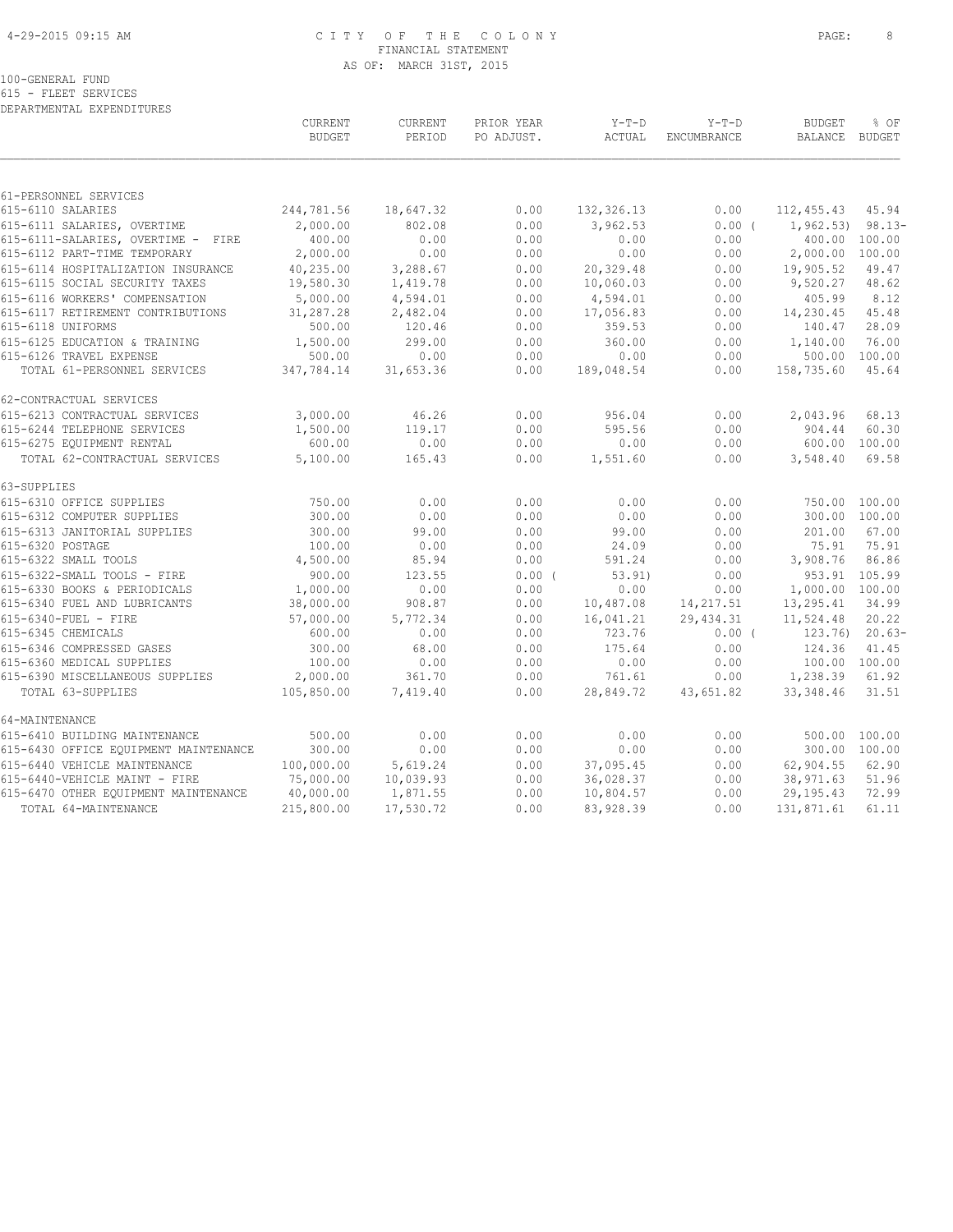#### 4-29-2015 09:15 AM C I T Y O F T H E C O L O N Y PAGE: 9 FINANCIAL STATEMENT AS OF: MARCH 31ST, 2015

| 100-GENERAL FUND     |                           |
|----------------------|---------------------------|
| 615 - FLEET SERVICES |                           |
|                      | DEPARTMENTAL EXPENDITURES |

| DEPARTMENTAL EXPENDITURES  |                   |                   |                          |                 |                      |                   |                |  |
|----------------------------|-------------------|-------------------|--------------------------|-----------------|----------------------|-------------------|----------------|--|
|                            | CURRENT<br>BUDGET | CURRENT<br>PERIOD | PRIOR YEAR<br>PO ADJUST. | Y-T-D<br>ACTUAL | Y-T-D<br>ENCUMBRANCE | BUDGET<br>BALANCE | % OF<br>BUDGET |  |
|                            |                   |                   |                          |                 |                      |                   |                |  |
| 65-NON-CAPITAL             |                   |                   |                          |                 |                      |                   |                |  |
| 66-CAPITAL OUTLAY          |                   |                   |                          |                 |                      |                   |                |  |
| 67-OVERHEAD ALLOCATION     |                   |                   |                          |                 |                      |                   |                |  |
| TOTAL 615 - FLEET SERVICES | 674,534.14        | 56,768.91         | 0.00                     | 303,378.25      | 43,651.82            | 327,504.07        | 48.55          |  |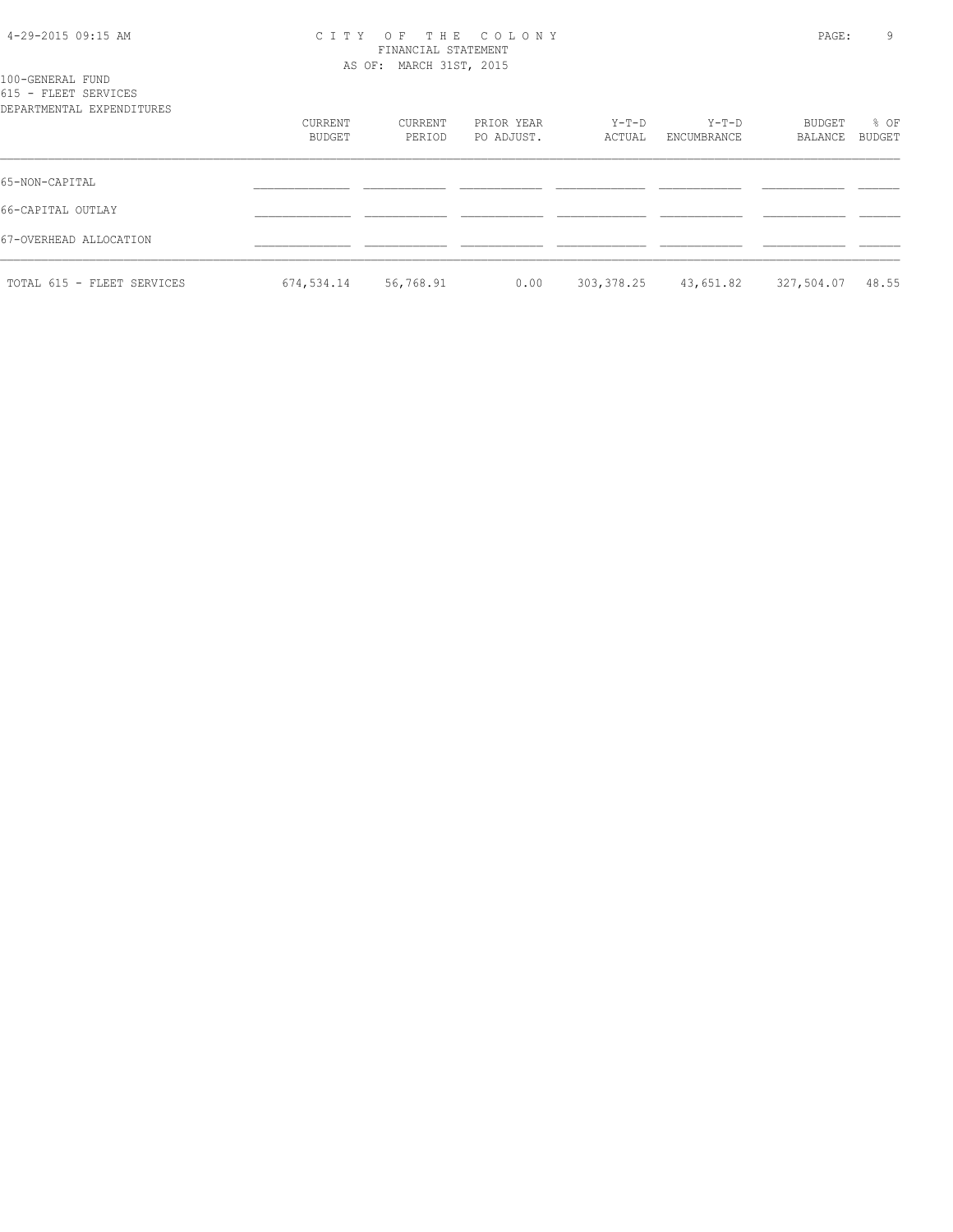# 4-29-2015 09:15 AM C I T Y O F T H E C O L O N Y PAGE: 10 FINANCIAL STATEMENT AS OF: MARCH 31ST, 2015

100-GENERAL FUND

620 - CITY SECRETARY DEPARTMENTAL EXPENDITURES

|                                    | CURRENT<br><b>BUDGET</b> | CURRENT<br>PERIOD | PRIOR YEAR<br>PO ADJUST. | $Y-T-D$<br>ACTUAL | $Y-T-D$<br>ENCUMBRANCE | <b>BUDGET</b><br>BALANCE BUDGET | % OF  |
|------------------------------------|--------------------------|-------------------|--------------------------|-------------------|------------------------|---------------------------------|-------|
|                                    |                          |                   |                          |                   |                        |                                 |       |
| 61-PERSONNEL SERVICES              |                          |                   |                          |                   |                        |                                 |       |
| 620-6110 SALARIES                  | 188, 145.98              | 14,485.08         | 0.00                     | 98,732.45         | 0.00                   | 89, 413.53                      | 47.52 |
| 620-6111 SALARIES, OVERTIME        | 500.00                   | 0.00              | 0.00                     | 0.00              | 0.00                   | 500.00 100.00                   |       |
| 620-6112 PART-TIME, TEMPORARY      | 0.00                     | 0.00              | 0.00                     | 6,053.00          | 0.00(                  | 6,053,00)                       | 0.00  |
| 620-6114 HOSPITALIZATION INSURANCE | 24, 141.00               | 2,000.12          | 0.00                     | 11,614.53         | 0.00                   | 12,526.47                       | 51.89 |
| 620-6115 SOCIAL SECURITY TAXES     | 15,051.39                | 1,056.66          | 0.00                     | 7,665.82          | 0.00                   | 7,385.57                        | 49.07 |
| 620-6116 WORKERS' COMPENSATION     | 600.00                   | 551.28            | 0.00                     | 551.28            | 0.00                   | 48.72                           | 8.12  |
| 620-6117 RETIREMENT CONTRIBUTIONS  | 23,714.72                | 1,866.63          | 0.00                     | 12,399.28         | 0.00                   | 11, 315.44                      | 47.71 |
| 620-6125 EDUCATION & TRAINING      | 3,000.00                 | 50.00             | 0.00                     | 370.00            | 0.00                   | 2,630.00                        | 87.67 |
| 620-6126 TRAVEL EXPENSE            | 3,200.00                 | 40.48             | 0.00                     | 761.23            | 0.00                   | 2,438.77                        | 76.21 |
| 620-6127 DUES AND MEMBERSHIPS      | 450.00                   | 0.00              | 0.00                     | 250.00            | 0.00                   | 200.00                          | 44.44 |
| TOTAL 61-PERSONNEL SERVICES        | 258,803.09               | 20,050.25         | 0.00                     | 138,397.59        | 0.00                   | 120,405.50                      | 46.52 |
| 62-CONTRACTUAL SERVICES            |                          |                   |                          |                   |                        |                                 |       |
| 620-6213 CONTRACTUAL SERVICES      | 18,000.00                | 1,471.33          | 0.00                     | 5,252.39          | 0.00                   | 12,747.61                       | 70.82 |
| 620-6222 ELECTION EXPENSE          | 6,000.00                 | 0.00              | 0.00                     | 16, 147.63        | 0.00(                  | $10, 147.63)$ $169.13-$         |       |
| 620-6236 ADVERTISING AND NOTICES   | 18,500.00                | 1,205.90          | 0.00                     | 7,033.39          | 0.00                   | 11,466.61                       | 61.98 |
| TOTAL 62-CONTRACTUAL SERVICES      | 42,500.00                | 2,677.23          | 0.00                     | 28, 433.41        | 0.00                   | 14,066.59                       | 33.10 |
| 63-SUPPLIES                        |                          |                   |                          |                   |                        |                                 |       |
| 620-6310 OFFICE SUPPLIES           | $500.00$ (               | 189.06)           | 0.00                     | 325.58            | 0.00                   | 174.42                          | 34.88 |
| 620-6311 COPIER SUPPLIES           | 400.00                   | 210.23            | 0.00                     | 210.23            | 0.00                   | 189.77                          | 47.44 |
| 620-6312 COMPUTER SUPPLIES         | 150.00                   | 0.00              | 0.00                     | 72.30             | 0.00                   | 77.70                           | 51.80 |
| 620-6320 POSTAGE                   | 300.00                   | 20.88             | 0.00                     | 135.19            | 0.00                   | 164.81                          | 54.94 |
| 620-6330 BOOKS AND PERIODICALS     | 350.00                   | 0.00              | 0.00                     | 84.00             | 0.00                   | 266.00                          | 76.00 |
| 620-6335 AWARDS                    | 6,600.00                 | 2,333.51          | 0.00                     | 4,437.19          | 0.00                   | 2,162.81                        | 32.77 |
| 620-6390 MISCELLANEOUS SUPPLIES    | 250.00                   | 22.71             | 0.00                     | 80.95             | 0.00                   | 169.05                          | 67.62 |
| TOTAL 63-SUPPLIES                  | 8,550.00                 | 2,398.27          | 0.00                     | 5,345.44          | 0.00                   | 3,204.56                        | 37.48 |
| 64-MAINTENANCE                     |                          |                   |                          |                   |                        |                                 |       |
| 620-6430 OFFICE EQUIPMENT - MAINT. | 5,450.00                 | 0.00              | 0.00                     | 5,432.70          | 0.00                   | 17.30                           | 0.32  |
| TOTAL 64-MAINTENANCE               | 5,450.00                 | 0.00              | 0.00                     | 5,432.70          | 0.00                   | 17.30                           | 0.32  |
| 66-CAPITAL OUTLAY                  |                          |                   |                          |                   |                        |                                 |       |
| 67-OVERHEAD ALLOCATION             |                          |                   |                          |                   |                        |                                 |       |
| TOTAL 620 - CITY SECRETARY         | 315,303.09               | 25, 125. 75       | 0.00                     | 177,609.14        | 0.00                   | 137,693.95                      | 43.67 |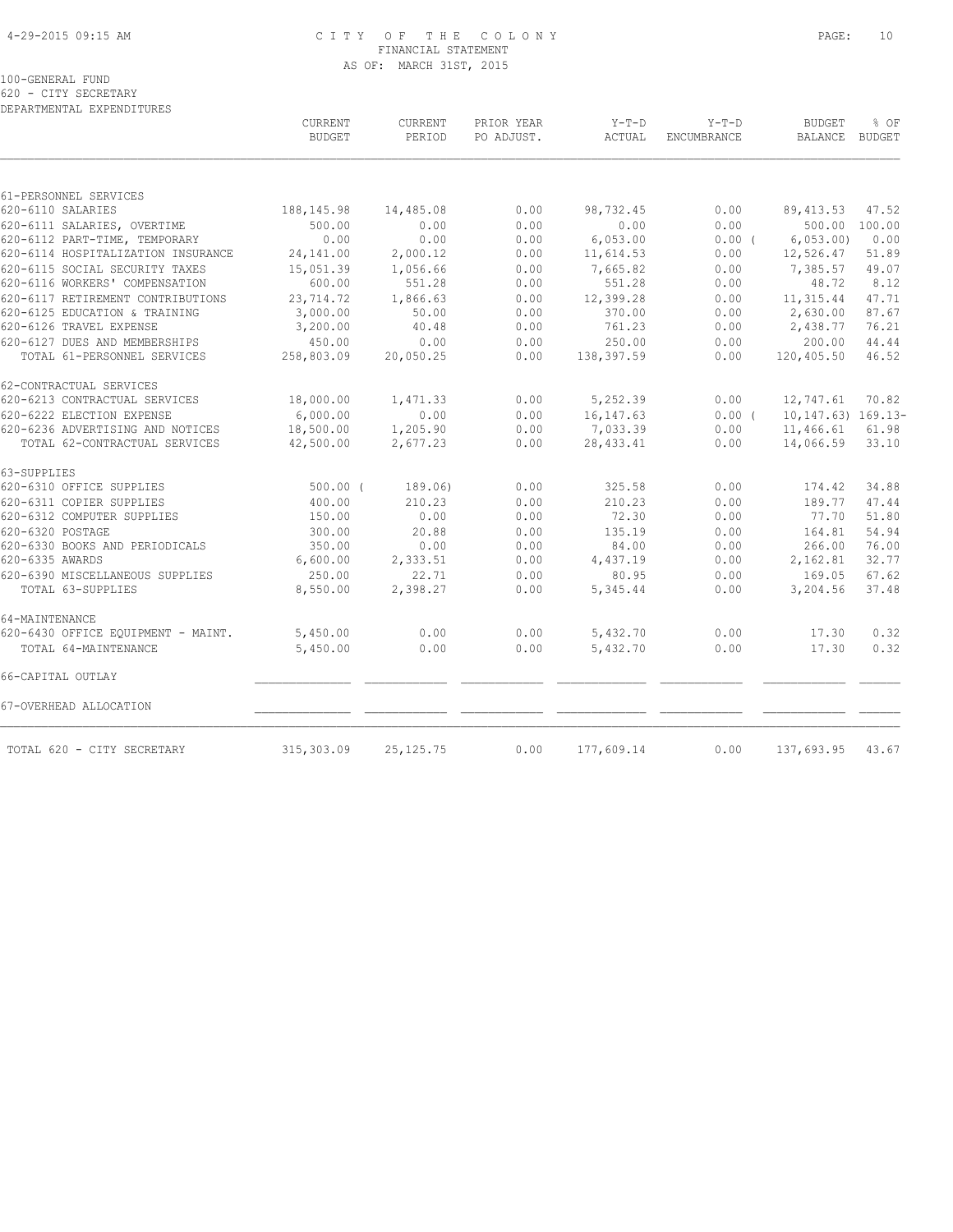# 4-29-2015 09:15 AM C I T Y O F T H E C O L O N Y PAGE: 11 FINANCIAL STATEMENT AS OF: MARCH 31ST, 2015

100-GENERAL FUND

623 - CITY COUNCIL

| CURRENT<br><b>BUDGET</b> | <b>CURRENT</b><br>PERIOD | PRIOR YEAR<br>PO ADJUST. | $Y-T-D$<br>ACTUAL | $Y-T-D$<br><b>ENCUMBRANCE</b> | <b>BUDGET</b><br><b>BALANCE</b> | % OF<br><b>BUDGET</b>                           |
|--------------------------|--------------------------|--------------------------|-------------------|-------------------------------|---------------------------------|-------------------------------------------------|
|                          |                          |                          |                   |                               |                                 |                                                 |
|                          |                          |                          |                   |                               |                                 |                                                 |
| 8,400.00                 | 1,900.00                 | 0.00                     | 4,200.00          | 0.00                          | 4,200.00                        | 50.00                                           |
| 680.00                   | 145.35                   | 0.00                     | 321.30            | 0.00                          | 358.70                          | 52.75                                           |
| 200.00                   | 0.00                     | 0.00                     | 0.00              | 0.00                          | 200.00                          | 100.00                                          |
| 500.00                   | 0.00                     | 0.00                     | 0.00              | 0.00                          | 500.00                          | 100.00                                          |
| 2,400.00                 | 0.00                     | 0.00                     | 99.00             | 0.00                          | 2,301.00                        | 95.88                                           |
| 12,180.00                | 2,045.35                 | 0.00                     | 4,620.30          | 0.00                          | 7,559.70                        | 62.07                                           |
|                          |                          |                          |                   |                               |                                 |                                                 |
| 100.00                   | 11.65                    | 0.00                     | 25.15             | 0.00                          | 74.85                           | 74.85                                           |
| 2,000.00                 | 269.07                   | 0.00                     | 869.21            | 0.00                          | 1,130.79                        | 56.54                                           |
| 2,100.00                 | 280.72                   | 0.00                     | 894.36            | 0.00                          | 1,205.64                        | 57.41                                           |
|                          |                          |                          |                   |                               |                                 |                                                 |
| 0.00                     | 449.00                   | 0.00                     | 449.00            | 0.00(                         |                                 | 0.00                                            |
| 3,800.00                 | 481.68                   | 0.00                     | 2,163.66          | 0.00                          | 1,636.34                        | 43.06                                           |
| 3,800.00                 | 930.68                   | 0.00                     | 2,612.66          | 0.00                          | 1,187.34                        | 31.25                                           |
|                          |                          |                          |                   |                               |                                 |                                                 |
|                          |                          |                          |                   |                               |                                 |                                                 |
|                          |                          |                          |                   |                               |                                 |                                                 |
|                          |                          |                          |                   |                               |                                 |                                                 |
| 19,725.00                | 0.00                     | 0.00                     | 0.00              | 0.00                          |                                 |                                                 |
| 19,725.00                | 0.00                     | 0.00                     | 0.00              | 0.00                          |                                 |                                                 |
| 37,805.00                | 3,256.75                 | 0.00                     | 8,127.32          | 0.00                          | 29,677.68                       | 78.50                                           |
|                          |                          |                          |                   |                               |                                 | 449.00)<br>19,725.00 100.00<br>19,725.00 100.00 |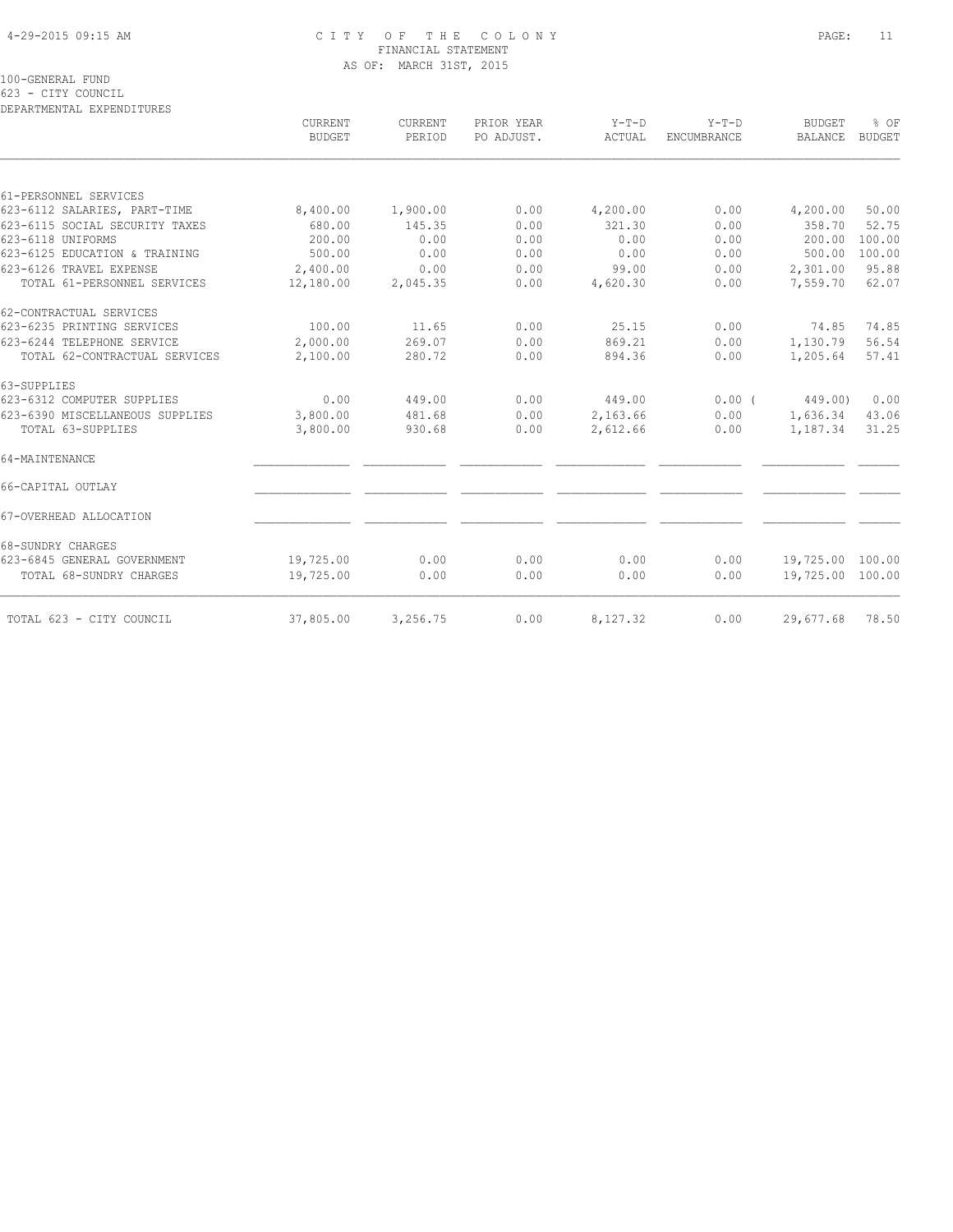# 4-29-2015 09:15 AM C I T Y O F T H E C O L O N Y PAGE: 12 FINANCIAL STATEMENT AS OF: MARCH 31ST, 2015

100-GENERAL FUND

625 - HUMAN RESOURCES

| DEPARTMENTAL EXPENDITURES              |                                 |                          |                          |                   |                        |                                 |          |
|----------------------------------------|---------------------------------|--------------------------|--------------------------|-------------------|------------------------|---------------------------------|----------|
|                                        | <b>CURRENT</b><br><b>BUDGET</b> | <b>CURRENT</b><br>PERIOD | PRIOR YEAR<br>PO ADJUST. | $Y-T-D$<br>ACTUAL | $Y-T-D$<br>ENCUMBRANCE | <b>BUDGET</b><br>BALANCE BUDGET | % OF     |
|                                        |                                 |                          |                          |                   |                        |                                 |          |
| 61-PERSONNEL SERVICES                  |                                 |                          |                          |                   |                        |                                 |          |
| 625-6110 SALARIES                      | 163,826.65                      | 12,674.99                | 0.00                     | 53, 313.97        | 0.00                   | 110,512.68                      | 67.46    |
| 625-6111 SALARIES, OVERTIME            | 100.00                          | 0.00                     | 0.00                     | 0.00              | 0.00                   | 100.00                          | 100.00   |
| 625-6112 SALARIES, PART-TIME TEMPORARY | 2,000.00                        | 0.00                     | 0.00                     | 0.00              | 0.00                   | 2,000.00                        | 100.00   |
| 625-6114 HOSPITALIZATION INSURANCE     | 16,094.00                       | 1,352.59                 | 0.00                     | 5,230.60          | 0.00                   | 10,863.40                       | 67.50    |
| 625-6115 SOCIAL SECURITY TAXES         | 13,278.76                       | 962.29                   | 0.00                     | 4,060.28          | 0.00                   | 9,218.48                        | 69.42    |
| 625-6116 WORKERS' COMPENSATION         | 425.00                          | 390.49                   | 0.00                     | 390.49            | 0.00                   | 34.51                           | 8.12     |
| 625-6117 RETIREMENT CONTRIBUTIONS      | 20,864.71                       | 1,609.47                 | 0.00                     | 6,695.75          | 0.00                   | 14,168.96                       | 67.91    |
| 625-6119 MEDICAL EXPENSE               | 6,700.00                        | 1,376.00                 | 0.00                     | 4,031.00          | 0.00                   | 2,669.00                        | 39.84    |
| 625-6125 EDUCATION & TRAINING          | 3,000.00                        | 0.00                     | 0.00                     | 0.00              | 0.00                   | 3,000.00 100.00                 |          |
| 625-6126 TRAVEL EXPENSE                | 200.00                          | 506.14                   | 0.00                     | 2,780.35          | 0.00(                  | 2,580.35) 290.18-               |          |
| 625-6127 DUES AND MEMBERSHIPS          | 1,000.00                        | 0.00                     | 0.00                     | 265.00            | 0.00                   | 735.00                          | 73.50    |
| TOTAL 61-PERSONNEL SERVICES            | 227,489.12                      | 18,871.97                | 0.00                     | 76,767.44         | 0.00                   | 150,721.68                      | 66.25    |
| 62-CONTRACTUAL SERVICES                |                                 |                          |                          |                   |                        |                                 |          |
| 625-6210 PROFESSIONAL SERVICES         | 0.00                            | 0.00                     | 0.00                     | 6,000.00          | 0.00(                  | 6,000.00)                       | 0.00     |
| 625-6213 CONTRACTUAL SERVICES          | 1,500.00                        | 45.05                    | 0.00                     | 605.35            | 0.00                   | 894.65                          | 59.64    |
| 625-6235 PRINTING SERVICES             | 400.00                          | 0.00                     | 0.00                     | 190.61            | 0.00                   | 209.39                          | 52.35    |
| 625-6236 ADVERTISING AND NOTICES       | 31,000.00                       | 613.30                   | 0.00                     | 11,039.40         | 0.00                   | 19,960.60                       | 64.39    |
| 625-6275 EQUIPMENT RENTAL              | $3,000.00$ (                    | 52, 20)                  | 0.00                     | 1,223.92          | 985.39                 | 790.69                          | 26.36    |
| TOTAL 62-CONTRACTUAL SERVICES          | 35,900.00                       | 606.15                   | 0.00                     | 19,059.28         | 985.39                 | 15,855.33                       | 44.17    |
| 63-SUPPLIES                            |                                 |                          |                          |                   |                        |                                 |          |
| 625-6310 OFFICE SUPPLIES               | 1,100.00                        | 2,234.66                 | 0.00                     | 2,757.82          | $0.00$ (               | $1,657.82$ ) $150.71-$          |          |
| 625-6311 COPIER SUPPLIES               | 800.00                          | 0.00                     | 0.00                     | 809.77            | $2,112.30$ (           | 2,122.07) 265.26-               |          |
| 625-6320 POSTAGE                       | 400.00                          | 6.90                     | 0.00                     | 189.62            | 0.00                   | 210.38                          | 52.60    |
| 625-6330 BOOKS AND PERIODICALS         | 1,000.00                        | 0.00                     | 0.00                     | 0.00              | 0.00                   | 1,000.00 100.00                 |          |
| 625-6335 AWARDS                        | 1,000.00                        | 0.00                     | 0.00                     | 450.75            | 0.00                   | 549.25                          | 54.93    |
| 625-6390 MISCELLANEOUS SUPPLIES        | 2,000.00                        | 0.00                     | 0.00                     | 0.00              | 0.00                   | 2,000.00 100.00                 |          |
| TOTAL 63-SUPPLIES                      | 6,300.00                        | 2,241.56                 | 0.00                     | 4,207.96          | $2,112.30$ (           | 20.26                           | $0.32 -$ |
| 64-MAINTENANCE                         |                                 |                          |                          |                   |                        |                                 |          |
| 66-CAPITAL OUTLAY                      |                                 |                          |                          |                   |                        |                                 |          |
| 67-OVERHEAD ALLOCATION                 |                                 |                          |                          |                   |                        |                                 |          |
| TOTAL 625 - HUMAN RESOURCES            | 269,689.12                      | 21,719.68                | 0.00                     | 100,034.68        | 3,097.69               | 166,556.75                      | 61.76    |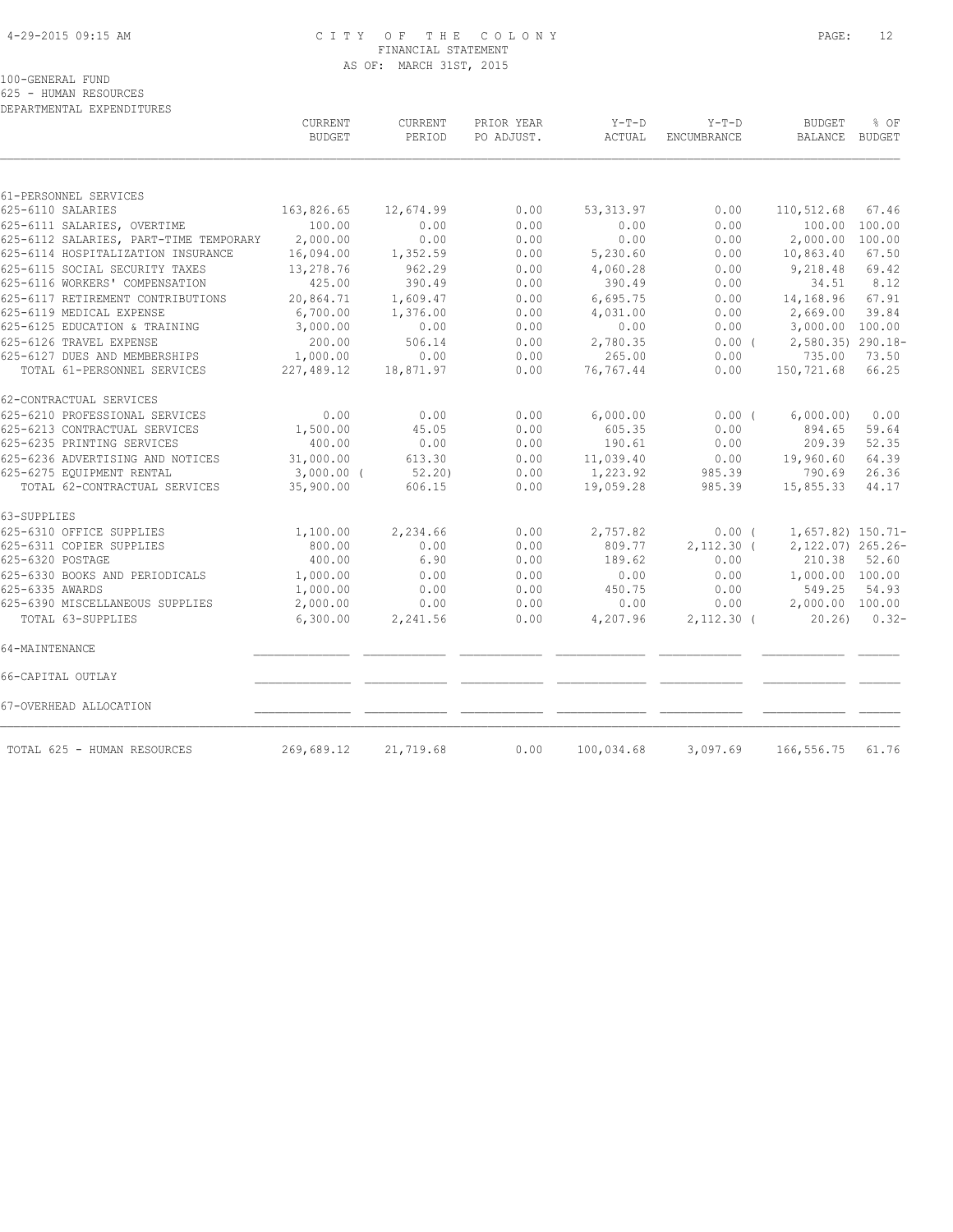# 4-29-2015 09:15 AM C I T Y O F T H E C O L O N Y PAGE: 13 FINANCIAL STATEMENT AS OF: MARCH 31ST, 2015

100-GENERAL FUND

630 - FINANCE DEPARTMENT

| DEPARTMENTAL EXPENDITURES            |               |           |            |            |                    |                 |          |
|--------------------------------------|---------------|-----------|------------|------------|--------------------|-----------------|----------|
|                                      | CURRENT       | CURRENT   | PRIOR YEAR | $Y-T-D$    | $Y-T-D$            | <b>BUDGET</b>   | % OF     |
|                                      | <b>BUDGET</b> | PERIOD    | PO ADJUST. | ACTUAL     | <b>ENCUMBRANCE</b> | <b>BALANCE</b>  | BUDGET   |
|                                      |               |           |            |            |                    |                 |          |
| 61-PERSONNEL SERVICES                |               |           |            |            |                    |                 |          |
| 630-6110 SALARIES                    | 456,878.13    | 31,360.37 | 0.00       | 229,386.13 | 0.00               | 227,492.00      | 49.79    |
| 630-6114 HOSPITALIZATION INSURANCE   | 48,282.00     | 2,870.77  | 0.00       | 16,684.05  | 0.00               | 31,597.95       | 65.44    |
| 630-6115 SOCIAL SECURITY TAXES       | 36,550.58     | 2,695.98  | 0.00       | 18,032.10  | 0.00               | 18,518.48       | 50.67    |
| 630-6116 WORKERS' COMPENSATION       | 900.00        | 826.92    | 0.00       | 826.92     | 0.00               | 73.08           | 8.12     |
| 630-6117 RETIREMENT CONTRIBUTIONS    | 57,429.71     | 4,579.79  | 0.00       | 30,180.46  | 0.00               | 27,249.25       | 47.45    |
| 630-6118 UNIFORMS                    | 200.00        | 0.00      | 0.00       | 0.00       | 0.00               | 200.00          | 100.00   |
| 630-6125 EDUCATION & TRAINING        | 3,500.00      | 0.00      | 0.00       | 275.00     | 0.00               | 3,225.00        | 92.14    |
| 630-6125-EDUCATION & TRAINING - PYRL | 3,000.00      | 0.00      | 0.00       | 1,686.00   | 0.00               | 1,314.00        | 43.80    |
| 630-6126 TRAVEL EXPENSE              | 1,500.00      | 0.00      | 0.00       | 0.00       | 0.00               | 1,500.00        | 100.00   |
| 630-6126-TRAVEL EXPENSE - PYRL       | 1,500.00      | 452.00    | 0.00       | 641.28     | 0.00               | 858.72          | 57.25    |
| 630-6127 DUES AND MEMBERSHIPS        | 3,500.00      | 260.00    | 0.00       | 1,020.00   | 0.00               | 2,480.00        | 70.86    |
| 630-6127-DUES & MEMBERSHIPS - PYRL   | 500.00        | 40.00     | 0.00       | 40.00      | 0.00               | 460.00          | 92.00    |
| TOTAL 61-PERSONNEL SERVICES          | 613,740.42    | 43,085.83 | 0.00       | 298,771.94 | 0.00               | 314,968.48      | 51.32    |
| 62-CONTRACTUAL SERVICES              |               |           |            |            |                    |                 |          |
| 630-6210 PROFESSIONAL SERVICES       | 9,000.00      | 0.00      | 0.00       | 0.00       | 0.00               | 9,000.00 100.00 |          |
| 630-6212 AUDIT SERVICES              | 63,000.00     | 10,000.00 | 0.00       | 67,500.00  | 0.00(              | 4,500.00)       | $7.14-$  |
| 630-6213 CONTRACTUAL SERVICES        | 0.00          | 0.00      | 0.00       | 223.00     | 0.00(              | 223.00          | 0.00     |
| 630-6220 TAX ASSESSMENT SERVICES     | 122,000.00    | 30,012.40 | 0.00       | 60,024.80  | 0.00               | 61, 975.20      | 50.80    |
| 630-6222 TAX COLLECTION SERVICES     | 9,500.00      | 0.00      | 0.00       | 9,063.15   | 0.00               | 436.85          | 4.60     |
| 630-6235 PRINTING SERVICES           | 500.00        | 54.10     | 0.00       | 715.47     | 0.00(              | 215.47          | $43.09-$ |
| 630-6275 EQUIPMENT RENTAL            | 100.00        | 0.00      | 0.00       | 0.00       | 0.00               | 100.00 100.00   |          |
| TOTAL 62-CONTRACTUAL SERVICES        | 204,100.00    | 40,066.50 | 0.00       | 137,526.42 | 0.00               | 66,573.58       | 32.62    |
| 63-SUPPLIES                          |               |           |            |            |                    |                 |          |
| 630-6310 OFFICE SUPPLIES             | 1,500.00      | 0.00      | 0.00       | 399.09     | 0.00               | 1,100.91        | 73.39    |
| 630-6311 COPIER SUPPLIES             | 1,000.00      | 0.00      | 0.00       | 0.00       | 0.00               | 1,000.00        | 100.00   |
| 630-6312 COMPUTER SUPPLIES           | 1,000.00      | 0.00      | 0.00       | 0.00       | 0.00               | 1,000.00        | 100.00   |
| 630-6320 POSTAGE                     | 2,400.00      | 181.85    | 0.00       | 1,276.45   | 0.00               | 1,123.55        | 46.81    |
| 630-6330 BOOKS AND PERIODICALS       | 750.00        | 0.00      | 0.00       | 0.00       | 0.00               | 750.00 100.00   |          |
| 630-6390 MISCELLANEOUS SUPPLIES      | 500.00        | 0.00      | 0.00       | 128.56     | 0.00               | 371.44          | 74.29    |
| TOTAL 63-SUPPLIES                    | 7,150.00      | 181.85    | 0.00       | 1,804.10   | 0.00               | 5,345.90        | 74.77    |
| 64-MAINTENANCE                       |               |           |            |            |                    |                 |          |
| 630-6430 MAINTENANCE - OFC EQUIPMENT | 35,000.00     | 220.50    | 0.00       | 18,612.47  | 0.00               | 16,387.53       | 46.82    |
| TOTAL 64-MAINTENANCE                 | 35,000.00     | 220.50    | 0.00       | 18,612.47  | 0.00               | 16,387.53       | 46.82    |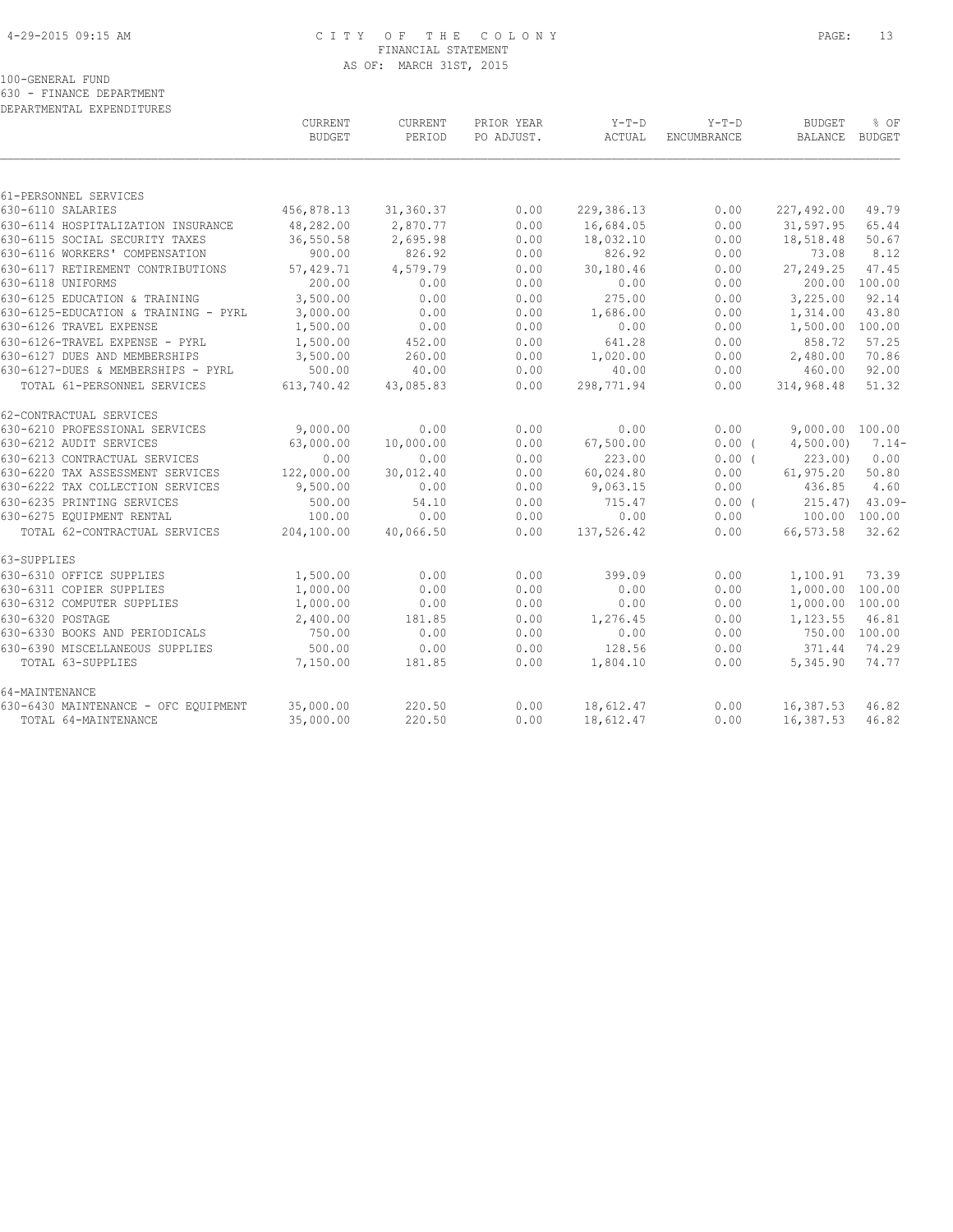#### 4-29-2015 09:15 AM C I T Y O F T H E C O L O N Y PAGE: 14 FINANCIAL STATEMENT AS OF: MARCH 31ST, 2015

100-GENERAL FUND 630 - FINANCE DEPARTMENT

| DEPARTMENTAL EXPENDITURES      |                   |                   |                          |                 |                        |                   |                       |
|--------------------------------|-------------------|-------------------|--------------------------|-----------------|------------------------|-------------------|-----------------------|
|                                | CURRENT<br>BUDGET | CURRENT<br>PERIOD | PRIOR YEAR<br>PO ADJUST. | Y-T-D<br>ACTUAL | $Y-T-D$<br>ENCUMBRANCE | BUDGET<br>BALANCE | % OF<br><b>BUDGET</b> |
| 65-NON-CAPITAL                 |                   |                   |                          |                 |                        |                   |                       |
| 66-CAPITAL OUTLAY              |                   |                   |                          |                 |                        |                   |                       |
| 67-OVERHEAD ALLOCATION         |                   |                   |                          |                 |                        |                   |                       |
| 68-SUNDRY CHARGES              |                   |                   |                          |                 |                        |                   |                       |
| TOTAL 630 - FINANCE DEPARTMENT | 859,990.42        | 83,554.68         | 0.00                     | 456,714.93      | 0.00                   | 403,275.49        | 46.89                 |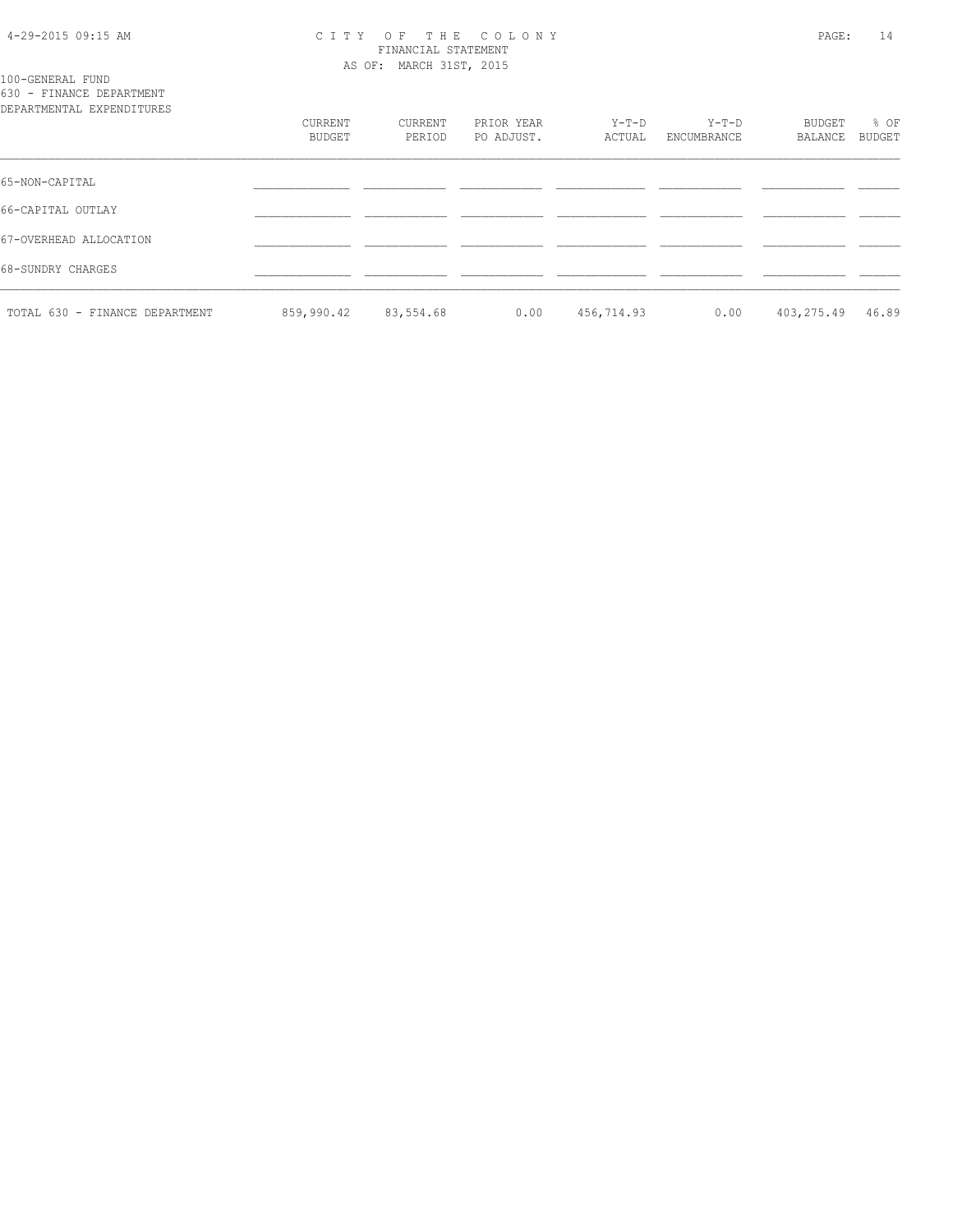# 4-29-2015 09:15 AM C I T Y O F T H E C O L O N Y PAGE: 15 FINANCIAL STATEMENT AS OF: MARCH 31ST, 2015

100-GENERAL FUND

631 - INFORMATION TECH

| DEPARTMENTAL EXPENDITURES              |                                 |                   |                          |            |             |                   |                       |
|----------------------------------------|---------------------------------|-------------------|--------------------------|------------|-------------|-------------------|-----------------------|
|                                        | <b>CURRENT</b><br><b>BUDGET</b> | CURRENT<br>PERIOD | PRIOR YEAR<br>PO ADJUST. | $Y-T-D$    | $Y-T-D$     | <b>BUDGET</b>     | % OF<br><b>BUDGET</b> |
|                                        |                                 |                   |                          | ACTUAL     | ENCUMBRANCE | BALANCE           |                       |
|                                        |                                 |                   |                          |            |             |                   |                       |
| 61-PERSONNEL SERVICES                  |                                 |                   |                          |            |             |                   |                       |
| 631-6110 SALARIES                      | 218, 434.16                     | 16,831.45         | 0.00                     | 111,041.31 | 0.00        | 107,392.85        | 49.16                 |
| 631-6111 SALARIES, OVERTIME            | 9,000.00                        | 0.00              | 0.00                     | 3,740.08   | 0.00        | 5,259.92          | 58.44                 |
| 631-6114 HOSPITALIZATION INSURANCE     | 24,150.00                       | 2,008.56          | 0.00                     | 11,684.67  | 0.00        | 12,465.33         | 51.62                 |
| 631-6115 SOCIAL SECURITY TAXES         | 18,216.58                       | 1,191.16          | 0.00                     | 8,139.18   | 0.00        | 10,077.40         | 55.32                 |
| 631-6116 WORKERS' COMPENSATION         | 710.00                          | 652.35            | 0.00                     | 652.35     | 0.00        | 57.65             | 8.12                  |
| 631-6117 RETIREMENT CONTRIBUTION       | 28,622.67                       | 2,162.86          | 0.00                     | 14,391.34  | 0.00        | 14,231.33         | 49.72                 |
| 631-6125 EDUCATION & TRAINING          | 1,000.00                        | 0.00              | 0.00                     | 2,275.00   | 0.00(       | 1,275.00) 127.50- |                       |
| 631-6126 TRAVEL EXPENSE                | 1,000.00                        | 52.64             | 0.00                     | 94.21      | 0.00        | 905.79            | 90.58                 |
| 631-6127 DUES AND MEMBERSHIPS          | 400.00                          | 400.00            | 0.00                     | 400.00     | 0.00        | 0.00              | 0.00                  |
| TOTAL 61-PERSONNEL SERVICES            | 301,533.41                      | 23,299.02         | 0.00                     | 152,418.14 | 0.00        | 149, 115.27       | 49.45                 |
| 62-CONTRACTUAL SERVICES                |                                 |                   |                          |            |             |                   |                       |
| 631-6210 PROFESSIONAL SERVICES         | 102,000.00                      | 18,075.00         | 6,600.00                 | 92,525.00  | 0.00        | 16,075.00         | 15.76                 |
| 631-6213 CONTRACTUAL SERVICES          | 2,500.00                        | 0.00              | 0.00                     | 0.00       | 0.00        | 2,500.00 100.00   |                       |
| 631-6244 TELEPHONE SERVICE             | 500.00                          | 75.98             | 0.00                     | 189.95     | 0.00        | 310.05            | 62.01                 |
| 631-6275 EQUIPMENT RENTAL              | 40.00                           | 0.00              | 0.00                     | 0.00       | 0.00        |                   | 40.00 100.00          |
| TOTAL 62-CONTRACTUAL SERVICES          | 105,040.00                      | 18,150.98         | 6,600.00                 | 92,714.95  | 0.00        | 18,925.05         | 18.02                 |
| 63-SUPPLIES                            |                                 |                   |                          |            |             |                   |                       |
| 631-6310 OFFICE SUPPLIES               | 1,500.00                        | 0.00              | 0.00                     | 373.01     | 0.00        | 1,126.99          | 75.13                 |
| 631-6311 COPIER SUPPLIES               | 900.00                          | 0.00              | 0.00                     | 0.00       | 0.00        | 900.00            | 100.00                |
| 631-6312 COMPUTER SUPPLIES             | 0.00                            | 0.00              | 0.00                     | 39.97      | $0.00$ (    | 39.97)            | 0.00                  |
| 631-6316 COMPUTER SUPPLIES - HARDWARE  | 13,000.00                       | 387.79            | 0.00                     | 3,516.45   | 0.00        | 9,483.55          | 72.95                 |
| 631-6317 COMPUTER SUPPLIES - SOFTWARE  | 1,000.00                        | 0.00              | 0.00                     | 21.98      | 0.00        | 978.02            | 97.80                 |
| 631-6320 POSTAGE                       | 50.00                           | 39.25             | 0.00                     | 297.55     | $0.00$ (    |                   | 247.55) 495.10-       |
| 631-6322 SMALL TOOLS                   | 250.00                          | 99.95             | 0.00                     | 162.90     | 0.00        | 87.10             | 34.84                 |
| 631-6330 BOOKS AND PERIODICALS         | 300.00                          | 0.00              | 0.00                     | 0.00       | 0.00        | 300.00 100.00     |                       |
| 631-6390 MISCELLANEOUS SUPPLIES        | 500.00                          | 23.95             | 0.00                     | 67.23      | 0.00        | 432.77            | 86.55                 |
| TOTAL 63-SUPPLIES                      | 17,500.00                       | 550.94            | 0.00                     | 4,479.09   | 0.00        | 13,020.91         | 74.41                 |
| 64-MAINTENANCE                         |                                 |                   |                          |            |             |                   |                       |
| 631-6430 OFFICE EQUIPMENT - MAINTENANC | 1,300.00                        | 0.00              | 0.00                     | 0.00       | 0.00        | 1,300.00          | 100.00                |
| 631-6431 MAINTENANCE - GIS             | 1,000.00                        | 0.00              | 0.00                     | 0.00       | 0.00        | 1,000.00 100.00   |                       |
| 631-6452 MAINTENANCE-SOFTWARE APPLIC   | 93,000.00                       | 0.00              | 0.00                     | 32, 924.12 | 0.00        | 60,075.88         | 64.60                 |
| TOTAL 64-MAINTENANCE                   | 95,300.00                       | 0.00              | 0.00                     | 32,924.12  | 0.00        | 62,375.88         | 65.45                 |
|                                        |                                 |                   |                          |            |             |                   |                       |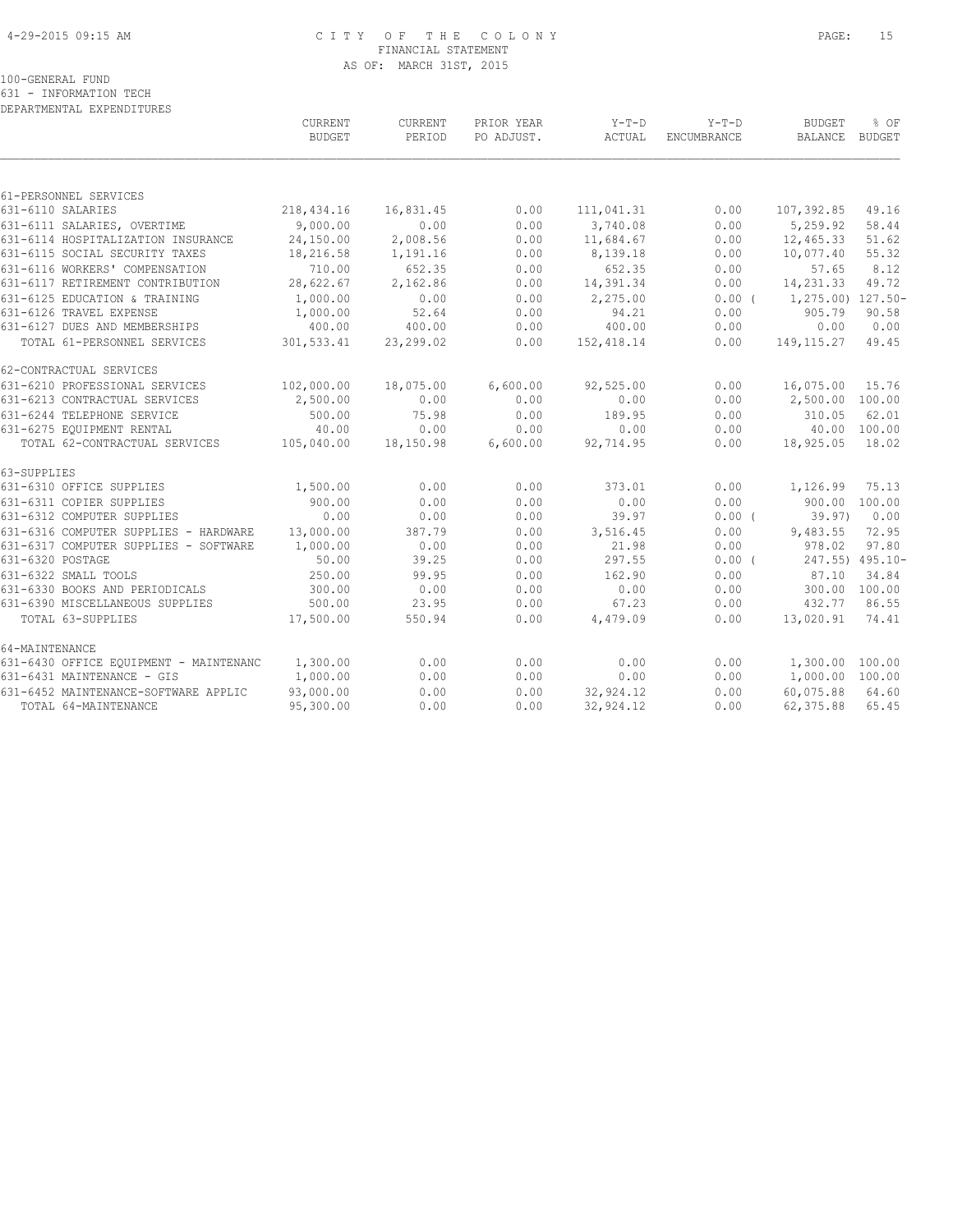# 4-29-2015 09:15 AM C I T Y O F T H E C O L O N Y PAGE: 16 FINANCIAL STATEMENT

|                                                                         |                   | AS OF: MARCH 31ST, 2015 |                          |                 |                      |                   |                |
|-------------------------------------------------------------------------|-------------------|-------------------------|--------------------------|-----------------|----------------------|-------------------|----------------|
| 100-GENERAL FUND<br>631 - INFORMATION TECH<br>DEPARTMENTAL EXPENDITURES |                   |                         |                          |                 |                      |                   |                |
|                                                                         | CURRENT<br>BUDGET | CURRENT<br>PERIOD       | PRIOR YEAR<br>PO ADJUST. | Y-T-D<br>ACTUAL | Y-T-D<br>ENCUMBRANCE | BUDGET<br>BALANCE | % OF<br>BUDGET |
| 65-NON-CAPITAL                                                          |                   |                         |                          |                 |                      |                   |                |
| 66-CAPITAL OUTLAY                                                       |                   |                         |                          |                 |                      |                   |                |
| 67-OVERHEAD ALLOCATION                                                  |                   |                         |                          |                 |                      |                   |                |
| TOTAL 631 - INFORMATION TECH                                            | 519,373.41        | 42,000.94               | 6,600.00                 | 282,536.30      | 0.00                 | 243,437.11        | 46.87          |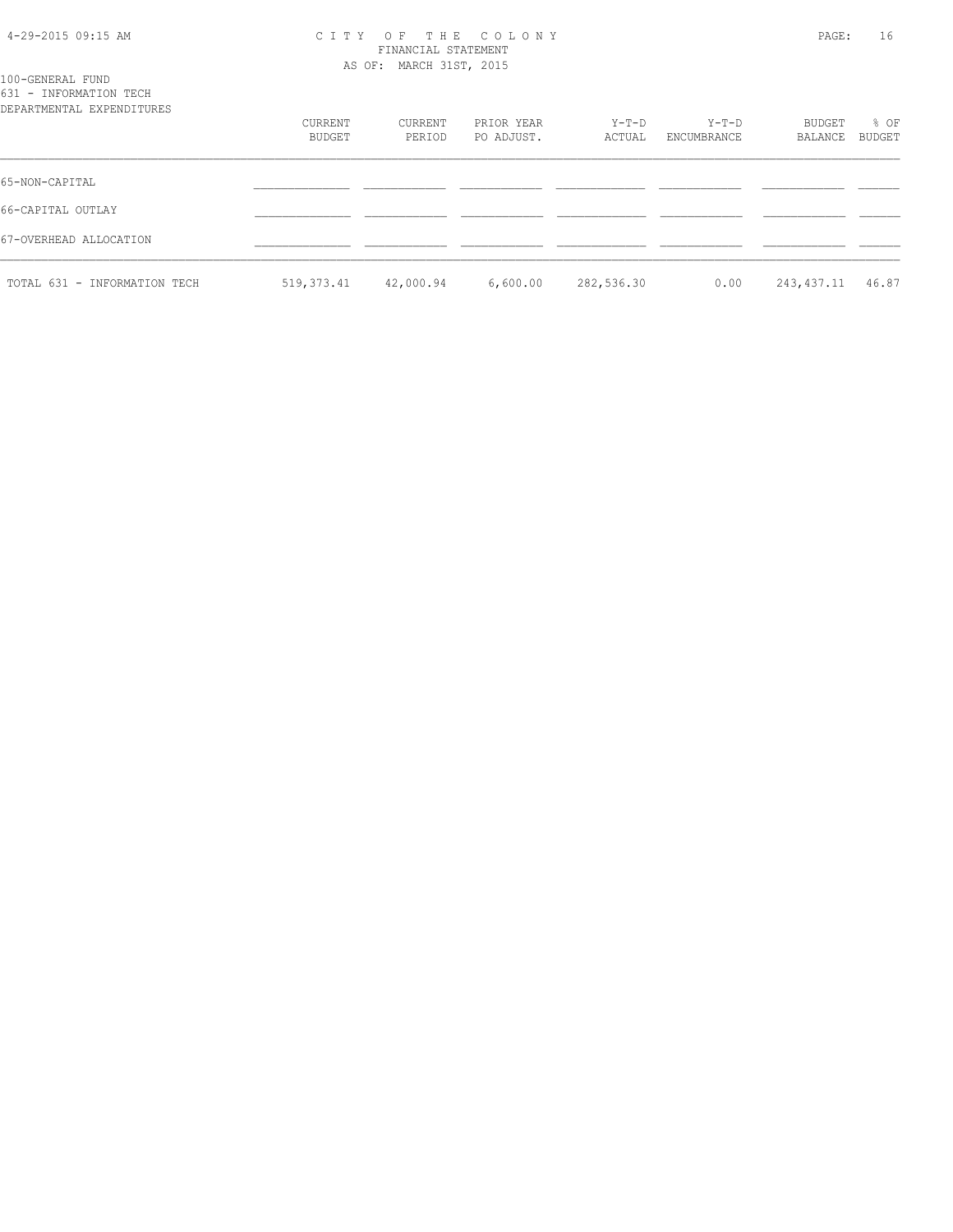# 4-29-2015 09:15 AM C I T Y O F T H E C O L O N Y PAGE: 17 FINANCIAL STATEMENT AS OF: MARCH 31ST, 2015

100-GENERAL FUND

635 - NON-DEPARTMENTAL

| DEPARTMENTAL EXPENDITURES              |                  |                         |            | $Y-T-D$      | $Y-T-D$      |                        | % OF                  |
|----------------------------------------|------------------|-------------------------|------------|--------------|--------------|------------------------|-----------------------|
|                                        | CURRENT          | CURRENT                 | PRIOR YEAR |              |              | <b>BUDGET</b>          |                       |
|                                        | <b>BUDGET</b>    | PERIOD                  | PO ADJUST. | ACTUAL       | ENCUMBRANCE  | BALANCE                | BUDGET                |
|                                        |                  |                         |            |              |              |                        |                       |
| 61-PERSONNEL SERVICES                  |                  |                         |            |              |              |                        |                       |
| 635-6113 UNEMPLOYMENT COMPENSATION     | 10,000.00        | 0.00                    | 0.00       | 0.00         | 0.00         | 10,000.00 100.00       |                       |
| 635-6126 BIGGEST LOSER COMPETITION     | 3,000.00         | 159.00                  | 0.00       | 328.88       | 0.00         | 2,671.12               | 89.04                 |
| 635-6127 DUES AND MEMBERSHIPS          | 16,500.00        | 0.00                    | 0.00       | 2,235.20     | 0.00         | 14,264.80              | 86.45                 |
| TOTAL 61-PERSONNEL SERVICES            | 29,500.00        | 159.00                  | 0.00       | 2,564.08     | 0.00         | 26,935.92              | 91.31                 |
| 62-CONTRACTUAL SERVICES                |                  |                         |            |              |              |                        |                       |
| 635-6210 PROFESSIONAL SERVICES         | 4,500.00         | 0.00                    | 0.00       | 0.00         | 0.00         | 4,500.00 100.00        |                       |
| 635-6211 LEGAL SERVICES                | 200,000.00       | 30,200.89               | 0.00       | 84,699.62    | 0.00         | 115,300.38             | 57.65                 |
| 635-6213 CONTRACTUAL SERVICES          | 11,000.00        | 127.50                  | 0.00       | 663.00       | 0.00         | 10,337.00              | 93.97                 |
| 635-6214 JANITORIAL SERVICES           | 100,000.00       | 16,041.78               | 0.00       | 46,692.34    | 59,957.66 (  | 6,650.00               | $6.65-$               |
| 635-6241 ELECTRICITY                   | 1,650,000.00     | 143,836.47              | 0.00       | 896,810.42   | 0.00         | 753,189.58             | 45.65                 |
| 635-6243 NATURAL GAS SERVICE           | 38,000.00        | 3,683.01                | 0.00       | 34, 141.64   | 0.00         | 3,858.36               | 10.15                 |
| 635-6244 TELEPHONE SERVICE             | 63,000.00        | 9,009.02                | 0.00       | 39,692.62    | 0.00         | 23,307.38              | 37.00                 |
| 635-6246 WATER/SEWER SERVICE           | 375,000.00       | 10,961.13               | 0.00       | 105,742.30   | 0.00         | 269,257.70             | 71.80                 |
| 635-6250 LIABILITY INSURANCE           | 75,000.00        | 0.00                    | 0.00       | 68,952.80    | 0.00         | 6,047.20               | 8.06                  |
| 635-6251 PROPERTY INSURANCE            | 70,000.00        | 0.00                    | 0.00       | 75,642.04    | $0.00$ (     | 5,642.04)              | $8.06-$               |
| 635-6252 WORKER'S COMPENSATION         |                  | $0.00$ ( $224,791.34$ ) | 0.00       | 0.00         | 0.00         | 0.00                   | 0.00                  |
| 635-6253 AUTOMOBILE INSURANCE          | 55,000.00        | 0.00                    | 0.00       | 42,502.60    | 0.00         | 12,497.40              | 22.72                 |
| 635-6275 EOUIPMENT RENTAL              | 20,200.00        | 726.41                  | 0.00       | 8,531.56     | 10,767.77    | 900.67                 | 4.46                  |
| 635-6290 INTEREST EXPENSE              | 500.00           | 0.00                    | 0.00       | 0.00         | 0.00         | 500.00 100.00          |                       |
| TOTAL 62-CONTRACTUAL SERVICES          | $2,662,200.00$ ( | 10, 205, 13)            | 0.00       | 1,404,070.94 |              | 70,725.43 1,187,403.63 | 44.60                 |
| 63-SUPPLIES                            |                  |                         |            |              |              |                        |                       |
| 635-6310 OFFICE SUPPLIES               | 500.00           | 0.00                    | 0.00       | 48.68        | 0.00         | 451.32                 | 90.26                 |
| 635-6311 COPIER SUPPLIES               | 5,500.00         | 957.46                  | 0.00       | 4,909.90     | $1,231.93$ ( |                        | $641.83$ $11.67-$     |
| 635-6320 POSTAGE                       | 200.00           | 0.00                    | 0.00       | 608.00       | 0.00(        |                        | $408.00$ ) $204.00$ - |
| 635-6336 EMPLOYEE RECOGNITION          | $5,000.00$ (     | 658.70)                 | 0.00       | 2,547.06     | 0.00         | 2,452.94               | 49.06                 |
| 635-6340 FUEL AND LUBRICANTS           | 600.00           | 0.00                    | 0.00       | 0.00         | 0.00         | 600.00 100.00          |                       |
| 635-6389 MISCELLANEOUS BUILDING SUPPLI | 5,000.00         | 49.95                   | 0.00       | 249.75       | 0.00         | 4,750.25               | 95.01                 |
| 635-6390 MISC. SUPPLIES                | 5,000.00         | 541.32                  | 0.00       | 6,592.83     | $0.00$ (     | 1,592.83) 31.86-       |                       |
| TOTAL 63-SUPPLIES                      | 21,800.00        | 890.03                  | 0.00       | 14,956.22    | 1,231.93     | 5,611.85               | 25.74                 |
| 64-MAINTENANCE                         |                  |                         |            |              |              |                        |                       |
| 635-6410 BUILDING MAINTENANCE          | 1,500.00         | 0.00                    | 0.00       | 90.00        | 0.00         | 1,410.00               | 94.00                 |
| 635-6430 OFFICE EQUIPMENT - MAINT.     | 3,000.00         | 2,800.00                | 0.00       | 2,800.00     | 0.00         | 200.00                 | 6.67                  |
| TOTAL 64-MAINTENANCE                   | 4,500.00         | 2,800.00                | 0.00       | 2,890.00     | 0.00         | 1,610.00               | 35.78                 |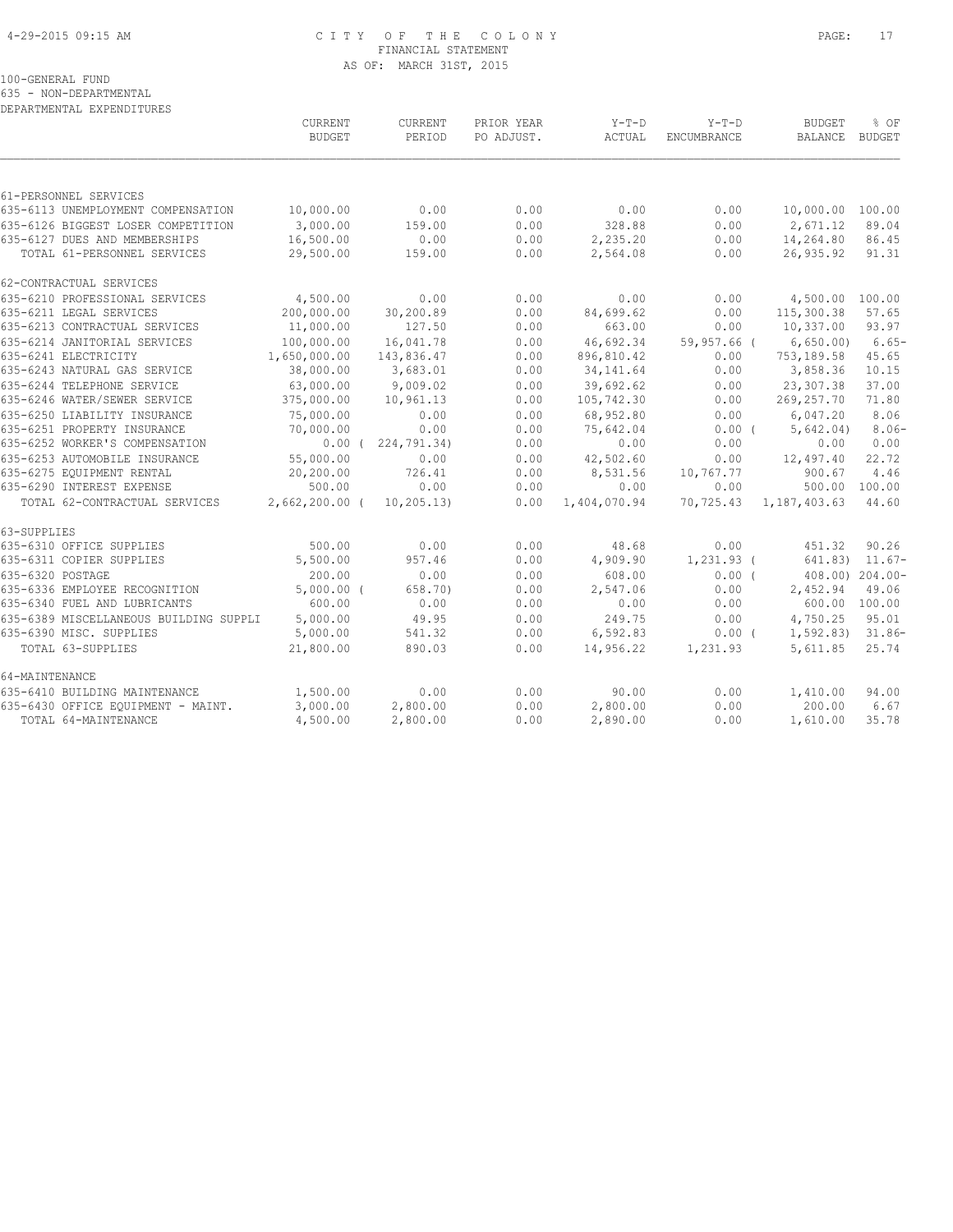# 4-29-2015 09:15 AM C I T Y O F T H E C O L O N Y PAGE: 18 FINANCIAL STATEMENT AS OF: MARCH 31ST, 2015

100-GENERAL FUND

635 - NON-DEPARTMENTAL

DEPARTMENTAL EXPENDITURES

| <b>CURRENT</b><br><b>BUDGET</b>                           | CURRENT<br>PERIOD | PRIOR YEAR<br>PO ADJUST. | $Y-T-D$<br>ACTUAL | $Y-T-D$<br>ENCUMBRANCE | <b>BUDGET</b><br><b>BALANCE</b>  | % OF<br><b>BUDGET</b> |
|-----------------------------------------------------------|-------------------|--------------------------|-------------------|------------------------|----------------------------------|-----------------------|
| 65-NON-CAPITAL                                            |                   |                          |                   |                        |                                  |                       |
| 66-CAPITAL OUTLAY                                         |                   |                          |                   |                        |                                  |                       |
| 635-6630 CAPITAL OUTLAY-VEHICLES<br>228,091.00            | 0.00              | 0.00                     | 0.00              | 0.00                   | 228,091.00 100.00                |                       |
| 0.00<br>635-6630-CAPT OUTLAY - VEHICLES - FIRE            | 0.00              | 0.00                     | 228,090.54        |                        | $0.00$ ( 228,090.54)             | 0.00                  |
| 635-6690 CAPITAL OUTLAY-OTHER EQUIPMEN 2,622,000.00       | 0.00              | 0.00                     | 0.00              | 0.00                   | 2,622,000.00 100.00              |                       |
| TOTAL 66-CAPITAL OUTLAY<br>2,850,091.00                   | 0.00              | 0.00                     | 228,090.54        | 0.00                   | 2,622,000.46                     | 92.00                 |
| 67-OVERHEAD ALLOCATION                                    |                   |                          |                   |                        |                                  |                       |
| 635-6705 CONTINGENCY<br>0.00                              | 307,777.20        | 0.00                     | 386,873.55        |                        | 56,398.56 ( 443,272.11)          | 0.00                  |
| 200,000.00<br>635-6706 CONTINGENCY                        | 3,502.58          | 0.00                     | 3,502.58          | 0.00                   | 196,497.42                       | 98.25                 |
| 635-6708 BUDGET ACCT FOR DENTON CO BLD 1,450,000.00       | 0.00              | 0.00                     | 0.00              | 0.00                   | 1,450,000.00 100.00              |                       |
| 635-6710 ALLOCATION OUT - NON DEPT<br>(3, 945, 663, 00)   | 0.00              | 0.00                     | 0.00              |                        | $0.00$ ( 3,945,663.00) 100.00    |                       |
| TOTAL 67-OVERHEAD ALLOCATION<br>(2, 295, 663, 00)         | 311,279.78        | 0.00                     | 390, 376.13       |                        | 56,398.56 ( 2,742,437.69) 119.46 |                       |
| 68-SUNDRY CHARGES                                         |                   |                          |                   |                        |                                  |                       |
| 25,000.00<br>635-6820 PROPERTY DAMAGE CLAIMS              | 10,000.00         | 0.00                     | 10,036.74         | 0.00                   | 14,963.26                        | 59.85                 |
| 635-6821 BODILY INJURY CLAIMS<br>1,000.00                 | 0.00              | 0.00                     | 10,000.00         | $0.00$ (               | $9,000.00)$ 900.00-              |                       |
| 635-6822 CIVIL CLAIMS<br>1,000.00                         | 0.00              | 0.00                     | 0.00              | 0.00                   | 1,000.00                         | 100.00                |
| 100,000.00<br>635-6823 TRANSFER OUT-SPECIAL EVENTS F      | 100,000.00        | 0.00                     | 100,000.00        | 0.00                   | 0.00                             | 0.00                  |
| 484,000.00<br>635-6841 TAX REBATE - TRIBUTE               | 726,177.60        | 0.00                     | 726,177.60        | $0.00$ (               | 242, 177.60)                     | $50.04-$              |
| 635-6855 TRANS OUT - CD/KEEP COLONY BE<br>20,000.00       | 20,000.00         | 0.00                     | 20,000.00         | 0.00                   | 0.00                             | 0.00                  |
| 635-6858 TRANSFER OUT - PARKS FUND<br>2,149,884.00        | 2,149,884.00      | 0.00                     | 2,149,884.00      | 0.00                   | 0.00                             | 0.00                  |
| 635-6861 TRANSFER OUT - CVB<br>120,000.00                 | 120,000.00        | 0.00                     | 120,000.00        | 0.00                   | 0.00                             | 0.00                  |
| 541,053.00<br>635-6882 TRSFR OUT-G.F.SPECIAL CAP PRO      | 541,053.00        | 0.00                     | 541,053.00        | 0.00                   | 0.00                             | 0.00                  |
| TOTAL 68-SUNDRY CHARGES<br>3,441,937.00                   | 3,667,114.60      | 0.00                     | 3,677,151.34      | 0.00(                  | 235, 214.34)                     | $6.83-$               |
| TOTAL 635 - NON-DEPARTMENTAL<br>6,714,365.00 3,972,038.28 |                   | 0.00                     | 5,720,099.25      | 128,355.92             | 865,909.83                       | 12.90                 |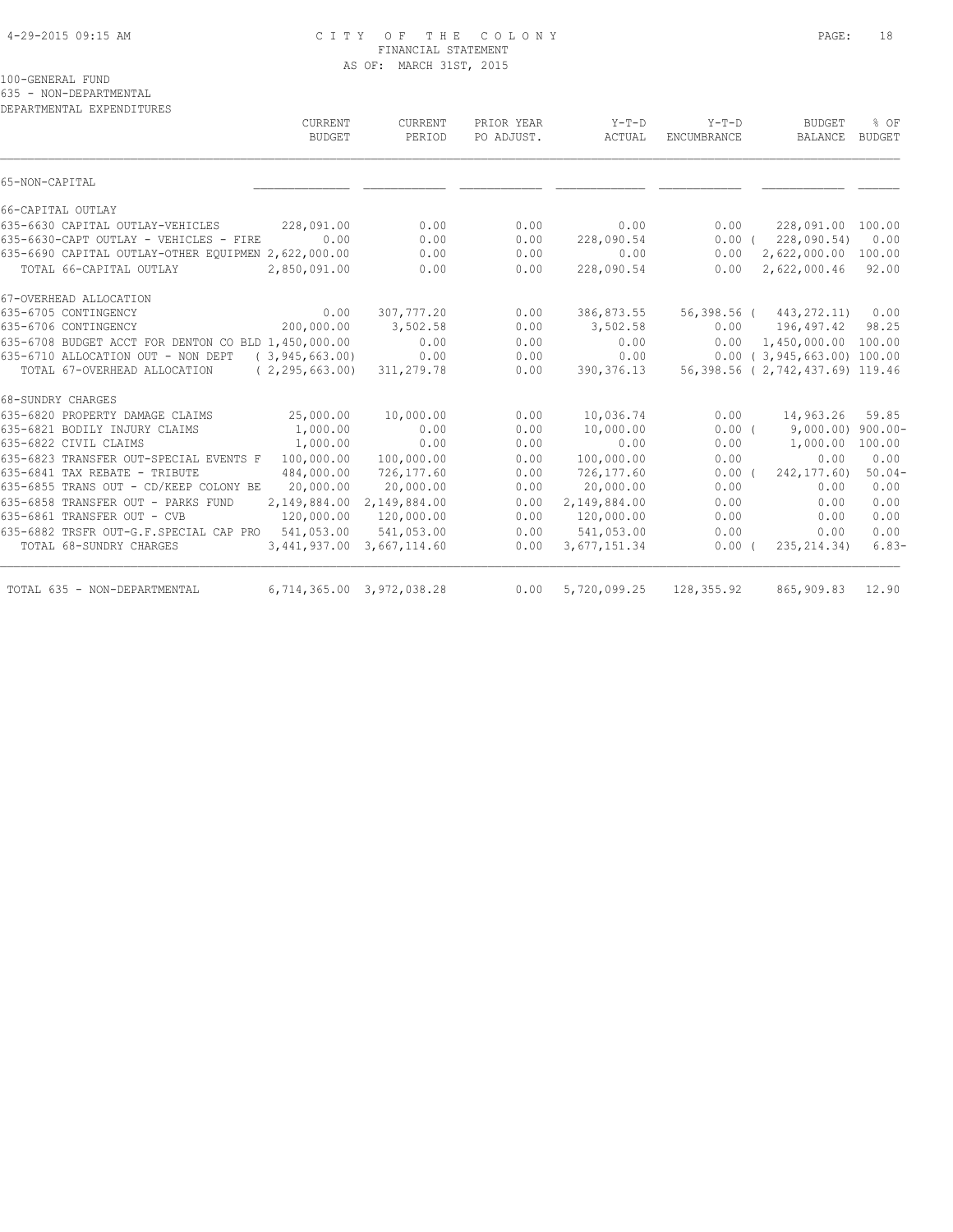# 4-29-2015 09:15 AM C I T Y O F T H E C O L O N Y PAGE: 19 FINANCIAL STATEMENT AS OF: MARCH 31ST, 2015

100-GENERAL FUND

640 - MUNICIPAL COURT DEPARTMENTAL EXPENDITURES

|                                    | CURRENT<br><b>BUDGET</b> | CURRENT<br>PERIOD | PRIOR YEAR<br>PO ADJUST. | Y-T-D<br>ACTUAL | $Y-T-D$<br>ENCUMBRANCE | <b>BUDGET</b><br>BALANCE | % OF<br>BUDGET |
|------------------------------------|--------------------------|-------------------|--------------------------|-----------------|------------------------|--------------------------|----------------|
|                                    |                          |                   |                          |                 |                        |                          |                |
| 61-PERSONNEL SERVICES              |                          |                   |                          |                 |                        |                          |                |
| 640-6110 SALARIES                  | 204, 944.25              | 15,178.96         | 0.00                     | 110,541.82      | 0.00                   | 94,402.43                | 46.06          |
| 640-6111 SALARIES, OVERTIME        | 600.00                   | 0.00              | 0.00                     | 901.58          | $0.00$ (               | $301.58$ )               | $50.26 -$      |
| 640-6114 HOSPITALIZATION INSURANCE | 40,250.00                | 3,260.91          | 0.00                     | 18,974.82       | 0.00                   | 21, 275.18               | 52.86          |
| 640-6115 SOCIAL SECURITY TAXES     | 15,725.01                | 1,112.53          | 0.00                     | 8,140.54        | 0.00                   | 7,584.47                 | 48.23          |
| 640-6116 WORKERS' COMPENSATION     | 750.00                   | 689.10            | 0.00                     | 689.10          | 0.00                   | 60.90                    | 8.12           |
| 640-6117 RETIREMENT CONTRIBUTIONS  | 25,839.61                | 1,946.75          | 0.00                     | 12,819.08       | 0.00                   | 13,020.53                | 50.39          |
| 640-6125 EDUCATION & TRAINING      | 500.00                   | 0.00              | 0.00                     | 150.00          | 0.00                   | 350.00                   | 70.00          |
| 640-6126 TRAVEL EXPENSE            | 200.00                   | 0.00              | 0.00                     | 0.00            | 0.00                   | 200.00                   | 100.00         |
| 640-6127 DUES AND MEMBERSHIPS      | 100.00                   | 0.00              | 0.00                     | 0.00            | 0.00                   | 100.00 100.00            |                |
| TOTAL 61-PERSONNEL SERVICES        | 288,908.87               | 22,188.25         | 0.00                     | 152,216.94      | 0.00                   | 136,691.93               | 47.31          |
| 62-CONTRACTUAL SERVICES            |                          |                   |                          |                 |                        |                          |                |
| 640-6210 PROFESSIONAL SERVICES     | 39,600.00                | 6,600.00          | 0.00                     | 19,800.00       | 0.00                   | 19,800.00                | 50.00          |
| 640-6211 LEGAL SERVICES            | 27,000.00                | 3,919.90          | 0.00                     | 19,323.15       | 0.00                   | 7,676.85                 | 28.43          |
| 640-6213 CONTRACTUAL SERVICES      | 100.00                   | 0.00              | 0.00                     | 0.00            | 0.00                   | 100.00 100.00            |                |
| 640-6215 JURY FEES                 | 500.00                   | 0.00              | 0.00                     | 216.00          | 0.00                   | 284.00                   | 56.80          |
| 640-6219 CREDIT CARD FEES          | 14,500.00                | 822.21            | 0.00                     | 4,431.24        | 0.00                   | 10,068.76                | 69.44          |
| 640-6235 PRINTING SERVICES         | 2,250.00                 | 749.65            | 0.00                     | 914.65          | 0.00                   | 1,335.35                 | 59.35          |
| 640-6275 EQUIPMENT RENTAL          | 1,286.00                 | 0.00              | 0.00                     | 0.00            | 0.00                   | 1,286.00 100.00          |                |
| TOTAL 62-CONTRACTUAL SERVICES      | 85,236.00                | 12,091.76         | 0.00                     | 44,685.04       | 0.00                   | 40,550.96                | 47.57          |
| 63-SUPPLIES                        |                          |                   |                          |                 |                        |                          |                |
| 640-6310 OFFICE SUPPLIES           | 1,650.00                 | 88.29             | 0.00                     | 570.63          | 0.00                   | 1,079.37                 | 65.42          |
| 640-6311 COPIER SUPPLIES           | 600.00                   | 142.48            | 0.00                     | 316.04          | 0.00                   | 283.96                   | 47.33          |
| 640-6312 COMPUTER SUPPLIES         | 300.00                   | 0.00              | 0.00                     | 0.00            | 0.00                   | 300.00 100.00            |                |
| 640-6320 POSTAGE                   | 3,800.00                 | 352.89            | 0.00                     | 1,285.02        | 0.00                   | 2,514.98                 | 66.18          |
| 640-6330 BOOKS AND PERIODICALS     | 100.00                   | 0.00              | 0.00                     | 0.00            | 0.00                   | 100.00 100.00            |                |
| 640-6390 MISCELLANEOUS SUPPLIES    | 1,000.00                 | 0.00              | 0.00                     | 41.74           | 0.00                   | 958.26                   | 95.83          |
| TOTAL 63-SUPPLIES                  | 7,450.00                 | 583.66            | 0.00                     | 2,213.43        | 0.00                   | 5,236.57                 | 70.29          |
| 64-MAINTENANCE                     |                          |                   |                          |                 |                        |                          |                |
| 640-6430 OFFICE EQUIPMENT - MAINT. | 200.00                   | 0.00              | 0.00                     | 0.00            | 0.00                   | 200.00 100.00            |                |
| TOTAL 64-MAINTENANCE               | 200.00                   | 0.00              | 0.00                     | 0.00            | 0.00                   | 200.00 100.00            |                |
| 66-CAPITAL OUTLAY                  |                          |                   |                          |                 |                        |                          |                |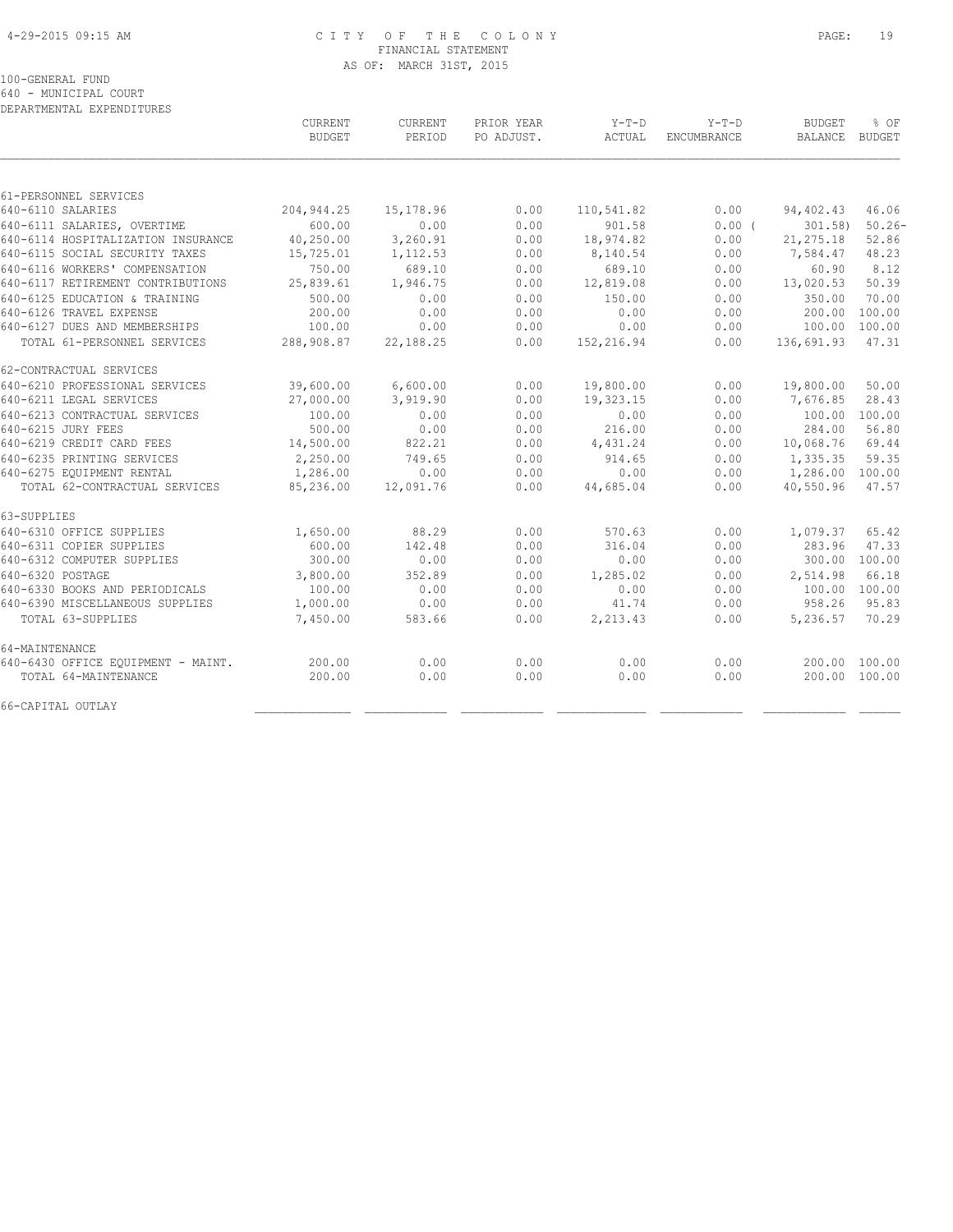| 4-29-2015 09:15 AM |  |  |
|--------------------|--|--|
|--------------------|--|--|

# 4-29-2015 09:15 AM C I T Y O F T H E C O L O N Y PAGE: 20 FINANCIAL STATEMENT AS OF: MARCH 31ST, 2015

| 100-GENERAL FUND<br>640 - MUNICIPAL COURT<br>DEPARTMENTAL EXPENDITURES |                   |                   |                          |                 |                      |                   |                       |
|------------------------------------------------------------------------|-------------------|-------------------|--------------------------|-----------------|----------------------|-------------------|-----------------------|
|                                                                        | CURRENT<br>BUDGET | CURRENT<br>PERIOD | PRIOR YEAR<br>PO ADJUST. | Y-T-D<br>ACTUAL | Y-T-D<br>ENCUMBRANCE | BUDGET<br>BALANCE | % OF<br><b>BUDGET</b> |
| 67-OVERHEAD ALLOCATION                                                 |                   |                   |                          |                 |                      |                   |                       |
| 68-SUNDRY CHARGES                                                      |                   |                   |                          |                 |                      |                   |                       |
| TOTAL 640 - MUNICIPAL COURT                                            | 381,794.87        | 34,863.67         | 0.00                     | 199, 115.41     | 0.00                 | 182,679.46        | 47.85                 |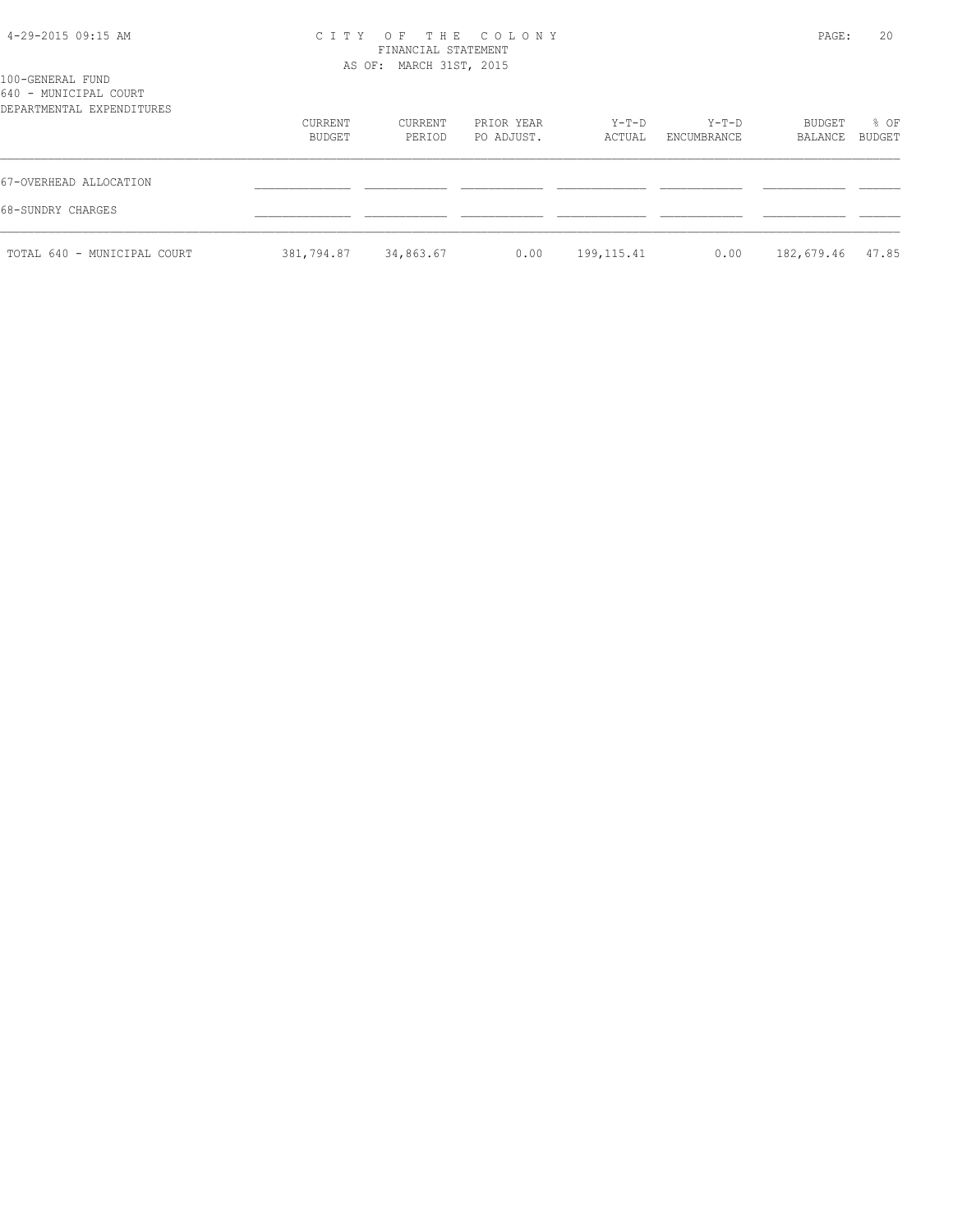# 4-29-2015 09:15 AM C I T Y O F T H E C O L O N Y PAGE: 21 FINANCIAL STATEMENT AS OF: MARCH 31ST, 2015

100-GENERAL FUND

668 - FACILITIES MAINT DEPARTMENTAL EXPENDITURES

|                                                      | CURRENT<br><b>BUDGET</b> | CURRENT<br>PERIOD  | PRIOR YEAR<br>PO ADJUST. | $Y-T-D$<br>ACTUAL  | $Y-T-D$<br>ENCUMBRANCE | <b>BUDGET</b><br>BALANCE BUDGET | % OF             |
|------------------------------------------------------|--------------------------|--------------------|--------------------------|--------------------|------------------------|---------------------------------|------------------|
|                                                      |                          |                    |                          |                    |                        |                                 |                  |
| 61-PERSONNEL SERVICES<br>668-6110 SALARIES           | 124,239.63               |                    | 0.00                     | 64,226.05          |                        |                                 | 48.30            |
| 668-6111 SALARIES, OVERTIME                          | 6,000.00                 | 9,669.81<br>263.82 | 0.00                     | 2,861.47           | 0.00<br>0.00           | 60,013.58<br>3,138.53           | 52.31            |
| 668-6114 HOSPITALIZATION INSURANCE                   | 24,150.00                | 2,021.61           | 0.00                     | 7,313.04           | 0.00                   | 16,836.96                       | 69.72            |
| 668-6115 SOCIAL SECURITY TAXES                       | 10,433.90                | 716.43             | 0.00                     | 4,838.15           | 0.00                   | 5,595.75                        | 53.63            |
| 668-6116 WORKERS' COMPENSATION                       | 2,900.00                 | 2,664.53           | 0.00                     | 2,664.53           | 0.00                   | 235.47                          | 8.12             |
| 668-6117 RETIREMENT CONTRIBUTIONS                    | 17,697.46                | 1,261.72           | 0.00                     | 8,400.33           | 0.00                   | 9,297.13                        | 52.53            |
| 668-6118 UNIFORMS                                    | 500.00                   | 23.59              | 0.00                     | 558.68             | 0.00(                  |                                 | $58.68$ $11.74-$ |
| 668-6125 EDUCATION AND TRAINING                      | 500.00                   | 35.00              | 0.00                     | 73.00              | 0.00                   | 427.00                          | 85.40            |
| 668-6126 TRAVEL EXPENSE                              | 300.00                   | 0.00               | 0.00                     | 55.29              | 0.00                   | 244.71                          | 81.57            |
| 668-6127 DUES AND MEMBERSHIPS                        | 200.00                   | 170.00             | 0.00                     | 170.00             | 0.00                   | 30.00                           | 15.00            |
| TOTAL 61-PERSONNEL SERVICES                          | 186,920.99               | 16,826.51          | 0.00                     | 91,160.54          | 0.00                   | 95,760.45                       | 51.23            |
| 62-CONTRACTUAL SERVICES                              |                          |                    |                          |                    |                        |                                 |                  |
| 668-6210 PROFESSIONAL SERVICES                       | 2,000.00                 | 0.00               | 0.00                     | 0.00               | 0.00                   | 2,000.00 100.00                 |                  |
| 668-6213 CONTRACTUAL SERVICES                        | 32,000.00                | 2,337.19           | 0.00                     | 2,337.19           | 0.00                   | 29,662.81                       | 92.70            |
| 668-6213-CONTRACTUAL SERV WASTEWATER                 | 0.00                     | 0.00               | 0.00                     | 1,836.04           | $0.00$ (               | 1,836.04)                       | 0.00             |
| 668-6213-CONTRACTUAL SERV MIS                        | 0.00                     | 0.00               | 0.00                     | 2,255.14           | $0.00$ (               | 2, 255.14                       | 0.00             |
| 668-6213-PEST CONTROL                                | 0.00                     | 940.00             | 0.00                     | 2,727.97           | $0.00$ (               | 2,727.97)                       | 0.00             |
| 668-6244 TELEPHONE SERVICE                           | 1,300.00                 | 73.23              | 0.00                     | 366.19             | 0.00                   | 933.81                          | 71.83            |
| 668-6275 EQUIPMENT RENTAL                            | 500.00                   | 15.77              | 0.00                     | 110.39             | 79.21                  | 310.40                          | 62.08            |
| TOTAL 62-CONTRACTUAL SERVICES                        | 35,800.00                | 3,366.19           | 0.00                     | 9,632.92           | 79.21                  | 26,087.87                       | 72.87            |
| 63-SUPPLIES                                          |                          |                    |                          |                    |                        |                                 |                  |
| 668-6310 OFFICE SUPPLIES                             | 250.00                   | 0.00               | 0.00                     | 273.85             | 0.00(                  | 23.85                           | $9.54-$          |
| 668-6311 COPIER SUPPLIES                             | 100.00                   | 1.72               | 0.00                     | 9.53               | 31.33                  | 59.14                           | 59.14            |
| 668-6312 COMPUTER SUPPLIES                           | 250.00                   | 0.00               | 0.00                     | 0.00               | 0.00                   | 250.00 100.00                   |                  |
| 668-6313 JANITORIAL SUPPLIES                         | 1,000.00                 | 0.00               | 0.00                     | 368.79             | 0.00                   | 631.21                          | 63.12            |
| 668-6320 POSTAGE                                     | 100.00                   | 5.74               | 0.00                     | 10.27              | 0.00                   | 89.73                           | 89.73            |
| 668-6322 SMALL TOOLS<br>668-6340 FUEL AND LUBRICANTS | 4,000.00<br>5,000.00     | 526.75<br>200.16   | 0.00<br>0.00             | 718.96<br>1,079.55 | 0.00<br>0.00           | 3,281.04<br>3,920.45            | 82.03<br>78.41   |
| 668-6390 MISCELLANEOUS SUPPLIES                      | 6,000.00                 | 241.39             | 0.00                     | 3,156.58           | 0.00                   | 2,843.42                        | 47.39            |
| TOTAL 63-SUPPLIES                                    | 16,700.00                | 975.76             | 0.00                     | 5,617.53           | 31.33                  | 11,051.14                       | 66.17            |
| 64-MAINTENANCE                                       |                          |                    |                          |                    |                        |                                 |                  |
| 668-6410 BUILDING MAINTENANCE                        | 165,000.00               | 0.00               | 0.00                     | 5.73               | 0.00                   | 164,994.27 100.00               |                  |
| 668-6410-BLDG MAINT ANIMAL SHELTER                   | 0.00                     | 142.29             | 0.00                     | 202.80             | $0.00$ (               | 202,80                          | 0.00             |
| 668-6410-BLDG MAINT AOUATIC PARK                     | 0.00                     | 2,456.51           | 0.00                     | 3,090.89           | $0.00$ (               | 3,090.89                        | 0.00             |
| 668-6410-BLDG MAINT ARTS CENTER                      | 0.00                     | 0.00               | 0.00                     | 568.13             | $0.00$ (               | 568.13)                         | 0.00             |
| 668-6410-BLDG MAINT CITY HALL                        | 0.00                     | 1,328.80           | 0.00                     | 7,468.06           | 12,881.00 (            | 20, 349.06                      | 0.00             |
| 668-6410-BLDG MAINT COMMUNITY CENTER                 | 0.00                     | 30.00              | 0.00                     | 830.78             | 0.00(                  | 830.78)                         | 0.00             |
| 668-6410-BLDG MAINT FACILITIES SHOP                  | 0.00                     | 2,346.39           | 0.00                     | 3,642.26           | $0.00$ (               | 3,642.26                        | 0.00             |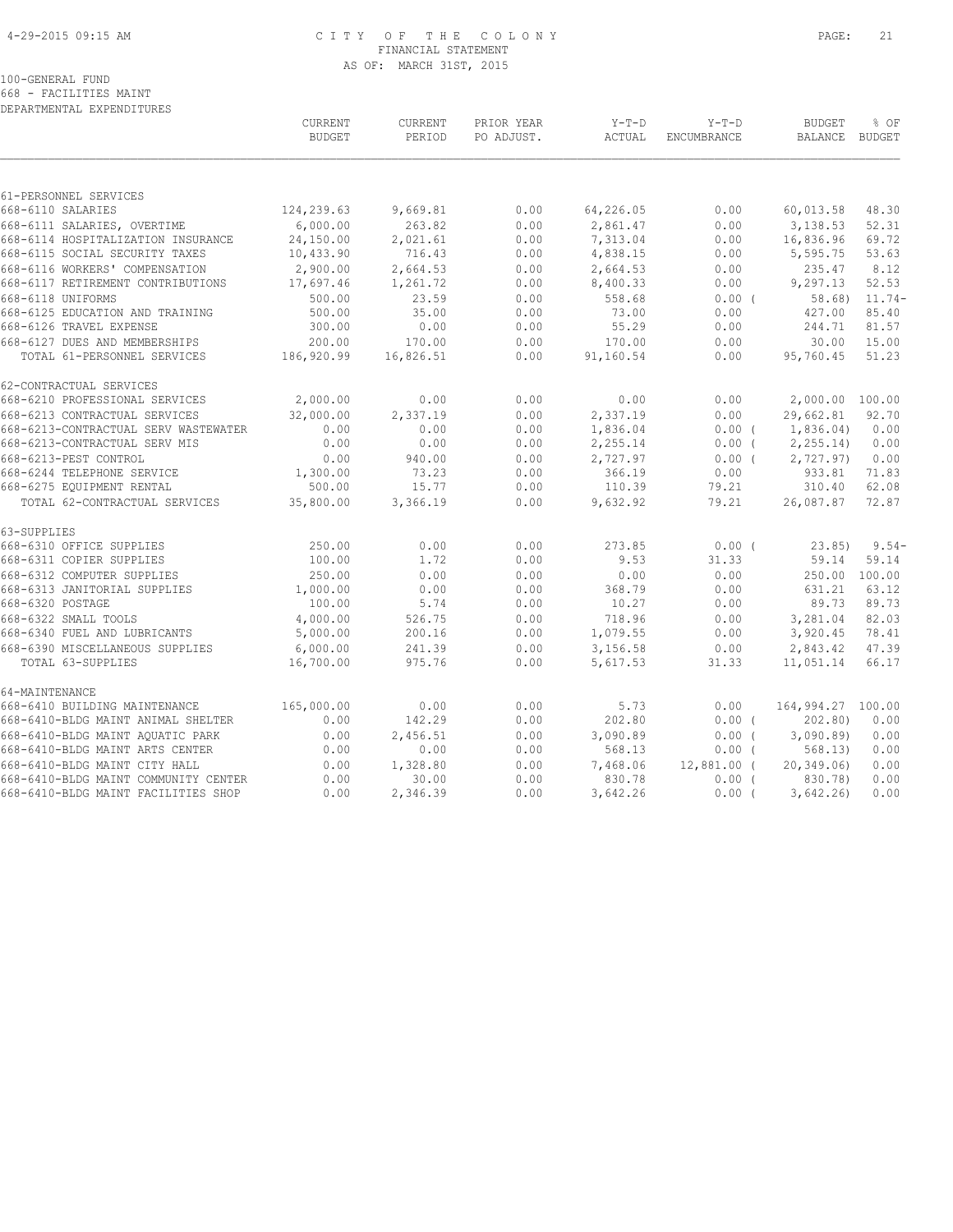# 4-29-2015 09:15 AM C I T Y O F T H E C O L O N Y PAGE: 22 FINANCIAL STATEMENT AS OF: MARCH 31ST, 2015

100-GENERAL FUND

668 - FACILITIES MAINT DEPARTMENTAL EXPENDITURES

|                                       | CURRENT    | CURRENT   | PRIOR YEAR | $Y-T-D$    | $Y-T-D$     | <b>BUDGET</b> | % OF          |
|---------------------------------------|------------|-----------|------------|------------|-------------|---------------|---------------|
|                                       | BUDGET     | PERIOD    | PO ADJUST. | ACTUAL     | ENCUMBRANCE | BALANCE       | <b>BUDGET</b> |
| 668-6410-BLDG MAINT FIRE DEPT         | 0.00       | 16,457.45 | 0.00       | 32,675.17  | $0.00$ (    | 32,675.17     | 0.00          |
| 668-6410-BLDG MAINT LIBRARY           | 0.00       | 551.27    | 0.00       | 658.27     | $0.00$ (    | 658.27)       | 0.00          |
| 668-6410-BLDG MAINT POLICE DEPT       | 0.00       | 2,438.15  | 0.00       | 6,679.63   | $0.00$ (    | 6,679.63)     | 0.00          |
| 668-6410-BLDG MAINT PW/WD/FLEET       | 0.00       | 4,220.94  | 0.00       | 6,474.70   | $0.00$ (    | 6,474.70      | 0.00          |
| 668-6410-BLDG MAINT RECREATION CENTER | 0.00       | 318.41    | 0.00       | 6,621.13   | 0.00(       | 6,621.13)     | 0.00          |
| 668-6410-BLDG MAINT WASTEWATER        | 0.00       | 2,832.00  | 0.00       | 3,401.33   | $0.00$ (    | 3,401.33)     | 0.00          |
| 668-6410-BLDG MAINT MISCELLANEOUS     | 0.00       | 0.00      | 0.00       | 266.98     | $0.00$ (    | 266.98        | 0.00          |
| 668-6410-BLDG MAINT WATER PROD        | 0.00       | 1,720.00  | 0.00       | 1,787.50   | $0.00$ (    | 1,787.50      | 0.00          |
| 668-6410-BLDG MAINT FLEET SERVICE     | 0.00       | 192.00    | 0.00       | 2,312.35   | $0.00$ (    | 2,312.35)     | 0.00          |
| 668-6423 RIGHT-OF-WAY MAINTENANCE     | 8,000.00   | 0.00      | 0.00       | 4,716.43   | 0.00        | 3,283.57      | 41.04         |
| 668-6440 VEHICLE MAINTENANCE          | 0.00       | 0.00      | 0.00       | 19.99      | 0.00(       | 19.99)        | 0.00          |
| TOTAL 64-MAINTENANCE                  | 173,000.00 | 35,034.21 | 0.00       | 81,422.13  | 12,881.00   | 78,696.87     | 45.49         |
| 65-NON-CAPITAL                        |            |           |            |            |             |               |               |
| 66-CAPITAL OUTLAY                     |            |           |            |            |             |               |               |
| 67-OVERHEAD ALLOCATION                |            |           |            |            |             |               |               |
| 68-SUNDRY CHARGES                     |            |           |            |            |             |               |               |
| TOTAL 668 - FACILITIES MAINT          | 412,420.99 | 56,202.67 | 0.00       | 187,833.12 | 12,991.54   | 211,596.33    | 51.31         |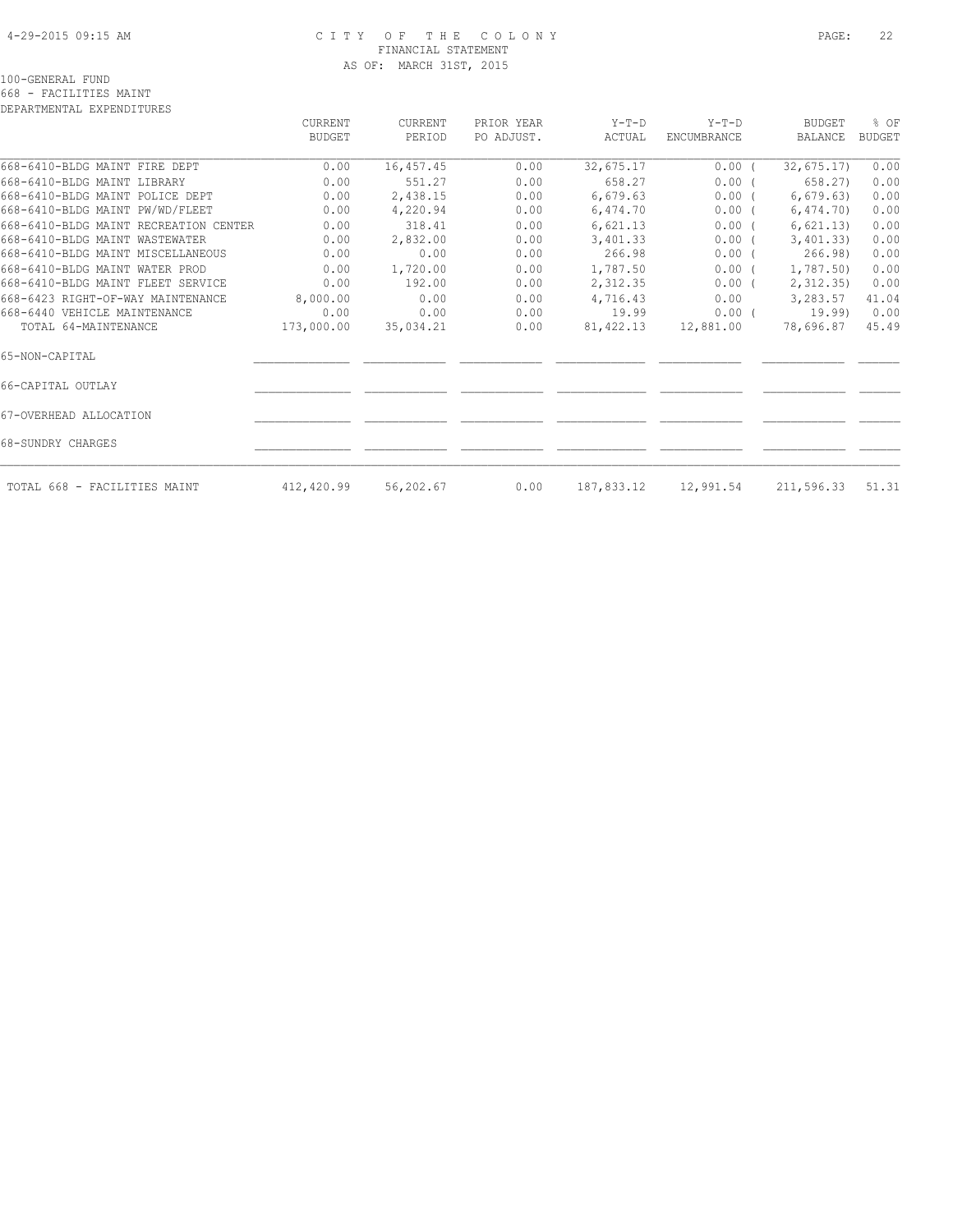# 4-29-2015 09:15 AM C I T Y O F T H E C O L O N Y PAGE: 23 FINANCIAL STATEMENT AS OF: MARCH 31ST, 2015

100-GENERAL FUND

669 - ENGINEERING DEPT

| DEPARTMENTAL EXPENDITURES              |                |           |            |             |               |                    |          |
|----------------------------------------|----------------|-----------|------------|-------------|---------------|--------------------|----------|
|                                        | <b>CURRENT</b> | CURRENT   | PRIOR YEAR | Y-T-D       | $Y-T-D$       | <b>BUDGET</b>      | % OF     |
|                                        | <b>BUDGET</b>  | PERIOD    | PO ADJUST. | ACTUAL      | ENCUMBRANCE   | BALANCE BUDGET     |          |
|                                        |                |           |            |             |               |                    |          |
| 61-PERSONNEL SERVICES                  |                |           |            |             |               |                    |          |
| 669-6110 SALARIES                      | 962,599.89     | 68,403.32 | 0.00       | 450,028.83  | 0.00          | 512,571.06         | 53.25    |
| 669-6110-SALARIES - NFM                | 0.00(          | 2,457.90  | $0.00$ (   | 8,145.66)   | 0.00          | 8,145.66           | 0.00     |
| 669-6111 SALARIES, OVERTIME            | 27,000.00      | 737.95    | 0.00       | 16,828.30   | 0.00          | 10,171.70          | 37.67    |
| 669-6114 HOSPITALIZATION INSURANCE     | 112,700.00     | 8,687.98  | 0.00       | 51,720.78   | 0.00          | 60,979.22          | 54.11    |
| 669-6115 SOCIAL SECURITY TAXES         | 77,007.95      | 5,221.57  | 0.00       | 34,743.88   | 0.00          | 42,264.07          | 54.88    |
| 669-6115-SOCIAL SECURITY TAXES - NFM   | 0.00           | 317.20    | 0.00       | 1,593.71    | $0.00$ (      | 1,593.71)          | 0.00     |
| 669-6116 WORKERS' COMPENSATION         | 2,900.00       | 2,664.53  | 0.00       | 2,664.53    | 0.00          | 235.47             | 8.12     |
| 669-6117 RETIREMENT CONTRIBUTIONS      | 124,494.04     | 9,015.80  | 0.00       | 59, 333.12  | 0.00          | 65,160.92          | 52.34    |
| 669-6117-RETIREMENT CONTRIBUTIONS - NF | 0.00           | 531.83    | 0.00       | 2,799.03    | 0.00(         | 2,799.03           | 0.00     |
| 669-6118 UNIFORMS                      | 1,000.00       | 66.85     | 0.00       | 980.71      | 0.00          | 19.29              | 1.93     |
| 669-6120 PRIVATE AUTO ALLOWANCE        | 11,000.00      | 830.76    | 0.00       | 5,399.94    | 0.00          | 5,600.06           | 50.91    |
| 669-6125 EDUCATION & TRAINING          | 3,700.00       | 183.00    | 0.00       | 763.95      | 0.00          | 2,936.05           | 79.35    |
| 669-6126 TRAVEL EXPENSE                | 1,500.00       | 0.00      | 0.00       | 38.44       | 0.00          | 1,461.56           | 97.44    |
| 669-6127 DUES & MEMBERSHIPS            | 4,800.00       | 681.00    | 0.00       | 2,664.64    | 0.00          | 2,135.36           | 44.49    |
| TOTAL 61-PERSONNEL SERVICES            | 1,328,701.88   | 94,883.89 | 0.00       | 621, 414.20 | 0.00          | 707,287.68         | 53.23    |
| 62-CONTRACTUAL SERVICES                |                |           |            |             |               |                    |          |
| 669-6210 PROFESSIONAL SERVICES         | 60,000.00      | 2,486.25  | 0.00       | 70,898.70   | $9,937.00$ (  | 20,835.70) 34.73-  |          |
| 669-6213 CONTRACTUAL SERVICES          | 500.00         | 17.67     | 0.00       | 288.84      | 0.00          | 211.16             | 42.23    |
| 669-6235 PRINTING SERVICES             | 2,000.00       | 0.00      | 0.00       | 27.00       | 0.00          | 1,973.00           | 98.65    |
| 669-6236 ADVERTISING & LEGAL NOTICES   | 500.00         | 0.00      | 0.00       | 0.00        | 0.00          | 500.00 100.00      |          |
| 669-6244 TELEPHONE SERVICE             | 4,500.00       | 310.86    | 0.00       | 1,704.59    | 0.00          | 2,795.41           | 62.12    |
| 669-6275 EOUIPMENT RENTAL              | 500.00         | 15.77     | 0.00       | 110.39      | 79.21         | 310.40             | 62.08    |
| TOTAL 62-CONTRACTUAL SERVICES          | 68,000.00      | 2,830.55  | 0.00       | 73,029.52   | $10,016.21$ ( | 15,045.73)         | $22.13-$ |
| 63-SUPPLIES                            |                |           |            |             |               |                    |          |
| 669-6310 OFFICE SUPPLIES               | 2,500.00       | 174.24    | 0.00       | 2,307.04    | 0.00          | 192.96             | 7.72     |
| 669-6311 COPIER SUPPLIES               | 4,500.00       | 1.72      | 0.00       | 9.53        | 31.33         | 4,459.14           | 99.09    |
| 669-6312 COMPUTER SUPPLIES             | 1,000.00       | 2,474.93  | 0.00       | 2,474.93    | $0.00$ (      | 1, 474.93) 147.49- |          |
| 669-6320 POSTAGE                       | 500.00         | 40.58     | 0.00       | 256.00      | 0.00          | 244.00             | 48.80    |
| 669-6322 SMALL TOOLS                   | 500.00         | 41.95     | 0.00       | 407.94      | 0.00          | 92.06              | 18.41    |
| 669-6330 BOOKS & PERIODICALS           | 400.00         | 0.00      | 0.00       | 0.00        | 0.00          | 400.00 100.00      |          |
| 669-6340 FUEL AND LUBRICANTS           | 12,500.00      | 707.04    | 0.00       | 3,800.35    | 0.00          | 8,699.65           | 69.60    |
| 669-6390 MISCELLANEOUS SUPPLIES        | 500.00         | 73.50     | 0.00       | 124.00      | 0.00          | 376.00             | 75.20    |
| TOTAL 63-SUPPLIES                      | 22,400.00      | 3,513.96  | 0.00       | 9,379.79    | 31.33         | 12,988.88          | 57.99    |
|                                        |                |           |            |             |               |                    |          |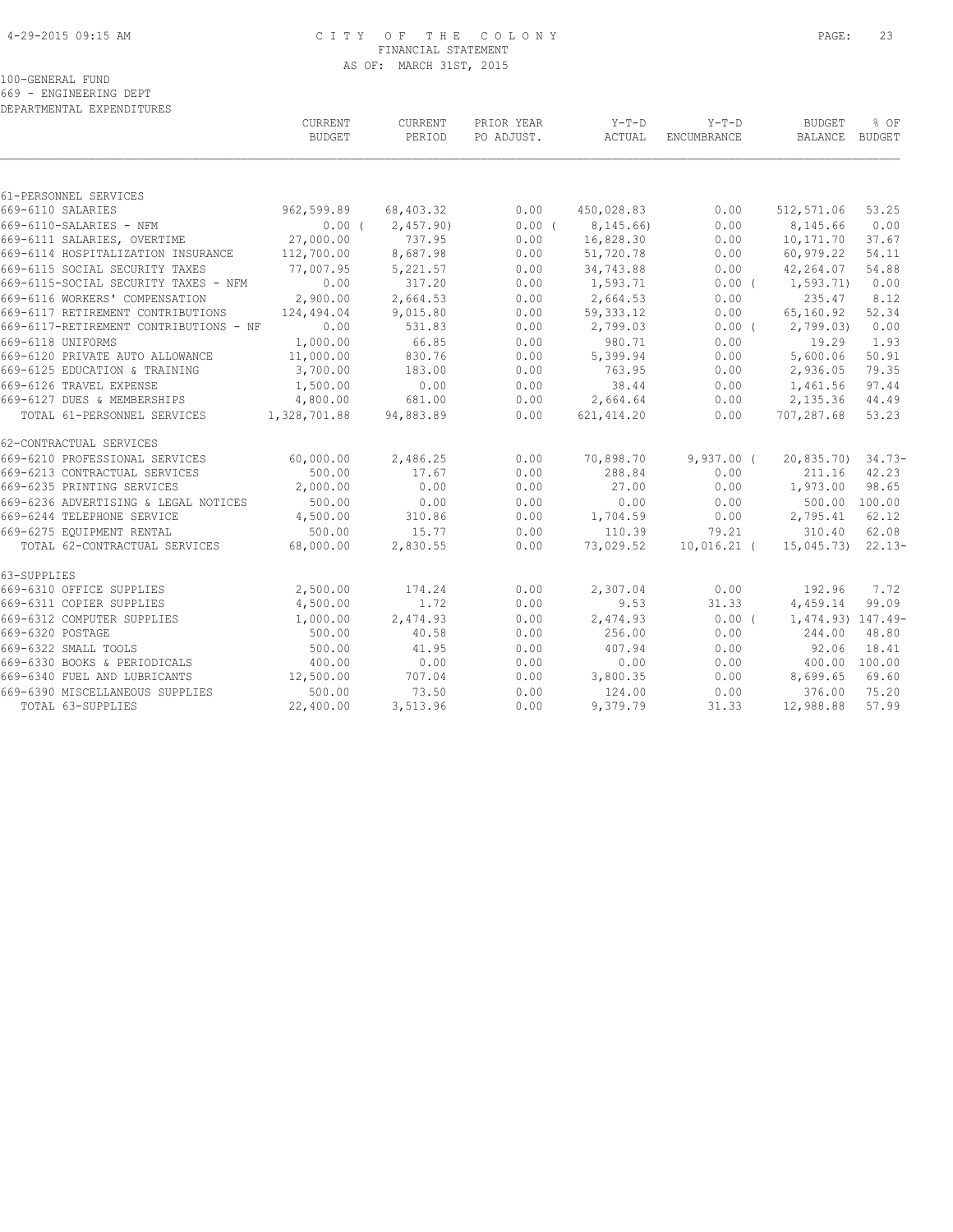# 4-29-2015 09:15 AM C I T Y O F T H E C O L O N Y PAGE: 24 FINANCIAL STATEMENT AS OF: MARCH 31ST, 2015

100-GENERAL FUND

669 - ENGINEERING DEPT

| DEPARTMENTAL EXPENDITURES    |               |            |            |            |             |               |               |
|------------------------------|---------------|------------|------------|------------|-------------|---------------|---------------|
|                              | CURRENT       | CURRENT    | PRIOR YEAR | $Y-T-D$    | $Y-T-D$     | <b>BUDGET</b> | % OF          |
|                              | <b>BUDGET</b> | PERIOD     | PO ADJUST. | ACTUAL     | ENCUMBRANCE | BALANCE       | <b>BUDGET</b> |
| 64-MAINTENANCE               |               |            |            |            |             |               |               |
| 669-6431 MAINTENANCE - GIS   | 5,500.00      | 0.00       | 0.00       | 5,500.00   | 0.00        | 0.00          | 0.00          |
| 669-6440 VEHICLE MAINTENANCE | 200.00        | 0.00       | 0.00       | 32.98      | 0.00        | 167.02        | 83.51         |
| TOTAL 64-MAINTENANCE         | 5,700.00      | 0.00       | 0.00       | 5,532.98   | 0.00        | 167.02        | 2.93          |
| 65-NON-CAPITAL               |               |            |            |            |             |               |               |
| 66-CAPITAL OUTLAY            |               |            |            |            |             |               |               |
| 67-OVERHEAD ALLOCATION       |               |            |            |            |             |               |               |
| TOTAL 669 - ENGINEERING DEPT | 1,424,801.88  | 101,228.40 | 0.00       | 709,356.49 | 10,047.54   | 705,397.85    | 49.51         |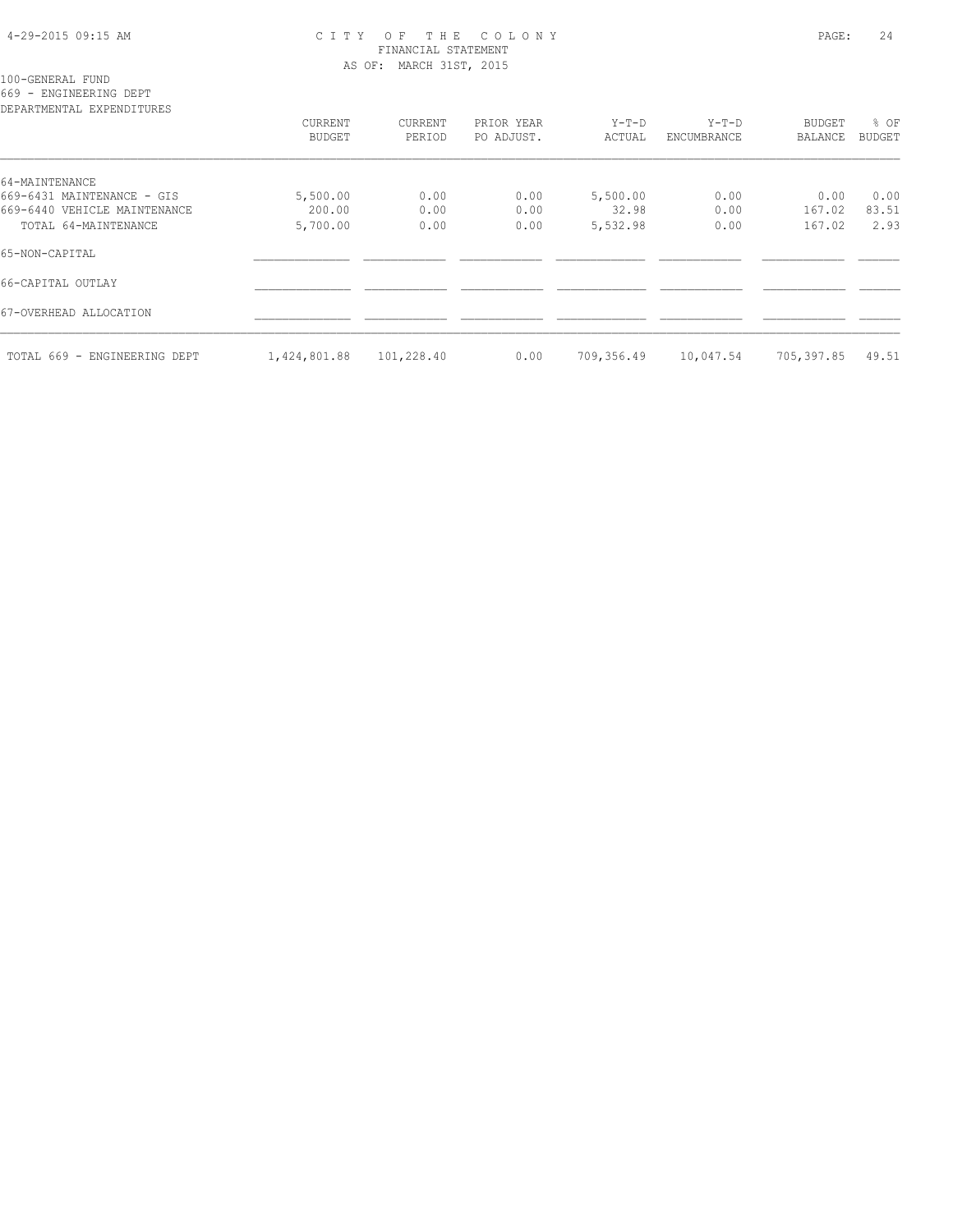# 4-29-2015 09:15 AM C I T Y O F T H E C O L O N Y PAGE: 25 FINANCIAL STATEMENT AS OF: MARCH 31ST, 2015

100-GENERAL FUND

670 - FIRE DEPARTMENT

| DEPARTMENTAL EXPENDITURES          |                                 |                   |                          |                   |                               |                                 |               |
|------------------------------------|---------------------------------|-------------------|--------------------------|-------------------|-------------------------------|---------------------------------|---------------|
|                                    | <b>CURRENT</b><br><b>BUDGET</b> | CURRENT<br>PERIOD | PRIOR YEAR<br>PO ADJUST. | $Y-T-D$<br>ACTUAL | $Y-T-D$<br><b>ENCUMBRANCE</b> | <b>BUDGET</b><br>BALANCE BUDGET | % OF          |
|                                    |                                 |                   |                          |                   |                               |                                 |               |
| 61-PERSONNEL SERVICES              |                                 |                   |                          |                   |                               |                                 |               |
| 670-6110 SALARIES                  | 3,692,018.52                    | 266, 671.34       | 0.00                     | 1,884,670.09      | 0.00                          | 1,807,348.43                    | 48.95         |
| 670-6111 SALARIES, OVERTIME        | 280,000.00                      | 30,975.27         | 0.00                     | 225, 234.23       | 0.00                          | 54,765.77                       | 19.56         |
| 670-6114 HOSPITALIZATION INSURANCE | 426,650.00                      | 34,065.20         | 0.00                     | 198,440.87        | 0.00                          | 228,209.13                      | 53.49         |
| 670-6115 SOCIAL SECURITY TAXES     | 319,094.00                      | 21,744.26         | 0.00                     | 154, 121.58       | 0.00                          | 164,972.42                      | 51.70         |
| 670-6116 WORKERS' COMPENSATION     | 53,332.00                       | 49,001.54         | 0.00                     | 49,001.54         | 0.00                          | 4,330.46                        | 8.12          |
| 670-6117 RETIREMENT CONTRIBUTIONS  | 500, 343.10                     | 37,819.98         | 0.00                     | 263, 939.11       | 0.00                          | 236,403.99                      | 47.25         |
| 670-6118 UNIFORMS                  | 20,400.00                       | 3,494.21          | 0.00                     | 13,568.45         | 0.00                          | 6,831.55                        | 33.49         |
| 670-6119 MEDICAL EXPENSES          | 1,000.00                        | 150.00            | 0.00                     | 850.00            | 0.00                          | 150.00                          | 15.00         |
| 670-6120 BUNKER GEAR               | 35,000.00                       | 591.00            | 0.00                     | 24, 119.63        | 0.00                          | 10,880.37                       | 31.09         |
| 670-6125 EDUCATION & TRAINING      | $5,400.00$ (                    | 722.27)           | 0.00                     | 2,789.73          | 0.00                          | 2,610.27                        | 48.34         |
| 670-6125-TRAINING COUNCIL          | 7,054.09                        | 538.19            | 0.00                     | 4,373.94          | 0.00                          | 2,680.15                        | 37.99         |
| 670-6126 TRAVEL EXPENSE            | 10,545.91                       | 280.56            | 0.00                     | 9,650.46          | 0.00                          | 895.45                          | 8.49          |
| 670-6127 DUES AND MEMBERSHIPS      | 9,000.00                        | 1,333.00          | 0.00                     | 8,801.53          | 0.00                          | 198.47                          | 2.21          |
| TOTAL 61-PERSONNEL SERVICES        | 5, 359, 837.62                  | 445, 942.28       | 0.00                     | 2,839,561.16      | 0.00                          | 2,520,276.46                    | 47.02         |
| 62-CONTRACTUAL SERVICES            |                                 |                   |                          |                   |                               |                                 |               |
| 670-6210 PROFESSIONAL SERVICES     | 36,000.00                       | 0.00              | 0.00                     | 36,000.00         | 0.00                          | 0.00                            | 0.00          |
| 670-6213 CONTRACTUAL SERVICES      | 87,934.00                       | 25,000.00         | 0.00                     | 50,681.96         | 0.00                          | 37,252.04                       | 42.36         |
| 670-6235 PRINTING SERVICES         | 600.00                          | 34.97             | 0.00                     | 988.97            | 0.00(                         | 388.97)                         | $64.83-$      |
| 670-6244 TELEPHONE SERVICE         | 10,000.00                       | 1,451.85          | 0.00                     | 5,310.25          | 0.00                          | 4,689.75                        | 46.90         |
| 670-6275 EQUIPMENT RENTAL          | 7,000.00                        | 757.42            | 0.00                     | 3,796.56          | 962.46                        | 2,240.98                        | 32.01         |
| TOTAL 62-CONTRACTUAL SERVICES      | 141,534.00                      | 27, 244.24        | 0.00                     | 96,777.74         | 962.46                        | 43,793.80                       | 30.94         |
| 63-SUPPLIES                        |                                 |                   |                          |                   |                               |                                 |               |
| 670-6310 OFFICE SUPPLIES           | 2,000.00                        | 46.76             | 0.00                     | 1,419.00          | 0.00                          | 581.00                          | 29.05         |
| 670-6311 COPIER SUPPLIES           | 900.00                          | 25.04             | 0.00                     | 396.01            | 1,744.18 (                    | 1,240.19) 137.80-               |               |
| 670-6312 COMPUTER SUPPLIES         | 3,000.00                        | 167.94            | 0.00                     | 1,140.44          | 0.00                          | 1,859.56                        | 61.99         |
| 670-6313 JANITORIAL SUPPLIES       | 5,000.00                        | 387.80            | 0.00                     | 3,772.85          | 0.00                          | 1,227.15                        | 24.54         |
| 670-6320 POSTAGE                   | 600.00                          | 7.56              | 0.00                     | 378.81            | 0.00                          | 221.19                          | 36.87         |
| 670-6322 SMALL TOOLS               | 3,712.98                        | 2,078.10          | 0.00                     | 3,243.91          | 0.00                          | 469.07                          | 12.63         |
| 670-6322-SMALL TOOLS - FLEET       | 0.00                            | 0.00              | 0.00                     | 481.95            | 0.00(                         | 481.95)                         | 0.00          |
| 670-6330 BOOKS AND PERIODICALS     | 1,000.00                        | 189.53            | 0.00                     | 474.53            | 0.00                          | 525.47                          | 52.55         |
| 670-6340 FUEL AND LUBRICANTS       | 13,000.00                       | 684.97            | 0.00                     | 3,351.59          | 0.00                          | 9,648.41                        | 74.22         |
| 670-6340-FUEL AND LUBR - FIRE      | 0.00                            | 0.00              | 0.00                     | 4,157.97          | 0.00(                         | 4, 157, 97)                     | 0.00          |
| 670-6345 CHEMICALS                 | 1,500.00                        | 0.00              | 0.00                     | 660.00            | 0.00                          | 840.00                          | 56.00         |
| 670-6346 COMPRESSED GASSES         | 4,000.00                        | 700.78            | 0.00                     | 1,335.14          | 0.00                          | 2,664.86                        | 66.62         |
| 670-6360 MEDICAL SUPPLIES          | 35,000.00                       | 6,727.94          | 0.00                     | 39,259.00         | $0.00$ (                      | 4,259.00                        | $12.17-$      |
| 670-6390 MISCELLANEOUS SUPPLIES    | 9,000.00                        | 689.21            | 0.00                     | 6,696.40          | 0.00                          | 2,303.60                        | 25.60         |
| 670-6393 INVESTIGATIVE SUPPLIES    | 200.00                          | 0.00              | 0.00                     | 64.85             | 0.00                          | 135.15                          | 67.58         |
| 670-6394 TACTICAL SUPPLIES         | 350.00                          | 0.00              | 0.00                     | 0.00              | 0.00                          |                                 | 350.00 100.00 |
| TOTAL 63-SUPPLIES                  | 79,262.98                       | 11,705.63         | 0.00                     | 66,832.45         | 1,744.18                      | 10,686.35                       | 13.48         |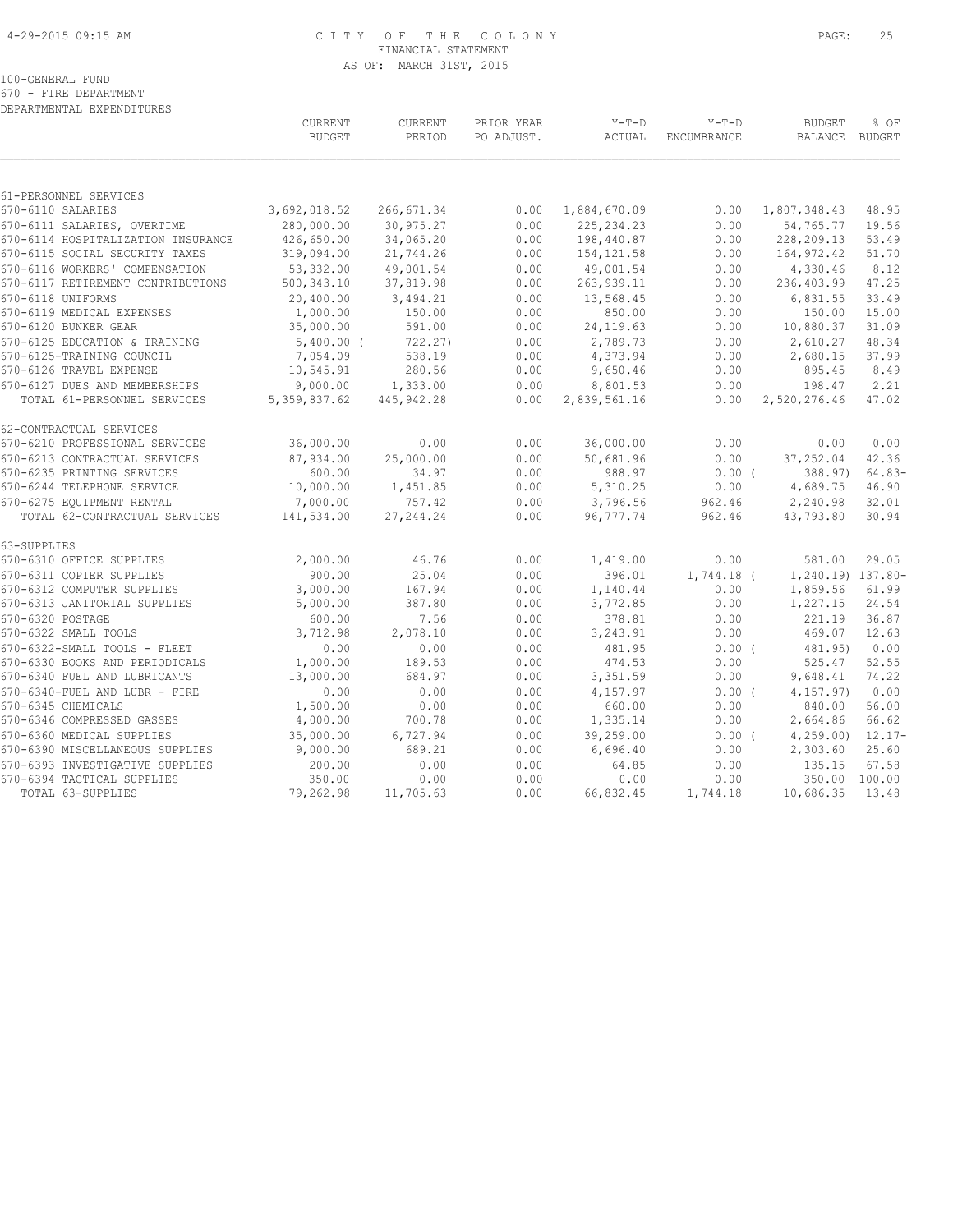# 4-29-2015 09:15 AM C I T Y O F T H E C O L O N Y PAGE: 26 FINANCIAL STATEMENT AS OF: MARCH 31ST, 2015

100-GENERAL FUND

670 - FIRE DEPARTMENT

DEPARTMENTAL EXPENDITURES

| DEPARTMENTAL EXPENDITURES          | CURRENT<br><b>BUDGET</b> | CURRENT<br>PERIOD | PRIOR YEAR<br>PO ADJUST. | $Y-T-D$<br>ACTUAL | $Y-T-D$<br>ENCUMBRANCE | <b>BUDGET</b><br>BALANCE | % OF<br><b>BUDGET</b> |
|------------------------------------|--------------------------|-------------------|--------------------------|-------------------|------------------------|--------------------------|-----------------------|
| 64-MAINTENANCE                     |                          |                   |                          |                   |                        |                          |                       |
| 670-6410 BUILDING MAINTENANCE      | 4,287.02                 | 235.50            | 0.00                     | 1,395.25          | 0.00                   | 2,891.77                 | 67.45                 |
| 670-6430 OFFICE EQUIPMENT - MAINT. | 100.00                   | 0.00              | 0.00                     | 0.00              | 0.00                   | 100.00                   | 100.00                |
| 670-6440-VEHICLE MAINT - FIRE      | 0.00                     | 0.00              | 0.00                     | 4,007.62          | $0.00$ (               | 4,007.62                 | 0.00                  |
| 670-6445 RADIO MAINTENANCE         | 7,000.00                 | 0.00              | 0.00                     | 7,053.00          | 0.00(                  | 53.00                    | $0.76 -$              |
| 670-6470 OTHER EOUIPMENT - MAINT.  | 16,000.00                | 8,203.25          | 0.00                     | 25,296.57         | $0.00$ (               | 9, 296.57                | $58.10 -$             |
| TOTAL 64-MAINTENANCE               | 27,387.02                | 8,438.75          | 0.00                     | 37,752.44         | 0.00(                  | 10, 365, 42)             | $37.85-$              |
| 65-NON-CAPITAL                     |                          |                   |                          |                   |                        |                          |                       |
| 66-CAPITAL OUTLAY                  |                          |                   |                          |                   |                        |                          |                       |
| 670-6690 OTHER EQUIPMENT-CAPITAL   | 0.00                     | 0.00              | 0.00                     | 9,875.00          | $0.00$ (               | 9,875.00                 | 0.00                  |
| TOTAL 66-CAPITAL OUTLAY            | 0.00                     | 0.00              | 0.00                     | 9,875.00          | $0.00$ (               | 9,875.00                 | 0.00                  |
| 67-OVERHEAD ALLOCATION             |                          |                   |                          |                   |                        |                          |                       |
| 68-SUNDRY CHARGES                  |                          |                   |                          |                   |                        |                          |                       |
| TOTAL 670 - FIRE DEPARTMENT        | 5,608,021.62             | 493,330.90        | 0.00                     | 3,050,798.79      | 2,706.64               | 2,554,516.19             | 45.55                 |
|                                    |                          |                   |                          |                   |                        |                          |                       |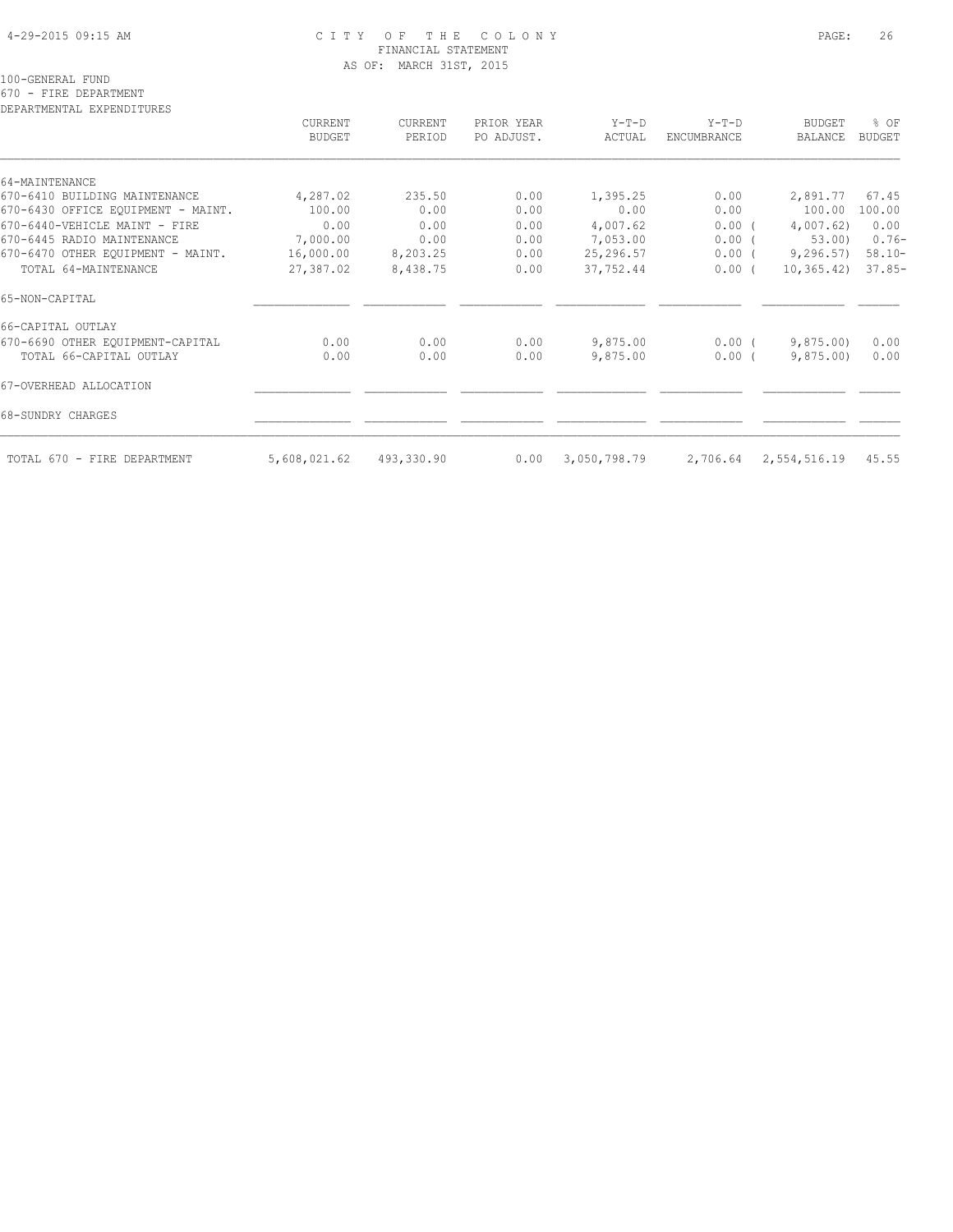# 4-29-2015 09:15 AM C I T Y O F T H E C O L O N Y PAGE: 27 FINANCIAL STATEMENT AS OF: MARCH 31ST, 2015

100-GENERAL FUND

675 - POLICE DEPARTMENT

| DEPARTMENTAL EXPENDITURES                                  |                          |                   |                          |                   |                        |                                 |                       |
|------------------------------------------------------------|--------------------------|-------------------|--------------------------|-------------------|------------------------|---------------------------------|-----------------------|
|                                                            | CURRENT<br><b>BUDGET</b> | CURRENT<br>PERIOD | PRIOR YEAR<br>PO ADJUST. | $Y-T-D$<br>ACTUAL | $Y-T-D$<br>ENCUMBRANCE | <b>BUDGET</b><br><b>BALANCE</b> | % OF<br><b>BUDGET</b> |
|                                                            |                          |                   |                          |                   |                        |                                 |                       |
| 61-PERSONNEL SERVICES<br>675-6110 SALARIES                 | 4,979,148.75             | 373, 341.26       | 0.00                     | 2,482,374.12      | 0.00                   | 2,496,774.63                    | 50.14                 |
| 675-6111 SALARIES, OVERTIME                                | 105,000.00               | 38,875.30         | 0.00                     | 137, 377.51       | 0.00(                  | 32, 377.51                      | $30.84-$              |
| 675-6112 PART-TIME, TEMPORARY                              | 138,100.00               | 8,653.74          | 0.00                     | 68,593.53         | 0.00                   | 69,506.47                       | 50.33                 |
| 675-6114 HOSPITALIZATION INSURANCE                         | 676,215.00               | 53, 474.35        | 0.00                     | 294,892.43        | 0.00                   | 381, 322.57                     | 56.39                 |
| 675-6115 SOCIAL SECURITY TAXES                             | 418, 363. 34             | 31,195.60         | 0.00                     | 199,064.89        | 0.00                   | 219,298.45                      | 52.42                 |
| 675-6116 WORKERS' COMPENSATION                             | 75,000.00                | 68,910.14         | 0.00                     | 68,910.14         | 0.00                   | 6,089.86                        | 8.12                  |
| 675-6117 RETIREMENT CONTRIBUTIONS                          | 639,992.56               | 52,510.37         | 0.00                     | 328,802.35        | 0.00                   | 311,190.21                      | 48.62                 |
| 675-6118 UNIFORMS                                          | 62,400.00                | 19,779.37         | 0.00                     | 47,993.77         | 242.13                 | 14,164.10                       | 22.70                 |
| 675-6119 MEDICAL EXPENSE                                   | 5,100.00                 | 3,235.80          | 0.00                     | 3,995.80          | 0.00                   | 1,104.20                        | 21.65                 |
| 675-6120 PRIVATE CAR ALLOWANCE                             | 15,400.00                | 1,052.28          | 0.00                     | 6,839.82          | 0.00                   | 8,560.18                        | 55.59                 |
| 675-6125 EDUCATION & TRAINING                              | 16,000.00                | 1,400.00          | 0.00                     | 11,082.98         | 0.00                   | 4,917.02                        | 30.73                 |
| 675-6126 TRAVEL EXPENSE                                    | 8,500.00                 | 252.00            | 0.00                     | 9,672.76          | 0.00(                  | 1,172.76)                       | $13.80 -$             |
| 675-6127 DUES AND MEMBERSHIPS                              | 1,500.00                 | 75.00             | 0.00                     | 1,390.95          | 0.00                   | 109.05                          | 7.27                  |
| TOTAL 61-PERSONNEL SERVICES                                | 7,140,719.65             | 652,755.21        | 0.00                     | 3,660,991.05      | 242.13                 | 3,479,486.47                    | 48.73                 |
| 62-CONTRACTUAL SERVICES                                    |                          |                   |                          |                   |                        |                                 |                       |
| 675-6210 PROFESSIONAL SERVICES                             | 4,000.00                 | 200.00            | 0.00                     | 1,413.00          | 0.00                   | 2,587.00                        | 64.68                 |
| 675-6213 CONTRACTUAL SERVICES                              | 48,800.00                | 92.68             | 0.00                     | 27,515.79         | 0.00                   | 21,284.21                       | 43.62                 |
| 675-6219 CREDIT CARD FEES                                  | 750.00                   | 53.98             | 0.00                     | 301.64            | 0.00                   | 448.36                          | 59.78                 |
| 675-6235 PRINTING EXPENSES                                 | 3,000.00                 | 968.45            | 0.00                     | 2,694.10          | 0.00                   | 305.90                          | 10.20                 |
| 675-6236 ADVERTISING AND LEGAL NOTICES                     | 100.00                   | 0.00              | 0.00                     | 0.00              | 0.00                   | 100.00 100.00                   |                       |
| 675-6244 TELEPHONE SERVICE                                 | 8,000.00                 | 1,320.15          | 0.00                     | 3,326.88          | 0.00                   | 4,673.12                        | 58.41                 |
| 675-6275 EQUIPMENT RENTAL<br>TOTAL 62-CONTRACTUAL SERVICES | 9,000.00                 | 634.00            | 0.00<br>0.00             | 4,394.00          | 2,900.00               | 1,706.00                        | 18.96<br>42.23        |
|                                                            | 73,650.00                | 3,269.26          |                          | 39,645.41         | 2,900.00               | 31,104.59                       |                       |
| 63-SUPPLIES<br>675-6310 OFFICE SUPPLIES                    | 4,300.00                 | 153.15            | 0.00                     | 2,436.58          | 0.00                   | 1,863.42                        | 43.34                 |
| 675-6311 COPIER SUPPLIES                                   | 5,900.00                 | 655.09            | 0.00                     | 3,361.09          | 942.39                 | 1,596.52                        | 27.06                 |
| 675-6312 COMPUTER SUPPLIES                                 | 4,500.00                 | 275.54            | 0.00                     | 1,301.55          | 0.00                   | 3,198.45                        | 71.08                 |
| 675-6313 JANITORIAL SUPPLIES                               | 1,800.00                 | 234.93            | 0.00                     | 1,389.08          | 0.00                   | 410.92                          | 22.83                 |
| 675-6320 POSTAGE                                           | 3,600.00                 | 376.75            | 0.00                     | 2,188.44          | 0.00                   | 1,411.56                        | 39.21                 |
| 675-6322 SMALL TOOLS                                       | 150.00                   | 0.00              | 0.00                     | 34.95             | 0.00                   | 115.05                          | 76.70                 |
| 675-6330 BOOKS AND PERIODICALS                             | 800.00                   | 0.00              | 0.00                     | 34.82             | 0.00                   | 765.18                          | 95.65                 |
| 675-6331 PUBLIC EDUCATION MATERIAL                         | 4,200.00                 | 1,500.00          | 0.00                     | 1,500.00          | 0.00                   | 2,700.00                        | 64.29                 |
| 675-6335 AWARDS                                            | 900.00                   | 0.00              | 0.00                     | 713.36            | 0.00                   | 186.64                          | 20.74                 |
| 675-6340 FUEL AND LUBRICANTS                               | 128,000.00               | 6,988.94          | 0.00                     | 42, 261.72        | 0.00                   | 85,738.28                       | 66.98                 |
| 675-6350 ANIMAL SUPPLIES                                   | 4,350.00                 | 662.84            | 0.00                     | 2,019.10          | 0.00                   | 2,330.90                        | 53.58                 |
| 675-6360 MEDICAL SUPPLIES                                  | 1,300.00                 | 0.00              | 0.00                     | 739.96            | 0.00                   | 560.04                          | 43.08                 |
| 675-6390 MISCELLANEOUS SUPPLIES                            | 7,450.00                 | 512.70            | 0.00                     | 4,315.41          | 0.00                   | 3,134.59                        | 42.08                 |
| 675-6391 INMATE FOOD                                       | 3,700.00                 | 133.28            | 0.00                     | 1,391.76          | 0.00                   | 2,308.24                        | 62.38                 |
| 675-6392 JAIL SUPPLIES                                     | 2,400.00                 | 62.45             | 0.00(                    | 284.48)           | 0.00                   | 2,684.48 111.85                 |                       |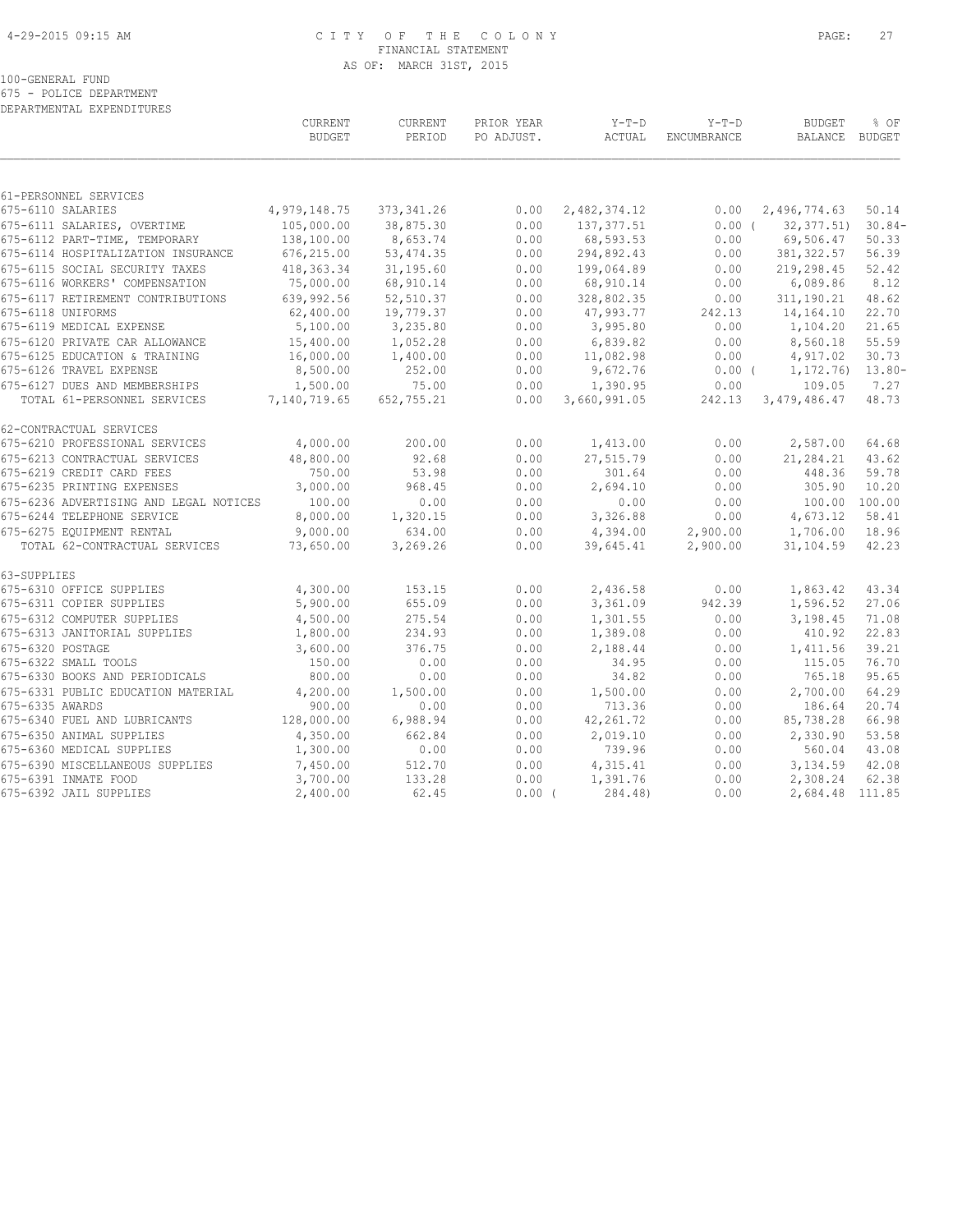# 4-29-2015 09:15 AM C I T Y O F T H E C O L O N Y PAGE: 28 FINANCIAL STATEMENT AS OF: MARCH 31ST, 2015

100-GENERAL FUND

675 - POLICE DEPARTMENT

DEPARTMENTAL EXPENDITURES

|                                    | CURRENT<br><b>BUDGET</b> | <b>CURRENT</b><br>PERIOD | PRIOR YEAR<br>PO ADJUST. | $Y-T-D$<br>ACTUAL | $Y-T-D$<br><b>ENCUMBRANCE</b> | <b>BUDGET</b><br><b>BALANCE</b> | % OF<br><b>BUDGET</b> |
|------------------------------------|--------------------------|--------------------------|--------------------------|-------------------|-------------------------------|---------------------------------|-----------------------|
|                                    |                          |                          |                          |                   |                               |                                 |                       |
| 675-6393 INVESTIGATIVE SUPPLIES    | 2,500.00                 | 557.99                   | 0.00                     | 1,551.53          | 0.00                          | 948.47                          | 37.94                 |
| 675-6394 TACTICAL SUPPLIES         | 9,450.00                 | 0.00                     | 0.00                     | 7,569.69          | 0.00                          | 1,880.31                        | 19.90                 |
| TOTAL 63-SUPPLIES                  | 185,300.00               | 12, 113.66               | 0.00                     | 72,524.56         | 942.39                        | 111,833.05                      | 60.35                 |
| 64-MAINTENANCE                     |                          |                          |                          |                   |                               |                                 |                       |
| 675-6410 BUILDING MAINTENANCE      | 1,500.00                 | 360.66                   | 0.00                     | 582.56            | 0.00                          | 917.44                          | 61.16                 |
| 675-6430 OFFICE EQUIPMENT - MAINT. | 800.00                   | 0.00                     | 0.00                     | 0.00              | 0.00                          | 800.00                          | 100.00                |
| 675-6431 MAINTENANCE - GIS         | 5,000.00                 | 0.00                     | 0.00                     | 5,000.00          | 0.00                          | 0.00                            | 0.00                  |
| 675-6440 VEHICLE MAINTENANCE       | 1,200.00                 | 83.42                    | 0.00                     | 566.74            | 0.00                          | 633.26                          | 52.77                 |
| 675-6445 RADIO MAINTENANCE         | 12,400.00                | 0.00                     | 0.00                     | 10,251.24         | 0.00                          | 2,148.76                        | 17.33                 |
| 675-6470 OTHER EOUIPMENT - MAINT.  | 131,000.00               | 14,757.66                | 0.00                     | 129,361.91        | 0.00                          | 1,638.09                        | 1.25                  |
| TOTAL 64-MAINTENANCE               | 151,900.00               | 15,201.74                | 0.00                     | 145,762.45        | 0.00                          | 6,137.55                        | 4.04                  |
| 65-NON-CAPITAL                     |                          |                          |                          |                   |                               |                                 |                       |
| 66-CAPITAL OUTLAY                  |                          |                          |                          |                   |                               |                                 |                       |
| 67-OVERHEAD ALLOCATION             |                          |                          |                          |                   |                               |                                 |                       |
| 68-SUNDRY CHARGES                  |                          |                          |                          |                   |                               |                                 |                       |
| 675-6835 SPECIAL INVESTIGATIONS    | 1,500.00                 | 0.00                     | 0.00                     | 0.00              | 0.00                          | 1,500.00 100.00                 |                       |
| TOTAL 68-SUNDRY CHARGES            | 1,500.00                 | 0.00                     | 0.00                     | 0.00              | 0.00                          | 1,500.00 100.00                 |                       |
| TOTAL 675 - POLICE DEPARTMENT      | 7,553,069.65             | 683, 339.87              | 0.00                     | 3,918,923.47      | 4,084.52                      | 3,630,061.66                    | 48.06                 |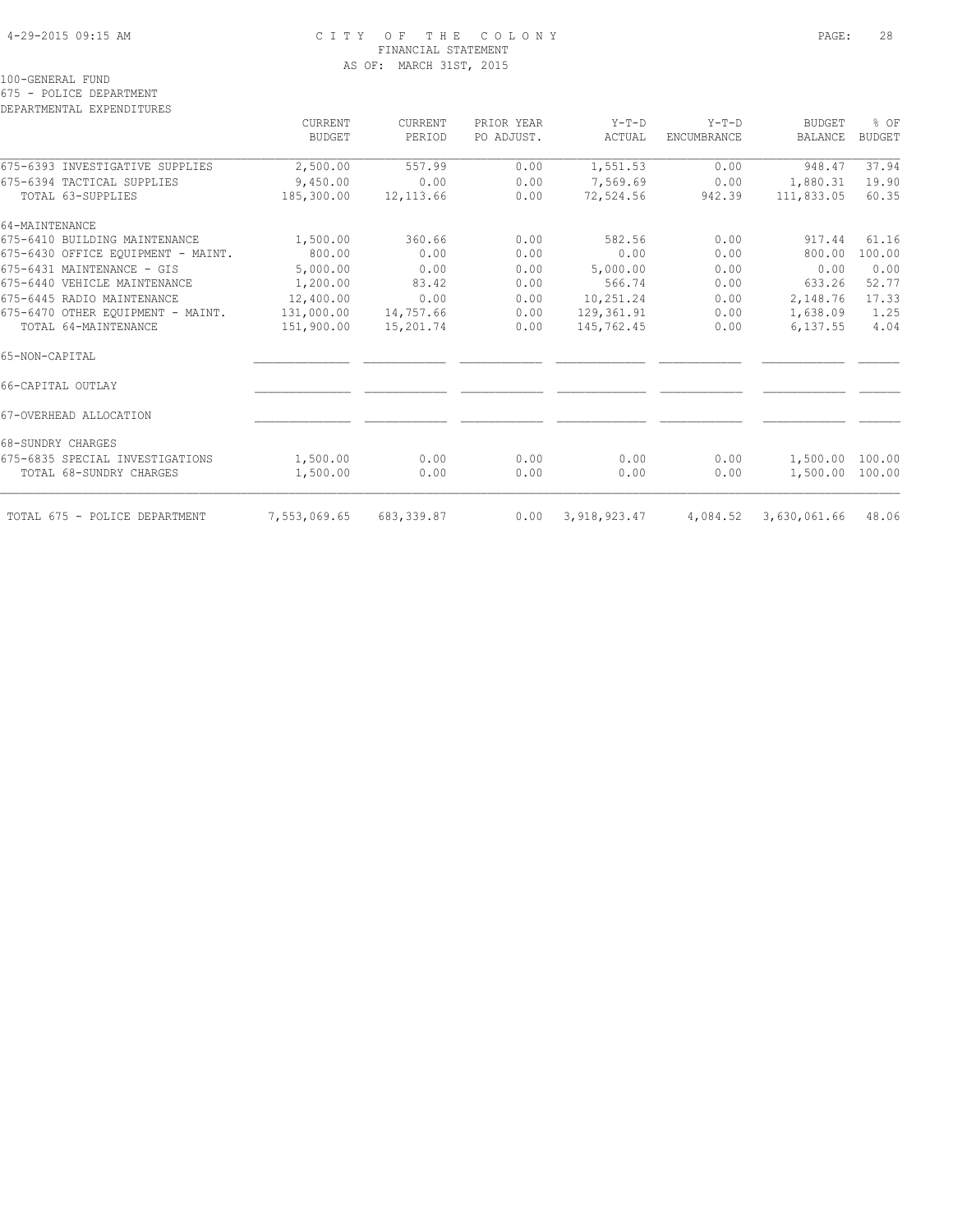# 4-29-2015 09:15 AM C I T Y O F T H E C O L O N Y PAGE: 29 FINANCIAL STATEMENT AS OF: MARCH 31ST, 2015

100-GENERAL FUND

680 - LIBRARY DEPARTMENTAL EXPENDITURES

|                                     | CURRENT<br><b>BUDGET</b> | CURRENT<br>PERIOD | PRIOR YEAR<br>PO ADJUST. | $Y-T-D$<br>ACTUAL | $Y-T-D$<br><b>ENCUMBRANCE</b> | <b>BUDGET</b><br>BALANCE BUDGET | % OF               |
|-------------------------------------|--------------------------|-------------------|--------------------------|-------------------|-------------------------------|---------------------------------|--------------------|
|                                     |                          |                   |                          |                   |                               |                                 |                    |
| 61-PERSONNEL SERVICES               |                          |                   |                          |                   |                               |                                 |                    |
| 680-6110 SALARIES                   | 556,400.85               | 40,921.79         | 0.00                     | 287,746.20        | 0.00                          | 268,654.65                      | 48.28              |
| 680-6112 PART-TIME, TEMPORARY       | 82,905.00                | 5,652.91          | 0.00                     | 37,895.34         | 0.00                          | 45,009.66                       | 54.29              |
| 680-6114 HOSPITALIZATION INSURANCE  | 88,550.00                | 7,213.40          | 0.00                     | 41,895.75         | 0.00                          | 46,654.25                       | 52.69              |
| 680-6115 SOCIAL SECURITY TAXES      | 51, 343.44               | 3,483.00          | 0.00                     | 24, 164. 15       | 0.00                          | 27,179.29                       | 52.94              |
| 680-6116 WORKERS' COMPENSATION      | 1,290.00                 | 1,185.25          | 0.00                     | 1,185.25          | 0.00                          | 104.75                          | 8.12               |
| 680-6117 RETIREMENT CONTRIBUTIONS   | 69,937.00                | 5,277.31          | 0.00                     | 36,099.17         | 0.00                          | 33,837.83                       | 48.38              |
| 680-6125 EDUCATION & TRAINING       | 600.00                   | 280.00            | 0.00                     | 573.00            | 0.00                          | 27.00                           | 4.50               |
| 680-6126 TRAVEL EXPENSE             | 4,140.00                 | 71.41             | 0.00                     | 398.48            | 0.00                          | 3,741.52                        | 90.37              |
| 680-6127 DUES AND MEMBERSHIPS       | 1,670.00                 | 0.00              | 0.00                     | 1,677.25          | 0.00(                         | 7,25)                           | $0.43-$            |
| TOTAL 61-PERSONNEL SERVICES         | 856,836.29               | 64,085.07         | 0.00                     | 431,634.59        | 0.00                          | 425,201.70                      | 49.62              |
| 62-CONTRACTUAL SERVICES             |                          |                   |                          |                   |                               |                                 |                    |
| 680-6213 CONTRACTUAL SERVICES       | 2,830.00                 | 0.00              | 0.00                     | 350.00            | 0.00                          | 2,480.00                        | 87.63              |
| 680-6219 CREDIT CARD FEES           | 200.00                   | 19.16             | 0.00                     | 108.42            | 0.00                          | 91.58                           | 45.79              |
| 680-6235 PRINTING SERVICES          | 2,840.00                 | 0.00              | 0.00                     | 345.00            | 1,035.00                      | 1,460.00                        | 51.41              |
| 680-6244 TELEPHONE SERVICE          | 360.00                   | 25.00             | 0.00                     | 134.50            | 0.00                          | 225.50                          | 62.64              |
| 680-6275 EQUIPMENT RENTAL           | 1,900.00                 | 158.00            | 0.00                     | 1,106.00          | 790.00                        | 4.00                            | 0.21               |
| TOTAL 62-CONTRACTUAL SERVICES       | 8,130.00                 | 202.16            | 0.00                     | 2,043.92          | 1,825.00                      | 4,261.08                        | 52.41              |
| 63-SUPPLIES                         |                          |                   |                          |                   |                               |                                 |                    |
| 680-6310 OFFICE SUPPLIES            | 950.00                   | 189.02            | 0.00                     | 586.48            | 0.00                          | 363.52                          | 38.27              |
| 680-6311 COPIER SUPPLIES            | 1,230.00                 | 124.20            | 0.00                     | 540.30            | 854.36 (                      |                                 | $164.66$ $13.39$ - |
| 680-6312 COMPUTER SUPPLIES          | 3,120.00                 | 210.28            | 0.00                     | 1,382.79          | 0.00                          | 1,737.21                        | 55.68              |
| 680-6313 JANITORIAL SUPPLIES        | 150.00                   | 14.07             | 0.00                     | 52.67             | 0.00                          | 97.33                           | 64.89              |
| 680-6315 PROGRAM SUPPLIES           | 600.00                   | 22.13             | 0.00                     | 486.93            | 0.00                          | 113.07                          | 18.85              |
| 680-6320 POSTAGE                    | 1,500.00                 | 96.67             | 0.00                     | 554.66            | 0.00                          | 945.34                          | 63.02              |
| 680-6330 BOOKS AND PERIODICALS      | 102,000.00               | 6,091.46          | 0.00                     | 45,065.00         | 0.00                          | 56,935.00                       | 55.82              |
| 680-6335 AWARDS                     | 620.00                   | 0.00              | 0.00                     | 58.72             | 0.00                          | 561.28                          | 90.53              |
| 680-6355 LIBRARY SUPPLIES           | 8,300.00                 | 415.03            | 0.00                     | 1,954.34          | 0.00                          | 6,345.66                        | 76.45              |
| 680-6390 MISCELLANEOUS SUPPLIES     | 1,500.00                 | 0.00              | 0.00                     | 226.14            | 0.00                          | 1,273.86                        | 84.92              |
| TOTAL 63-SUPPLIES                   | 119,970.00               | 7,162.86          | 0.00                     | 50,908.03         | 854.36                        | 68,207.61                       | 56.85              |
| 64-MAINTENANCE                      |                          |                   |                          |                   |                               |                                 |                    |
| 680-6452 MAINTENANCE - SOFTWARE AGR | 12,000.00                | 521.25            | 0.00                     | 8,595.25          | 0.00                          | 3,404.75                        | 28.37              |
| 680-6470 OTHER EQUIPMENT - MAINT.   | 910.00                   | 0.00              | 0.00                     | 0.00              | 0.00                          |                                 | 910.00 100.00      |
| TOTAL 64-MAINTENANCE                | 12,910.00                | 521.25            | 0.00                     | 8,595.25          | 0.00                          | 4, 314. 75 33. 42               |                    |
|                                     |                          |                   |                          |                   |                               |                                 |                    |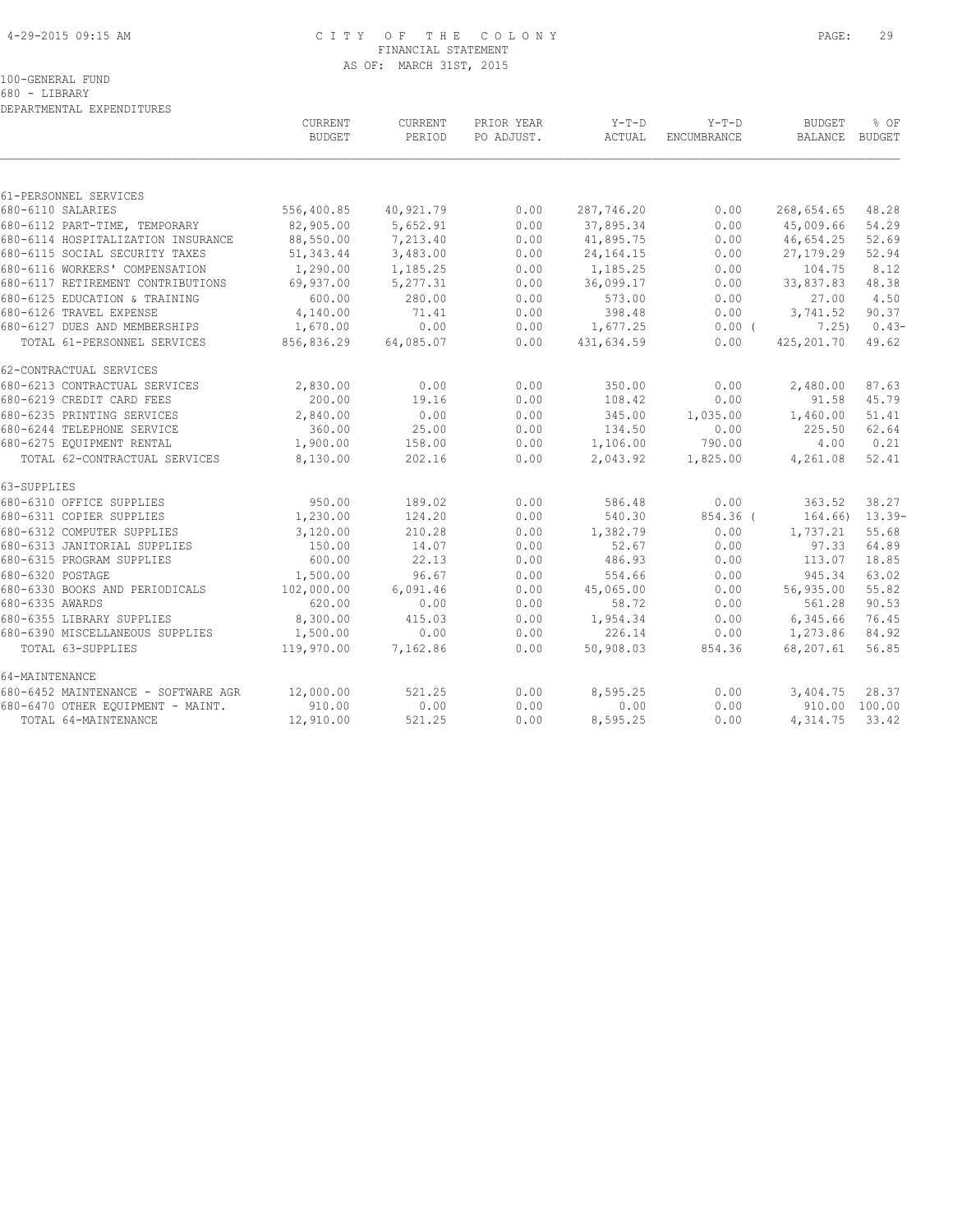#### 4-29-2015 09:15 AM C I T Y O F T H E C O L O N Y PAGE: 30 FINANCIAL STATEMENT AS OF: MARCH 31ST, 2015

100-GENERAL FUND 680 - LIBRARY

| DEPARTMENTAL EXPENDITURES                                                 |                                 |                          |                          |                        |                        |                                        |                |
|---------------------------------------------------------------------------|---------------------------------|--------------------------|--------------------------|------------------------|------------------------|----------------------------------------|----------------|
|                                                                           | <b>CURRENT</b><br><b>BUDGET</b> | <b>CURRENT</b><br>PERIOD | PRIOR YEAR<br>PO ADJUST. | $Y-T-D$<br>ACTUAL      | $Y-T-D$<br>ENCUMBRANCE | <b>BUDGET</b><br>BALANCE               | % OF<br>BUDGET |
|                                                                           |                                 |                          |                          |                        |                        |                                        |                |
| 65-NON-CAPITAL                                                            |                                 |                          |                          |                        |                        |                                        |                |
| 66-CAPITAL OUTLAY                                                         |                                 |                          |                          |                        |                        |                                        |                |
| 67-OVERHEAD ALLOCATION                                                    |                                 |                          |                          |                        |                        |                                        |                |
| TOTAL 680 - LIBRARY                                                       | 997,846.29                      | 71,971.34                | 0.00                     | 493,181.79             | 2,679.36               | 501,985.14                             | 50.31          |
| $***$<br>TOTAL EXPENDITURES<br>$***$                                      | 26,998,838.94 5,696,578.69      |                          |                          | 6,600.00 16,214,601.20 |                        | 207,615.03 10,583,222.71               | 39.20          |
| ** REVENUE OVER (UNDER) EXPENDITURES * ( 2, 397, 249.94) (3, 129, 042.36) |                                 |                          | 6,600.00                 |                        |                        | 2,369.62 ( 207,615.03) ( 2,198,604.53) | $0.28 -$       |

\*\*\* END OF REPORT \*\*\*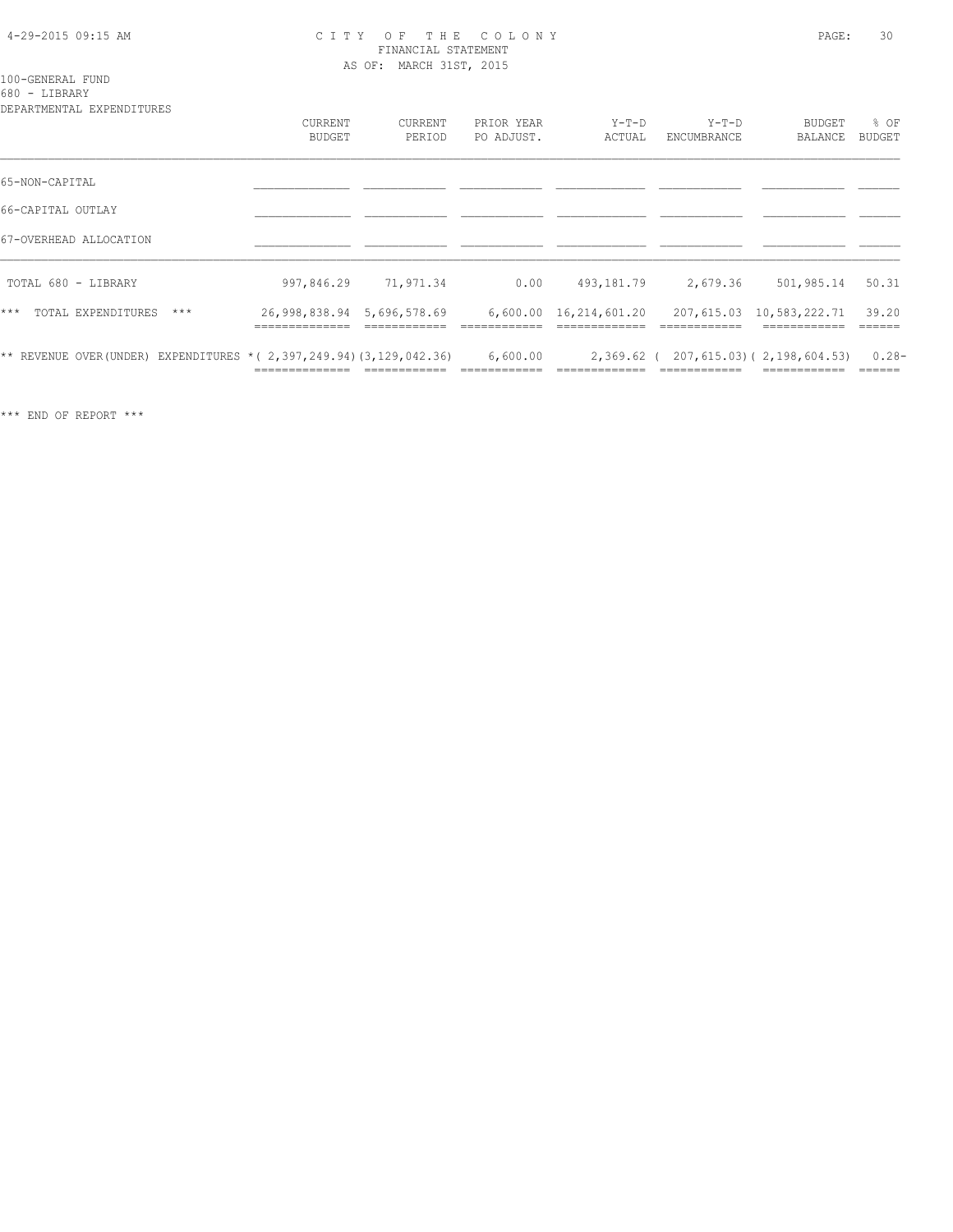# 4-29-2015 09:15 AM C I T Y O F T H E C O L O N Y PAGE: 1 FINANCIAL STATEMENT AS OF: MARCH 31ST, 2015

105-PARKS FUND FINANCIAL SUMMARY

 CURRENT CURRENT PRIOR YEAR Y-T-D Y-T-D BUDGET % OF BUDGET PERIOD PO ADJUST. ACTUAL ENCUMBRANCE BALANCE BUDGET  $\mathcal{L} = \{ \mathcal{L} = \{ \mathcal{L} = \{ \mathcal{L} = \{ \mathcal{L} = \{ \mathcal{L} = \{ \mathcal{L} = \{ \mathcal{L} = \{ \mathcal{L} = \{ \mathcal{L} = \{ \mathcal{L} = \{ \mathcal{L} = \{ \mathcal{L} = \{ \mathcal{L} = \{ \mathcal{L} = \{ \mathcal{L} = \{ \mathcal{L} = \{ \mathcal{L} = \{ \mathcal{L} = \{ \mathcal{L} = \{ \mathcal{L} = \{ \mathcal{L} = \{ \mathcal{L} = \{ \mathcal{L} = \{ \mathcal{$ REVENUE SUMMARY 4-LICENSES & PERMITS 430,200.00 42,337.76 0.00 192,821.74 0.00 237,378.26 55.18 5-AQUATIC PARK 239,160.00 19,185.50 0.00 69,330.25 0.00 169,829.75 71.01 8-MISCELLANEOUS REVENUE 2,674,729.00 2,473,039.73 0.00 2,476,083.24 0.00 198,645.76 7.43 \*\* TOTAL REVENUES \*\* 3,344,089.00 2,534,562.99 0.00 2,738,235.23 0.00 605,853.77 18.12 ============== ============ ============ ============= ============ ============ ====== EXPENDITURE SUMMARY NON-DEPARTMENTAL 1,014,396.00 0.00 0.00 0.00 0.00 1,014,396.00 100.00 PARKS & RECREATION 2,071,800.28 150,606.37 0.00 890,076.98 152,470.59 1,029,252.71 49.68 AQUATIC PARK 404,788.09 26,593.57 0.00 151,476.15 18,340.14 234,971.80 58.05 COMMUNITY CENTER 128,234.87 10,220.42 0.00 63,870.31 0.00 64,364.56 50.19 \*\* TOTAL EXPENDITURES \*\* 3,619,219.24 187,420.36 0.00 1,105,423.44 170,810.73 2,342,985.07 64.74 ============== ============ ============ ============= ============ ============ ====== \*\* REVENUE OVER(UNDER) EXPENDITURES \*( 275,130.24) 2,347,142.63 0.00 1,632,811.79 ( 170,810.73)( 1,737,131.30) 0.00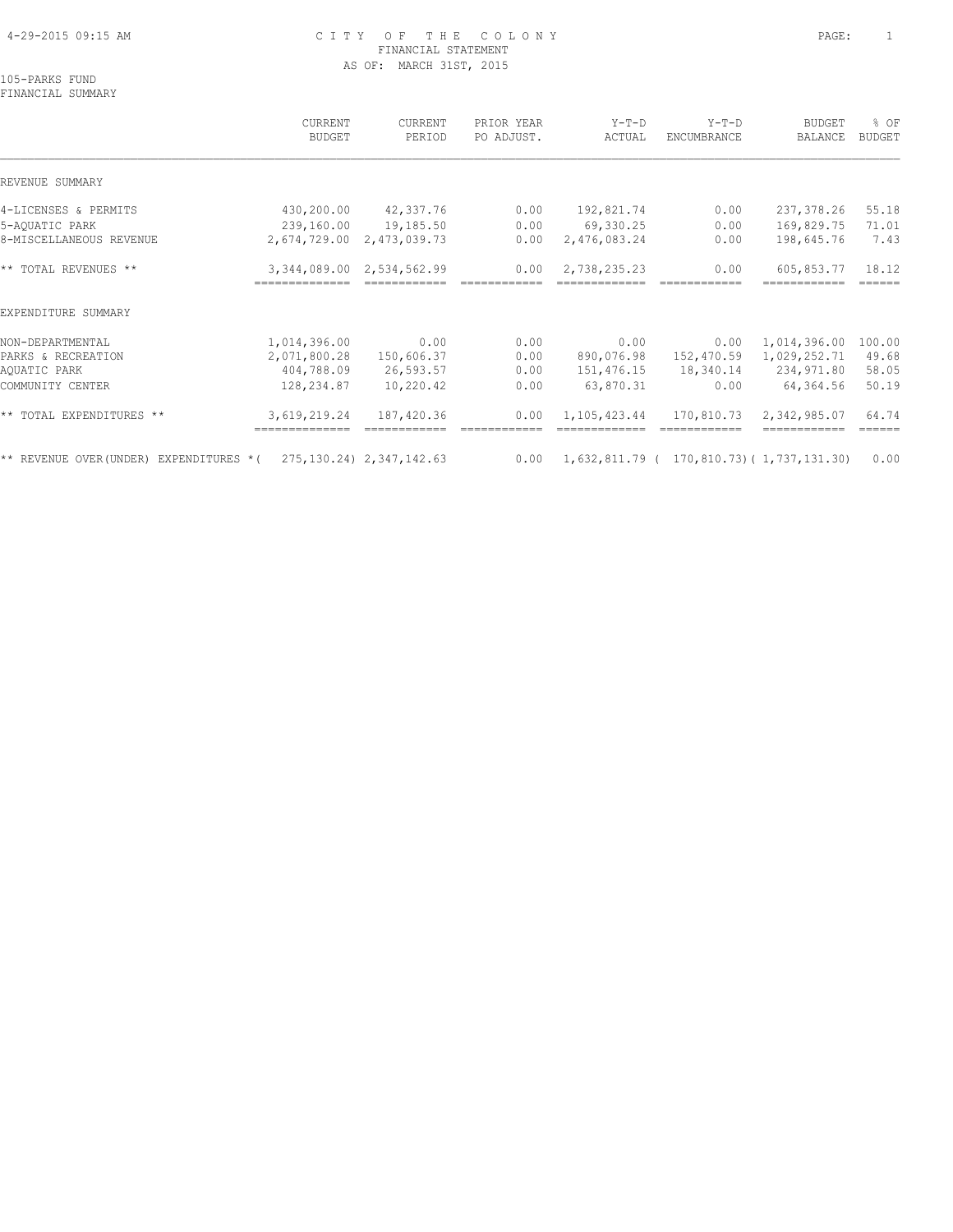# 4-29-2015 09:15 AM C I T Y O F T H E C O L O N Y PAGE: 2 FINANCIAL STATEMENT AS OF: MARCH 31ST, 2015

105-PARKS FUND REVENUES

|                |                               | CURRENT<br><b>BUDGET</b> | CURRENT<br>PERIOD | PRIOR YEAR<br>PO ADJUST. | $Y-T-D$<br>ACTUAL | $Y-T-D$<br>ENCUMBRANCE | <b>BUDGET</b><br><b>BALANCE</b> | % OF<br><b>BUDGET</b> |
|----------------|-------------------------------|--------------------------|-------------------|--------------------------|-------------------|------------------------|---------------------------------|-----------------------|
|                |                               |                          |                   |                          |                   |                        |                                 |                       |
|                | 4-LICENSES & PERMITS          |                          |                   |                          |                   |                        |                                 |                       |
| 441000         | RECREATION PROGRAM REVENUE    | 132,000.00               | 20,408.90         | 0.00                     | 46, 461.03        | 0.00                   | 85,538.97                       | 64.80                 |
| 441100         | ATHLETIC PROGRAM REVENUE      | 115,000.00               | 9,299.00          | 0.00                     | 57,438.64         | 0.00                   | 57,561.36                       | 50.05                 |
| 441101         | ATHLETIC FACILITY REVENUE     | 118,000.00               | 4,157.54          | 0.00                     | 46,324.69         | 0.00                   | 71,675.31                       | 60.74                 |
| 441200         | RECREATION PASS REVENUE       | 23,000.00                | 1,529.00          | 0.00                     | 8,433.00          | 0.00                   | 14,567.00                       | 63.33                 |
| 441300         | RECREATION FACILITY REVENUE   | 23,000.00                | 3,936.32          | 0.00                     | 21,229.88         | 0.00                   | 1,770.12                        | 7.70                  |
| 442000         | CC PASS REVENUE               | 6, 200.00                | 480.00            | 0.00                     | 2,496.00          | 0.00                   | 3,704.00                        | 59.74                 |
| 442001         | CC PROGRAM REVENUE            | 3,000.00                 | 337.00            | 0.00                     | 500.00            | 0.00                   | 2,500.00                        | 83.33                 |
| 442002         | CC FACILITY REVENUE           | 10,000.00                | 2,190.00          | 0.00                     | 9,938.50          | 0.00                   | 61.50                           | 0.62                  |
|                | TOTAL 4-LICENSES & PERMITS    | 430,200.00               | 42, 337.76        | 0.00                     | 192,821.74        | 0.00                   | 237,378.26                      | 55.18                 |
| 5-AQUATIC PARK |                               |                          |                   |                          |                   |                        |                                 |                       |
| 450000         | SWIMMING LESSONS              | 110,000.00               | 9,202.00          | 0.00                     | 39,076.25         | 0.00                   | 70,923.75                       | 64.48                 |
| 451000         | SEASON PASSES                 | 11,000.00                | 115.00            | 0.00                     | 1,580.00          | 0.00                   | 9,420.00                        | 85.64                 |
| 452000         | SWIMMING TEAM                 | 21,000.00                | 6,756.00          | 0.00                     | 14,941.50         | 0.00                   | 6,058.50                        | 28.85                 |
| 453000         | ENTRANCE FEES                 | 45,000.00                | 508.00            | 0.00                     | 799.50            | 0.00                   | 44,200.50                       | 98.22                 |
| 454000         | CONCESSION SALES              | 1,500.00                 | 20.00             | 0.00                     | 35.00             | 0.00                   | 1,465.00                        | 97.67                 |
| 455000         | PRIVATE PARTY FEES            | 33,660.00                | 1,797.50          | 0.00                     | 6,967.00          | 0.00                   | 26,693.00                       | 79.30                 |
| 456000         | AEROBIC CLASSES               | 17,000.00                | 787.00            | 0.00                     | 5,931.00          | 0.00                   | 11,069.00                       | 65.11                 |
|                | TOTAL 5-AQUATIC PARK          | 239,160.00               | 19,185.50         | 0.00                     | 69,330.25         | 0.00                   | 169,829.75                      | 71.01                 |
|                | 8-MISCELLANEOUS REVENUE       |                          |                   |                          |                   |                        |                                 |                       |
| 480000         | INTEREST INCOME               | 1,000.00                 | 30.53             | 0.00                     | 258.05            | 0.00                   | 741.95                          | 74.20                 |
| 482000         | MISCELLANEOUS REVENUE         | 1,000.00                 | 280.20            | 0.00                     | 3,096.19          | $0.00$ $($             | 2,096.19                        | $209.62-$             |
| 482100         | HORIZON LEASE PAYMENT         | 200,000.00               | 0.00              | 0.00                     | 0.00              | 0.00                   | 200,000.00                      | 100.00                |
| 489012         | TRANSFER IN LAKE PARKS FUND   | 35,000.00                | 35,000.00         | 0.00                     | 35,000.00         | 0.00                   | 0.00                            | 0.00                  |
| 489064         | TRANSFER IN FIVE STAR MAINT   | 165,000.00               | 165,000.00        | 0.00                     | 165,000.00        | 0.00                   | 0.00                            | 0.00                  |
| 489065         | CDC - PERSONNELL              | 122,845.00               | 122,845.00        | 0.00                     | 122,845.00        | 0.00                   | 0.00                            | 0.00                  |
| 489099         | TRANSFER IN GENERAL FUND      | 2,149,884.00             | 2,149,884.00      | 0.00                     | 2,149,884.00      | 0.00                   | 0.00                            | 0.00                  |
|                | TOTAL 8-MISCELLANEOUS REVENUE | 2,674,729.00             | 2,473,039.73      | 0.00                     | 2,476,083.24      | 0.00                   | 198,645.76                      | 7.43                  |
|                | ** TOTAL REVENUES **          | 3,344,089.00             | 2,534,562.99      | 0.00                     | 2,738,235.23      | 0.00                   | 605,853.77                      | 18.12                 |
|                |                               | --------------           |                   |                          |                   |                        | ------------- ------            |                       |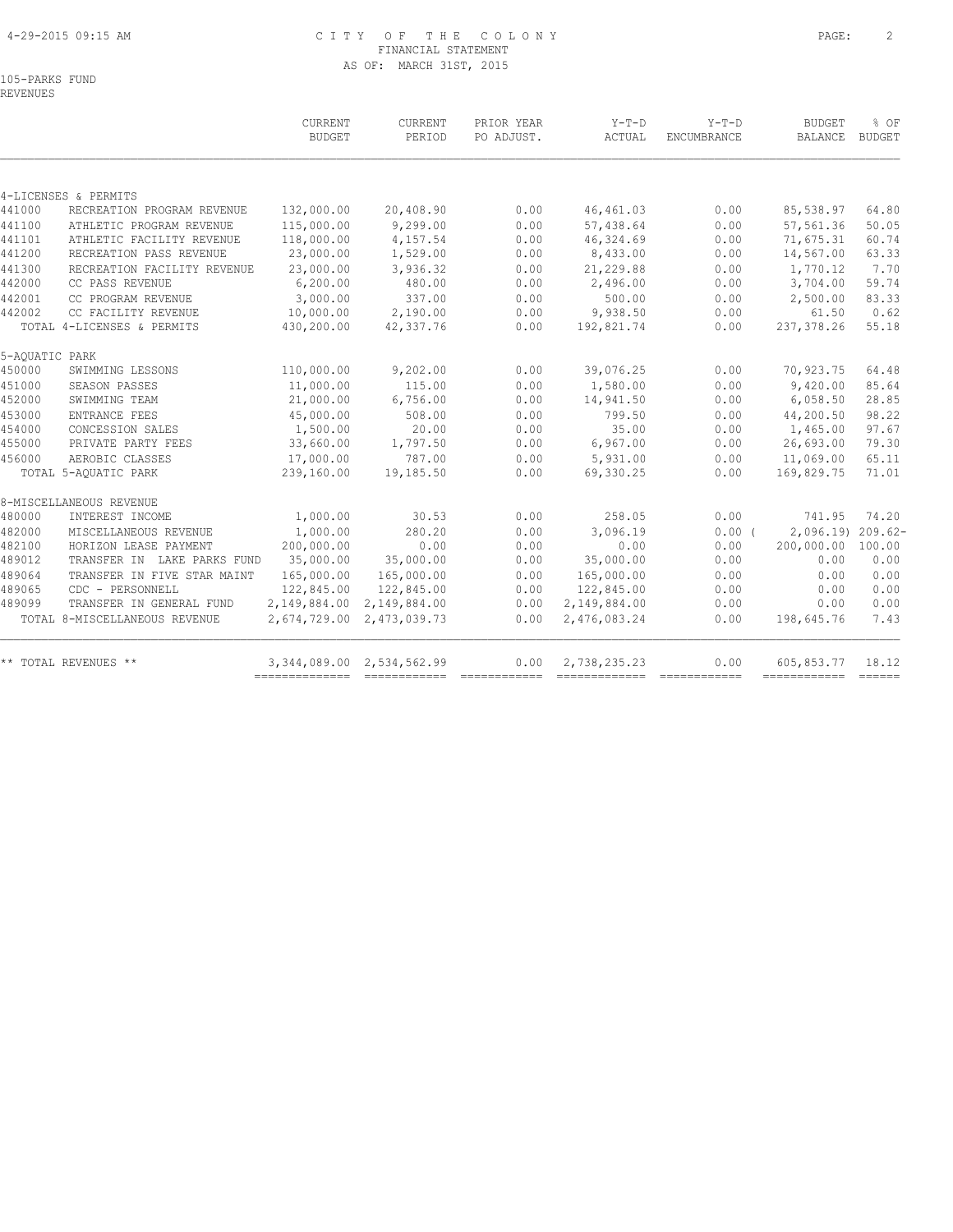### 4-29-2015 09:15 AM C I T Y O F T H E C O L O N Y PAGE: 3 FINANCIAL STATEMENT AS OF: MARCH 31ST, 2015

105-PARKS FUND

| NON-DEPARTMENTAL<br>DEPARTMENTAL EXPENDITURES |              |         |            |         |             |              |        |
|-----------------------------------------------|--------------|---------|------------|---------|-------------|--------------|--------|
|                                               | CURRENT      | CURRENT | PRIOR YEAR | $Y-T-D$ | Y-T-D       | BUDGET       | % OF   |
|                                               | BUDGET       | PERIOD  | PO ADJUST. | ACTUAL  | ENCUMBRANCE | BALANCE      | BUDGET |
|                                               |              |         |            |         |             |              |        |
| 61-PERSONNEL SERVICES                         |              |         |            |         |             |              |        |
| 62-CONTRACTUAL SERVICES                       |              |         |            |         |             |              |        |
| 67-OVERHEAD ALLOCATION                        |              |         |            |         |             |              |        |
| 635-6700 OVERHEAD ALLOCATION                  | 1,014,396.00 | 0.00    | 0.00       | 0.00    | 0.00        | 1,014,396.00 | 100.00 |
| TOTAL 67-OVERHEAD ALLOCATION                  | 1,014,396.00 | 0.00    | 0.00       | 0.00    | 0.00        | 1,014,396.00 | 100.00 |
| TOTAL NON-DEPARTMENTAL                        | 1,014,396.00 | 0.00    | 0.00       | 0.00    | 0.00        | 1,014,396.00 | 100.00 |
|                                               |              |         |            |         |             |              |        |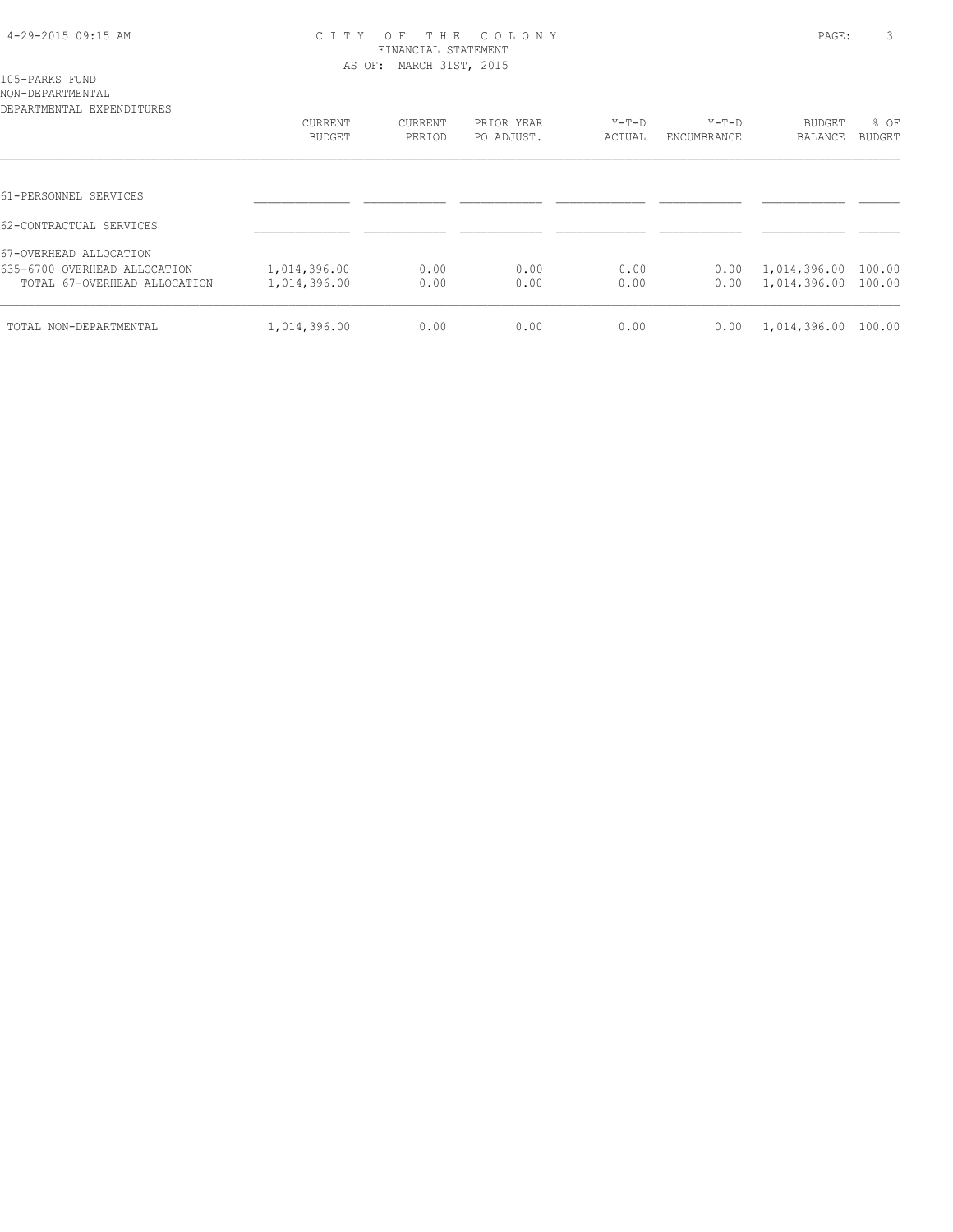# 4-29-2015 09:15 AM C I T Y O F T H E C O L O N Y PAGE: 4 FINANCIAL STATEMENT AS OF: MARCH 31ST, 2015

PARKS & RECREATION DEPARTMENTAL EXPENDITURES

|                                            | CURRENT<br><b>BUDGET</b> | CURRENT<br>PERIOD | PRIOR YEAR<br>PO ADJUST. | $Y-T-D$<br>ACTUAL | $Y-T-D$<br>ENCUMBRANCE | <b>BUDGET</b><br><b>BALANCE</b> | % OF<br>BUDGET |
|--------------------------------------------|--------------------------|-------------------|--------------------------|-------------------|------------------------|---------------------------------|----------------|
|                                            |                          |                   |                          |                   |                        |                                 |                |
| 61-PERSONNEL SERVICES<br>650-6110 SALARIES | 888, 971.37              | 66,701.30         | 0.00                     | 468, 332.44       | 0.00                   | 420,638.93                      | 47.32          |
| 650-6111 SALARIES, OVERTIME                | 32,000.00                | 630.91            | 0.00                     | 12,151.06         | 0.00                   | 19,848.94                       | 62.03          |
| 650-6112 PART-TIME, TEMPORARY              | 91,000.00                | 4,051.01          | 0.00                     | 15, 351.61        | 0.00                   | 75,648.39                       | 83.13          |
| 650-6114 HOSPITALIZATION INSURANCE         | 161,000.00               | 13,075.55         | 0.00                     | 73,393.68         | 0.00                   | 87,606.32                       | 54.41          |
| 650-6115 SOCIAL SECURITY TAXES             | 81,252.58                | 5,304.64          | 0.00                     | 36, 912.05        | 0.00                   | 44,340.53                       | 54.57          |
| 650-6116 WORKERS' COMPENSATION             | 17,265.00                | 15,863.12         | 0.00                     | 15,863.12         | 0.00                   | 1,401.88                        | 8.12           |
| 650-6117 RETIREMENT CONTRIBUTIONS          | 115,886.33               | 8,434.46          | 0.00                     | 59,135.44         | 0.00                   | 56,750.89                       | 48.97          |
| 650-6118-UNIFORMS - ADMINISTRATION         | 100.00                   | 0.00              | 0.00                     | 0.00              | 0.00                   |                                 | 100.00 100.00  |
| 650-6118-UNIFORMS - ATHLETICS              | 50.00                    | 0.00              | 0.00                     | 0.00              | 0.00                   | 50.00                           | 100.00         |
| 650-6118-UNIFORMS - RECREATION             | 500.00                   | 0.00              | 0.00                     | 0.00              | 0.00                   |                                 | 500.00 100.00  |
| 650-6118-UNIFORMS - PARKS                  | 3,500.00                 | 24.23             | 0.00                     | 1,537.28          | 0.00                   | 1,962.72                        | 56.08          |
| 650-6118-UNIFORMS - FIVE STAR              | 2,000.00                 | 0.00              | 0.00                     | 726.36            | 0.00                   | 1,273.64                        | 63.68          |
| 650-6120 PRIVATE AUTO ALLOWANCE            | 3,600.00                 | 276.92            | 0.00                     | 1,799.98          | 0.00                   | 1,800.02                        | 50.00          |
| 650-6125 EDUCATION & TRAINING              | 6,425.00                 | 1,080.00          | 0.00                     | 2,168.00          | 0.00                   | 4,257.00                        | 66.26          |
| 650-6125-EDUCATION & TRAINING - RECREA     | 0.00                     | 0.00              | 0.00                     | 65.00             | 0.00(                  | 65.00                           | 0.00           |
| 650-6126 TRAVEL EXPENSE                    | 5,500.00                 | 263.82            | 0.00                     | 2,013.25          | 0.00                   | 3,486.75                        | 63.40          |
| 650-6127-DUES & MEMBERSHIPS - ADMINIST     | 1,000.00                 | 155.00            | 0.00                     | 490.00            | 0.00                   | 510.00                          | 51.00          |
| 650-6127-DUES & MEMBERSHIPS - ATHLETIC     | 2,500.00                 | 0.00              | 0.00                     | 699.75            | 0.00                   | 1,800.25                        | 72.01          |
| 650-6127-DUES & MEMBERSHIPS - RECREATI     | 1,400.00                 | 0.00              | 0.00                     | 809.00            | 0.00                   | 591.00                          | 42.21          |
| 650-6127-DUES & MEMBERSHIPS - PARKS        | 500.00                   | 0.00              | 0.00                     | 373.00            | 0.00                   | 127.00                          | 25.40          |
| TOTAL 61-PERSONNEL SERVICES                | 1,414,450.28             | 115,860.96        | 0.00                     | 691,821.02        | 0.00                   | 722,629.26                      | 51.09          |
| 62-CONTRACTUAL SERVICES                    |                          |                   |                          |                   |                        |                                 |                |
| 650-6213 CONTRACTUAL SERVICES              | 0.00                     | 0.00              | 0.00                     | 490.00            | $0.00$ (               | 490.00                          | 0.00           |
| 650-6213-CONTRACTUAL SERVICES - ADMINI     | 350.00                   | 0.00              | 0.00                     | 0.00              | 0.00                   | 350.00 100.00                   |                |
| 650-6213-CONTRACTUAL SERVICES - ATHLET     | 32,000.00                | 5,064.26          | 0.00                     | 14,791.26         | 0.00                   | 17,208.74                       | 53.78          |
| 650-6213-CONTRACTUAL SERVICES - RECREA     | 42,000.00                | 2,117.99          | 0.00                     | 13,497.78         | 0.00                   | 28,502.22                       | 67.86          |
| 650-6213-CONTRACTUAL SERVICES - PARKS      | 255,000.00               | 5,100.12          | 0.00                     | 57,120.90         | 69,723.19              | 128, 155.91                     | 50.26          |
| 650-6213-CONTRACTUAL SERVICES - FIVE S     | 37,600.00                | 622.78            | 0.00                     | 14,660.26         | 17,056.00              | 5,883.74                        | 15.65          |
| 650-6219 CREDIT CARD FEES                  | 7,000.00                 | 359.61            | 0.00                     | 2,905.03          | 0.00                   | 4,094.97                        | 58.50          |
| 650-6235 PRINTING SERVICES                 | 11,250.00                | 0.00              | 0.00                     | 3,314.50          | 6,110.00               | 1,825.50                        | 16.23          |
| 650-6244 TELEPHONE SERVICE                 | 3,000.00                 | 179.34            | 0.00                     | 1,011.25          | 0.00                   | 1,988.75                        | 66.29          |
| 650-6244-TELEPHONE SERVICE - PARKS         | 850.00                   | 80.00             | 0.00                     | 485.89            | 0.00                   | 364.11                          | 42.84          |
| 650-6244-TELEPHONE SERVICE - FIVE STAR     | 750.00                   | 0.00              | 0.00                     | 0.00              | 0.00                   | 750.00 100.00                   |                |
| 650-6275 EQUIPMENT RENTAL                  | 0.00                     | 113.41            | 0.00                     | 738.81            | $0.00$ (               | 738.81)                         | 0.00           |
| 650-6275-EQUIPMENT RENTAL - ADMINISTRA     | 2,500.00                 | 256.93            | 0.00                     | 444.93            | 516.51                 | 1,538.56                        | 61.54          |
| 650-6275-EQUIPMENT RENTAL - RECREATION     | 4,500.00                 | 284.33            | 0.00                     | 1,592.99          | 1,990.31               | 916.70                          | 20.37          |
| 650-6275-EQUIPMENT RENTAL - PARKS          | 500.00                   | 0.00              | 0.00                     | 0.00              | 0.00                   | 500.00                          | 100.00         |
| 650-6275-EQUIPMENT RENTAL - FIVE STAR      | 500.00                   | 0.00              | 0.00                     | 0.00              | 0.00                   | 500.00                          | 100.00         |
| TOTAL 62-CONTRACTUAL SERVICES              | 397,800.00               | 14, 178. 77       | 0.00                     | 111,053.60        | 95,396.01              | 191,350.39                      | 48.10          |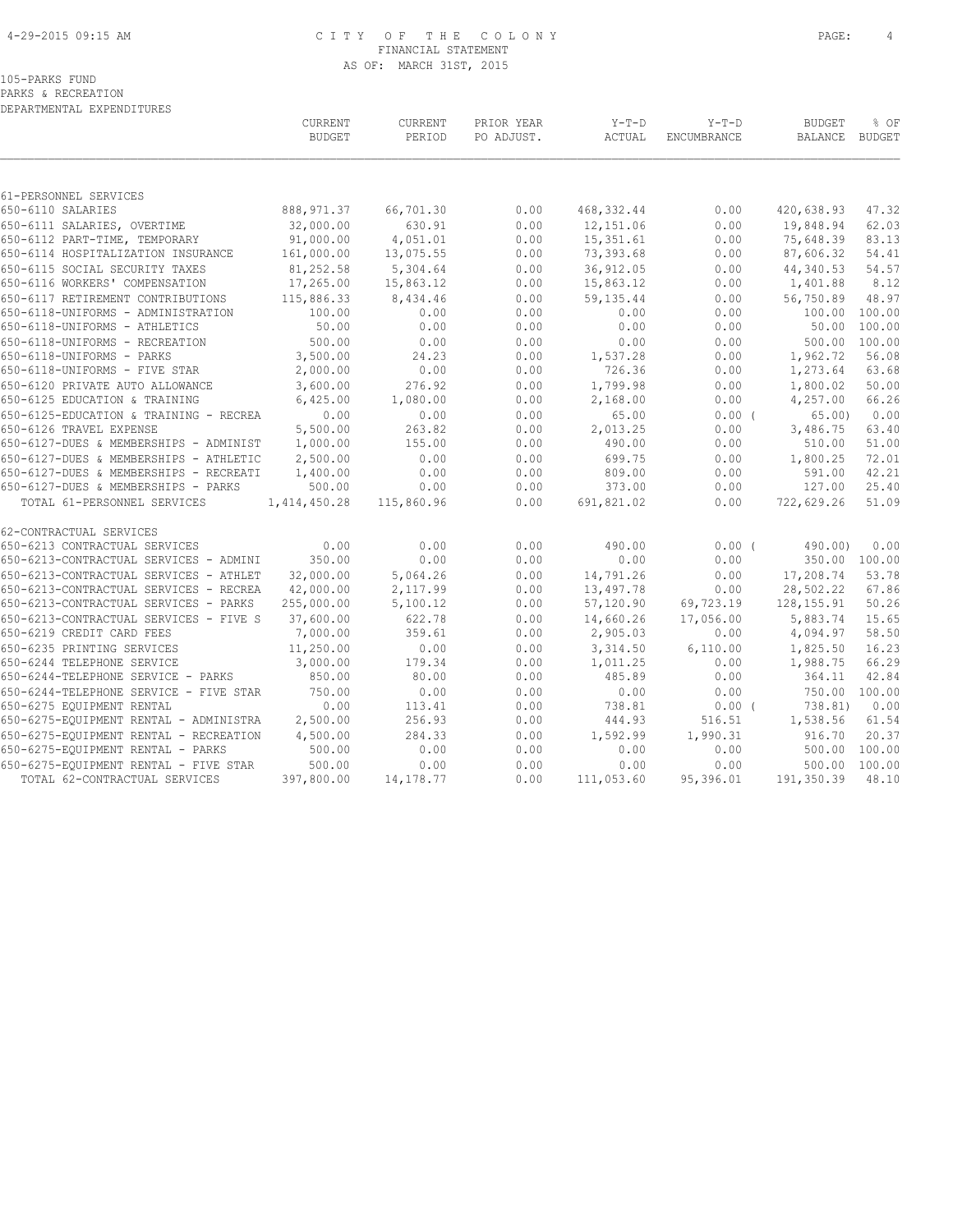# 4-29-2015 09:15 AM C I T Y O F T H E C O L O N Y PAGE: 5 FINANCIAL STATEMENT AS OF: MARCH 31ST, 2015

105-PARKS FUND

PARKS & RECREATION

DEPARTMENTAL EXPENDITURES

|                                        | CURRENT<br><b>BUDGET</b> | CURRENT<br>PERIOD | PRIOR YEAR<br>PO ADJUST. | $Y-T-D$<br>ACTUAL | $Y-T-D$<br>ENCUMBRANCE | <b>BUDGET</b><br><b>BALANCE</b> | % OF<br>BUDGET  |
|----------------------------------------|--------------------------|-------------------|--------------------------|-------------------|------------------------|---------------------------------|-----------------|
| 63-SUPPLIES                            |                          |                   |                          |                   |                        |                                 |                 |
| 650-6310 OFFICE SUPPLIES               | 2,250.00                 | 245.71            | 0.00                     | 892.69            | 0.00                   | 1,357.31                        | 60.32           |
| 650-6311-COPIER SUPPLIES - ADMINISTRAT | 700.00                   | 162.30            | 0.00                     | 372.14            | 45.72                  | 282.14                          | 40.31           |
| 650-6311-COPIER SUPPLIES - ATHLETICS   | 100.00                   | 0.00              | 0.00                     | 0.00              | 0.00                   | 100.00                          | 100.00          |
| 650-6311-COPIER SUPPLIES - RECREATION  | 1,000.00                 | 16.02             | 0.00                     | 264.70            | 264.00                 | 471.30                          | 47.13           |
| 650-6312 COMPUTER SUPPLIES             | 0.00                     | 0.00              | 0.00                     | 224.50            | $0.00$ (               | 224.50)                         | 0.00            |
| 650-6312-COMPUTER SUPPLIES - ADMINISTR | 1,000.00                 | 0.00              | 0.00                     | 530.90            | 0.00                   | 469.10                          | 46.91           |
| 650-6312-COMPUTER SUPPLIES - RECREATIO | 750.00                   | 0.00              | 0.00                     | 0.00              | 0.00                   |                                 | 750.00 100.00   |
| 650-6313-JANITORIAL SUPPLIES - ADMINIS | 50.00                    | 0.00              | 0.00                     | 8.85              | 0.00                   | 41.15                           | 82.30           |
| 650-6313-JANITORIAL SUPPLIES - RECREAT | 250.00                   | 170.15            | 0.00                     | 836.56            | 0.00(                  |                                 | 586.56) 234.62- |
| 650-6313-JANITORIAL SUPPLIES - PARKS   | 1,250.00                 | 150.25            | 0.00                     | 1,511.20          | $0.00$ (               | 261.20                          | $20.90 -$       |
| 650-6313-JANITORIAL SUPPLIES - FIVE ST | 2,250.00                 | 226.25            | 0.00                     | 2,513.27          | $0.00$ (               | 263.27                          | $11.70 -$       |
| 650-6315-PROGRAM SUPPLIES - ATHLETICS  | 11,750.00                | 1,581.13          | 0.00                     | 4,710.61          | 0.00                   | 7,039.39                        | 59.91           |
| 650-6315-PROGRAM SUPPLIES - RECREATION | 3,950.00                 | 94.95             | 0.00                     | 365.53            | 0.00                   | 3,584.47                        | 90.75           |
| 650-6320 POSTAGE                       | 5,000.00                 | 0.00              | 0.00                     | 12.42             | 0.00                   | 4,987.58                        | 99.75           |
| 650-6320-POSTAGE - ADMINISTRATION      | 5,000.00                 | 3,428.69          | 0.00                     | 6,951.68          | $0.00$ (               | 1,951.68)                       | $39.03-$        |
| 650-6322-SMALL TOOLS - PARKS           | 1,000.00                 | 172.18            | 0.00                     | 571.70            | 0.00                   | 428.30                          | 42.83           |
| 650-6322-SMALL TOOLS - FIVE STAR       | 1,000.00                 | 22.38             | 0.00                     | 139.46            | 0.00                   | 860.54                          | 86.05           |
| 650-6323-SMALL EQUIPMENT - PARKS       | 1,000.00                 | 433.99            | 0.00                     | 700.41            | 0.00                   | 299.59                          | 29.96           |
| 650-6323-SMALL EQUIPMENT - FIVE STAR   | 1,000.00                 | 0.00              | 0.00                     | 718.11            | 0.00                   | 281.89                          | 28.19           |
| 650-6330-BOOKS & PERIODICALS - ADMINIS | 100.00                   | 0.00              | 0.00                     | 0.00              | 0.00                   | 100.00                          | 100.00          |
| 650-6330-BOOKS & PERIODICALS - RECREAT | 50.00                    | 0.00              | 0.00                     | 0.00              | 0.00                   | 50.00                           | 100.00          |
| 650-6335-AWARDS - ADMINISTRATION       | 550.00                   | 0.00              | 0.00                     | 0.00              | 0.00                   | 550.00                          | 100.00          |
| 650-6335-AWARDS - ATHLETICS            | 10,000.00                | 0.00              | 0.00                     | 1,495.48          | 0.00                   | 8,504.52                        | 85.05           |
| 650-6340 FUEL AND LUBRICANTS           | 25,000.00                | 1,097.08          | 0.00                     | 6,918.35          | 0.00                   | 18,081.65                       | 72.33           |
| 650-6340-FUELS & LUBRICANTS - PARKS    | 0.00                     | 122.06            | 0.00                     | 152.12            | 0.00(                  | 152.12)                         | 0.00            |
| 650-6340-FUELS & LUBRICANTS - FIVE STA | 0.00                     | 117.50            | 0.00                     | 124.88            | $0.00$ (               | 124.88)                         | 0.00            |
| 650-6345-CHEMICALS - PARKS             | 32,000.00                | 142.00            | 0.00                     | 2,163.86          | 21, 123.40             | 8,712.74                        | 27.23           |
| 650-6345-CHEMICALS - FIVE STAR         | 30,000.00                | 1,157.01          | 0.00                     | 1,617.03          | 21,579.00              | 6,803.97                        | 22.68           |
| 650-6346-COMPRESSED GASES - FIVE STAR  | 300.00                   | 0.00              | 0.00                     | 0.00              | 0.00                   | 300.00                          | 100.00          |
| 650-6360-MEDICAL SUPPLIES - ATHLETICS  | 25.00                    | 0.00              | 0.00                     | 0.00              | 0.00                   |                                 | 25.00 100.00    |
| 650-6360-MEDICAL SUPPLIES - RECREATION | 100.00                   | 0.00              | 0.00                     | 236.62            | $0.00$ (               |                                 | 136.62) 136.62- |
| 650-6360-MEDICAL SUPPLIES - PARKS      | 50.00                    | 0.00              | 0.00                     | 26.76             | 0.00                   | 23.24                           | 46.48           |
| 650-6360-MEDICAL SUPPLIES - FIVE STAR  | 50.00                    | 0.00              | 0.00                     | 15.88             | 0.00                   | 34.12                           | 68.24           |
| 650-6390 MISCELLANEOUS SUPPLIES        | 0.00                     | 0.47              | 0.00                     | 20.49             | $0.00$ (               | 20.49                           | 0.00            |
| 650-6390-MISC SUPPLIES - ADMINISTRATIO | 800.00                   | 0.00              | 0.00                     | 197.04            | 0.00                   | 602.96                          | 75.37           |
| 650-6390-MISC SUPPLIES - ATHLETICS     | 50.00                    | 0.00              | 0.00                     | 40.91             | 0.00                   | 9.09                            | 18.18           |
| 650-6390-MISC SUPPLIES - RECREATION    | 500.00                   | 14.93             | 0.00                     | 46.44             | 0.00                   | 453.56                          | 90.71           |
| 650-6390-MISC SUPPLIES - PARKS         | 1,500.00                 | 112.76            | 0.00                     | 353.60            | 0.00                   | 1,146.40                        | 76.43           |
| 650-6390-MISC SUPPLIES - FIVE STAR     | 1,500.00                 | 40.93             | 0.00                     | 326.71            | 0.00                   | 1,173.29                        | 78.22           |
| TOTAL 63-SUPPLIES                      | 141,875.00               | 9,508.74          | 0.00                     | 35,060.90         | 43,012.12              | 63,801.98                       | 44.97           |
|                                        |                          |                   |                          |                   |                        |                                 |                 |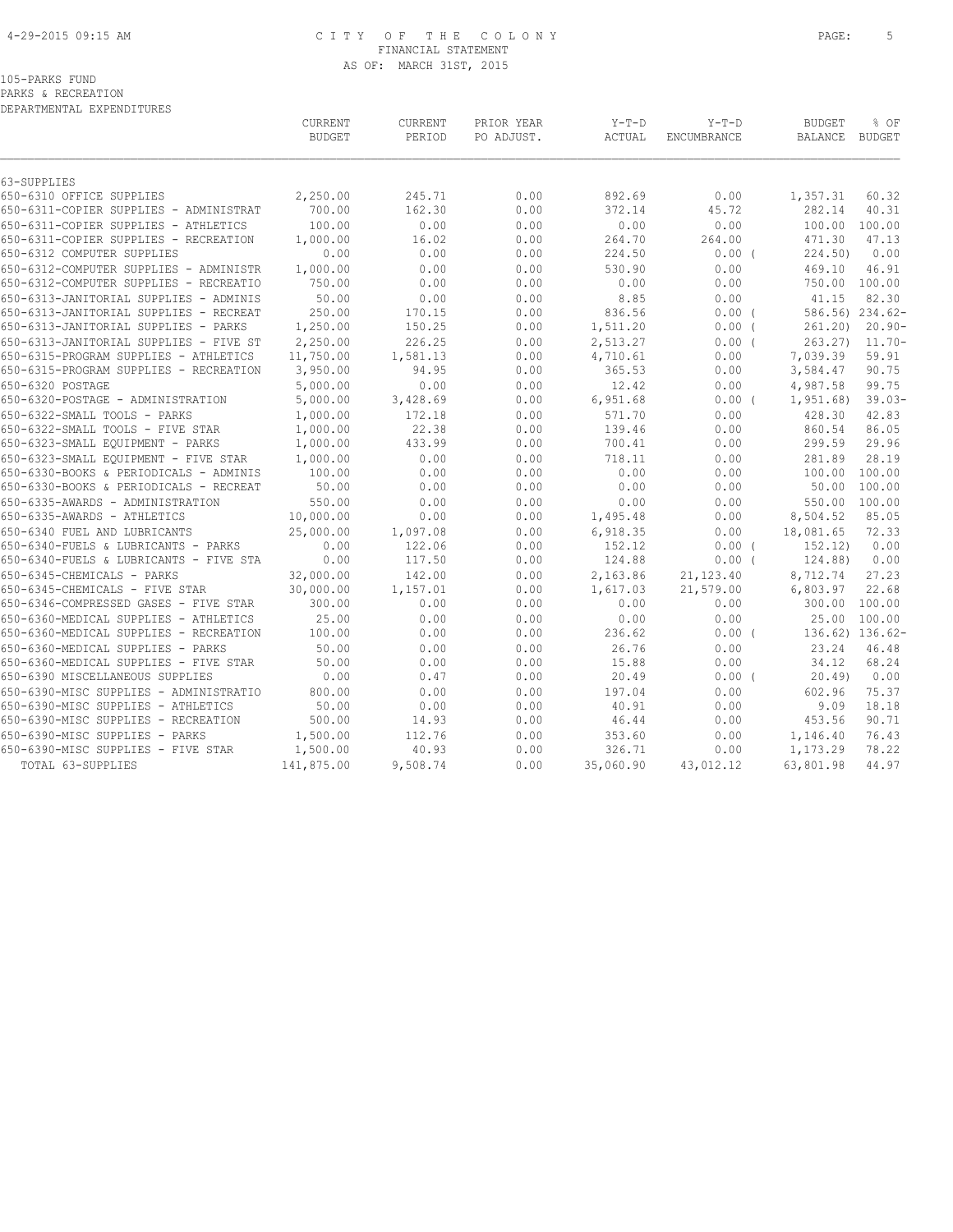# 4-29-2015 09:15 AM C I T Y O F T H E C O L O N Y PAGE: 6 FINANCIAL STATEMENT AS OF: MARCH 31ST, 2015

PARKS & RECREATION DEPARTMENTAL EXPENDITURES

|                                                          | <b>CURRENT</b><br><b>BUDGET</b> | <b>CURRENT</b><br>PERIOD | PRIOR YEAR<br>PO ADJUST. | $Y-T-D$<br>ACTUAL | $Y-T-D$<br><b>ENCUMBRANCE</b> | <b>BUDGET</b><br><b>BALANCE</b> | % OF<br><b>BUDGET</b> |
|----------------------------------------------------------|---------------------------------|--------------------------|--------------------------|-------------------|-------------------------------|---------------------------------|-----------------------|
|                                                          |                                 |                          |                          |                   |                               |                                 |                       |
| 64-MAINTENANCE<br>650-6410-BLDG MAINTENANCE - RECREATION | 1,500.00                        | 0.00                     | 0.00                     | 0.00              | 0.00                          | 1,500.00                        | 100.00                |
| 650-6410-BLDG MAINTENANCE - PARKS                        | 700.00                          | 0.00                     | 0.00                     | 166.53            | 0.00                          | 533.47                          | 76.21                 |
| 650-6410-BLDG MAINTENANCE - FIVE STAR                    | 1,100.00                        | 0.00                     | 0.00                     | 290.04            | 0.00                          | 809.96                          | 73.63                 |
| 650-6425-TRAFFIC/STREET MAINT - PARKS                    | 850.00                          | 0.00                     | 0.00                     | 0.00              | 0.00                          | 850.00                          | 100.00                |
| 650-6425-TRAFFIC/STREET MAINT - FIVE S                   | 700.00                          | 0.00                     | 0.00                     | 0.00              | 0.00                          | 700.00                          | 100.00                |
| 650-6430 OFFICE EOUIPMENT MAINTENANCE                    | 6,950.00                        | 0.00                     | 0.00                     | 6,427.20          | 0.00                          | 522.80                          | 7.52                  |
| 650-6431 MAINTENANCE - GIS                               | 2,500.00                        | 0.00                     | 0.00                     | 2,500.00          | 0.00                          | 0.00                            | 0.00                  |
| 650-6440 VEHICLE MAINTENANCE                             | 100.00                          | 0.00                     | 0.00                     | 0.00              | 0.00                          | 100.00                          | 100.00                |
| 650-6450-PARK MAINTENANCE - PARKS                        | 27,875.00                       | 7,364.57                 | 0.00                     | 21,379.97         | 0.00                          | 6,495.03                        | 23.30                 |
| 650-6450-PARK MAINTENANCE - FIVE STA                     | 39,000.00                       | 2,900.14                 | 0.00                     | 6,932.67          | 0.00                          | 32,067.33                       | 82.22                 |
| 650-6460-IRRIGATION MAINTENANCE - PARK                   | 7,500.00                        | 550.23                   | 0.00                     | 3,038.27          | $4,684.95$ (                  | 223.22                          | $2.98-$               |
| 650-6460-IRRIGATION MAINTENANCE - FIVE                   | 13,000.00                       | 0.00                     | 0.00                     | 319.54            | 9,377.51                      | 3,302.95                        | 25.41                 |
| 650-6470 OTHER EQUIPMENT MAINTENANCE                     | 100.00                          | 0.00                     | 0.00                     | 150.00            | $0.00$ (                      | 50.00                           | $50.00 -$             |
| 650-6470-OTHER EQUIP MAINT - ADMINISTR                   | 200.00                          | 0.00                     | 0.00                     | 0.00              | 0.00                          | 200.00                          | 100.00                |
| 650-6470-OTHER EQUIP MAINT - RECREATIO                   | 1,600.00                        | 80.00                    | 0.00                     | 276.73            | 0.00                          | 1,323.27                        | 82.70                 |
| 650-6470-OTHER EOUIP MAINT - PARKS                       | 2,000.00                        | 94.75                    | 0.00                     | 642.12            | 0.00                          | 1,357.88                        | 67.89                 |
| 650-6470-OTHER EQUIP MAINT - FIVE STAR                   | 2,000.00                        | 68.21                    | 0.00                     | 275.39            | 0.00                          | 1,724.61                        | 86.23                 |
| TOTAL 64-MAINTENANCE                                     | 107,675.00                      | 11,057.90                | 0.00                     | 42,398.46         | 14,062.46                     | 51,214.08                       | 47.56                 |
| 65-NON-CAPITAL                                           |                                 |                          |                          |                   |                               |                                 |                       |
| 650-6590 NON CAPITAL - OTHER EQUIPMENT                   | 10,000.00                       | 0.00                     | 0.00                     | 9,743.00          | 0.00                          | 257.00                          | 2.57                  |
| TOTAL 65-NON-CAPITAL                                     | 10,000.00                       | 0.00                     | 0.00                     | 9,743.00          | 0.00                          | 257.00                          | 2.57                  |
| 66-CAPITAL OUTLAY                                        |                                 |                          |                          |                   |                               |                                 |                       |
| 67-OVERHEAD ALLOCATION                                   |                                 |                          |                          |                   |                               |                                 |                       |
| TOTAL PARKS & RECREATION                                 | 2,071,800.28                    | 150,606.37               | 0.00                     | 890,076.98        |                               | 152,470.59 1,029,252.71         | 49.68                 |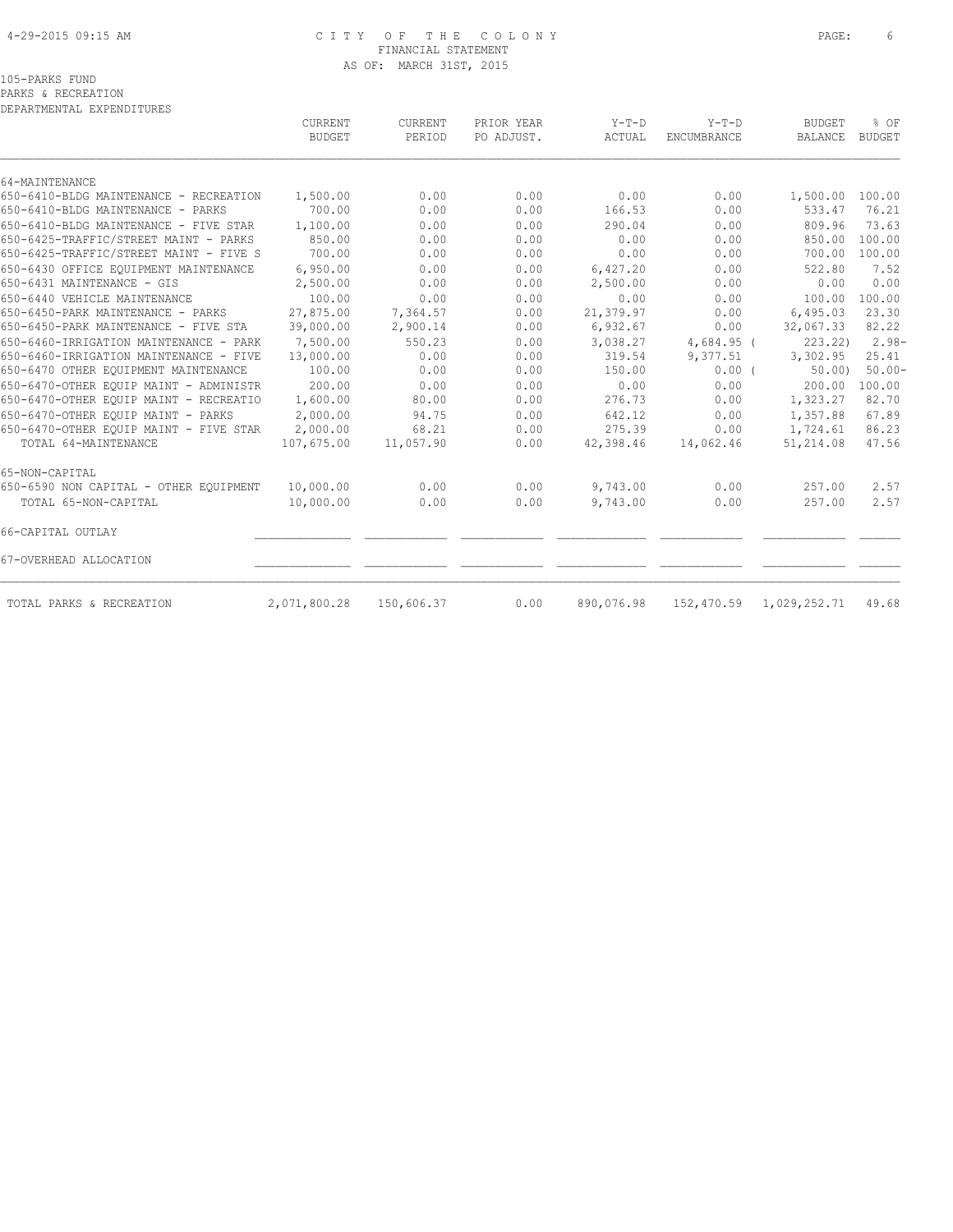# 4-29-2015 09:15 AM C I T Y O F T H E C O L O N Y PAGE: 7 FINANCIAL STATEMENT AS OF: MARCH 31ST, 2015

AQUATIC PARK DEPARTMENTAL EXPENDITURES

|                                   | CURRENT<br><b>BUDGET</b> | CURRENT<br>PERIOD | PRIOR YEAR<br>PO ADJUST. | $Y-T-D$<br>ACTUAL | $Y-T-D$<br>ENCUMBRANCE | <b>BUDGET</b><br>BALANCE BUDGET | % OF         |
|-----------------------------------|--------------------------|-------------------|--------------------------|-------------------|------------------------|---------------------------------|--------------|
|                                   |                          |                   |                          |                   |                        |                                 |              |
| 61-PERSONNEL SERVICES             |                          |                   |                          |                   |                        |                                 |              |
| 651-6110 SALARIES                 | 90,269.20                | 6, 597.02         | 0.00                     | 46,466.99         | 0.00                   | 43,802.21                       | 48.52        |
| 651-6111 SALARIES, OVERTIME       | 1,500.00                 | 317.16            | 0.00                     | 508.43            | 0.00                   | 991.57                          | 66.10        |
| 651-6112 PART-TIME, TEMPORARY     | 202,000.00               | 5,538.83          | 0.00                     | 49,645.20         | 0.00                   | 152,354.80                      | 75.42        |
| 651-6114 HOSPITALIZATION          | 16,100.00                | 1,309.64          | 0.00                     | 7,607.13          | 0.00                   | 8,492.87                        | 52.75        |
| 651-6115 SOCIAL SECURITY TAXES    | 23,020.50                | 939.55            | 0.00                     | 7,286.84          | 0.00                   | 15,733.66                       | 68.35        |
| 651-6116 WORKERS' COMPENSATION    | 7,396.00                 | 6,795.46          | 0.00                     | 6,795.46          | 0.00                   | 600.54                          | 8.12         |
| 651-6117 RETIREMENT CONTRIBUTIONS | 11,652.39                | 884.38            | 0.00                     | 5,884.80          | 0.00                   | 5,767.59                        | 49.50        |
| 651-6118 UNIFORMS                 | 2,300.00                 | 291.00            | 0.00                     | 645.93            | 0.00                   | 1,654.07                        | 71.92        |
| 651-6125 EDUCATION AND TRAINING   | 900.00                   | 0.00              | 0.00                     | 19.00             | 0.00                   | 881.00                          | 97.89        |
| 651-6126 TRAVEL EXPENSE           | 1,000.00                 | 90.86             | 0.00                     | 366.73            | 0.00                   | 633.27                          | 63.33        |
| 651-6127 DUES AND MEMBERSHIPS     | 100.00                   | 0.00              | 0.00                     | 0.00              | 0.00                   | 100.00 100.00                   |              |
| TOTAL 61-PERSONNEL SERVICES       | 356,238.09               | 22,763.90         | 0.00                     | 125, 226.51       | 0.00                   | 231,011.58                      | 64.85        |
| 62-CONTRACTUAL SERVICES           |                          |                   |                          |                   |                        |                                 |              |
| 651-6213 CONTRACTUAL SERVICES     | 8,000.00                 | 1,001.93          | 0.00                     | 6,279.58          |                        | 2,970.00 ( 1,249.58) 15.62-     |              |
| 651-6214 JANITORIAL SERVICES      | 5,200.00                 | 381.00            | 0.00                     | 2,190.75          | 3,008.25               | 1.00                            | 0.02         |
| 651-6235 PRINTING SERVICES        | 3,150.00                 | 0.00              | 0.00                     | 690.00            | 2,415.00               | 45.00                           | 1.43         |
| 651-6244 TELEPHONE SERVICE        | 250.00                   | 25.40             | 0.00                     | 123.02            | 0.00                   | 126.98                          | 50.79        |
| 651-6275 EQUIPMENT RENTAL         | 25.00                    | 0.00              | 0.00                     | 0.00              | 0.00                   |                                 | 25.00 100.00 |
| TOTAL 62-CONTRACTUAL SERVICES     | 16,625.00                | 1,408.33          | 0.00                     | 9,283.35          | 8,393.25 (             | 1,051.60                        | $6.33-$      |
| 63-SUPPLIES                       |                          |                   |                          |                   |                        |                                 |              |
| 651-6310 OFFICE SUPPLIES          | 300.00                   | 0.00              | 0.00                     | 188.81            | 0.00                   | 111.19                          | 37.06        |
| 651-6311 COPIER SUPPLIES          | 400.00                   | 0.00              | 0.00                     | 228.10            | 0.00                   | 171.90                          | 42.98        |
| 651-6312 COMPUTER SUPPLIES        | 400.00                   | 0.00              | 0.00                     | 436.04            | $0.00$ (               | 36.04)                          | $9.01 -$     |
| 651-6313 JANITORIAL SUPPLIES      | 2,975.00                 | 17.12             | 0.00                     | 847.56            | 0.00                   | 2,127.44                        | 71.51        |
| 651-6315 PROGRAM SUPPLIES         | 2,500.00                 | 233.67            | 0.00                     | 265.04            | 0.00                   | 2,234.96                        | 89.40        |
| 651-6320 POSTAGE                  | 100.00                   | 10.08             | 0.00                     | 36.69             | 0.00                   | 63.31                           | 63.31        |
| 651-6322 SMALL TOOLS              | 800.00                   | 245.41            | 0.00                     | 1,074.51          | 0.00(                  | 274.51                          | $34.31 -$    |
| 651-6323 SMALL EQUIPMENT          | 600.00                   | 24.97             | 0.00                     | 183.89            | 0.00                   | 416.11                          | 69.35        |
| 651-6340 FUELS AND LUBRICANTS     | 400.00                   | 0.00              | 0.00                     | 30.00             | 0.00                   | 370.00                          | 92.50        |
| 651-6345 CHEMICALS                | 13,500.00                | 32.67             | 0.00                     | 2,151.18          | 9,946.89               | 1,401.93                        | 10.38        |
| 651-6360 MEDICAL SUPPLIES         | 450.00                   | 0.00              | 0.00                     | 98.56             | 0.00                   | 351.44                          | 78.10        |
| 651-6390 MISCELLANEOUS SUPPLIES   | 1,200.00                 | 140.92            | 0.00                     | 478.49            | 0.00                   | 721.51                          | 60.13        |
| TOTAL 63-SUPPLIES                 | 23,625.00                | 704.84            | 0.00                     | 6,018.87          | 9,946.89               | 7,659.24                        | 32.42        |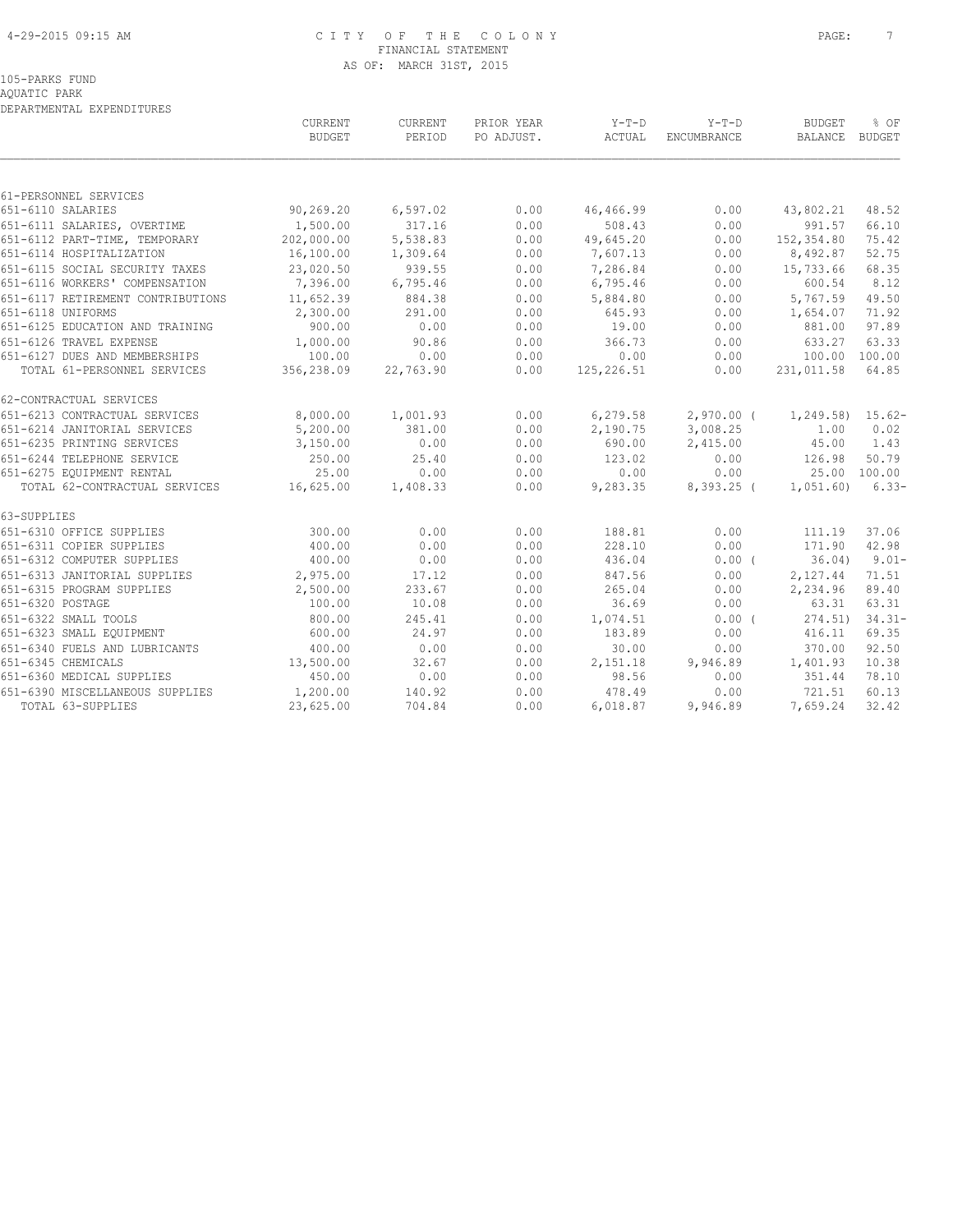# 4-29-2015 09:15 AM C I T Y O F T H E C O L O N Y PAGE: 8 FINANCIAL STATEMENT AS OF: MARCH 31ST, 2015

# AQUATIC PARK

DEPARTMENTAL EXPENDITURES

| DEFANIMENIAL EAFENDIIUNES              | CURRENT<br><b>BUDGET</b> | CURRENT<br>PERIOD | PRIOR YEAR<br>PO ADJUST. | Y-T-D<br>ACTUAL | $Y-T-D$<br>ENCUMBRANCE | <b>BUDGET</b><br>BALANCE | % OF<br>BUDGET |
|----------------------------------------|--------------------------|-------------------|--------------------------|-----------------|------------------------|--------------------------|----------------|
| 64-MAINTENANCE                         |                          |                   |                          |                 |                        |                          |                |
| 651-6410 BUILDING MAINTENANCE          | 1,700.00                 | 1,425.54          | 0.00                     | 2,666.79        | $0.00$ (               | 966.79)                  | $56.87-$       |
| 651-6425 SIGN MAINTENANCE              | 600.00                   | 66.24             | 0.00                     | 66.24           | 0.00                   | 533.76                   | 88.96          |
| 651-6430 OFFICE EOUIPMENT - MAINTENANC | 0.00                     | 0.00              | 0.00                     | 117.00          | $0.00$ (               | 117.00)                  | 0.00           |
| 651-6450 PARK MAINTENANCE              | 3,000.00                 | 224.72            | 0.00                     | 1,978.28        | 0.00                   | 1,021.72                 | 34.06          |
| 651-6470 OTHER EQUIPMENT - MAINTENANCE | 3,000.00                 | 0.00              | 0.00                     | 1,251.93        | 0.00                   | 1,748.07                 | 58.27          |
| TOTAL 64-MAINTENANCE                   | 8,300.00                 | 1,716.50          | 0.00                     | 6,080.24        | 0.00                   | 2,219.76                 | 26.74          |
| 65-NON-CAPITAL                         |                          |                   |                          |                 |                        |                          |                |
| 651-6510 NON-CAPITAL PARK IMPROVEMENTS | 0.00                     | 0.00              | 0.00                     | 4,867.18        | $0.00$ (               | 4,867.18)                | 0.00           |
| TOTAL 65-NON-CAPITAL                   | 0.00                     | 0.00              | 0.00                     | 4,867.18        | $0.00$ (               | 4,867.18)                | 0.00           |
| 66-CAPITAL OUTLAY                      |                          |                   |                          |                 |                        |                          |                |
| 67-OVERHEAD ALLOCATION                 |                          |                   |                          |                 |                        |                          |                |
| TOTAL AQUATIC PARK                     | 404,788.09               | 26,593.57         | 0.00                     | 151,476.15      | 18,340.14              | 234,971.80               | 58.05          |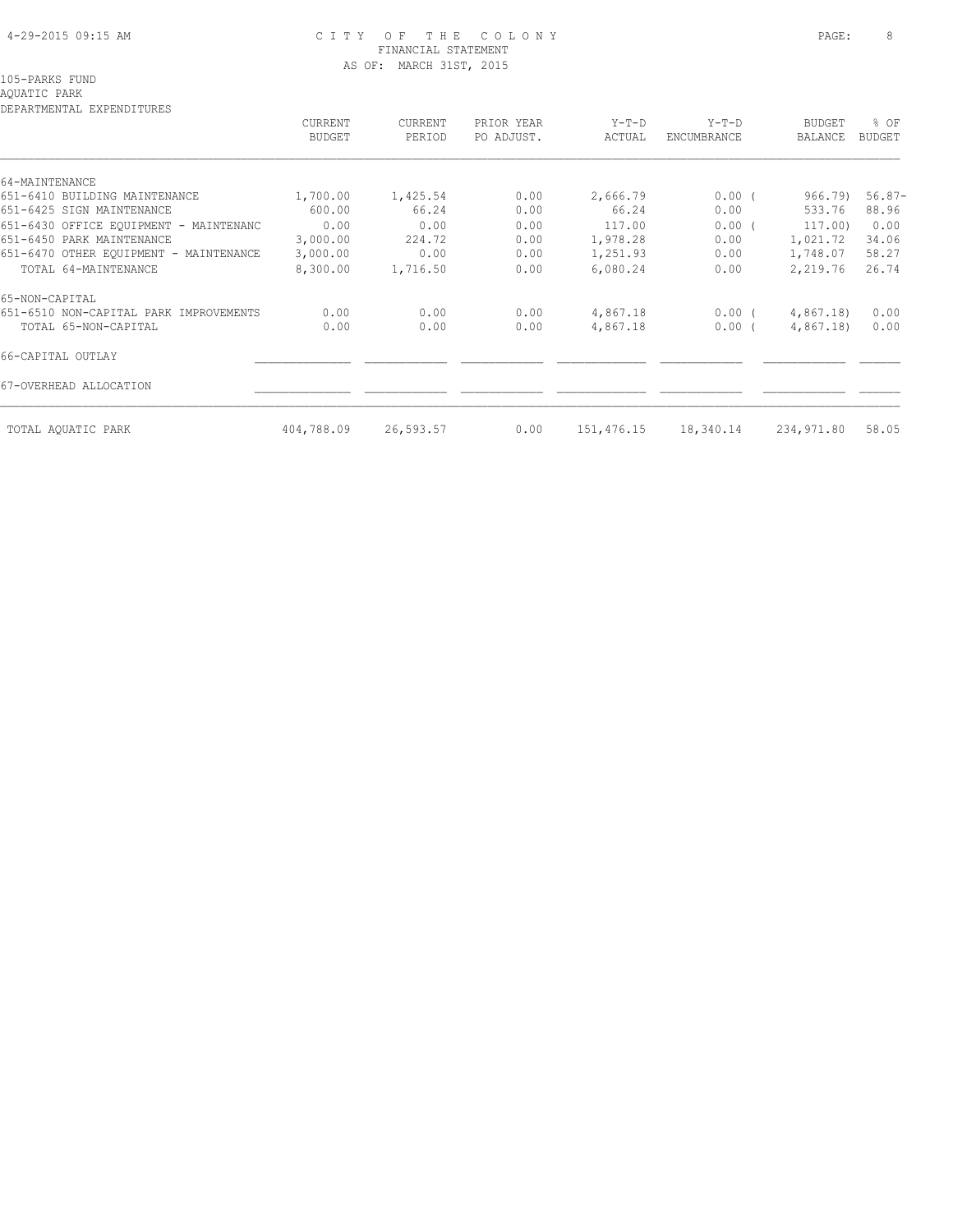# 4-29-2015 09:15 AM C I T Y O F T H E C O L O N Y PAGE: 9 FINANCIAL STATEMENT AS OF: MARCH 31ST, 2015

COMMUNITY CENTER DEPARTMENTAL EXPENDITURES

| DEPARTMENTAL EXPENDITURES              | CURRENT       | CURRENT                       | PRIOR YEAR | $Y-T-D$                        | $Y-T-D$                                            | <b>BUDGET</b>        | % OF            |
|----------------------------------------|---------------|-------------------------------|------------|--------------------------------|----------------------------------------------------|----------------------|-----------------|
|                                        | <b>BUDGET</b> | PERIOD                        | PO ADJUST. | ACTUAL                         | ENCUMBRANCE                                        | BALANCE              | BUDGET          |
| 61-PERSONNEL SERVICES                  |               |                               |            |                                |                                                    |                      |                 |
| 652-6110 SALARIES                      | 68,786.49     | 5,267.63                      | 0.00       | 34,793.54                      | 0.00                                               | 33,992.95            | 49.42           |
| 652-6111 SALARIES, OVERTIME            | 1,000.00      | 0.00                          | 0.00       | 0.00                           | 0.00                                               | 1,000.00 100.00      |                 |
| 652-6112 PART-TIME, TEMPORARY          | 17,539.00     | 1,438.98                      | 0.00       | 11,058.09                      | 0.00                                               | 6,480.91             | 36.95           |
| 652-6114 HOSPITALIZATION INSURANCE     | 16,100.00     | 1,299.18                      | 0.00       | 7,545.66                       | 0.00                                               | 8,554.34             | 53.13           |
| 652-6115 SOCIAL SECURITY TAXES         | 7,030.78      | 458.95                        | 0.00       | 3,168.34                       | 0.00                                               | 3,862.44             | 54.94           |
| 652-6116 WORKERS' COMPENSATION         | 467.00        | 429.08                        | 0.00       | 429.08                         | 0.00                                               | 37.92                | 8.12            |
| 652-6117 RETIREMENT CONTRIBUTIONS      | 8,775.60      | 677.21                        | 0.00       | 4,389.04                       | 0.00                                               | 4,386.56             | 49.99           |
| 652-6118 UNIFORMS                      | 50.00         | 0.00                          | 0.00       | 0.00                           | 0.00                                               |                      | 50.00 100.00    |
| 652-6125 EDUCATION AND TRAINING        | 360.00        | 0.00                          | 0.00       | 65.00                          | 0.00                                               | 295.00               | 81.94           |
| 652-6127 DUES AND MEMBERSHIPS          | 700.00        | 0.00                          | 0.00       | 0.00                           | 0.00                                               | 700.00 100.00        |                 |
| TOTAL 61-PERSONNEL SERVICES            | 120,808.87    | 9,571.03                      | 0.00       | 61,448.75                      | 0.00                                               | 59,360.12            | 49.14           |
| 62-CONTRACTUAL SERVICES                |               |                               |            |                                |                                                    |                      |                 |
| 652-6213 CONTRACTUAL SERVICES          | 1,200.00      | 0.00                          | 0.00       | 195.95                         | 0.00                                               | 1,004.05             | 83.67           |
| 652-6235 PRINTING SERVICES             | 26.00         | 0.00                          | 0.00       | 0.00                           | 0.00                                               |                      | 26.00 100.00    |
| TOTAL 62-CONTRACTUAL SERVICES          | 1,226.00      | 0.00                          | 0.00       | 195.95                         | 0.00                                               | 1,030.05             | 84.02           |
| 63-SUPPLIES                            |               |                               |            |                                |                                                    |                      |                 |
| 652-6310 OFFICE SUPPLIES               | 250.00        | 22.36                         | 0.00       | 22.36                          | 0.00                                               | 227.64               | 91.06           |
| 652-6311 COPIER SUPPLIES               | 150.00        | 0.00                          | 0.00       | 43.39                          | 0.00                                               | 106.61               | 71.07           |
| 652-6312 COMPUTER SUPPLIES             | 400.00        | 0.00                          | 0.00       | 186.05                         | 0.00                                               | 213.95               | 53.49           |
| 652-6313 JANITORIAL SUPPLIES           | 200.00        | 0.00                          | 0.00       | 0.00                           | 0.00                                               | 200.00 100.00        |                 |
| 652-6315 PROGRAM SUPPLIES              | 4,500.00      | 618.39                        | 0.00       | 1,519.36                       | 0.00                                               | 2,980.64             | 66.24           |
| 652-6320 POSTAGE                       | 0.00          | 8.64                          | 0.00       | 23.09                          | 0.00(                                              | 23.09                | 0.00            |
| 652-6360 MEDICAL SUPPLIES              | 50.00         | 0.00                          | 0.00       | 431.36                         | $0.00$ (                                           |                      | 381.36) 762.72- |
| 652-6390 MISCELLANEOUS SUPPLIES        | 400.00        | 0.00                          | 0.00       | 0.00                           | 0.00                                               | 400.00 100.00        |                 |
| TOTAL 63-SUPPLIES                      | 5,950.00      | 649.39                        | 0.00       | 2,225.61                       | 0.00                                               | 3,724.39             | 62.59           |
| 64-MAINTENANCE                         |               |                               |            |                                |                                                    |                      |                 |
| 652-6410 BUILDING MAINTENANCE          | 50.00         | 0.00                          | 0.00       | 0.00                           | 0.00                                               |                      | 50.00 100.00    |
| 652-6430 OFFICE EQUIPMENT MAINTENANCE  | 200.00        | 0.00                          | 0.00       | 0.00                           | 0.00                                               | 200.00               | 100.00          |
| TOTAL 64-MAINTENANCE                   | 250.00        | 0.00                          | 0.00       | 0.00                           | 0.00                                               | 250.00 100.00        |                 |
| 67-OVERHEAD ALLOCATION                 |               |                               |            |                                |                                                    |                      |                 |
| TOTAL COMMUNITY CENTER                 | 128,234.87    | 10,220.42                     | 0.00       | 63,870.31                      | 0.00                                               | 64,364.56            | 50.19           |
| TOTAL EXPENDITURES<br>$***$            | 3,619,219.24  | 187,420.36                    | 0.00       | 1,105,423.44<br>-------------- | 170,810.73<br>_____________                        | 2,342,985.07         | 64.74           |
| ** REVENUE OVER(UNDER) EXPENDITURES *( |               | 275, 130. 24) 2, 347, 142. 63 | 0.00       |                                | $1,632,811.79$ ( $170,810.73$ ) ( $1,737,131.30$ ) | ------------- ------ | 0.00            |

\*\*\* END OF REPORT \*\*\*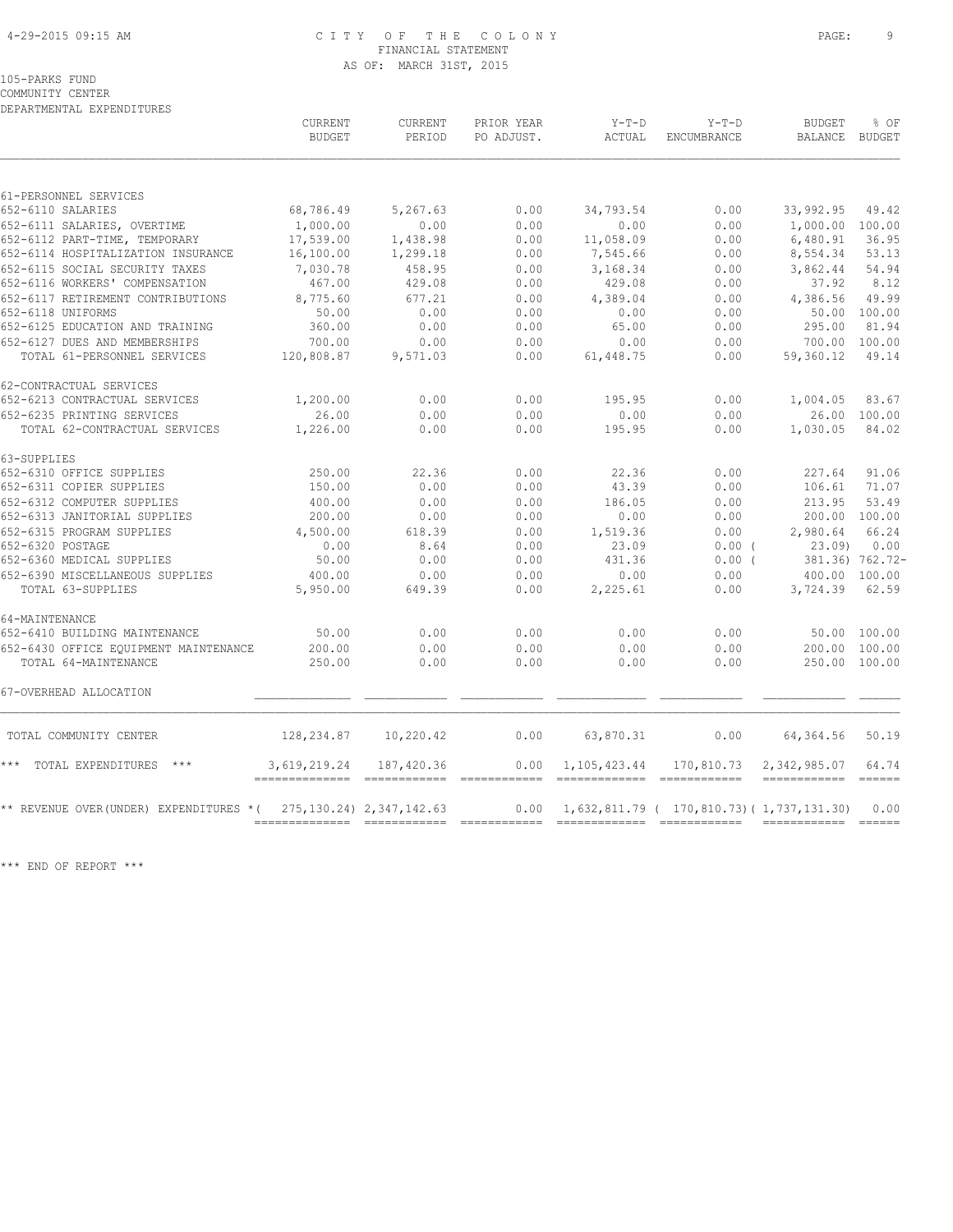# 4-29-2015 09:16 AM C I T Y O F T H E C O L O N Y PAGE: 1 FINANCIAL STATEMENT AS OF: MARCH 31ST, 2015

200-UTILITY FUND FINANCIAL SUMMARY

|                                                                                                                     | CURRENT<br><b>BUDGET</b>                     | CURRENT<br>PERIOD         | PRIOR YEAR<br>PO ADJUST. | $Y-T-D$<br>ACTUAL             | $Y-T-D$<br>ENCUMBRANCE | <b>BUDGET</b><br>BALANCE     | % OF<br>BUDGET                                                                                                                                                                                                                                                                                                                                                                                                                                                                                  |
|---------------------------------------------------------------------------------------------------------------------|----------------------------------------------|---------------------------|--------------------------|-------------------------------|------------------------|------------------------------|-------------------------------------------------------------------------------------------------------------------------------------------------------------------------------------------------------------------------------------------------------------------------------------------------------------------------------------------------------------------------------------------------------------------------------------------------------------------------------------------------|
| REVENUE SUMMARY                                                                                                     |                                              |                           |                          |                               |                        |                              |                                                                                                                                                                                                                                                                                                                                                                                                                                                                                                 |
| 3-RECYCLE REVENUE                                                                                                   | 35,000.00                                    | 2,715.96                  | 0.00                     | 68, 411.82                    | $0.00$ (               | 33,411.82)                   | $95.46 -$                                                                                                                                                                                                                                                                                                                                                                                                                                                                                       |
| 4-SERVICE REVENUE                                                                                                   | 14,286,276.00                                | 929,992.33                | 0.00                     | 6,601,207.31                  | 0.00                   | 7,685,068.69                 | 53.79                                                                                                                                                                                                                                                                                                                                                                                                                                                                                           |
| 8-MISCELLANEOUS REVENUE                                                                                             | 550,000.00                                   | 550,058.67                | 0.00                     | 550, 351.02                   | $0.00$ (               | 351.02)                      | $0.06-$                                                                                                                                                                                                                                                                                                                                                                                                                                                                                         |
| ** TOTAL REVENUES **                                                                                                | 14,871,276.00 1,482,766.96<br>-------------- |                           | 0.00                     | 7,219,970.15<br>------------- | 0.00<br>------------   | 7,651,305.85<br>------------ | 51.45<br>$\begin{array}{cccccccccc} \multicolumn{2}{c}{} & \multicolumn{2}{c}{} & \multicolumn{2}{c}{} & \multicolumn{2}{c}{} & \multicolumn{2}{c}{} & \multicolumn{2}{c}{} & \multicolumn{2}{c}{} & \multicolumn{2}{c}{} & \multicolumn{2}{c}{} & \multicolumn{2}{c}{} & \multicolumn{2}{c}{} & \multicolumn{2}{c}{} & \multicolumn{2}{c}{} & \multicolumn{2}{c}{} & \multicolumn{2}{c}{} & \multicolumn{2}{c}{} & \multicolumn{2}{c}{} & \multicolumn{2}{c}{} & \multicolumn{2}{c}{} & \mult$ |
| EXPENDITURE SUMMARY                                                                                                 |                                              |                           |                          |                               |                        |                              |                                                                                                                                                                                                                                                                                                                                                                                                                                                                                                 |
| 635 - NON-DEPARTMENTAL                                                                                              |                                              | 8,289,758.00 5,596,332.60 | 0.00                     | 5,601,921.70                  | 0.00                   | 2,687,836.30                 | 32.42                                                                                                                                                                                                                                                                                                                                                                                                                                                                                           |
| 661 - WATER DISTRIBUTION                                                                                            | 1,281,829.65                                 | 104,677.42                | 0.00                     | 613,869.76                    | 0.00                   | 667,959.89                   | 52.11                                                                                                                                                                                                                                                                                                                                                                                                                                                                                           |
| 662 - WASTEWATER DEPT                                                                                               | 666,168.22                                   | 79,921.08                 | 5,352.13                 | 353,834.14                    | 111,188.90             | 206,497.31                   | 31.00                                                                                                                                                                                                                                                                                                                                                                                                                                                                                           |
| 663 - UTILITY ADMIN                                                                                                 | 692,734.81                                   | 48,556.30                 | 0.00                     | 325,452.93                    | 38,248.22              | 329,033.66                   | 47.50                                                                                                                                                                                                                                                                                                                                                                                                                                                                                           |
| 666 - WATER PRODUCTION                                                                                              | 2,780,853.56                                 | 217,661.46                | 29,359.87                | 1,337,305.11                  | 97,107.85              | 1,375,800.47                 | 49.47                                                                                                                                                                                                                                                                                                                                                                                                                                                                                           |
| 667 - PUBLIC WORKS ADMIN                                                                                            | 1,600,834.31                                 | 210, 373.21               | 0.00                     | 781,503.01                    | 266, 431.22            | 552,900.08                   | 34.54                                                                                                                                                                                                                                                                                                                                                                                                                                                                                           |
| 671 - STORM WTR ENG                                                                                                 | 38,400.00                                    | 17.49                     | 0.00                     | 3,865.69                      | 110.47                 | 34,423.84                    | 89.65                                                                                                                                                                                                                                                                                                                                                                                                                                                                                           |
| 672 - STORM WTR PUB WKS                                                                                             | 149,646.15                                   | 11,352.09                 | 0.00                     | 52,041.99                     | 0.00                   | 97,604.16                    | 65.22                                                                                                                                                                                                                                                                                                                                                                                                                                                                                           |
| 690 - ENVIRONMENTAL                                                                                                 | 157,345.31                                   | 10,222.93                 | 0.00                     | 61,007.94                     | 22,109.88              | 74,227.49                    | 47.17                                                                                                                                                                                                                                                                                                                                                                                                                                                                                           |
| ** TOTAL EXPENDITURES **                                                                                            | 15,657,570.01<br>--------------              | 6, 279, 114.58            | 34,712.00                | 9,130,802.27                  | 535,196.54             | 6,026,283.20<br>============ | 38.49<br>$\begin{array}{cccccccccc} \multicolumn{2}{c}{} & \multicolumn{2}{c}{} & \multicolumn{2}{c}{} & \multicolumn{2}{c}{} & \multicolumn{2}{c}{} & \multicolumn{2}{c}{} & \multicolumn{2}{c}{} & \multicolumn{2}{c}{} & \multicolumn{2}{c}{} & \multicolumn{2}{c}{} & \multicolumn{2}{c}{} & \multicolumn{2}{c}{} & \multicolumn{2}{c}{} & \multicolumn{2}{c}{} & \multicolumn{2}{c}{} & \multicolumn{2}{c}{} & \multicolumn{2}{c}{} & \multicolumn{2}{c}{} & \multicolumn{2}{c}{} & \mult$ |
| ** REVENUE OVER(UNDER) EXPENDITURES *( 786,294.01)(4,796,347.62) 34,712.00 (1,910,832.12)( 535,196.54) 1,625,022.65 |                                              |                           |                          |                               |                        |                              | $4.41-$                                                                                                                                                                                                                                                                                                                                                                                                                                                                                         |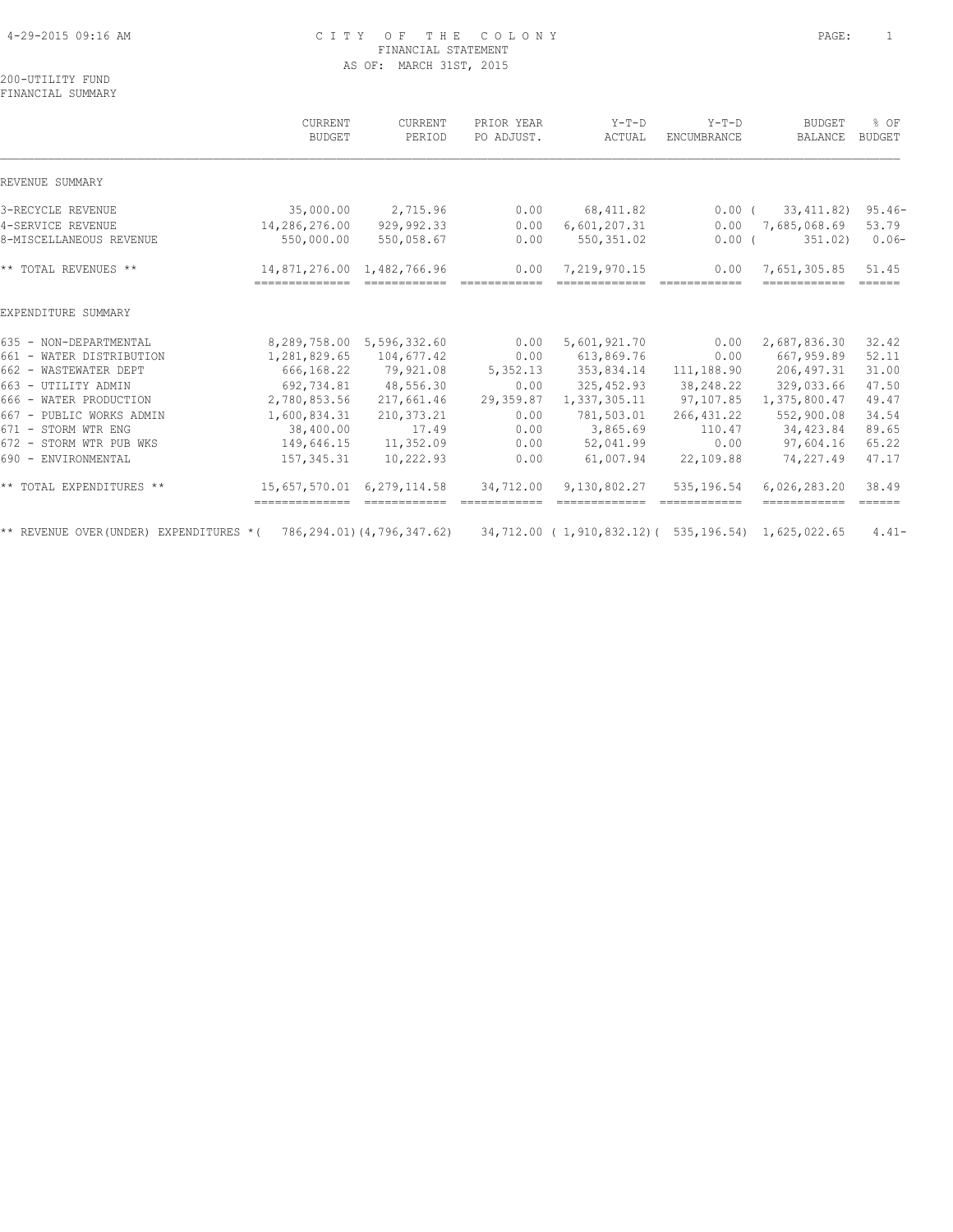# 4-29-2015 09:16 AM C I T Y O F T H E C O L O N Y PAGE: 2 FINANCIAL STATEMENT AS OF: MARCH 31ST, 2015

200-UTILITY FUND

REVENUES

|                 |                                                 | CURRENT<br><b>BUDGET</b>   | CURRENT<br>PERIOD  | PRIOR YEAR<br>PO ADJUST. | Y-T-D<br>ACTUAL      | $Y-T-D$<br>ENCUMBRANCE | BUDGET<br><b>BALANCE</b> | % OF<br><b>BUDGET</b>                                                                                                                                                                                                                                                                                                                                                                                                                                                                                 |
|-----------------|-------------------------------------------------|----------------------------|--------------------|--------------------------|----------------------|------------------------|--------------------------|-------------------------------------------------------------------------------------------------------------------------------------------------------------------------------------------------------------------------------------------------------------------------------------------------------------------------------------------------------------------------------------------------------------------------------------------------------------------------------------------------------|
|                 |                                                 |                            |                    |                          |                      |                        |                          |                                                                                                                                                                                                                                                                                                                                                                                                                                                                                                       |
|                 | 3-RECYCLE REVENUE                               |                            |                    |                          |                      |                        |                          |                                                                                                                                                                                                                                                                                                                                                                                                                                                                                                       |
| 435000          | SOLID WASTE/RECYCLING REVENU                    | 35,000.00                  | 2,715.96           | 0.00                     | 68, 411.82           | $0.00$ (               | 33, 411.82)              | $95.46 -$                                                                                                                                                                                                                                                                                                                                                                                                                                                                                             |
|                 | TOTAL 3-RECYCLE REVENUE                         | 35,000.00                  | 2,715.96           | 0.00                     | 68, 411.82           | 0.00(                  | 33,411.82)               | $95.46 -$                                                                                                                                                                                                                                                                                                                                                                                                                                                                                             |
|                 | 4-SERVICE REVENUE                               |                            |                    |                          |                      |                        |                          |                                                                                                                                                                                                                                                                                                                                                                                                                                                                                                       |
| 441000          | WATER SERVICE                                   | 8,647,753.00               | 475,296.22         | 0.00                     | 3,743,319.55         | 0.00                   | 4,904,433.45             | 56.71                                                                                                                                                                                                                                                                                                                                                                                                                                                                                                 |
| 442000          | WASTEWATER SERVICE                              | 4,940,323.00               | 396, 336.53        | 0.00                     | 2,446,357.44         | 0.00                   | 2,493,965.56             | 50.48                                                                                                                                                                                                                                                                                                                                                                                                                                                                                                 |
| 442502          | RECYCLING EDUCATION CONTRIBU                    | 36,000.00                  | 0.00               | 0.00                     | 0.00                 | 0.00                   | 36,000.00                | 100.00                                                                                                                                                                                                                                                                                                                                                                                                                                                                                                |
| 443000          | RECONNECT FEES                                  | 20,000.00                  | 2,500.00           | 0.00                     | 11,200.00            | 0.00                   | 8,800.00                 | 44.00                                                                                                                                                                                                                                                                                                                                                                                                                                                                                                 |
| 443500          | PENALTIES                                       | 410,000.00                 | 31,100.99          | 0.00                     | 224, 279.43          | 0.00                   | 185,720.57               | 45.30                                                                                                                                                                                                                                                                                                                                                                                                                                                                                                 |
| 443510          | NON-SCHEDULED ON                                | 2,000.00                   | 340.00             | 0.00                     | 1,110.00             | 0.00                   | 890.00                   | 44.50                                                                                                                                                                                                                                                                                                                                                                                                                                                                                                 |
| 443515          | NON-SCHEDULED OFF                               | 200.00                     | 0.00               | 0.00                     | 0.00                 | 0.00                   | 200.00                   | 100.00                                                                                                                                                                                                                                                                                                                                                                                                                                                                                                |
| 444000          | TAP CONNECTION FEES                             | 200,000.00                 | 19,045.00          | 0.00                     | 136,000.00           | 0.00                   | 64,000.00                | 32.00                                                                                                                                                                                                                                                                                                                                                                                                                                                                                                 |
| 444100          | TRANSFER FEES                                   | 1,000.00                   | 125.71             | 0.00                     | 876.01               | 0.00                   | 123.99                   | 12.40                                                                                                                                                                                                                                                                                                                                                                                                                                                                                                 |
| 444500          | BACKFLOW INSPECTION FEES                        | 10,000.00                  | 251.58             | 0.00                     | 5,486.76             | 0.00                   | 4,513.24                 | 45.13                                                                                                                                                                                                                                                                                                                                                                                                                                                                                                 |
| 446400          | ELECTRONIC RECYCLING REBATE                     | 0.00                       | 0.00               | 0.00                     | 1,600.38             | 0.00(                  | 1,600.38)                | 0.00                                                                                                                                                                                                                                                                                                                                                                                                                                                                                                  |
| 447000          | INTEREST INCOME                                 | 4,000.00                   | 1,190.70           | 0.00                     | 4,208.90             | $0.00$ (               | 208.90                   | $5.22 -$                                                                                                                                                                                                                                                                                                                                                                                                                                                                                              |
| 449000          | MISCELLANEOUS REVENUE                           | 15,000.00                  | 3,805.60           | 0.00                     | 26,766.98            | 0.00(                  | 11,766.98)               | 78.45-                                                                                                                                                                                                                                                                                                                                                                                                                                                                                                |
| 449100          | NONREFUNDED BALANCES<br>TOTAL 4-SERVICE REVENUE | 0.00<br>14,286,276.00      | 0.00<br>929,992.33 | 0.00<br>0.00             | 1.86<br>6,601,207.31 | $0.00$ (<br>0.00       | 1.86)<br>7,685,068.69    | 0.00<br>53.79                                                                                                                                                                                                                                                                                                                                                                                                                                                                                         |
|                 |                                                 |                            |                    |                          |                      |                        |                          |                                                                                                                                                                                                                                                                                                                                                                                                                                                                                                       |
| 5-OTHER REVENUE |                                                 |                            |                    |                          |                      |                        |                          |                                                                                                                                                                                                                                                                                                                                                                                                                                                                                                       |
|                 | 8-MISCELLANEOUS REVENUE                         |                            |                    |                          |                      |                        |                          |                                                                                                                                                                                                                                                                                                                                                                                                                                                                                                       |
| 484000          | DISCOUNT REVENUE                                | 0.00                       | 58.67              | 0.00                     | 351.02               | 0.00(                  | 351.02)                  | 0.00                                                                                                                                                                                                                                                                                                                                                                                                                                                                                                  |
| 489003          | BAL TRANF IN STORM WTR UTILI                    | 350,000.00                 | 350,000.00         | 0.00                     | 350,000.00           | 0.00                   | 0.00                     | 0.00                                                                                                                                                                                                                                                                                                                                                                                                                                                                                                  |
| 489081          | TRANSFER IN - CAP PROJ STREE                    | 200,000.00                 | 200,000.00         | 0.00                     | 200,000.00           | 0.00                   | 0.00                     | 0.00                                                                                                                                                                                                                                                                                                                                                                                                                                                                                                  |
|                 | TOTAL 8-MISCELLANEOUS REVENUE                   | 550,000.00                 | 550,058.67         | 0.00                     | 550, 351.02          | $0.00$ (               | 351.02)                  | $0.06-$                                                                                                                                                                                                                                                                                                                                                                                                                                                                                               |
|                 | ** TOTAL REVENUES **                            | 14,871,276.00 1,482,766.96 |                    | 0.00                     | 7,219,970.15         | 0.00                   | 7,651,305.85             | 51.45<br>$\begin{tabular}{lllllllllll} \multicolumn{3}{l}{{\color{red}\textbf{a}}}&\multicolumn{3}{l}{\color{blue}\textbf{a}}&\multicolumn{3}{l}{\color{blue}\textbf{a}}&\multicolumn{3}{l}{\color{blue}\textbf{a}}&\multicolumn{3}{l}{\color{blue}\textbf{a}}&\multicolumn{3}{l}{\color{blue}\textbf{a}}&\multicolumn{3}{l}{\color{blue}\textbf{a}}&\multicolumn{3}{l}{\color{blue}\textbf{a}}&\multicolumn{3}{l}{\color{blue}\textbf{a}}&\multicolumn{3}{l}{\color{blue}\textbf{a}}&\multicolumn{3$ |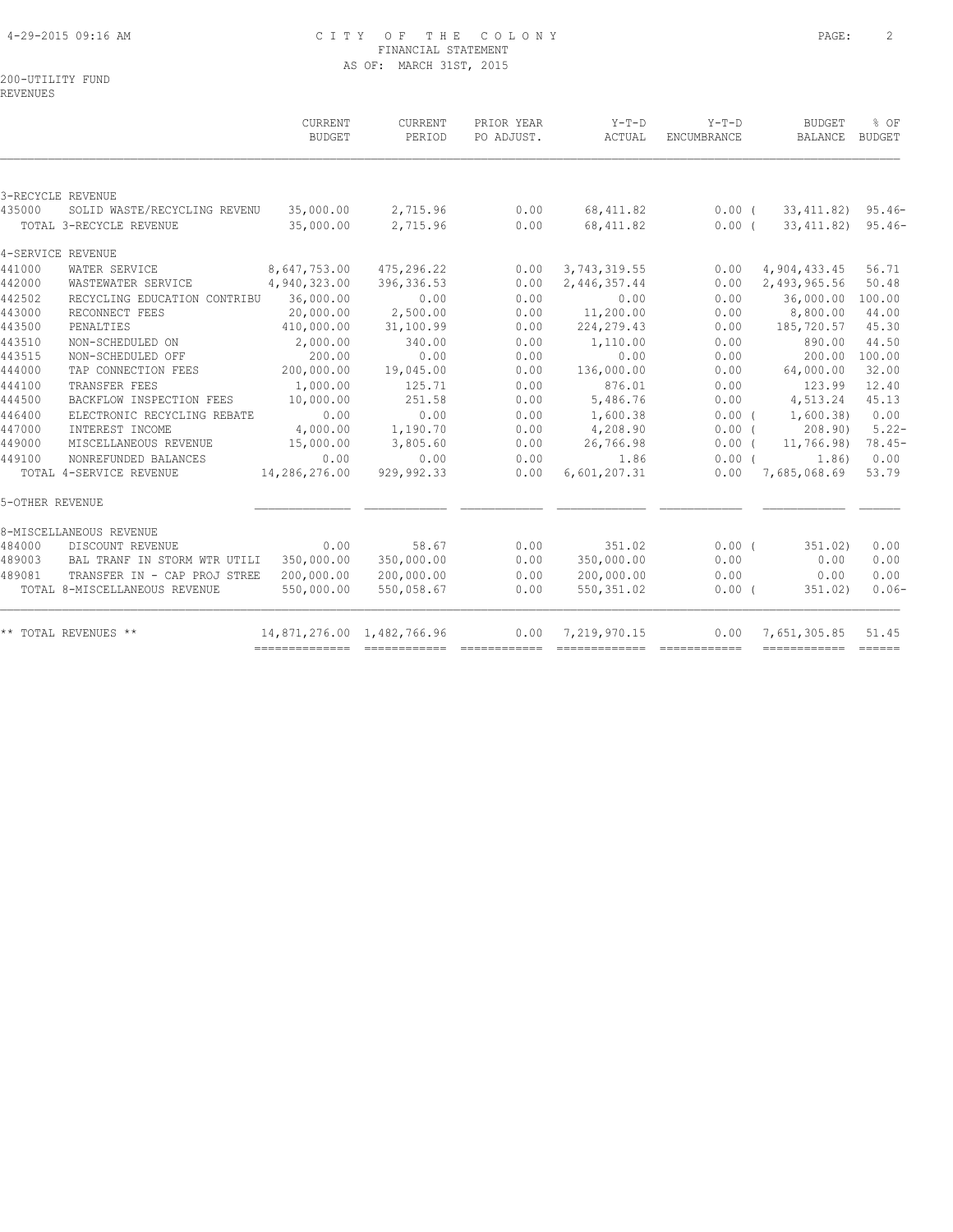# 4-29-2015 09:16 AM C I T Y O F T H E C O L O N Y PAGE: 3 FINANCIAL STATEMENT AS OF: MARCH 31ST, 2015

200-UTILITY FUND

635 - NON-DEPARTMENTAL

DEPARTMENTAL EXPENDITURES

|                                       | CURRENT<br><b>BUDGET</b>  | <b>CURRENT</b><br>PERIOD  | PRIOR YEAR<br>PO ADJUST. | $Y-T-D$<br>ACTUAL | $Y-T-D$<br>ENCUMBRANCE | <b>BUDGET</b><br><b>BALANCE</b> | % OF<br><b>BUDGET</b> |
|---------------------------------------|---------------------------|---------------------------|--------------------------|-------------------|------------------------|---------------------------------|-----------------------|
|                                       |                           |                           |                          |                   |                        |                                 |                       |
| 61-PERSONNEL SERVICES                 |                           |                           |                          |                   |                        |                                 |                       |
| 635-6113 UNEMPLOYMENT COMPENSATION    | 15,000.00                 | 0.00                      | 0.00                     | 0.00              | 0.00                   | 15,000.00                       | 100.00                |
| TOTAL 61-PERSONNEL SERVICES           | 15,000.00                 | 0.00                      | 0.00                     | 0.00              | 0.00                   | 15,000.00 100.00                |                       |
| 62-CONTRACTUAL SERVICES               |                           |                           |                          |                   |                        |                                 |                       |
| 635-6210 PROFESSIONAL SERVICES        | 8,000.00                  | 600.60                    | 0.00                     | 4,204.20          | 0.00                   | 3,795.80                        | 47.45                 |
| 635-6211 LEGAL SERVICES               | 65,000.00                 | 726.00                    | 0.00                     | 2,711.50          | 0.00                   | 62,288.50                       | 95.83                 |
| 635-6244 TELEPHONE SERVICE            | 2,000.00                  | 0.00                      | 0.00                     | 0.00              | 0.00                   | 2,000.00                        | 100.00                |
| TOTAL 62-CONTRACTUAL SERVICES         | 75,000.00                 | 1,326.60                  | 0.00                     | 6,915.70          | 0.00                   | 68,084.30                       | 90.78                 |
| 63-SUPPLIES                           |                           |                           |                          |                   |                        |                                 |                       |
| 635-6336 EMPLOYEE RECOGNITION         | 1,000.00                  | 0.00                      | 0.00                     | 0.00              | 0.00                   | 1,000.00 100.00                 |                       |
| TOTAL 63-SUPPLIES                     | 1,000.00                  | 0.00                      | 0.00                     | 0.00              | 0.00                   | 1,000.00 100.00                 |                       |
| 64-MAINTENANCE                        |                           |                           |                          |                   |                        |                                 |                       |
| 635-6430 MAINTENANCE OFFICE EQUIPMENT | 2,600.00                  | 2,600.00                  | 0.00                     | 2,600.00          | 0.00                   | 0.00                            | 0.00                  |
| TOTAL 64-MAINTENANCE                  | 2,600.00                  | 2,600.00                  | 0.00                     | 2,600.00          | 0.00                   | 0.00                            | 0.00                  |
| 65-NON-CAPITAL                        |                           |                           |                          |                   |                        |                                 |                       |
| 66-CAPITAL OUTLAY                     |                           |                           |                          |                   |                        |                                 |                       |
| 67-OVERHEAD ALLOCATION                |                           |                           |                          |                   |                        |                                 |                       |
| 635-6765 OVERHEAD - GEN ADMIN         | 2,593,752.00              | 0.00                      | 0.00                     | 0.00              | 0.00                   | 2,593,752.00 100.00             |                       |
| TOTAL 67-OVERHEAD ALLOCATION          | 2,593,752.00              | 0.00                      | 0.00                     | 0.00              | 0.00                   | 2,593,752.00 100.00             |                       |
| 68-SUNDRY CHARGES                     |                           |                           |                          |                   |                        |                                 |                       |
| 635-6803 TRANSFER OUT - TAX SUPP DEBT | 2,275,000.00 2,275,000.00 |                           | 0.00                     | 2,275,000.00      | 0.00                   | 0.00                            | 0.00                  |
| 635-6808 TRANSFER OUT - REV SUPP DEBT | 995,000.00                | 995,000.00                | 0.00                     | 995,000.00        | 0.00                   | 0.00                            | 0.00                  |
| 635-6899 TRANSFER OUT - GENERAL FUND  | 2,332,406.00              | 2,322,406.00              | 0.00                     | 2,322,406.00      | 0.00                   | 10,000.00                       | 0.43                  |
| TOTAL 68-SUNDRY CHARGES               |                           | 5,602,406.00 5,592,406.00 | 0.00                     | 5,592,406.00      | 0.00                   | 10,000.00                       | 0.18                  |
| TOTAL 635 - NON-DEPARTMENTAL          |                           | 8,289,758.00 5,596,332.60 | 0.00                     | 5,601,921.70      | 0.00                   | 2,687,836.30                    | 32.42                 |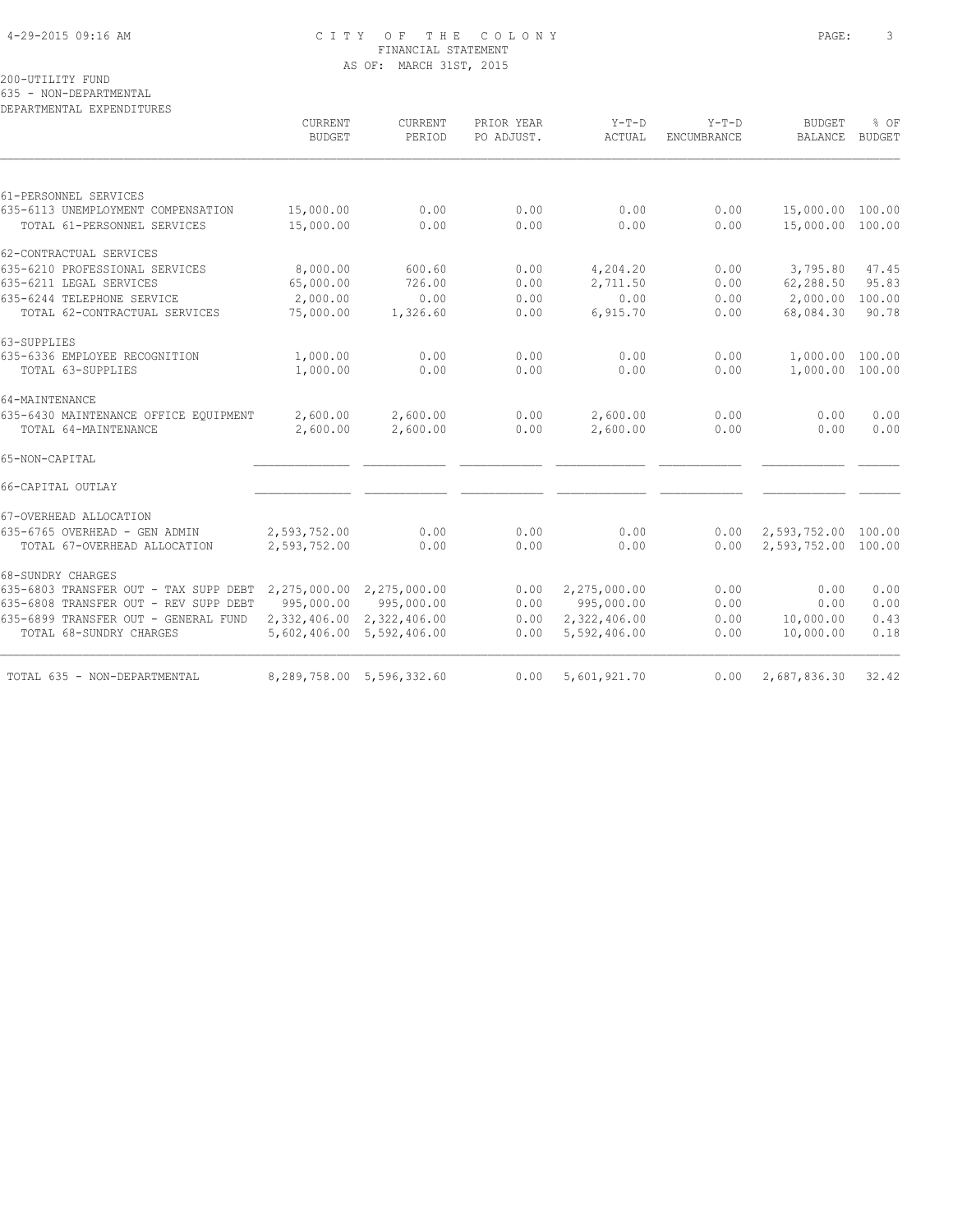# 4-29-2015 09:16 AM C I T Y O F T H E C O L O N Y PAGE: 4 FINANCIAL STATEMENT AS OF: MARCH 31ST, 2015

200-UTILITY FUND 661 - WATER DISTRIBUTION

DEPARTMENTAL EXPENDITURES

|                                    | CURRENT<br><b>BUDGET</b> | CURRENT<br>PERIOD | PRIOR YEAR<br>PO ADJUST. | $Y-T-D$<br>ACTUAL | $Y-T-D$<br>ENCUMBRANCE | <b>BUDGET</b><br>BALANCE | % OF<br><b>BUDGET</b> |
|------------------------------------|--------------------------|-------------------|--------------------------|-------------------|------------------------|--------------------------|-----------------------|
|                                    |                          |                   |                          |                   |                        |                          |                       |
| 61-PERSONNEL SERVICES              |                          |                   |                          |                   |                        |                          |                       |
| 661-6110 SALARIES                  | 656,488.01               | 48,305.45         | 0.00                     | 324,883.61        | 0.00                   | 331,604.40               | 50.51                 |
| 661-6111 SALARIES, OVERTIME        | 65,000.00                | 4,973.94          | 0.00                     | 34,705.25         | 0.00                   | 30,294.75                | 46.61                 |
| 661-6114 HOSPITALIZATION INSURANCE | 128,800.00               | 9,792.17          | 0.00                     | 58,077.01         | 0.00                   | 70,722.99                | 54.91                 |
| 661-6115 SOCIAL SECURITY TAXES     | 58,195.00                | 3,854.13          | 0.00                     | 26,397.60         | 0.00                   | 31,797.40                | 54.64                 |
| 661-6116 WORKERS COMPENSATION      | 19,836.00                | 18,225.36         | 0.00                     | 18,225.36         | 0.00                   | 1,610.64                 | 8.12                  |
| 661-6117 RETIREMENT CONTRIBUTIONS  | 91,554.64                | 6,803.04          | 0.00                     | 45,238.02         | 0.00                   | 46, 316.62               | 50.59                 |
| 661-6118 UNIFORMS                  | 4,000.00                 | 284.77            | 0.00                     | 1,349.00          | 0.00                   | 2,651.00                 | 66.28                 |
| 661-6120 PRIVATE AUTO ALLOWANCE    | 3,600.00                 | 276.92            | 0.00                     | 1,799.98          | 0.00                   | 1,800.02                 | 50.00                 |
| 661-6125 EDUCATION & TRAINING      | 10,000.00                | 395.00            | 0.00                     | 2,277.00          | 0.00                   | 7,723.00                 | 77.23                 |
| 661-6127 DUES & MEMBERSHIPS        | 250.00                   | 0.00              | 0.00                     | 495.00            | $0.00$ (               | 245.00                   | $98.00 -$             |
| TOTAL 61-PERSONNEL SERVICES        | 1,037,723.65             | 92,910.78         | 0.00                     | 513, 447.83       | 0.00                   | 524, 275.82              | 50.52                 |
| 62-CONTRACTUAL SERVICES            |                          |                   |                          |                   |                        |                          |                       |
| 661-6213 CONTRACTUAL SERVICES      | 4,500.00                 | 859.26            | 0.00                     | 1,310.84          | 0.00                   | 3,189.16                 | 70.87                 |
| 661-6235 PRINTING SERVICES         | 50.00                    | 0.00              | 0.00                     | 0.00              | 0.00                   | 50.00                    | 100.00                |
| 661-6244 TELEPHONE SERVICE         | 1,636.00                 | 163.40            | 0.00                     | 816.86            | 0.00                   | 819.14                   | 50.07                 |
| 661-6275 EQUIPMENT RENTAL          | 5,000.00                 | 70.05             | 0.00                     | 473.22            | 0.00                   | 4,526.78                 | 90.54                 |
| TOTAL 62-CONTRACTUAL SERVICES      | 11,186.00                | 1,092.71          | 0.00                     | 2,600.92          | 0.00                   | 8,585.08                 | 76.75                 |
| 63-SUPPLIES                        |                          |                   |                          |                   |                        |                          |                       |
| 661-6310 OFFICE SUPPLIES           | 300.00                   | 41.82             | 0.00                     | 106.80            | 0.00                   | 193.20                   | 64.40                 |
| 661-6311 COPIER SUPPLIES           | 500.00                   | 50.28             | 0.00                     | 295.67            | 0.00                   | 204.33                   | 40.87                 |
| 661-6312 COMPUTER SUPPLIES         | 100.00                   | 0.00              | 0.00                     | 0.00              | 0.00                   | 100.00                   | 100.00                |
| 661-6313 JANITORIAL SUPPLIES       | 25.00                    | 0.00              | 0.00                     | 0.00              | 0.00                   | 25.00                    | 100.00                |
| 661-6320 POSTAGE                   | 95.00                    | 0.00              | 0.00                     | 0.00              | 0.00                   | 95.00                    | 100.00                |
| 661-6322 SMALL TOOLS               | 2,000.00                 | 393.90            | 0.00                     | 713.59            | 0.00                   | 1,286.41                 | 64.32                 |
| 661-6340 FUEL AND LUBRICANTS       | 43,000.00                | 2,811.08          | 0.00                     | 14,160.47         | 0.00                   | 28,839.53                | 67.07                 |
| 661-6342 WATER METERS AND BOXES    | 135,000.00               | 26.92             | 0.00                     | 53,766.21         | 0.00                   | 81,233.79                | 60.17                 |
| 661-6344 REPAIR MATERIALS          | 26,000.00                | 5,403.28          | 0.00                     | 17,385.21         | 0.00                   | 8,614.79                 | 33.13                 |
| 661-6345 CHEMICALS                 | 2,400.00                 | 350.00            | 0.00                     | 837.79            | 0.00                   | 1,562.21                 | 65.09                 |
| 661-6346 COMPRESSED GASES          | 50.00                    | 0.00              | 0.00                     | 0.00              | 0.00                   |                          | 50.00 100.00          |
| 661-6390 MISCELLANEOUS SUPPLIES    | 15,000.00                | 1,574.25          | 0.00                     | 5,565.39          | 0.00                   | 9,434.61                 | 62.90                 |
| TOTAL 63-SUPPLIES                  | 224,470.00               | 10,651.53         | 0.00                     | 92,831.13         | 0.00                   | 131,638.87               | 58.64                 |
| 64-MAINTENANCE                     |                          |                   |                          |                   |                        |                          |                       |
| 661-6410 BUILDING MAINTENANCE      | 250.00                   | 0.00              | 0.00                     | 0.00              | 0.00                   | 250.00                   | 100.00                |
| 661-6421 DRAINAGE MAINTENANCE      | 400.00                   | 0.00              | 0.00                     | 0.00              | 0.00                   | 400.00                   | 100.00                |
| 661-6430 OFFICE EQUIPMENT - MAINT  | 300.00                   | 0.00              | 0.00                     | 0.00              | 0.00                   | 300.00                   | 100.00                |
| 661-6431 MAINTENANCE - GIS         | 2,000.00                 | 0.00              | 0.00                     | 2,000.00          | 0.00                   | 0.00                     | 0.00                  |
| 661-6440 VEHICLE MAINTENANCE       | 500.00                   | 0.00              | 0.00                     | 4.44              | 0.00                   | 495.56                   | 99.11                 |
| 661-6470 OTHER EQUIP. MAINTENANCE  | 5,000.00                 | 22.40             | 0.00                     | 2,985.44          | 0.00                   | 2,014.56                 | 40.29                 |
| TOTAL 64-MAINTENANCE               | 8,450.00                 | 22.40             | 0.00                     | 4,989.88          | 0.00                   | 3,460.12                 | 40.95                 |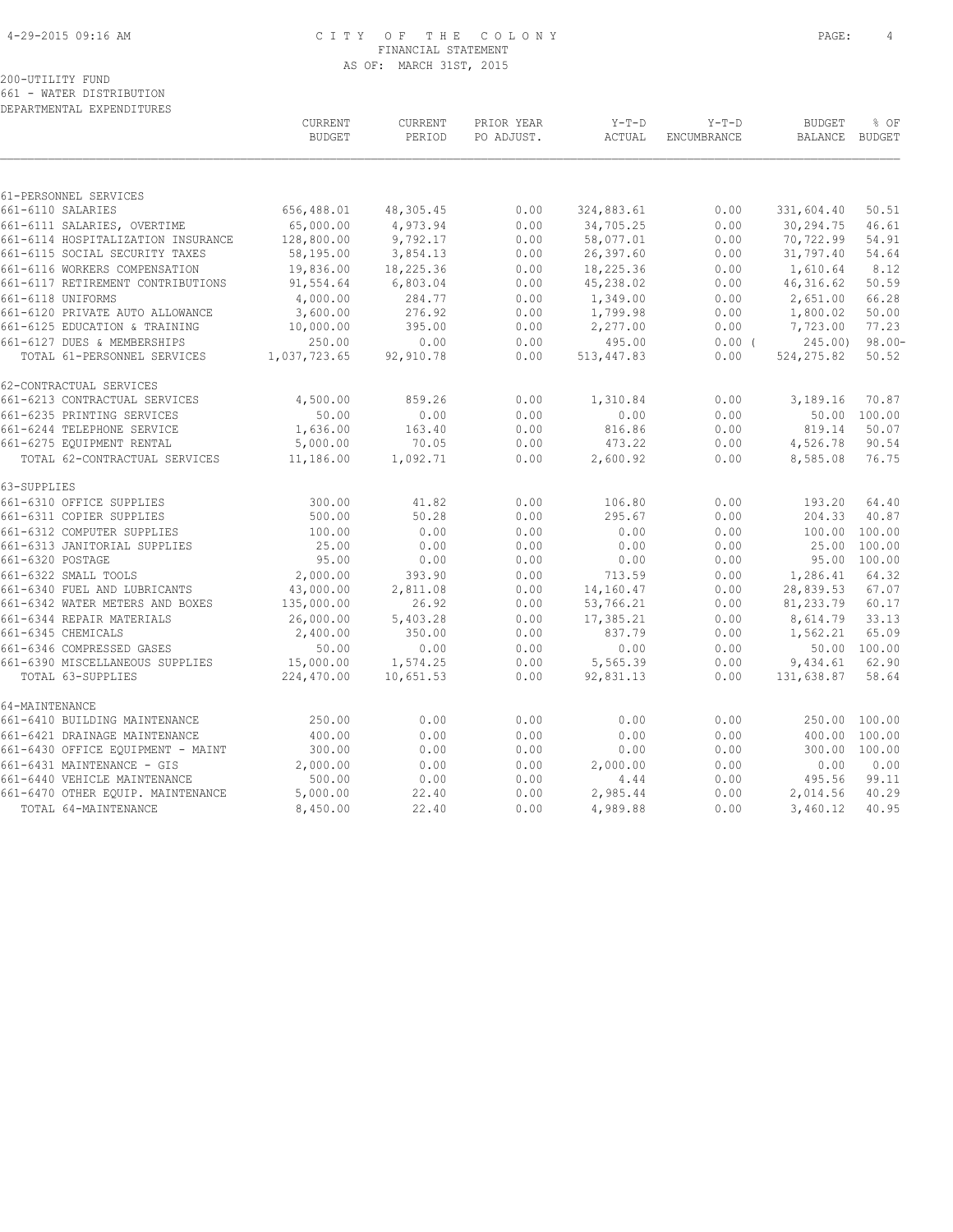#### 4-29-2015 09:16 AM C I T Y O F T H E C O L O N Y PAGE: 5 FINANCIAL STATEMENT AS OF: MARCH 31ST, 2015

200-UTILITY FUND 661 - WATER DISTRIBUTION

| DEPARTMENTAL EXPENDITURES      |                   |                   |                          |                 |                        |                   |                       |
|--------------------------------|-------------------|-------------------|--------------------------|-----------------|------------------------|-------------------|-----------------------|
|                                | CURRENT<br>BUDGET | CURRENT<br>PERIOD | PRIOR YEAR<br>PO ADJUST. | Y-T-D<br>ACTUAL | $Y-T-D$<br>ENCUMBRANCE | BUDGET<br>BALANCE | % OF<br><b>BUDGET</b> |
| 65-NON-CAPITAL                 |                   |                   |                          |                 |                        |                   |                       |
| 66-CAPITAL OUTLAY              |                   |                   |                          |                 |                        |                   |                       |
| 67-OVERHEAD ALLOCATION         |                   |                   |                          |                 |                        |                   |                       |
| 68-SUNDRY CHARGES              |                   |                   |                          |                 |                        |                   |                       |
| TOTAL 661 - WATER DISTRIBUTION | 1,281,829.65      | 104,677.42        | 0.00                     | 613,869.76      | 0.00                   | 667,959.89        | 52.11                 |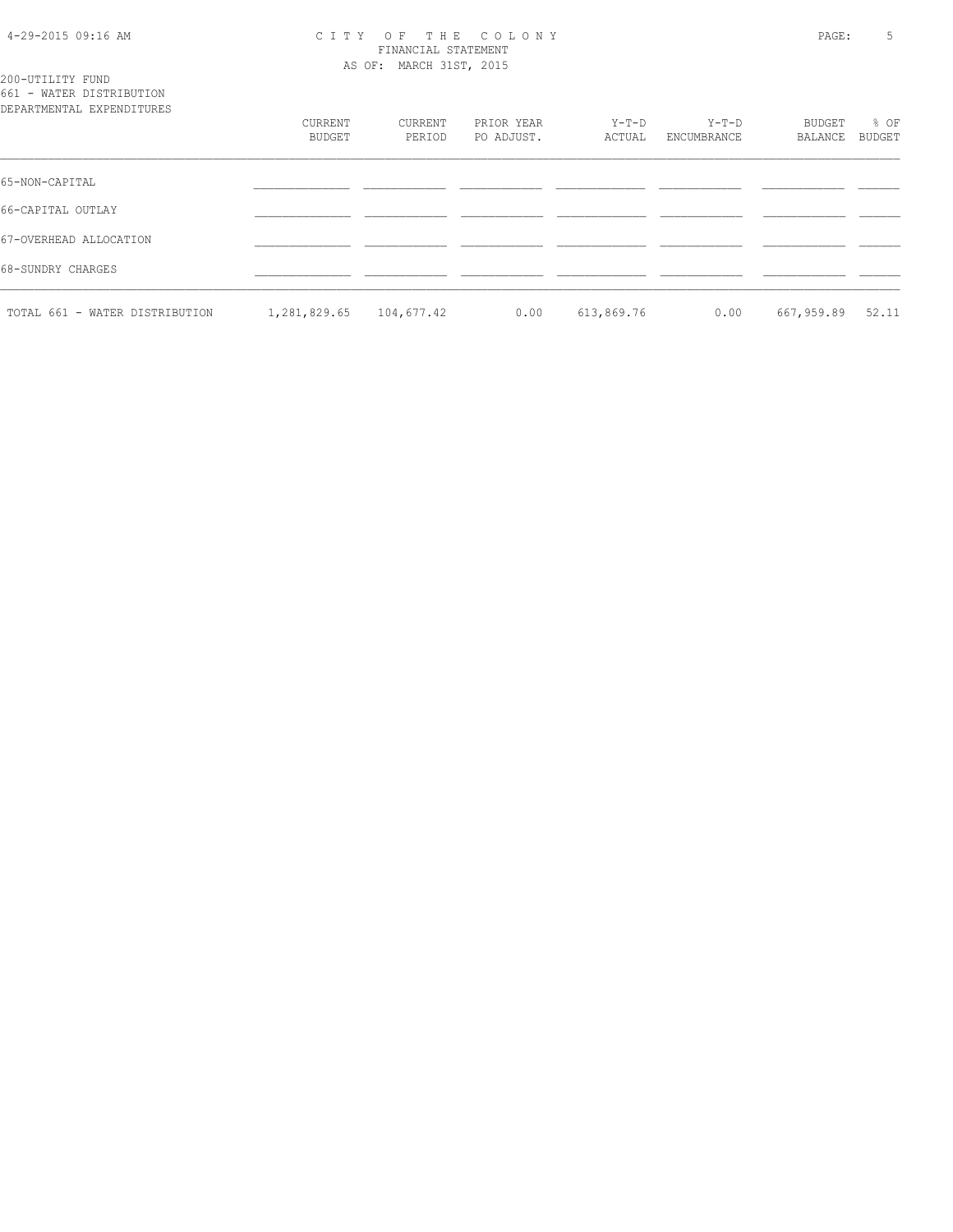# 4-29-2015 09:16 AM C I T Y O F T H E C O L O N Y PAGE: 6 FINANCIAL STATEMENT AS OF: MARCH 31ST, 2015

|                                    | CURRENT<br><b>BUDGET</b> | CURRENT<br>PERIOD | PRIOR YEAR<br>PO ADJUST. | Y-T-D<br>ACTUAL | $Y-T-D$<br>ENCUMBRANCE | <b>BUDGET</b><br>BALANCE BUDGET | % OF              |
|------------------------------------|--------------------------|-------------------|--------------------------|-----------------|------------------------|---------------------------------|-------------------|
|                                    |                          |                   |                          |                 |                        |                                 |                   |
| 61-PERSONNEL SERVICES              |                          |                   |                          |                 |                        |                                 |                   |
| 662-6110 SALARIES                  | 191,724.20               | 14,518.28         | 0.00                     | 93, 971.16      | 0.00                   | 97,753.04                       | 50.99             |
| 662-6111 SALARIES, OVERTIME        | 8,000.00                 | 931.90            | 0.00                     | 5,735.66        | 0.00                   | 2,264.34                        | 28.30             |
| 662-6114 HOSPITALIZATION INSURANCE | 40,250.00                | 3,256.78          | 0.00                     | 17,672.62       | 0.00                   | 22,577.38                       | 56.09             |
| 662-6115 SOCIAL SECURITY TAXES     | 15,996.93                | 1,014.51          | 0.00                     | 6,668.29        | 0.00                   | 9,328.64                        | 58.32             |
| 662-6116 WORKERS COMPENSATION      | 3,226.00                 | 2,964.06          | 0.00                     | 2,964.06        | 0.00                   | 261.94                          | 8.12              |
| 662-6117 RETIREMENT CONTRIBUTIONS  | 25,135.09                | 1,955.81          | 0.00                     | 12,464.29       | 0.00                   | 12,670.80                       | 50.41             |
| 662-6118 UNIFORMS                  | 2,500.00                 | 0.00              | 0.00                     | 1,495.45        | 0.00                   | 1,004.55                        | 40.18             |
| 662-6125 EDUCATION & TRAINING      | 3,600.00                 | 375.00            | 0.00                     | 451.00          | 0.00                   | 3,149.00                        | 87.47             |
| 662-6126 TRAVEL EXPENSE            | 500.00                   | 0.00              | 0.00                     | 0.00            | 0.00                   |                                 | 500.00 100.00     |
| 662-6127 DUES & MEMBERSHIPS        | 111.00                   | 0.00              | 0.00                     | 0.00            | 0.00                   | 111.00 100.00                   |                   |
| TOTAL 61-PERSONNEL SERVICES        | 291,043.22               | 25,016.34         | 0.00                     | 141, 422.53     | 0.00                   | 149,620.69                      | 51.41             |
| 62-CONTRACTUAL SERVICES            |                          |                   |                          |                 |                        |                                 |                   |
| 662-6210 PROFESSIONAL SERVICES     | 10,000.00                | 989.03            | 0.00                     | 4,802.53        | 0.00                   | 5,197.47                        | 51.97             |
| 662-6211 LEGAL FEES                | 0.00                     | 180.00            | 0.00                     | 690.00          | $0.00$ (               | 690.00)                         | 0.00              |
| 662-6213 CONTRACTUAL SERVICES      | 200,000.00               | 32,288.00         | 0.00                     | 118,212.79      | $81,816.21$ (          | 29.00)                          | $0.01 -$          |
| 662-6218 PERMIT FEES               | 20,100.00                | 0.00              | 0.00                     | 20,295.80       | $0.00$ (               | 195.80)                         | $0.97-$           |
| 662-6244 TELEPHONE SERVICE         | 400.00                   | 24.41             | 0.00                     | 159.10          | 0.00                   | 240.90                          | 60.23             |
| 662-6275 EQUIPMENT RENTAL          | 1,000.00                 | 0.00              | 0.00                     | 0.00            | 0.00                   | 1,000.00 100.00                 |                   |
| TOTAL 62-CONTRACTUAL SERVICES      | 231,500.00               | 33, 481.44        | 0.00                     | 144,160.22      | 81,816.21              | 5,523.57                        | 2.39              |
| 63-SUPPLIES                        |                          |                   |                          |                 |                        |                                 |                   |
| 662-6310 OFFICE SUPPLIES           | 450.00                   | 0.00              | 0.00                     | 0.00            | 0.00                   | 450.00 100.00                   |                   |
| 662-6311 COPIER SUPPLIES           | 150.00                   | 0.00              | 0.00                     | 264.57          | 0.00(                  |                                 | $114.57$ ) 76.38- |
| 662-6312 COMPUTER SUPPLIES         | 200.00                   | 0.00              | 0.00                     | 0.00            | 0.00                   |                                 | 200.00 100.00     |
| 662-6313 JANITORIAL SUPPLIES       | 500.00                   | 0.00              | 0.00                     | 231.63          | 0.00                   | 268.37                          | 53.67             |
| 662-6314 LAB SUPPLIES              | 19,000.00                | 1,210.69          | 0.00                     | 9,579.93        | 0.00                   | 9,420.07                        | 49.58             |
| 662-6320 POSTAGE                   | 0.00                     | 5.84              | 0.00                     | 153.91          | 0.00(                  | 153.91)                         | 0.00              |
| 662-6322 SMALL TOOLS               | 600.00                   | 0.00              | 0.00                     | 227.75          | 0.00                   | 372.25                          | 62.04             |
| 662-6323 SMALL EQUIPMENT           | 500.00                   | 0.00              | 0.00                     | 440.55          | 0.00                   | 59.45                           | 11.89             |
| 662-6330 BOOKS AND PERIODICALS     | 100.00                   | 0.00              | 0.00                     | 0.00            | 0.00                   |                                 | 100.00 100.00     |
| 662-6340 FUEL AND LUBRICANTS       | 6,000.00                 | 106.29            | 0.00                     | 2,140.68        | 0.00                   | 3,859.32                        | 64.32             |
| 662-6344 REPAIR MATERIALS          | 8,000.00                 | 473.63            | 0.00                     | 6,339.12        | 0.00                   | 1,660.88                        | 20.76             |
| 662-6345 CHEMICALS                 | 38,000.00                | 6,858.00          | 0.00                     | 17,716.50       | 12,283.50              | 8,000.00                        | 21.05             |
| 662-6360 MEDICAL SUPPLIES          | 25.00                    | 0.00              | 0.00                     | 0.00            | 0.00                   |                                 | 25.00 100.00      |
| 662-6390 MISCELLANEOUS SUPPLIES    | 5,000.00                 | 75.86             | 0.00                     | 3,807.83        | 0.00                   | 1,192.17                        | 23.84             |
| TOTAL 63-SUPPLIES                  | 78,525.00                | 8,730.31          | 0.00                     | 40,902.47       | 12,283.50              | 25,339.03                       | 32.27             |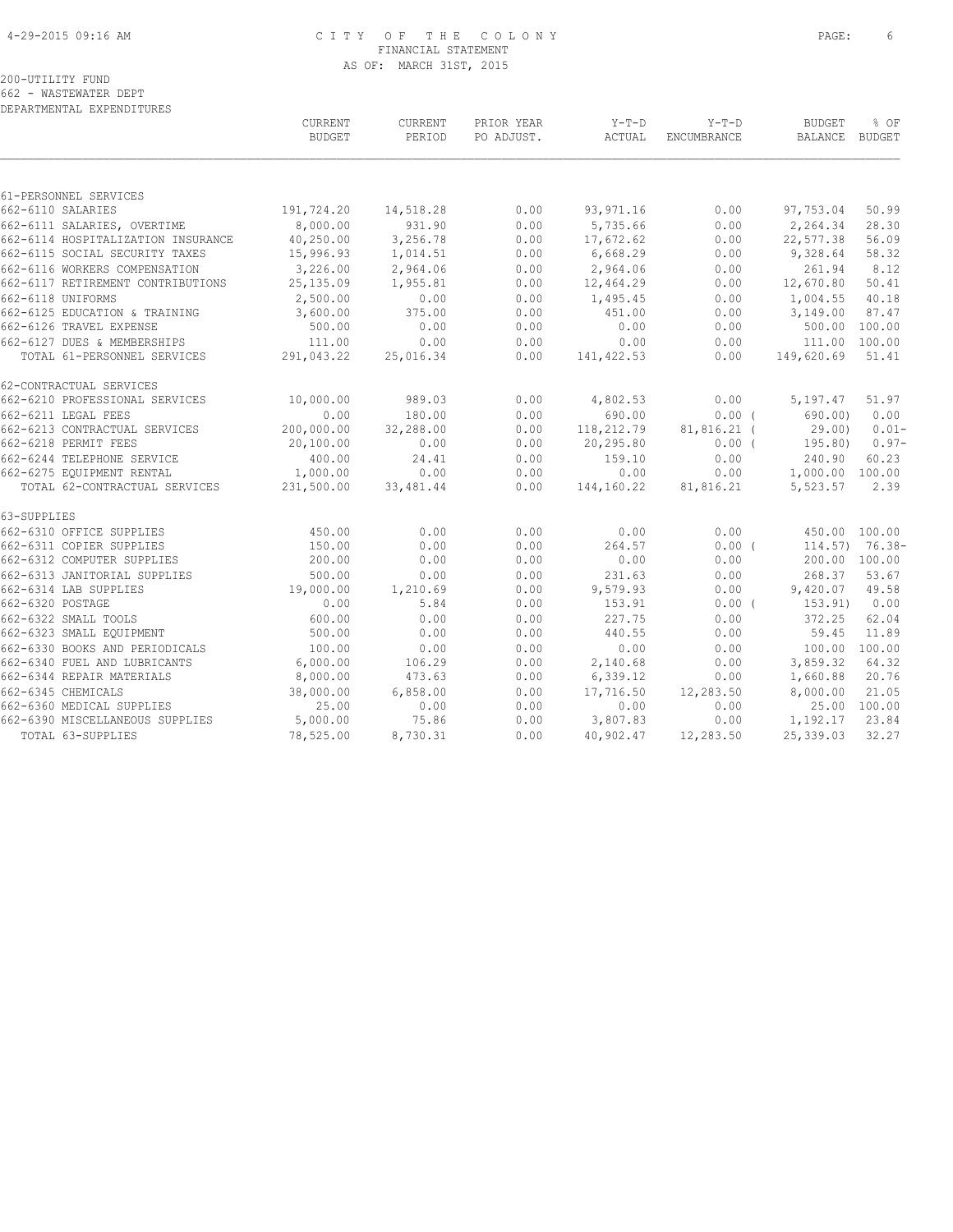# 4-29-2015 09:16 AM C I T Y O F T H E C O L O N Y PAGE: 7 FINANCIAL STATEMENT AS OF: MARCH 31ST, 2015

| DEPARTMENTAL EXPENDITURES       |               |           |            |            |             |               |               |
|---------------------------------|---------------|-----------|------------|------------|-------------|---------------|---------------|
|                                 | CURRENT       | CURRENT   | PRIOR YEAR | $Y-T-D$    | $Y-T-D$     | <b>BUDGET</b> | % OF          |
|                                 | <b>BUDGET</b> | PERIOD    | PO ADJUST. | ACTUAL     | ENCUMBRANCE | BALANCE       | <b>BUDGET</b> |
|                                 |               |           |            |            |             |               |               |
| 64-MAINTENANCE                  |               |           |            |            |             |               |               |
| 662-6411 FACILITY MAINTENANCE   | 50.00         | 0.00      | 0.00       | 0.00       | 0.00        | 50.00         | 100.00        |
| 662-6412 UV MAINTENANCE         | 10,000.00     | 0.00      | 0.00       | 0.00       | 10,000.00   | 0.00          | 0.00          |
| 662-6431 MAINTENANCE - GIS      | 2,000.00      | 0.00      | 0.00       | 2,000.00   | 0.00        | 0.00          | 0.00          |
| 662-6440 VEHICLE MAINTENANCE    | 50.00         | 0.00      | 0.00       | 0.00       | 0.00        | 50.00         | 100.00        |
| 662-6470 OTHER EQUIPMENT MAINT. | 53,000.00     | 12,692.99 | 5,352.13   | 25,348.92  | 7,089.19    | 25,914.02     | 48.89         |
| TOTAL 64-MAINTENANCE            | 65,100.00     | 12,692.99 | 5,352.13   | 27,348.92  | 17,089.19   | 26,014.02     | 39.96         |
| 65-NON-CAPITAL                  |               |           |            |            |             |               |               |
| 66-CAPITAL OUTLAY               |               |           |            |            |             |               |               |
| 67-OVERHEAD ALLOCATION          |               |           |            |            |             |               |               |
| TOTAL 662 - WASTEWATER DEPT     | 666,168.22    | 79,921.08 | 5,352.13   | 353,834.14 | 111,188.90  | 206, 497.31   | 31.00         |
|                                 |               |           |            |            |             |               |               |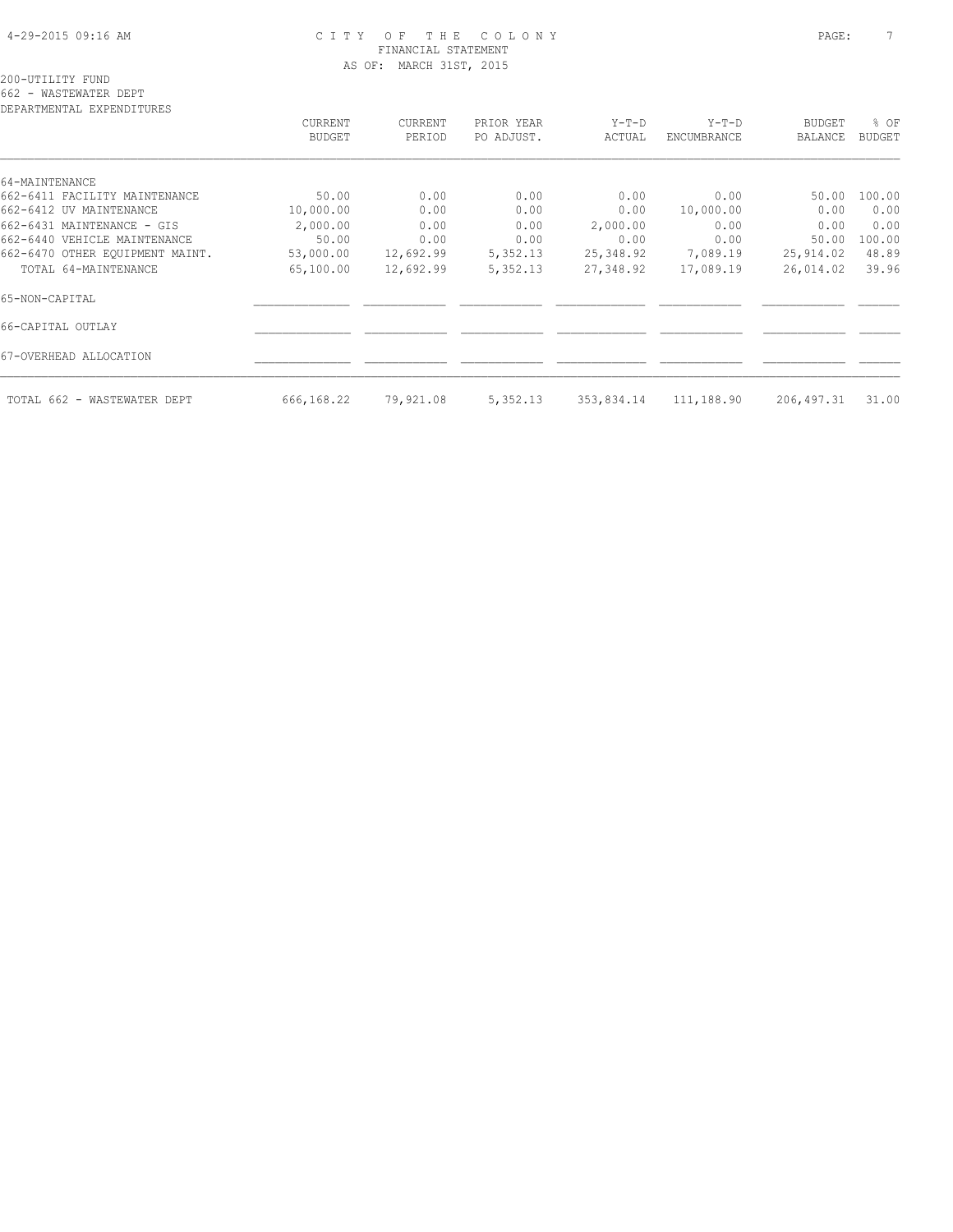# 4-29-2015 09:16 AM C I T Y O F T H E C O L O N Y PAGE: 8 FINANCIAL STATEMENT AS OF: MARCH 31ST, 2015

200-UTILITY FUND 663 - UTILITY ADMIN

DEPARTMENTAL EXPENDITURES

|                                    | CURRENT<br><b>BUDGET</b> | CURRENT<br>PERIOD | PRIOR YEAR<br>PO ADJUST. | $Y-T-D$<br>ACTUAL | $Y-T-D$<br>ENCUMBRANCE | <b>BUDGET</b><br>BALANCE | % OF<br><b>BUDGET</b> |
|------------------------------------|--------------------------|-------------------|--------------------------|-------------------|------------------------|--------------------------|-----------------------|
|                                    |                          |                   |                          |                   |                        |                          |                       |
| 61-PERSONNEL SERVICES              |                          |                   |                          |                   |                        |                          |                       |
| 663-6110 SALARIES                  | 340, 192.52              | 24, 413.70        | 0.00                     | 164, 383. 19      | 0.00                   | 175,809.33               | 51.68                 |
| 663-6111 SALARIES, OVERTIME        | 500.00                   | 0.00              | 0.00                     | 61.26             | 0.00                   | 438.74                   | 87.75                 |
| 663-6112 PART-TIME, TEMPORARY      | 0.00                     | 0.00              | 0.00                     | 273.52            | 0.00(                  | 273.52                   | 0.00                  |
| 663-6114 HOSPITALIZATION INSURANCE | 72,450.00                | 4,681.29          | 0.00                     | 30,405.55         | 0.00                   | 42,044.45                | 58.03                 |
| 663-6115 SOCIAL SECURITY TAXES     | 27,256.89                | 1,753.11          | 0.00                     | 11,655.78         | 0.00                   | 15,601.11                | 57.24                 |
| 663-6116 WORKER'S COMPENSATION     | 2,228.00                 | 2,047.09          | 0.00                     | 2,047.09          | 0.00                   | 180.91                   | 8.12                  |
| 663-6117 RETIREMENT CONTRIBUTIONS  | 42,827.40                | 3,100.98          | 0.00                     | 20,525.34         | 0.00                   | 22,302.06                | 52.07                 |
| 663-6125 EDUCATION & TRAINING      | 4,350.00                 | 0.00              | 0.00                     | 357.00            | 0.00                   | 3,993.00                 | 91.79                 |
| 663-6126 TRAVEL EXPENSE            | 1,275.00                 | 0.00              | 0.00                     | 650.56            | 0.00                   | 624.44                   | 48.98                 |
| 663-6127 DUES & MEMBERSHIPS        | 100.00                   | 0.00              | 0.00                     | 0.00              | 0.00                   | 100.00                   | 100.00                |
| TOTAL 61-PERSONNEL SERVICES        | 491, 179.81              | 35,996.17         | 0.00                     | 230, 359.29       | 0.00                   | 260,820.52               | 53.10                 |
| 62-CONTRACTUAL SERVICES            |                          |                   |                          |                   |                        |                          |                       |
| 663-6210 PROFESSIONAL SERVICES     | 750.00                   | 74.20             | 0.00                     | 219.08            | 0.00                   | 530.92                   | 70.79                 |
| 663-6213 CONTRACTUAL SERVICES      | 27,000.00                | 1,552.94          | 0.00                     | 6,979.65          | 7,552.09               | 12,468.26                | 46.18                 |
| 663-6219 CREDIT CARD FEES          | 52,300.00                | 4,765.65          | 0.00                     | 29,830.39         | 0.00                   | 22,469.61                | 42.96                 |
| 663-6235 PRINTING SERVICES         | 1,000.00                 | 0.00              | 0.00                     | 0.00              | 0.00                   | 1,000.00                 | 100.00                |
| 663-6275 EOUIPMENT RENTAL          | 2,600.00                 | 225.96            | 0.00                     | 1,301.96          | 1,280.44               | 17.60                    | 0.68                  |
| 663-6280 UNCOLLECTIBLE ACCOUNTS    | 15,000.00                | 0.00              | 0.00                     | 1,516.33          | 0.00                   | 13,483.67                | 89.89                 |
| TOTAL 62-CONTRACTUAL SERVICES      | 98,650.00                | 6,618.75          | 0.00                     | 39,847.41         | 8,832.53               | 49,970.06                | 50.65                 |
| 63-SUPPLIES                        |                          |                   |                          |                   |                        |                          |                       |
| 663-6310 OFFICE SUPPLIES           | 2,000.00                 | 537.52            | 0.00                     | 1,326.20          | 0.00                   | 673.80                   | 33.69                 |
| 663-6311 COPIER SUPPLIES           | 2,400.00                 | 104.39            | 0.00                     | 616.07            | 0.00                   | 1,783.93                 | 74.33                 |
| 663-6312 COMPUTER SUPPLIES         | 1,600.00                 | 0.00              | 0.00                     | 0.00              | 0.00                   | 1,600.00                 | 100.00                |
| 663-6313 JANITORIAL SUPPLIES       | 70.00                    | 0.00              | 0.00                     | 0.00              | 0.00                   | 70.00                    | 100.00                |
| 663-6320 POSTAGE                   | 68,935.00                | 5,062.47          | 0.00                     | 39,158.45         | 29,415.69              | 360.86                   | 0.52                  |
| 663-6323 SMALL EQUIPMENT           | 1,000.00                 | 0.00              | 0.00                     | 0.00              | 0.00                   | 1,000.00                 | 100.00                |
| 663-6340 FUEL AND LUBRICANTS       | 50.00                    | 0.00              | 0.00                     | 0.00              | 0.00                   | 50.00                    | 100.00                |
| 663-6390 MISCELLANEOUS SUPPLIES    | 350.00                   | 0.00              | 0.00                     | 192.20            | 0.00                   | 157.80                   | 45.09                 |
| TOTAL 63-SUPPLIES                  | 76,405.00                | 5,704.38          | 0.00                     | 41,292.92         | 29,415.69              | 5,696.39                 | 7.46                  |
| 64-MAINTENANCE                     |                          |                   |                          |                   |                        |                          |                       |
| 663-6430 OFFICE EQUIPMENT - MAINT  | 26,500.00                | 237.00            | 0.00                     | 13,953.31         | 0.00                   | 12,546.69                | 47.35                 |
| TOTAL 64-MAINTENANCE               | 26,500.00                | 237.00            | 0.00                     | 13,953.31         | 0.00                   | 12,546.69                | 47.35                 |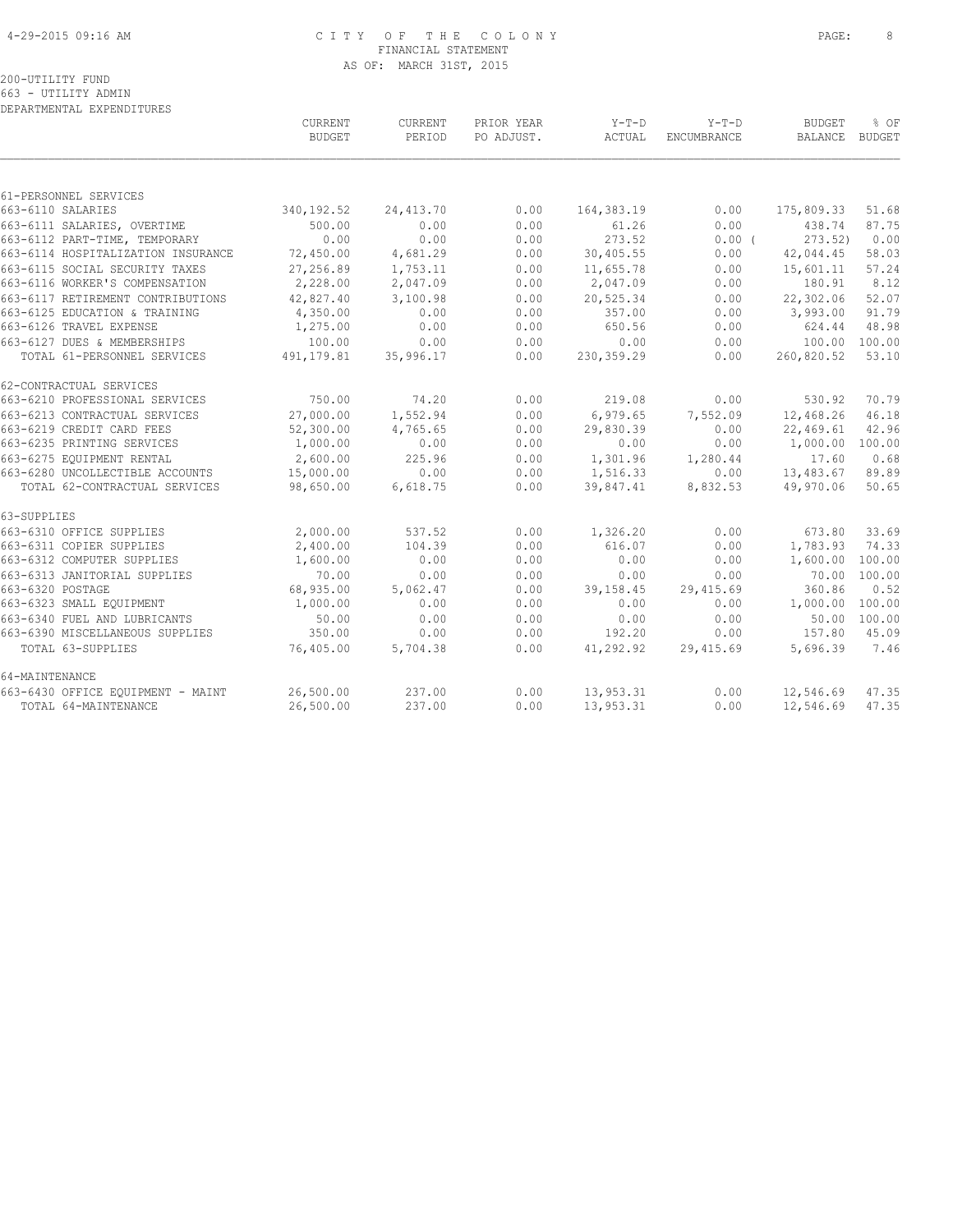### 4-29-2015 09:16 AM C I T Y O F T H E C O L O N Y PAGE: 9 FINANCIAL STATEMENT AS OF: MARCH 31ST, 2015

| 200-UTILITY FUND          |  |
|---------------------------|--|
| 663 - UTILITY ADMIN       |  |
| DEPARTMENTAL EXPENDITURES |  |

| DEPARTMENTAL EXPENDITURES | CURRENT<br>BUDGET | CURRENT<br>PERIOD | PRIOR YEAR<br>PO ADJUST. | Y-T-D<br>ACTUAL | Y-T-D<br>ENCUMBRANCE | BUDGET<br>BALANCE | % OF<br>BUDGET |
|---------------------------|-------------------|-------------------|--------------------------|-----------------|----------------------|-------------------|----------------|
| 65-NON-CAPITAL            |                   |                   |                          |                 |                      |                   |                |
| 66-CAPITAL OUTLAY         |                   |                   |                          |                 |                      |                   |                |
| 67-OVERHEAD ALLOCATION    |                   |                   |                          |                 |                      |                   |                |
| TOTAL 663 - UTILITY ADMIN | 692,734.81        | 48,556.30         | 0.00                     | 325,452.93      | 38,248.22            | 329,033.66        | 47.50          |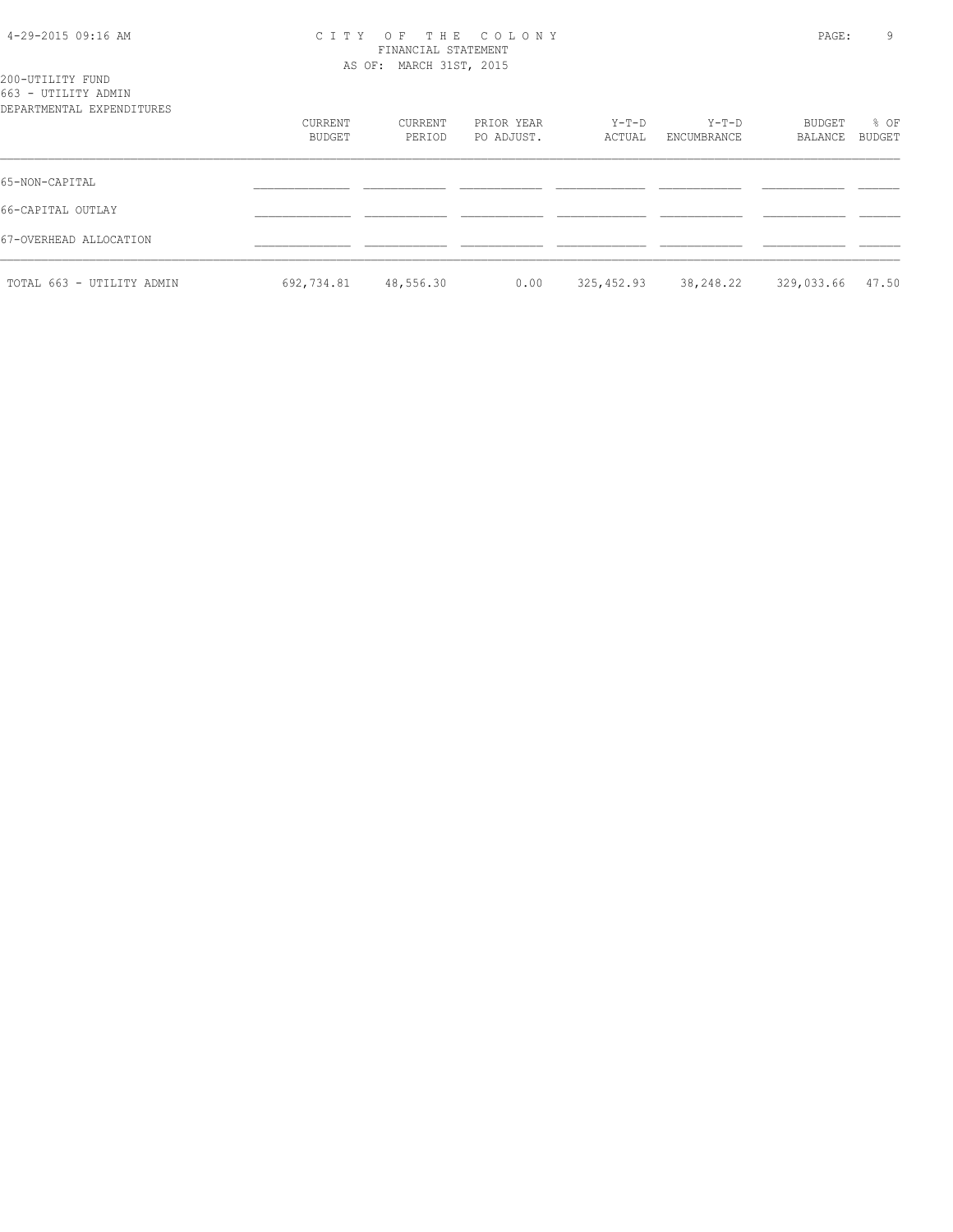# 4-29-2015 09:16 AM C I T Y O F T H E C O L O N Y PAGE: 10 FINANCIAL STATEMENT AS OF: MARCH 31ST, 2015

200-UTILITY FUND 666 - WATER PRODUCTION

DEPARTMENTAL EXPENDITURES

|                                            | CURRENT<br><b>BUDGET</b> | CURRENT<br>PERIOD | PRIOR YEAR<br>PO ADJUST. | $Y-T-D$<br>ACTUAL | $Y-T-D$<br>ENCUMBRANCE | <b>BUDGET</b><br>BALANCE | % OF<br>BUDGET  |
|--------------------------------------------|--------------------------|-------------------|--------------------------|-------------------|------------------------|--------------------------|-----------------|
|                                            |                          |                   |                          |                   |                        |                          |                 |
| 61-PERSONNEL SERVICES<br>666-6110 SALARIES | 303,878.84               | 22,578.53         | 0.00                     | 160,983.81        | 0.00                   | 142,895.03               | 47.02           |
| 666-6111 SALARIES - OVERTIME               | 24,000.00                | 1,015.40          | 0.00                     | 10,483.17         | 0.00                   | 13,516.83                | 56.32           |
| 666-6114 HOSPITALIZATION INSURANCE         | 56,350.00                | 4,576.95          | 0.00                     | 26,579.07         | 0.00                   | 29,770.93                | 52.83           |
| 666-6115 SOCIAL SECURITY TAXES             | 26,287.66                | 1,759.78          | 0.00                     | 12,741.88         | 0.00                   | 13,545.78                | 51.53           |
| 666-6116 WORKER'S COMPENSATION             | 6,732.00                 | 6,185.38          | 0.00                     | 6,185.38          | 0.00                   | 546.62                   | 8.12            |
| 666-6117 RETIREMENT CONTRIBUTIONS          | 41,305.06                | 3,005.36          | 0.00                     | 21,454.85         | 0.00                   | 19,850.21                | 48.06           |
| 666-6118 UNIFORMS                          | 3,500.00                 | 57.01             | 0.00                     | 985.39            | 0.00                   | 2,514.61                 | 71.85           |
| 666-6125 EDUCATION & TRAINING              | 3,500.00                 | 540.00            | 0.00                     | 1,824.00          | 0.00                   | 1,676.00                 | 47.89           |
| 666-6126 TRAVEL EXPENSE                    | 600.00                   | 0.00              | 0.00                     | 73.84             | 0.00                   | 526.16                   | 87.69           |
| 666-6127 DUES & MEMBERSHIPS                | 640.00                   | 0.00              | 0.00                     | 222.00            | 0.00                   | 418.00                   | 65.31           |
| TOTAL 61-PERSONNEL SERVICES                | 466,793.56               | 39,718.41         | 0.00                     | 241,533.39        | 0.00                   | 225, 260.17              | 48.26           |
|                                            |                          |                   |                          |                   |                        |                          |                 |
| 62-CONTRACTUAL SERVICES                    |                          |                   |                          |                   |                        |                          |                 |
| 666-6210 PROFESSIONAL SERVICES             | 50,200.00                | 2,430.54          | 0.00                     | 21,285.04         | 6, 265.00              | 22,649.96                | 45.12           |
| 666-6213 CONTRACTUAL SERVICES              | 33,000.00                | 13,094.63         | 0.00                     | 29,436.13         | $21,901.00$ (          | 18, 337, 13)             | $55.57-$        |
| 666-6218 PERMIT FEES                       | 26,500.00                | 0.00              | 0.00                     | 25,976.30         | 0.00                   | 523.70                   | 1.98            |
| 666-6235 PRINTING SERVICES                 | 2,600.00                 | 0.00              | 0.00                     | 0.00              | 0.00                   | 2,600.00 100.00          |                 |
| 666-6244 TELEPHONE SERVICE                 | 1,600.00                 | 58.28             | 0.00                     | 287.54            | 0.00                   | 1,312.46                 | 82.03           |
| 666-6275 EQUIPMENT RENTAL                  | 2,500.00                 | 161.61            | 0.00                     | 630.39            | 225.00                 | 1,644.61                 | 65.78           |
| TOTAL 62-CONTRACTUAL SERVICES              | 116,400.00               | 15,745.06         | 0.00                     | 77,615.40         | 28,391.00              | 10,393.60                | 8.93            |
| 63-SUPPLIES                                |                          |                   |                          |                   |                        |                          |                 |
| 666-6310 OFFICE SUPPLIES                   | 500.00                   | 35.45             | 0.00                     | 206.96            | 0.00                   | 293.04                   | 58.61           |
| 666-6311 COPIER SUPPLIES                   | 300.00                   | 8.03              | 0.00                     | 146.92            | 79.05                  | 74.03                    | 24.68           |
| 666-6312 COMPUTER SUPPLIES                 | 700.00                   | 92.97             | 0.00                     | 124.72            | 0.00                   | 575.28                   | 82.18           |
| 666-6313 JANITORIAL SUPPLIES               | 1,000.00                 | 9.97              | 0.00                     | 376.09            | 0.00                   | 623.91                   | 62.39           |
| 666-6320 POSTAGE                           | $300.00$ (               | 332.43)           | 0.00                     | 11.43             | 0.00                   | 288.57                   | 96.19           |
| 666-6322 SMALL TOOLS                       | 4,000.00                 | 0.00              | 0.00                     | 1,441.89          | 0.00                   | 2,558.11                 | 63.95           |
| 666-6323 SMALL EQUIPMENT                   | 5,000.00                 | 0.00              | 0.00                     | 1,660.61          | 0.00                   | 3,339.39                 | 66.79           |
| 666-6330 BOOKS & PERIODICALS               | $500.00$ (               | 662.00)           | 0.00                     | 1,456.95          | $0.00$ (               |                          | 956.95) 191.39- |
| 666-6340 FUEL AND LUBRICANTS               | 17,000.00                | 473.37            | 0.00                     | 4,540.82          | 0.00                   | 12,459.18                | 73.29           |
| 666-6344 REPAIR MATERIALS                  | 3,000.00                 | 0.00              | 0.00                     | 1,262.95          | 0.00                   | 1,737.05                 | 57.90           |
| 666-6345 CHEMICALS                         | 34,460.00                | 4,173.55          | 0.00                     | 17,070.80         | 14,132.80              | 3,256.40                 | 9.45            |
| 666-6346 COMPRESSED GASES                  | 300.00                   | 0.00              | 0.00                     | 0.00              | 0.00                   |                          | 300.00 100.00   |
| 666-6360 MEDICAL SUPPLIES                  | 200.00                   | 0.00              | 0.00                     | 34.39             | 0.00                   | 165.61                   | 82.81           |
| 666-6370 DALLAS WATER PURCHASES            | 1,670,000.00             | 140,606.93        | 0.00                     | 743, 221.33       | 0.00                   | 926,778.67               | 55.50           |
| 666-6371 PLANO WATER PURCHASES             | 250,000.00               | 26,639.44         | 0.00                     | 154,514.77        | 0.00                   | 95,485.23                | 38.19           |
| 666-6372 NTGWCD FEES                       | 40,000.00                | 0.00              | 0.00                     | 18,543.10         | 0.00                   | 21,456.90                | 53.64           |
| 666-6389 MISC BUILDING SUPPLIES            | 600.00                   | 41.50             | 0.00                     | 276.25            | 0.00                   | 323.75                   | 53.96           |
| 666-6390 MISCELLANEOUS SUPPLIES            | 4,000.00                 | 512.56            | 0.00                     | 4,843.31          | $0.00$ (               | 843.31)                  | $21.08-$        |
| TOTAL 63-SUPPLIES                          | 2,031,860.00             | 171,599.34        | 0.00                     | 949,733.29        | 14, 211.85             | 1,067,914.86             | 52.56           |
|                                            |                          |                   |                          |                   |                        |                          |                 |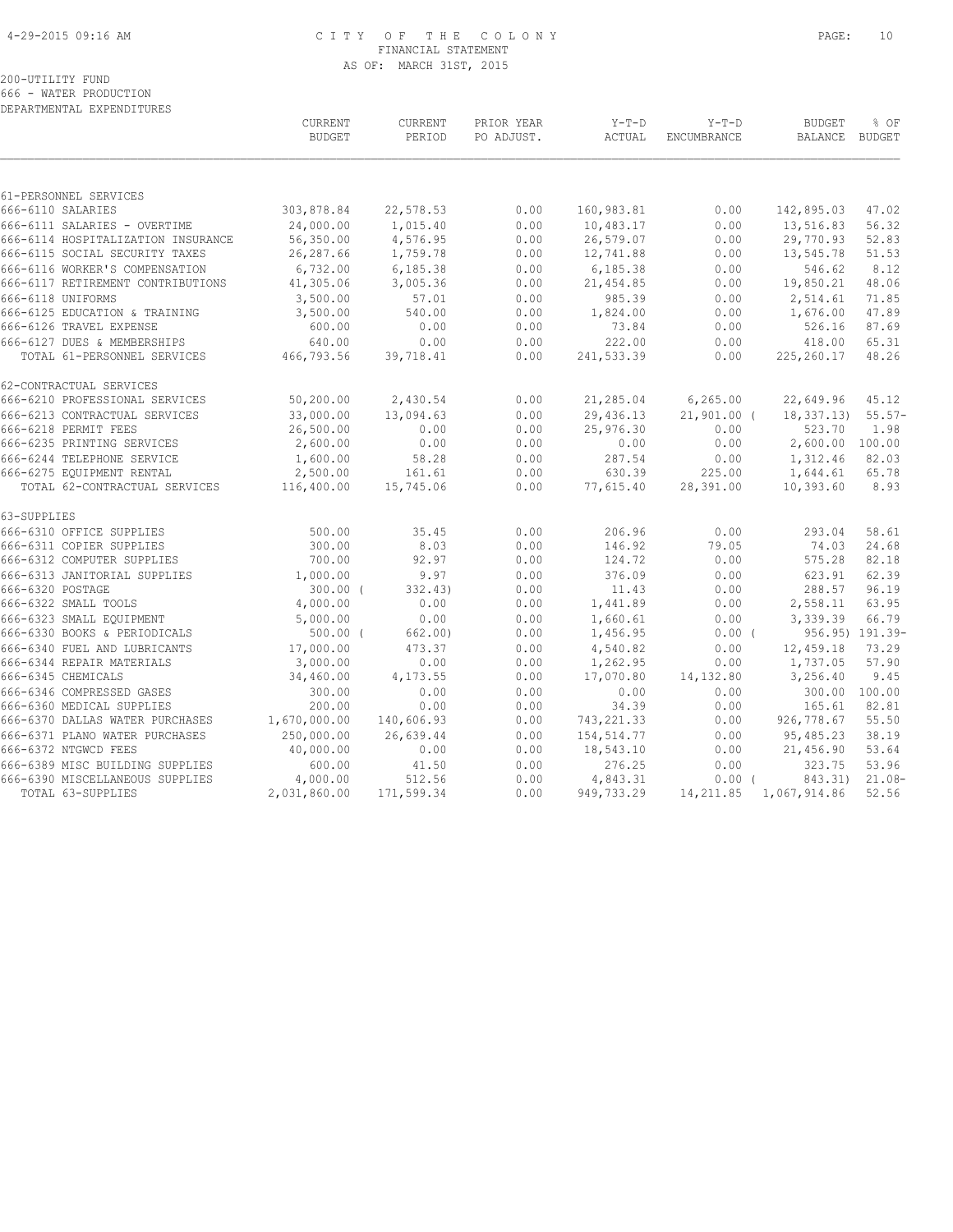# 4-29-2015 09:16 AM C I T Y O F T H E C O L O N Y PAGE: 11 FINANCIAL STATEMENT AS OF: MARCH 31ST, 2015

200-UTILITY FUND

666 - WATER PRODUCTION

| DEPARTMENTAL EXPENDITURES          |                                 |                   |                          |                   |                               |                                 |                       |
|------------------------------------|---------------------------------|-------------------|--------------------------|-------------------|-------------------------------|---------------------------------|-----------------------|
|                                    | <b>CURRENT</b><br><b>BUDGET</b> | CURRENT<br>PERIOD | PRIOR YEAR<br>PO ADJUST. | $Y-T-D$<br>ACTUAL | $Y-T-D$<br><b>ENCUMBRANCE</b> | <b>BUDGET</b><br><b>BALANCE</b> | % OF<br><b>BUDGET</b> |
| 64-MAINTENANCE                     |                                 |                   |                          |                   |                               |                                 |                       |
| 666-6410 BUILDING MAINTENANCE      | 4,000.00                        | 0.00              | 0.00                     | 366.81            | 0.00                          | 3,633.19                        | 90.83                 |
| 666-6411 FACILITY MAINTENANCE      | 3,000.00                        | 9.35              | 0.00                     | 941.97            | 0.00                          | 2,058.03                        | 68.60                 |
| 666-6430 OFFICE EQUIPMENT-MAINT.   | 500.00                          | 0.00              | 0.00                     | 0.00              | 0.00                          | 500.00                          | 100.00                |
| 666-6431 MAINTENANCE - GIS         | 2,000.00                        | 0.00              | 0.00                     | 2,000.00          | 0.00                          | 0.00                            | 0.00                  |
| 666-6440 VEHICLE MAINTENANCE       | 500.00                          | 0.00              | 0.00                     | 60.00             | 0.00                          | 440.00                          | 88.00                 |
| 666-6445 RADIO MAINTENANCE         | 300.00                          | 0.00              | 0.00                     | 0.00              | 0.00                          | 300.00                          | 100.00                |
| 666-6460 MAINTENANCE - IRRIGATION  | 1,500.00                        | 0.00              | 0.00                     | 0.00              | 0.00                          | 1,500.00                        | 100.00                |
| 666-6470 OTHER EOUIPMENT-MAINT.    | 154,000.00 (                    | 9,410.70)         | 29,359.87                | 65,054.25         | 42,645.00                     | 75,660.62                       | 49.13                 |
| TOTAL 64-MAINTENANCE               | $165,800.00$ (                  | 9,401,35)         | 29,359.87                | 68,423.03         | 42,645.00                     | 84,091.84                       | 50.72                 |
| 65-NON-CAPITAL                     |                                 |                   |                          |                   |                               |                                 |                       |
| 66-CAPITAL OUTLAY                  |                                 |                   |                          |                   |                               |                                 |                       |
| 666-6690 CAPT. OUTLAY - OTHER EQPT | 0.00                            | 0.00              | 0.00                     | 0.00              | 11,860.00 (                   | 11,860.00)                      | 0.00                  |
| TOTAL 66-CAPITAL OUTLAY            | 0.00                            | 0.00              | 0.00                     | 0.00              | 11,860.00 (                   | 11,860.00)                      | 0.00                  |
| 67-OVERHEAD ALLOCATION             |                                 |                   |                          |                   |                               |                                 |                       |
| 68-SUNDRY CHARGES                  |                                 |                   |                          |                   |                               |                                 |                       |
| TOTAL 666 - WATER PRODUCTION       | 2,780,853.56                    | 217,661.46        | 29,359.87                | 1,337,305.11      |                               | 97,107.85 1,375,800.47          | 49.47                 |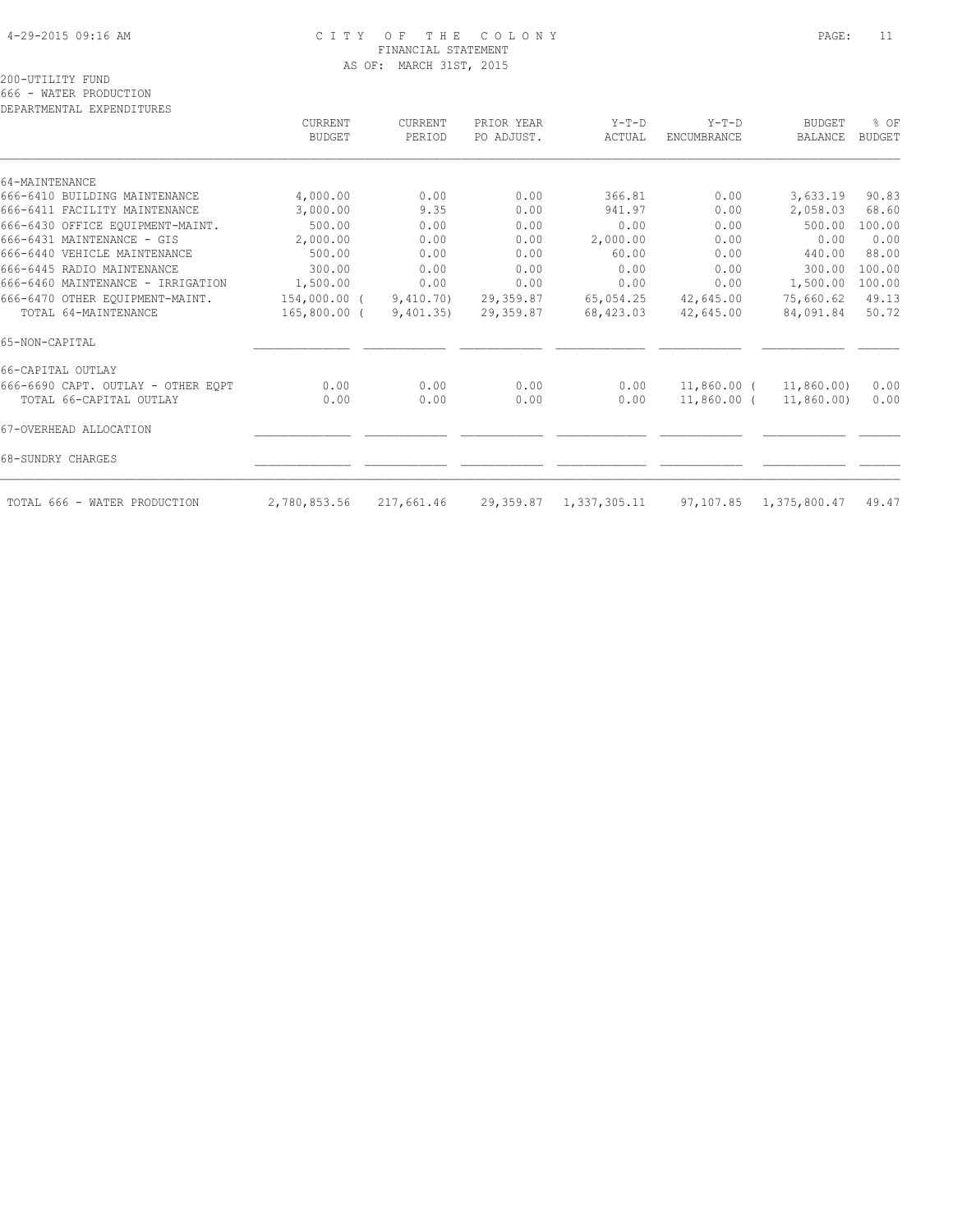# 4-29-2015 09:16 AM C I T Y O F T H E C O L O N Y PAGE: 12 FINANCIAL STATEMENT AS OF: MARCH 31ST, 2015

200-UTILITY FUND

667 - PUBLIC WORKS ADMIN DEPARTMENTAL EXPENDITURES

|                                    | <b>CURRENT</b><br><b>BUDGET</b> | CURRENT<br>PERIOD | PRIOR YEAR<br>PO ADJUST. | $Y-T-D$<br>ACTUAL | $Y-T-D$<br><b>ENCUMBRANCE</b> | <b>BUDGET</b><br><b>BALANCE</b> | % OF<br>BUDGET |
|------------------------------------|---------------------------------|-------------------|--------------------------|-------------------|-------------------------------|---------------------------------|----------------|
|                                    |                                 |                   |                          |                   |                               |                                 |                |
| 61-PERSONNEL SERVICES              |                                 |                   |                          |                   |                               |                                 |                |
| 667-6110 SALARIES                  | 609,245.00                      | 46,568.40         | 0.00                     | 304,790.02        | 0.00                          | 304,454.98                      | 49.97          |
| 667-6111 SALARIES, OVERTIME        | 18,500.00                       | 4,389.70          | 0.00                     | 14,218.56         | 0.00                          | 4,281.44                        | 23.14          |
| 667-6114 HOSPITALIZATION INSURANCE | 136,850.00                      | 11,059.96         | 0.00                     | 61,778.17         | 0.00                          | 75,071.83                       | 54.86          |
| 667-6115 SOCIAL SECURITY TAXES     | 50,264.00                       | 3,789.49          | 0.00                     | 23,682.00         | 0.00                          | 26,582.00                       | 52.88          |
| 667-6116 WORKERS' COMPENSATION     | 35,978.00                       | 33,056.66         | 0.00                     | 33,056.66         | 0.00                          | 2,921.34                        | 8.12           |
| 667-6117 RETIREMENT CONTRIBUTIONS  | 78,977.31                       | 6,468.98          | 0.00                     | 39,905.31         | 0.00                          | 39,072.00                       | 49.47          |
| 667-6118 UNIFORMS                  | 7,000.00                        | 756.00            | 0.00                     | 4,274.70          | 0.00                          | 2,725.30                        | 38.93          |
| 667-6125 EDUCATION & TRAINING      | 6,000.00                        | 0.00              | 0.00                     | 75.00             | 0.00                          | 5,925.00                        | 98.75          |
| 667-6127 DUES & MEMBERSHIPS        | 160.00                          | 170.00            | 0.00                     | 255.00            | $0.00$ (                      | 95.00                           | $59.38 -$      |
| TOTAL 61-PERSONNEL SERVICES        | 942, 974.31                     | 106,259.19        | 0.00                     | 482,035.42        | 0.00                          | 460,938.89                      | 48.88          |
| 62-CONTRACTUAL SERVICES            |                                 |                   |                          |                   |                               |                                 |                |
| 667-6210 PROFESSIONAL SERVICES     | 11,000.00                       | 0.00              | 0.00                     | 0.00              | 0.00                          | 11,000.00 100.00                |                |
| 667-6213 CONTRACTUAL SERVICES      | 21,000.00                       | 446.23            | 0.00                     | 12,094.37         | 0.00                          | 8,905.63                        | 42.41          |
| 667-6235 PRINTING SERVICES         | 50.00                           | 0.00              | 0.00                     | 0.00              | 0.00                          |                                 | 50.00 100.00   |
| 667-6244 TELEPHONE SERVICE         | 1,300.00                        | 106.11            | 0.00                     | 530.51            | 0.00                          | 769.49                          | 59.19          |
| 667-6275 EQUIPMENT RENTAL          | 7,500.00                        | 65.09             | 0.00                     | 3,679.99          | 0.00                          | 3,820.01                        | 50.93          |
| TOTAL 62-CONTRACTUAL SERVICES      | 40,850.00                       | 617.43            | 0.00                     | 16,304.87         | 0.00                          | 24,545.13                       | 60.09          |
| 63-SUPPLIES                        |                                 |                   |                          |                   |                               |                                 |                |
| 667-6310 OFFICE SUPPLIES           | 700.00                          | 17.00             | 0.00                     | 489.67            | 0.00                          | 210.33                          | 30.05          |
| 667-6311 COPIER SUPPLIES           | 300.00                          | 50.28             | 0.00                     | 295.57            | 0.00                          | 4.43                            | 1.48           |
| 667-6312 COMPUTER SUPPLIES         | 200.00                          | 46.59             | 0.00                     | 46.59             | 0.00                          | 153.41                          | 76.71          |
| 667-6320 POSTAGE                   | 10.00                           | 0.00              | 0.00                     | 5.61              | 0.00                          | 4.39                            | 43.90          |
| 667-6322 SMALL TOOLS               | 1,000.00                        | 77.23             | 0.00                     | 320.41            | 0.00                          | 679.59                          | 67.96          |
| 667-6323 SMALL EQUIPMENT           | 5,000.00                        | 0.00              | 0.00                     | 2,605.00          | 0.00                          | 2,395.00                        | 47.90          |
| 667-6330 BOOKS & PERIODICALS       | 200.00                          | 0.00              | 0.00                     | 0.00              | 0.00                          | 200.00 100.00                   |                |
| 667-6340 FUEL AND LUBRICANTS       | 45,000.00                       | 2,441.11          | 0.00                     | 14,309.03         | 0.00                          | 30,690.97                       | 68.20          |
| 667-6344 REPAIR MATERIALS          | 1,500.00                        | 48.18             | 0.00                     | 111.30            | 0.00                          | 1,388.70                        | 92.58          |
| 667-6346 COMPRESSED GASES          | 50.00                           | 0.00              | 0.00                     | 0.00              | 0.00                          |                                 | 50.00 100.00   |
| 667-6360 MEDICAL SUPPLIES          | 200.00                          | 0.00              | 0.00                     | 0.00              | 0.00                          | 200.00 100.00                   |                |
| 667-6390 MISCELLANEOUS SUPPLIES    | 7,000.00                        | 300.18            | 0.00                     | 1,685.43          | 0.00                          | 5,314.57                        | 75.92          |
| TOTAL 63-SUPPLIES                  | 61,160.00                       | 2,980.57          | 0.00                     | 19,868.61         | 0.00                          | 41,291.39                       | 67.51          |
| 64-MAINTENANCE                     |                                 |                   |                          |                   |                               |                                 |                |
| 667-6410 BUILDING MAINTENANCE      | 100.00                          | 0.00              | 0.00                     | 0.00              | 0.00                          | 100.00 100.00                   |                |
| 667-6420 STREET MAINTENANCE        | 350,000.00                      | 69,982.99         | 0.00                     | 174, 154. 21      | 178,789.45 (                  | 2,943.66)                       | $0.84-$        |
| 667-6424 SIDEWALK MAINTENANCE      | 150,000.00                      | 4,120.08          | 0.00                     | 35,542.86         | 90,793.36                     | 23,663.78                       | 15.78          |
| 667-6425 TRAFFIC AND STREET SIGNS  | 37,250.00                       | 26, 412.95        | 0.00                     | $31,425.00$ (     | 3, 151.59                     | 8,976.59                        | 24.10          |
| 667-6431 MAINTENANCE - GIS         | 7,000.00                        | 0.00              | 0.00                     | 7,000.00          | 0.00                          | 0.00                            | 0.00           |
| 667-6440 VEHICLE MAINTENANCE       | 800.00                          | 0.00              | 0.00                     | 129.04            | 0.00                          | 670.96                          | 83.87          |
|                                    |                                 |                   |                          |                   |                               |                                 |                |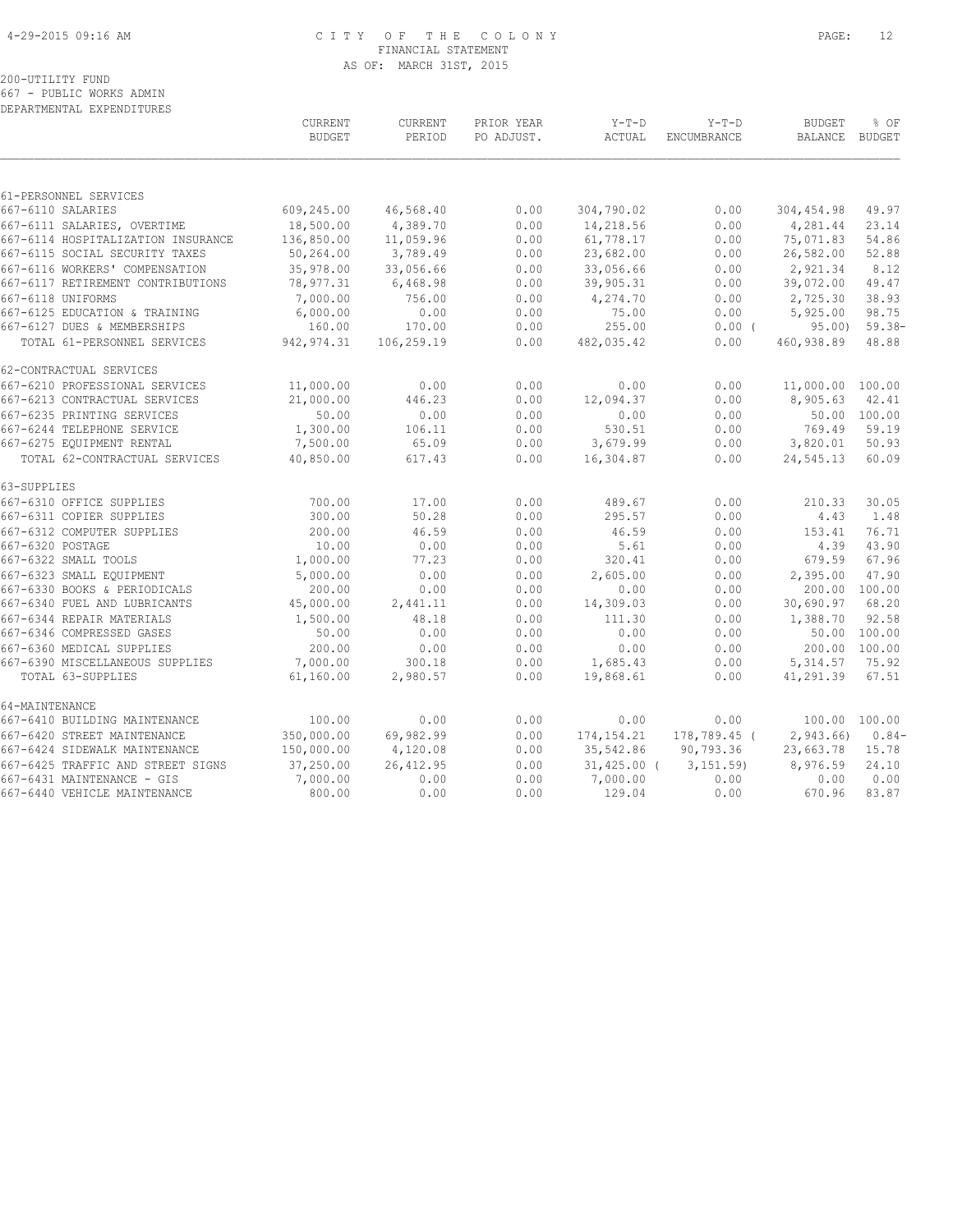## 4-29-2015 09:16 AM C I T Y O F T H E C O L O N Y PAGE: 13 FINANCIAL STATEMENT AS OF: MARCH 31ST, 2015

200-UTILITY FUND

667 - PUBLIC WORKS ADMIN

| DEPARTMENTAL EXPENDITURES              |               |              |            |              |             |               |               |
|----------------------------------------|---------------|--------------|------------|--------------|-------------|---------------|---------------|
|                                        | CURRENT       | CURRENT      | PRIOR YEAR | $Y-T-D$      | $Y-T-D$     | <b>BUDGET</b> | % OF          |
|                                        | <b>BUDGET</b> | PERIOD       | PO ADJUST. | ACTUAL       | ENCUMBRANCE | BALANCE       | <b>BUDGET</b> |
| 667-6452 MAINTENANCE - SOFTWARE APPLIC | 10,000.00     | 0.00         | 0.00       | 10,000.00    | 0.00        | 0.00          | 0.00          |
| 667-6470 OTHER EQUIPMENT - MAINTENANCE | 700.00        | 0.00         | 0.00       | 0.00         | 0.00        | 700.00        | 100.00        |
| TOTAL 64-MAINTENANCE                   | 555,850.00    | 100,516.02   | 0.00       | 258, 251. 11 | 266,431.22  | 31, 167.67    | 5.61          |
| 65-NON-CAPITAL                         |               |              |            |              |             |               |               |
| 66-CAPITAL OUTLAY                      |               |              |            |              |             |               |               |
| 667-6690 CAPITAL OUTLAY-OTHER EQUIPMEN | 0.00          | 0.00         | 0.00       | 5,043.00     | $0.00$ (    | 5,043.00      | 0.00          |
| TOTAL 66-CAPITAL OUTLAY                | 0.00          | 0.00         | 0.00       | 5,043.00     | $0.00$ (    | 5,043.00      | 0.00          |
| 67-OVERHEAD ALLOCATION                 |               |              |            |              |             |               |               |
| 68-SUNDRY CHARGES                      |               |              |            |              |             |               |               |
| TOTAL 667 - PUBLIC WORKS ADMIN         | 1,600,834.31  | 210, 373. 21 | 0.00       | 781,503.01   | 266, 431.22 | 552,900.08    | 34.54         |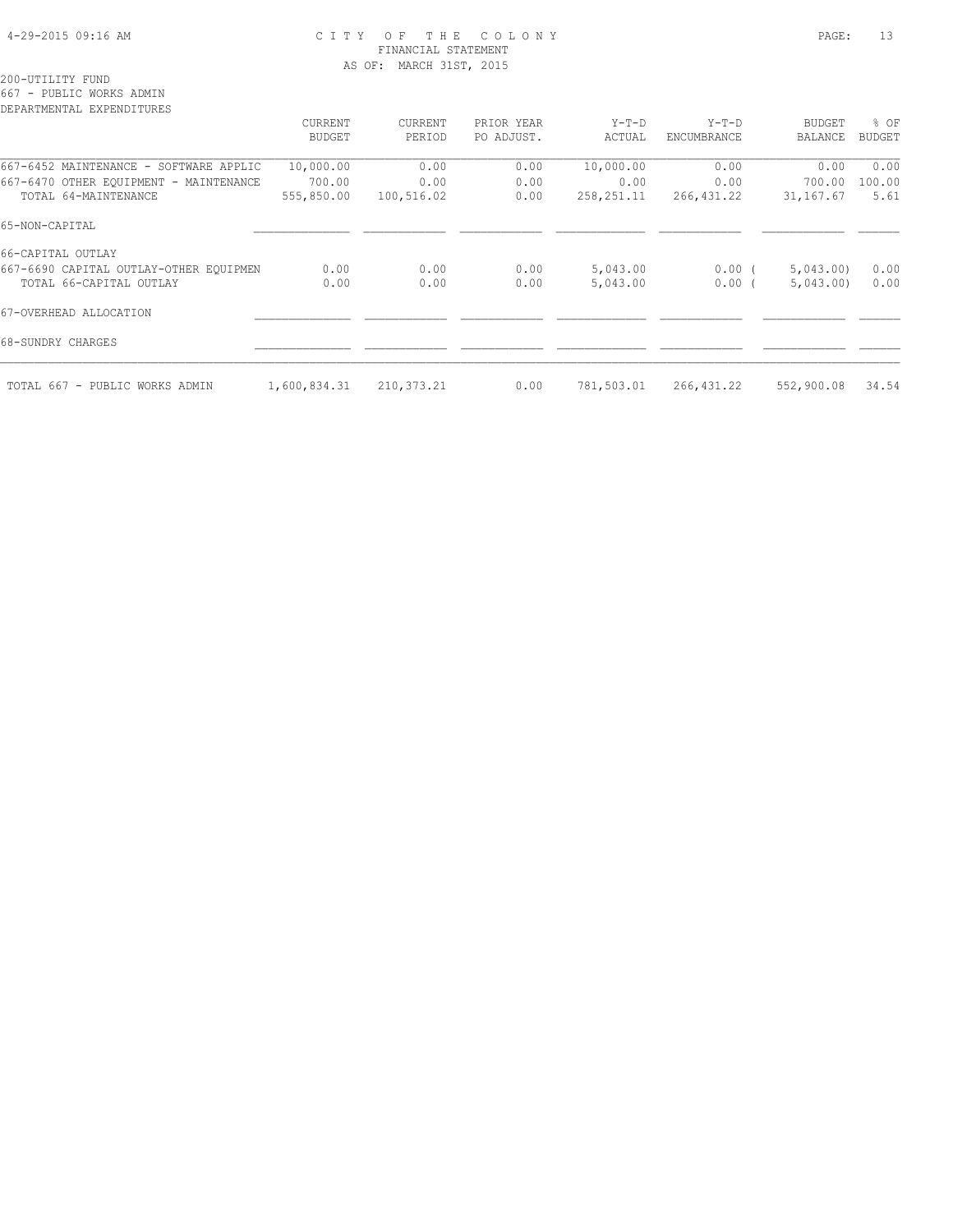# 4-29-2015 09:16 AM C I T Y O F T H E C O L O N Y PAGE: 14 FINANCIAL STATEMENT AS OF: MARCH 31ST, 2015

200-UTILITY FUND

671 - STORM WTR ENG

| DEPARTMENTAL EXPENDITURES      |                          |                          |                          |                   |                        |                                 |                       |
|--------------------------------|--------------------------|--------------------------|--------------------------|-------------------|------------------------|---------------------------------|-----------------------|
|                                | CURRENT<br><b>BUDGET</b> | <b>CURRENT</b><br>PERIOD | PRIOR YEAR<br>PO ADJUST. | $Y-T-D$<br>ACTUAL | $Y-T-D$<br>ENCUMBRANCE | <b>BUDGET</b><br><b>BALANCE</b> | % OF<br><b>BUDGET</b> |
|                                |                          |                          |                          |                   |                        |                                 |                       |
| 61-PERSONNEL SERVICES          |                          |                          |                          |                   |                        |                                 |                       |
| 671-6127 DUES AND MEMBERSHIPS  | 100.00                   | 0.00                     | 0.00                     | 0.00              | 0.00                   | 100.00                          | 100.00                |
| TOTAL 61-PERSONNEL SERVICES    | 100.00                   | 0.00                     | 0.00                     | 0.00              | 0.00                   | 100.00                          | 100.00                |
| 62-CONTRACTUAL SERVICES        |                          |                          |                          |                   |                        |                                 |                       |
| 671-6210 PROFESSIONAL SERVICES | 35,000.00                | 0.00                     | 0.00                     | 745.70            | 0.00                   | 34,254.30                       | 97.87                 |
| 671-6218 PERMIT FEES           | 100.00                   | 0.00                     | 0.00                     | 0.00              | 0.00                   | 100.00                          | 100.00                |
| 671-6275 EQUIPMENT RENTAL      | 200.00                   | 15.77                    | 0.00                     | 110.45            | 79.15                  | 10.40                           | 5.20                  |
| TOTAL 62-CONTRACTUAL SERVICES  | 35,300.00                | 15.77                    | 0.00                     | 856.15            | 79.15                  | 34,364.70                       | 97.35                 |
| 63-SUPPLIES                    |                          |                          |                          |                   |                        |                                 |                       |
| 671-6311 COPIER SUPPLIES       | 0.00                     | 1.72                     | 0.00                     | 9.54              | $31.32$ (              | 40.86                           | 0.00                  |
| TOTAL 63-SUPPLIES              | 0.00                     | 1.72                     | 0.00                     | 9.54              | $31.32$ (              | 40.86)                          | 0.00                  |
| 64-MAINTENANCE                 |                          |                          |                          |                   |                        |                                 |                       |
| 671-6431 MAINTENANCE - GIS     | 3,000.00                 | 0.00                     | 0.00                     | 3,000.00          | 0.00                   | 0.00                            | 0.00                  |
| TOTAL 64-MAINTENANCE           | 3,000.00                 | 0.00                     | 0.00                     | 3,000.00          | 0.00                   | 0.00                            | 0.00                  |
| 65-NON-CAPITAL                 |                          |                          |                          |                   |                        |                                 |                       |
| 66-CAPITAL OUTLAY              |                          |                          |                          |                   |                        |                                 |                       |
| 67-OVERHEAD ALLOCATION         |                          |                          |                          |                   |                        |                                 |                       |
| TOTAL 671 - STORM WTR ENG      | 38,400.00                | 17.49                    | 0.00                     | 3,865.69          | 110.47                 | 34,423.84                       | 89.65                 |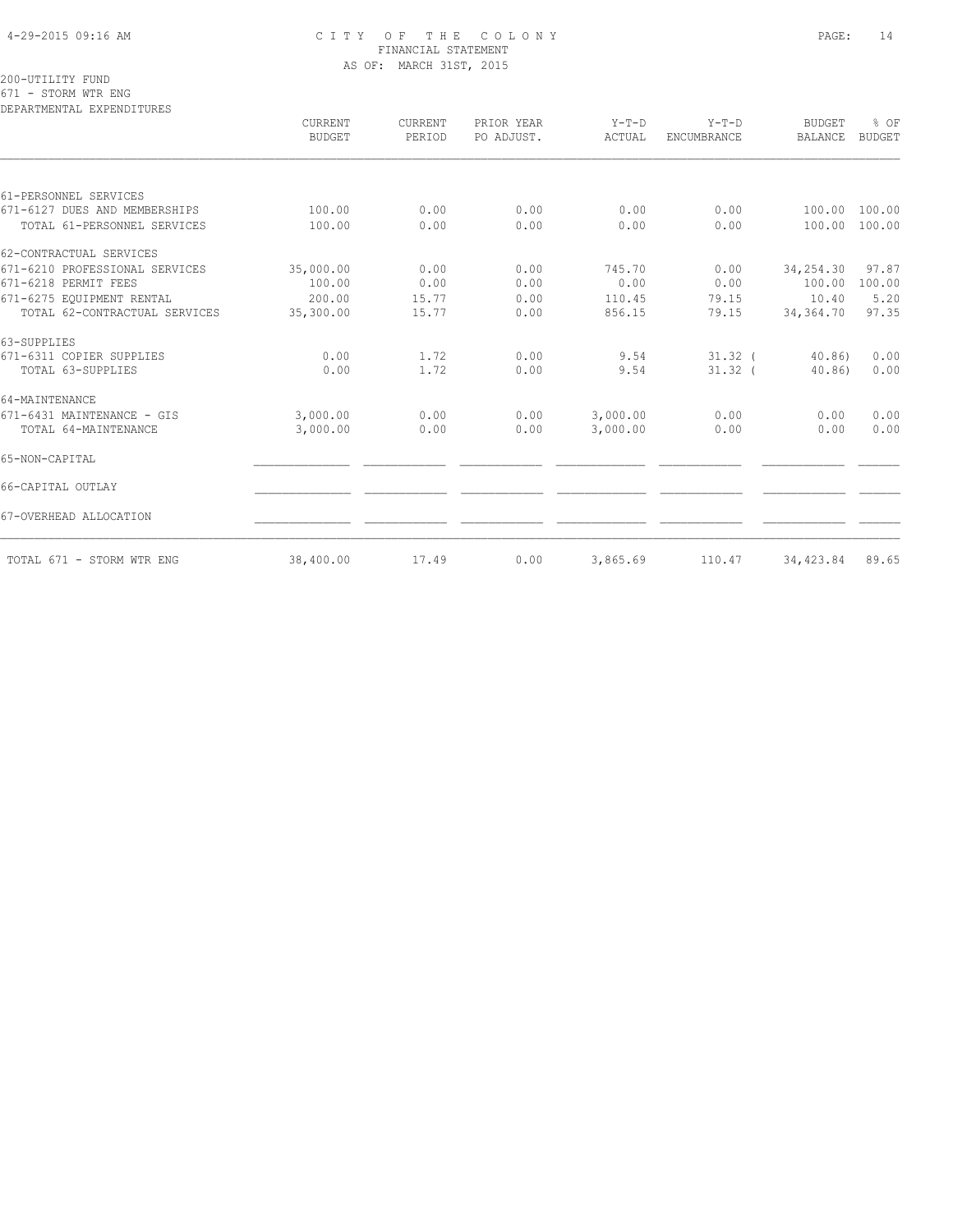# 4-29-2015 09:16 AM C I T Y O F T H E C O L O N Y PAGE: 15 FINANCIAL STATEMENT AS OF: MARCH 31ST, 2015

200-UTILITY FUND

672 - STORM WTR PUB WKS DEPARTMENTAL EXPENDITURES

|                                    | CURRENT<br><b>BUDGET</b> | <b>CURRENT</b><br>PERIOD | PRIOR YEAR<br>PO ADJUST. | $Y-T-D$<br>ACTUAL | $Y-T-D$<br><b>ENCUMBRANCE</b> | <b>BUDGET</b><br>BALANCE | % OF<br><b>BUDGET</b> |
|------------------------------------|--------------------------|--------------------------|--------------------------|-------------------|-------------------------------|--------------------------|-----------------------|
|                                    |                          |                          |                          |                   |                               |                          |                       |
| 61-PERSONNEL SERVICES              |                          |                          |                          |                   |                               |                          |                       |
| 672-6110 SALARIES                  | 64, 312.17               | 4,876.64                 | 0.00                     | 32,588.14         | 0.00                          | 31,724.03                | 49.33                 |
| 672-6111 SALARIES, OVERTIME        | 4,000.00                 | 0.00                     | 0.00                     | 602.18            | 0.00                          | 3,397.82                 | 84.95                 |
| 672-6114 HOSPITALIZATION INSURANCE | 16,100.00                | 1,297.37                 | 0.00                     | 7,533.27          | 0.00                          | 8,566.73                 | 53.21                 |
| 672-6115 SOCIAL SECURITY TAXES     | 5,474.45                 | 373.52                   | 0.00                     | 2,521.57          | 0.00                          | 2,952.88                 | 53.94                 |
| 672-6116 WORKERS' COMPENSATION     | 4,558.00                 | 4,187.90                 | 0.00                     | 4,187.90          | 0.00                          | 370.10                   | 8.12                  |
| 672-6117 RETIREMENT CONTRIBUTIONS  | 8,601.53                 | 616.66                   | 0.00                     | 4,144.93          | 0.00                          | 4,456.60                 | 51.81                 |
| 672-6125 EDUCATION AND TRAINING    | 100.00                   | 0.00                     | 0.00                     | 0.00              | 0.00                          | 100.00                   | 100.00                |
| TOTAL 61-PERSONNEL SERVICES        | 103,146.15               | 11,352.09                | 0.00                     | 51,577.99         | 0.00                          | 51,568.16                | 50.00                 |
| 62-CONTRACTUAL SERVICES            |                          |                          |                          |                   |                               |                          |                       |
| 672-6210 PROFESSIONAL SERVICES     | 10,000.00                | 0.00                     | 0.00                     | 0.00              | 0.00                          | 10,000.00                | 100.00                |
| 672-6213 CONTRACTUAL SERVICES      | 24,000.00                | 0.00                     | 0.00                     | 0.00              | 0.00                          | 24,000.00                | 100.00                |
| 672-6236 ADVERTISING AND NOTICES   | 0.00                     | 0.00                     | 0.00                     | 464.00            | 0.00(                         | 464.00                   | 0.00                  |
| 672-6275 EQUIPMENT RENTAL          | 2,500.00                 | 0.00                     | 0.00                     | 0.00              | 0.00                          | 2,500.00                 | 100.00                |
| TOTAL 62-CONTRACTUAL SERVICES      | 36,500.00                | 0.00                     | 0.00                     | 464.00            | 0.00                          | 36,036.00                | 98.73                 |
| 63-SUPPLIES                        |                          |                          |                          |                   |                               |                          |                       |
| 64-MAINTENANCE                     |                          |                          |                          |                   |                               |                          |                       |
| 672-6421 DRAINAGE MAINTENANCE      | 10,000.00                | 0.00                     | 0.00                     | 0.00              | 0.00                          | 10,000.00                | 100.00                |
| TOTAL 64-MAINTENANCE               | 10,000.00                | 0.00                     | 0.00                     | 0.00              | 0.00                          | 10,000.00                | 100.00                |
| 66-CAPITAL OUTLAY                  |                          |                          |                          |                   |                               |                          |                       |
| 67-OVERHEAD ALLOCATION             |                          |                          |                          |                   |                               |                          |                       |
| TOTAL 672 - STORM WTR PUB WKS      | 149,646.15               | 11,352.09                | 0.00                     | 52,041.99         | 0.00                          | 97,604.16                | 65.22                 |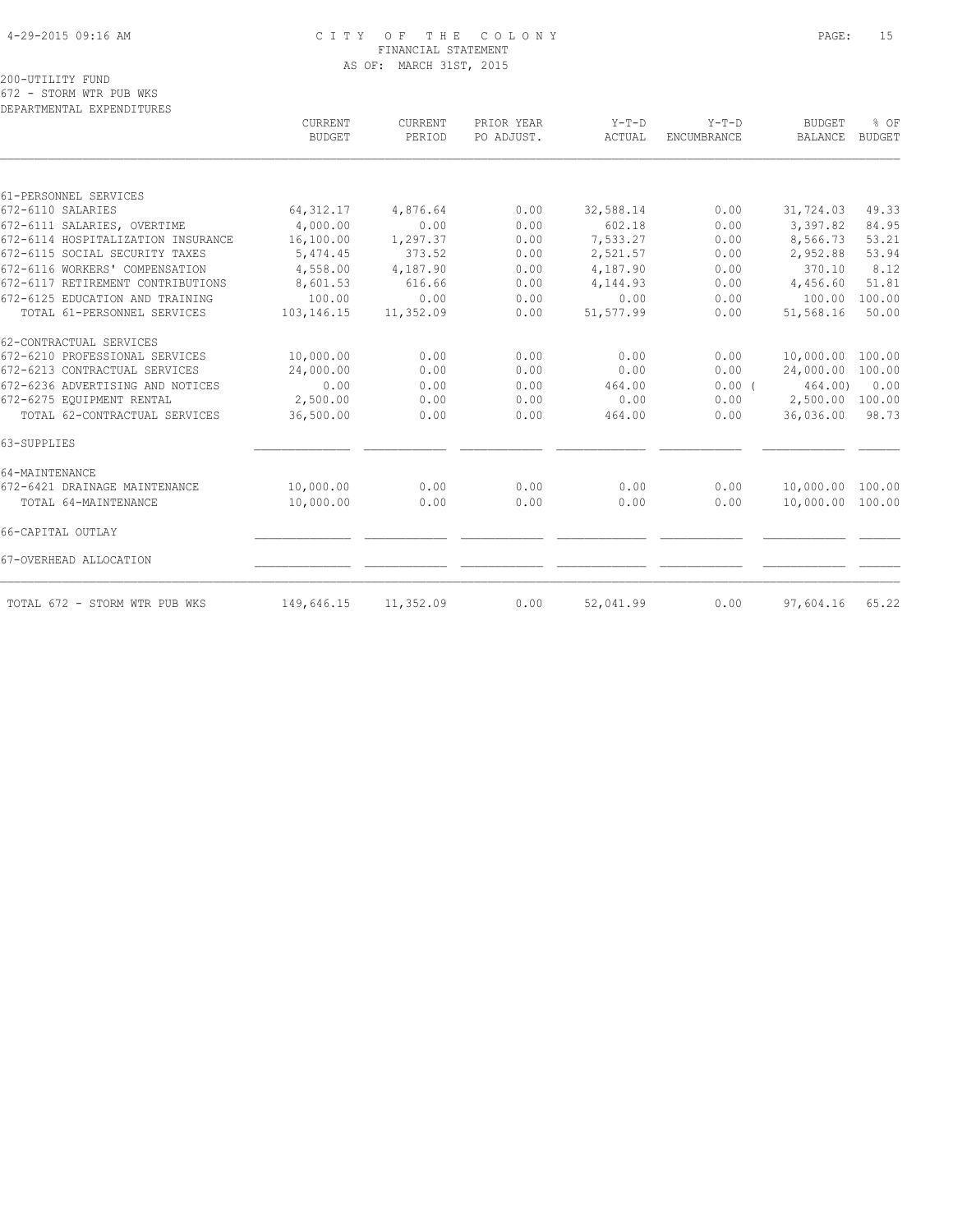### 4-29-2015 09:16 AM C I T Y O F T H E C O L O N Y PAGE: 16 FINANCIAL STATEMENT AS OF: MARCH 31ST, 2015

200-UTILITY FUND

690 - ENVIRONMENTAL

DEPARTMENTAL EXPENDITURES

 CURRENT CURRENT PRIOR YEAR Y-T-D Y-T-D BUDGET % OF BUDGET PERIOD PO ADJUST. ACTUAL ENCUMBRANCE BALANCE BUDGET  $\mathcal{L} = \{ \mathcal{L} = \{ \mathcal{L} = \{ \mathcal{L} = \{ \mathcal{L} = \{ \mathcal{L} = \{ \mathcal{L} = \{ \mathcal{L} = \{ \mathcal{L} = \{ \mathcal{L} = \{ \mathcal{L} = \{ \mathcal{L} = \{ \mathcal{L} = \{ \mathcal{L} = \{ \mathcal{L} = \{ \mathcal{L} = \{ \mathcal{L} = \{ \mathcal{L} = \{ \mathcal{L} = \{ \mathcal{L} = \{ \mathcal{L} = \{ \mathcal{L} = \{ \mathcal{L} = \{ \mathcal{L} = \{ \mathcal{$ 61-PERSONNEL SERVICES 690-6110 SALARIES 69,091.37 5,280.52 0.00 35,713.35 0.00 33,378.02 48.31 690-6114 HOSPITALIZATION INSURANCE 8,050.00 670.29 0.00 3,893.13 0.00 4,156.87 51.64 690-6115 SOCIAL SECURITY TAXES 5,526.98 361.30 0.00 2,430.77 0.00 3,096.21 56.02 690-6116 WORKERS' COMPENSATION 142.00 130.47 0.00 130.47 0.00 11.53 8.12 690-6117 RETIREMENT CONTRIBUTIONS 8,684.96 688.53 0.00 4,501.56 0.00 4,183.40 48.17 690-6125 EDUCATION AND TRAINING 1,000.00 0.00 0.00 0.00 0.00 1,000.00 100.00 690-6126 TRAVEL EXPENSE 1,500.00 0.00 0.00 0.00 0.00 1,500.00 100.00 690-6127 DUES AND MEMBERSHIPS 300.00 225.00 0.00 225.00 0.00 75.00 25.00 TOTAL 61-PERSONNEL SERVICES 94,295.31 7,356.11 0.00 46,894.28 0.00 47,401.03 50.27 62-CONTRACTUAL SERVICES 690-6213 CONTRACTUAL SERVICES 43,000.00 2,849.33 0.00 12,806.58 21,999.34 8,194.08 19.06 690-6235 PRINTING SERVICES 2,000.00 0.00 0.00 22.88 0.00 1,977.12 98.86 690-6275 EQUIPMENT RENTAL 700.00 15.77 0.00 110.39 79.21 510.40 72.91 TOTAL 62-CONTRACTUAL SERVICES 45,700.00 2,865.10 0.00 12,939.85 22,078.55 10,681.60 23.37 63-SUPPLIES 690-6310 OFFICE SUPPLIES 250.00 0.00 0.00 112.50 0.00 137.50 55.00 690-6311 COPIER SUPPLIES 450.00 1.72 0.00 9.53 31.33 409.14 90.92 690-6312 COMPUTER SUPPLIES 50.00 0.00 0.00 0.00 0.00 50.00 100.00 690-6313 JANITORIAL SUPPLIES 200.00 0.00 0.00 0.00 0.00 200.00 100.00 690-6314 RECYCLING SUPPLIES 6,000.00 0.00 0.00 491.49 0.00 5,508.51 91.81 690-6320 POSTAGE 200.00 0.00 0.00 5.95 0.00 194.05 97.03 690-6322 SMALL TOOLS 1,000.00 0.00 0.00 23.99 0.00 976.01 97.60 690-6330 BOOKS AND PERIODICALS 200.00 0.00 0.00 0.00 0.00 200.00 100.00 690-6331 PUBLIC EDUCATION MATERIAL 7,000.00 0.00 0.00 0.00 0.00 7,000.00 100.00 690-6390 MISCELLANEOUS SUPPLIES 2,000.00 0.00 0.00 530.35 0.00 1,469.65 73.48 TOTAL 63-SUPPLIES 17,350.00 1.72 0.00 1,173.81 31.33 16,144.86 93.05 64-MAINTENANCE \_\_\_\_\_\_\_\_\_\_\_\_\_\_ \_\_\_\_\_\_\_\_\_\_\_\_ \_\_\_\_\_\_\_\_\_\_\_\_ \_\_\_\_\_\_\_\_\_\_\_\_\_ \_\_\_\_\_\_\_\_\_\_\_\_ \_\_\_\_\_\_\_\_\_\_\_\_ \_\_\_\_\_\_ 65-NON-CAPITAL \_\_\_\_\_\_\_\_\_\_\_\_\_\_ \_\_\_\_\_\_\_\_\_\_\_\_ \_\_\_\_\_\_\_\_\_\_\_\_ \_\_\_\_\_\_\_\_\_\_\_\_\_ \_\_\_\_\_\_\_\_\_\_\_\_ \_\_\_\_\_\_\_\_\_\_\_\_ \_\_\_\_\_\_ 66-CAPITAL OUTLAY \_\_\_\_\_\_\_\_\_\_\_\_\_\_ \_\_\_\_\_\_\_\_\_\_\_\_ \_\_\_\_\_\_\_\_\_\_\_\_ \_\_\_\_\_\_\_\_\_\_\_\_\_ \_\_\_\_\_\_\_\_\_\_\_\_ \_\_\_\_\_\_\_\_\_\_\_\_ \_\_\_\_\_\_ 67-OVERHEAD ALLOCATION \_\_\_\_\_\_\_\_\_\_\_\_\_\_ \_\_\_\_\_\_\_\_\_\_\_\_ \_\_\_\_\_\_\_\_\_\_\_\_ \_\_\_\_\_\_\_\_\_\_\_\_\_ \_\_\_\_\_\_\_\_\_\_\_\_ \_\_\_\_\_\_\_\_\_\_\_\_ \_\_\_\_\_\_